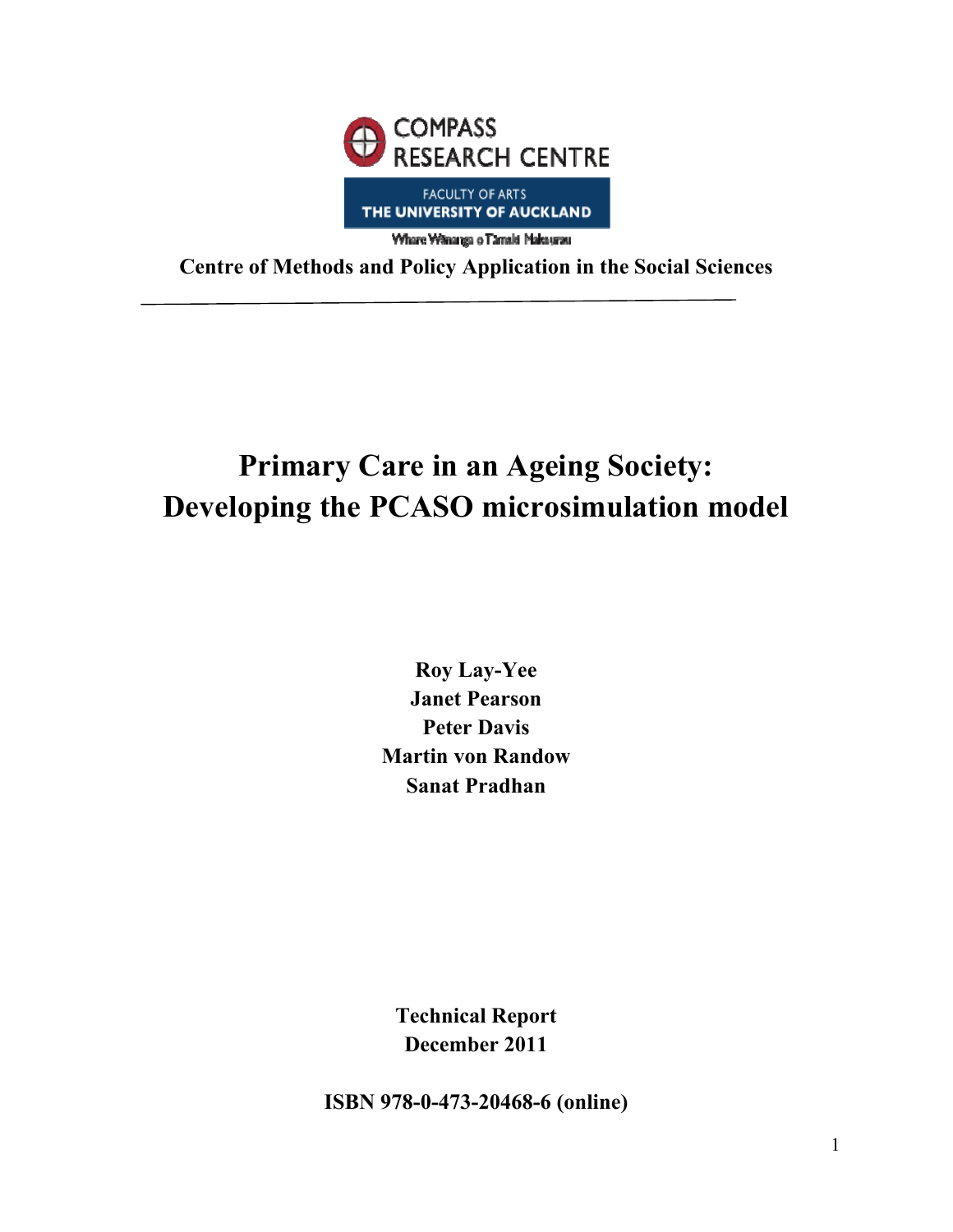#### **© COMPASS, The University of Auckland 2011**

Centre of Methods and Policy Application in the Social Sciences The University of Auckland

| Postal address: | Private Bag 92019<br>Auckland 1142<br>New Zealand |
|-----------------|---------------------------------------------------|
| Location:       | 20 Wynyard St<br>Auckland 1010<br>New Zealand     |
| Phone:          | $+6493737999$                                     |
| Fax:            | $+6493737986$                                     |
| Email:          | $T.Crick@auckland.ac.nz (Administrator)$          |
| Website:        | www.Compass.auckland.ac.nz                        |

#### **Acknowledgements**

The Primary Care in an Ageing Society (PCASO) project was funded by the Health Research Council of New Zealand. For their advice, we are grateful to Professor Ngaire Kerse, Associate Professor David O'Sullivan, Daniel Patrick, Professor Alastair Scott, and Andrew Sporle (the University of Auckland); and Annie Abello, Professor Laurie Brown, and Dr Sharyn Lymer (National Centre for Social and Economic Modelling [NATSEM], University of Canberra, Australia). For their peer review of this report, we wish to thank Michelle Gosse (Food Standards); Emmanuel Jo, Dr Jim Primrose, and Dr Martin Tobias (Ministry of Health); Dr Sharyn Lymer (NATSEM); and Vince Galvin (Statistics New Zealand).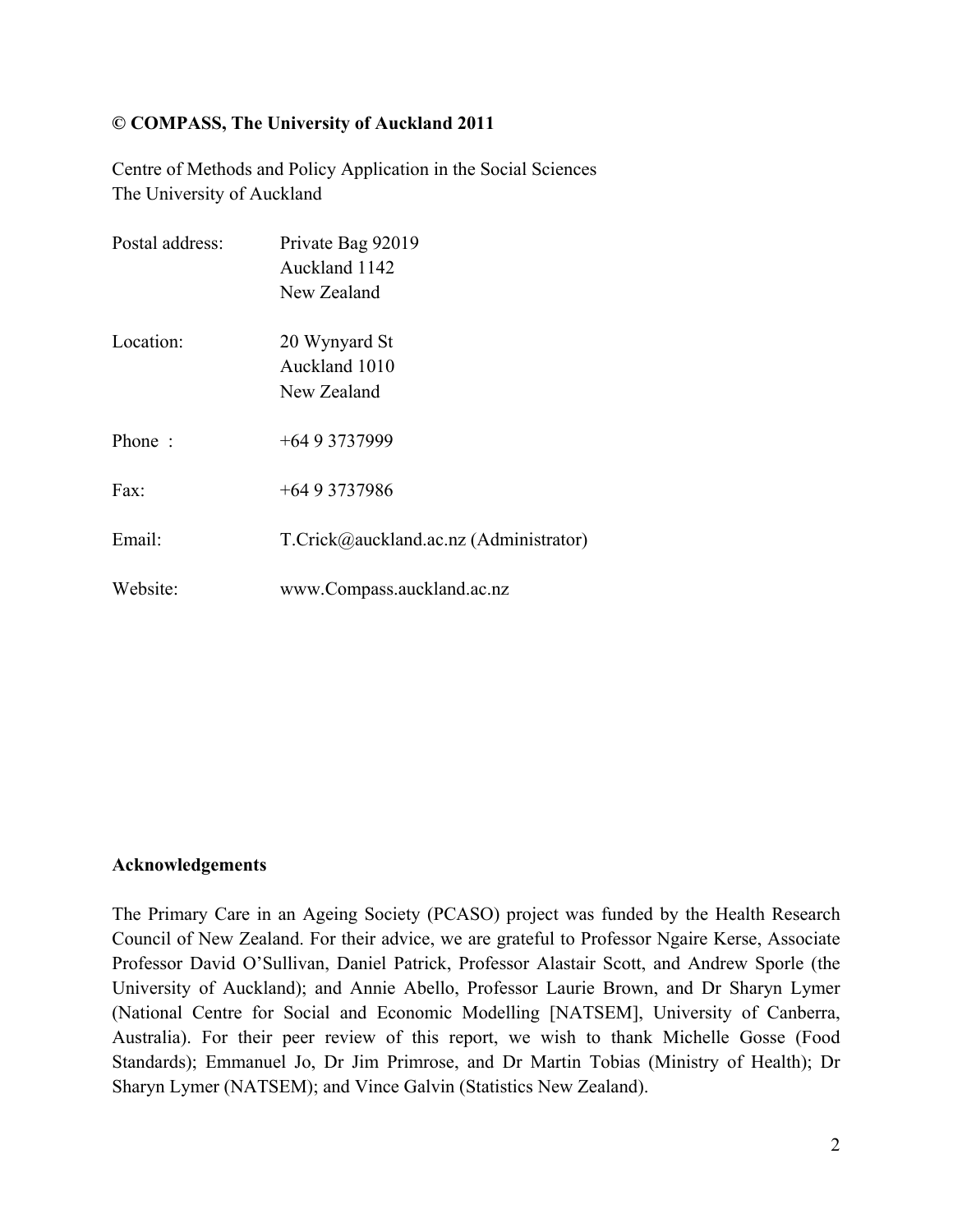## **Contents**

| 3.1 Overview             |                                              |
|--------------------------|----------------------------------------------|
| 3.2 Statistical matching |                                              |
| 3.3 Diagnostics          |                                              |
| 3.4 Sensitivity testing  |                                              |
|                          |                                              |
| 4.1 Overview             |                                              |
| 4.2 Modelling process    |                                              |
| 4.3 Variable selection   |                                              |
| 4.4 Predictive equations |                                              |
|                          |                                              |
| 5.1 Overview             |                                              |
| 5.2 Synthetic base file  |                                              |
|                          | 5.3 Random assignment of characteristics     |
|                          | 5.4 Trialling different simulation processes |
| 5.5 Data manipulation    |                                              |
|                          | 5.6 Model implementation                     |
| 5.7 Verification         |                                              |
| 5.8 Validation           |                                              |
|                          | 5.9 Possible enhancements                    |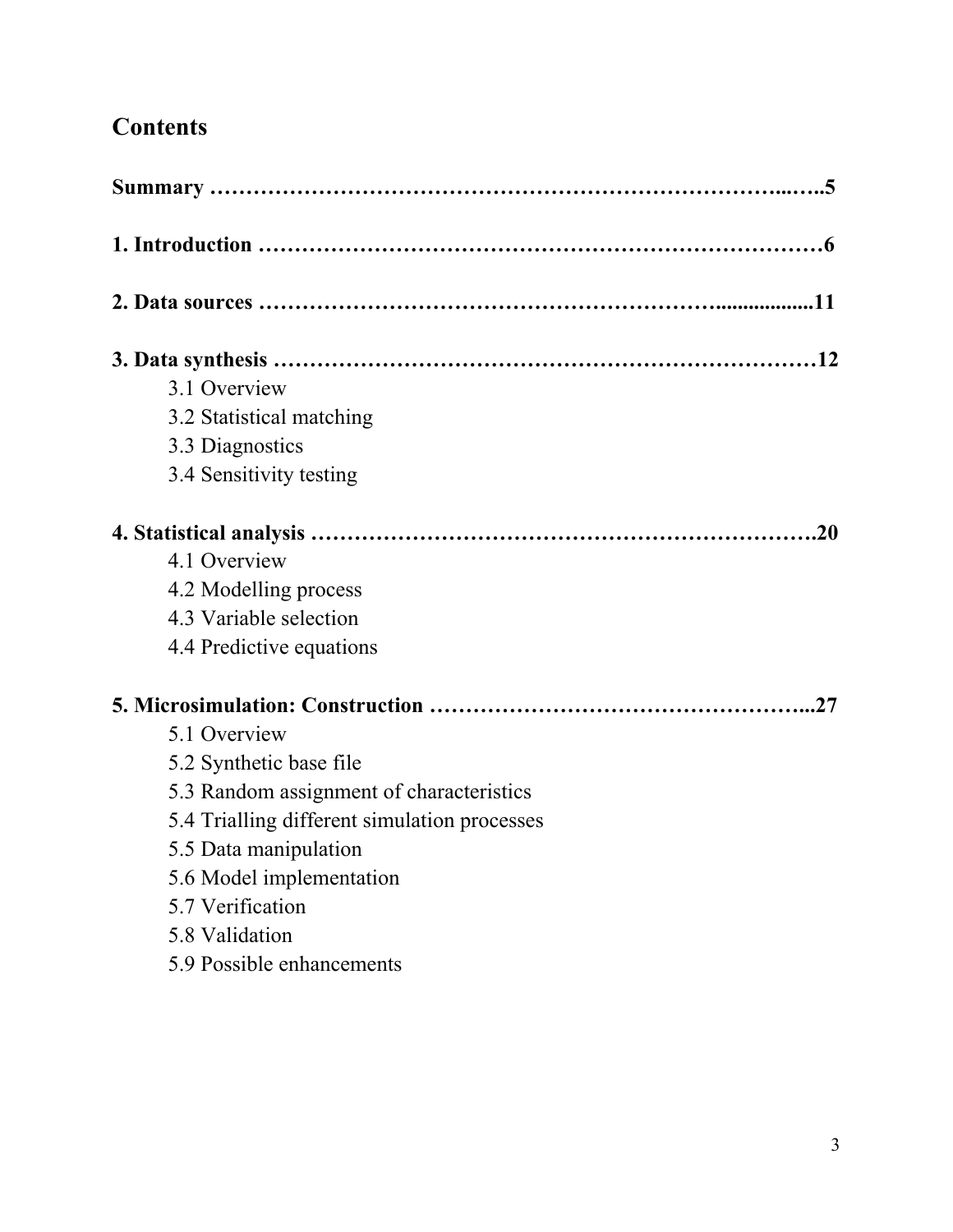| 6.1 Scenario testing                                                         |
|------------------------------------------------------------------------------|
| 6.2 Scenario mapping                                                         |
| 6.3 Software development                                                     |
| .70                                                                          |
| 7.1 Data synthesis                                                           |
| 7.2 Statistical modelling                                                    |
| 7.3 Microsimulation                                                          |
| .79                                                                          |
|                                                                              |
| 9.1 Abbreviations                                                            |
| 9.2 Random assignment of characteristics                                     |
| 9.3 Reallocation of 'non-symptomatic' and 'ill-defined' condition categories |
| 9.4 Australian (ANHS 1995) input tables                                      |
| 9.5 Verification tables                                                      |
| 9.6 Validation tables                                                        |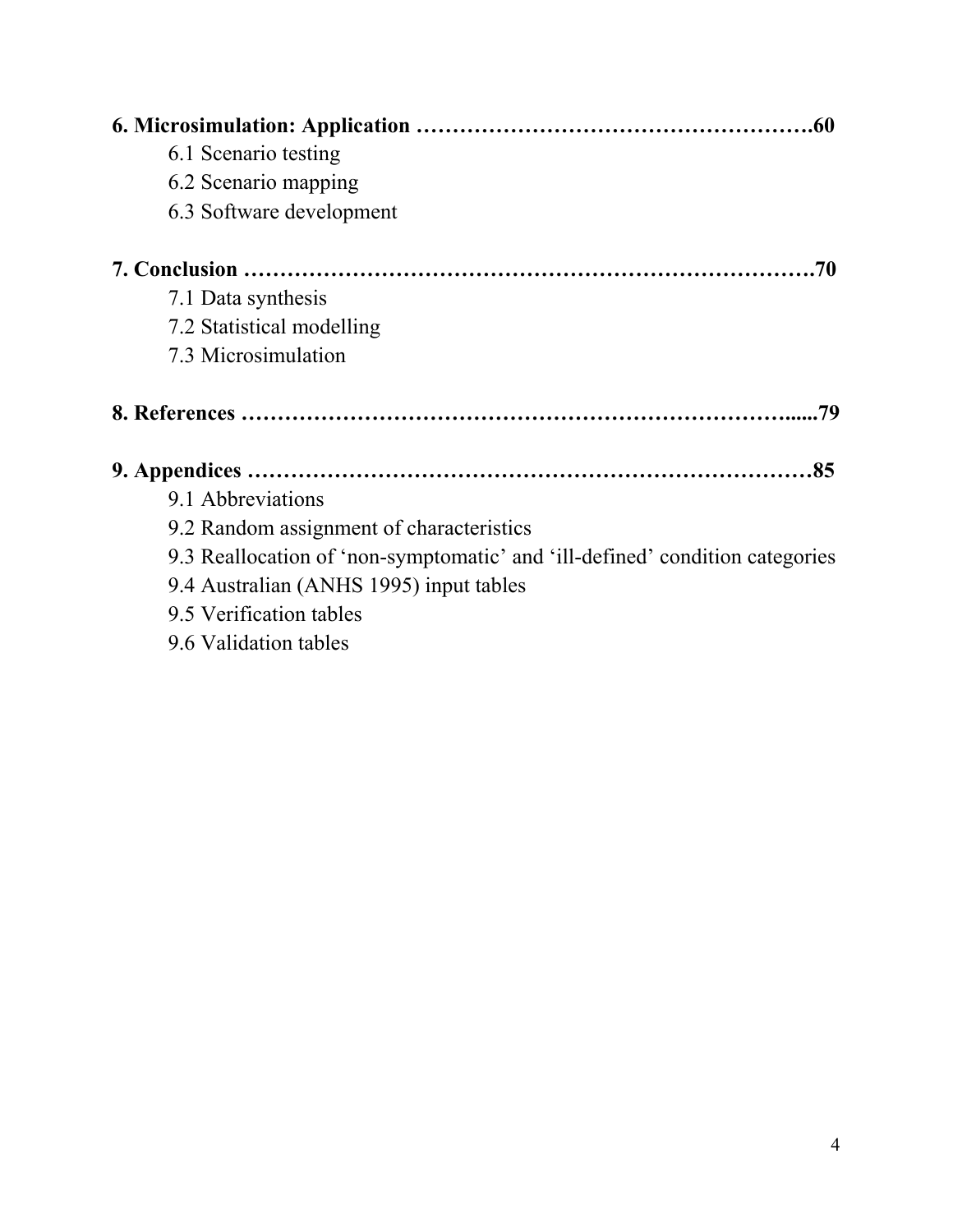## **Summary**

The aim of the project was to establish a microsimulation model of the primary medical care system in New Zealand in its social context and to test the impact of demographic ageing, community support and practitioner repertoire.

Micro-level data were drawn from four sources: the New Zealand Health Survey (NZHS 1996/7 and 2002/3); a national survey of ambulatory care in New Zealand (NPMCS 2001/2); and the Australian National Health Survey (ANHS 1995). Data from the New Zealand surveys were statistically matched to create a representative synthetic base-file of over 13,000 individuals. Probabilities of health experiences and general practitioner (GP) use from the Australian health survey, and of GP activity from the New Zealand survey of ambulatory care, were derived. A microsimulation model was developed that applied these probabilities via a Monte Carlo process to create health histories for the individuals in the base-file. Final outcomes simulated were: the number of visits in a year, the distribution of health conditions, and GP activity levels. Policy scenarios were tested by changing characteristics of the synthetic population and by implementing counterfactuals on key attributes.

The model imputed a synthetic health history over a year to each individual. Verification showed that the model was able to reproduce expected results and was operating according to design specifications. The final outcomes produced by simulation were validated against data external to the model. Various scenarios, assuming moderate demographic ageing, were tested by a forward projection to 2021. These showed little change in model-predicted health care outcomes.

Using a microsimulation approach, we created from a number of different data sources a working model of primary medical care in New Zealand 2002 that has generated plausible results for key parameters. Furthermore, we were able to use the model to test a range of scenarios for demographic ageing. Model projections suggest limited change in system demand.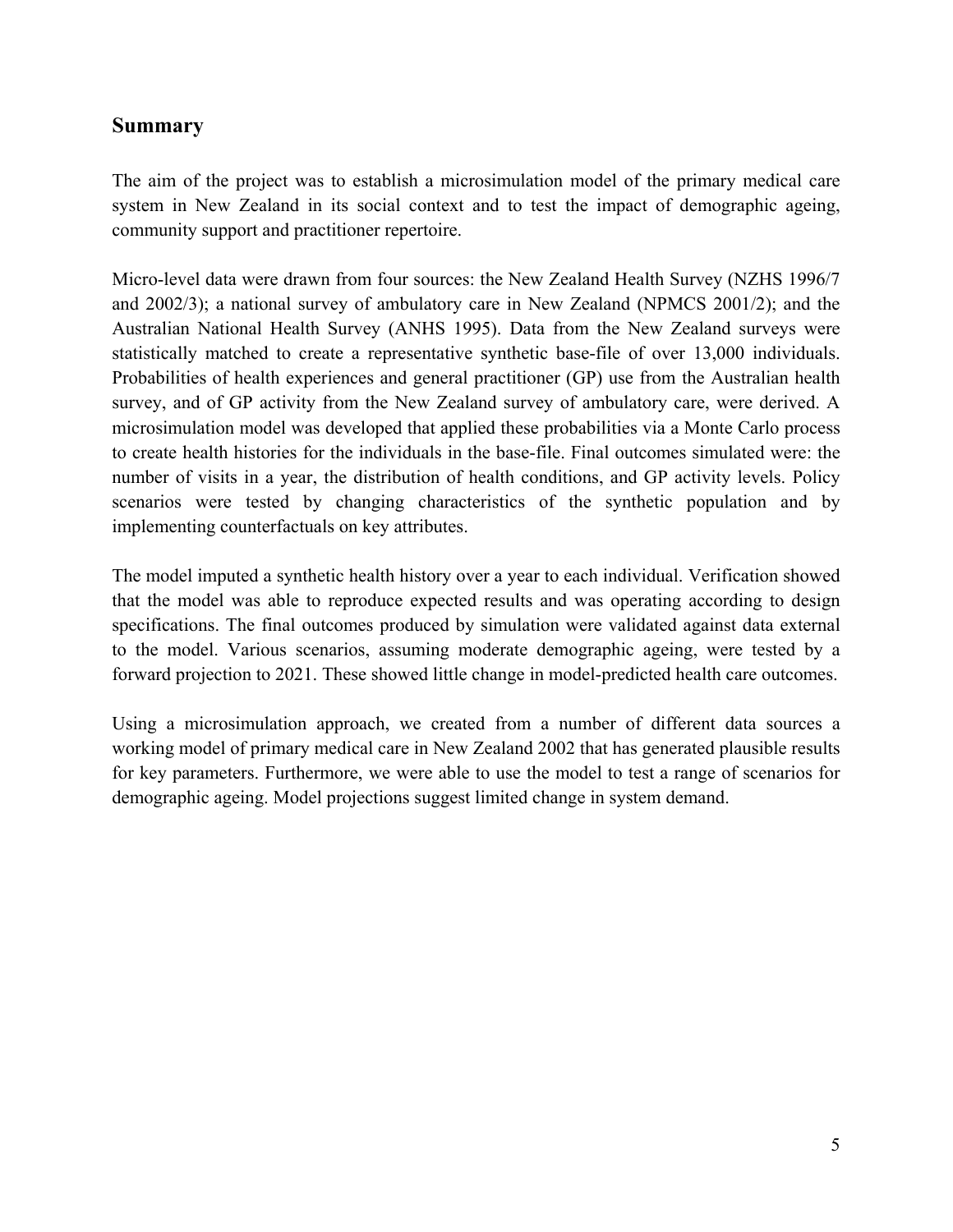## **1. Introduction**

The primary stimulus for this investigation is the appreciation that demographic ageing has major implications for the future of primary care *(Bryant et al 2004; Garces et al 2003; Lloyd-Sherlock 2000)*. Further the rationale is twofold – technical and policy-based. The technical rationale is that health services research in primary care has failed to deal with the sector as a complex, interconnected and evolving system understood within its broader social context *(Gabe 1991)*. The policy argument is that the primary care sector, as traditionally constituted in New Zealand and similar jurisdictions, is under challenge from a number of interconnected social trends, foremost of which is demographic ageing *(Moore et al 2003; Sox 2003)*. A rapidly ageing population has considerable implications for public health expenditure *(McGrail et al 2002; Ministry of Health 2004a; OECD 2006)*.

Microsimulation is based on the modelling of individual behaviour and allows for a more disaggregated approach to scenario building *(Gilbert et al 2005)*. Thus we have used microsimulation to mimic the heterogeneity of the population and the complexity of relationships in the primary health care setting *(Brown et al 2002; Complex Systems Modelling Group 2010; Fone et al 2003, Gupta & Harding 2007; Wolfson 1994)*. It can draw together diverse data from the real world to create an artificial one upon which virtual experiments can be carried out. Microsimulation operates at the level of individual units, in our case these are persons from a representative real-world sample. Each person has a unique identifier and a set of associated attributes as a starting point, for example, age, gender, ethnicity, and health state. A set of rules, here derived from statistical analysis, is applied in a stochastic manner to these persons to simulate changes in state or behaviour. Essentially, this process generates a set of synthetic health histories for our base sample of persons. The substantive output from such a model comprises estimates of the resulting outcomes including both aggregate and distributional effects. Furthermore, modifications of influential factors can be undertaken to test hypothetical 'what if' scenarios on a key down-stream outcome of policy interest such as health service use.

The overall aim of this report is to describe the construction of a microsimulation model designed to address the policy linkages of the three major components of demographic ageing – the pattern of morbidity and disability associated with the extension of the life span, the formal sector of care (as represented here by the role of the general practitioner (GP), and the informal sector of community and family support (shown schematically in Figure 1.1).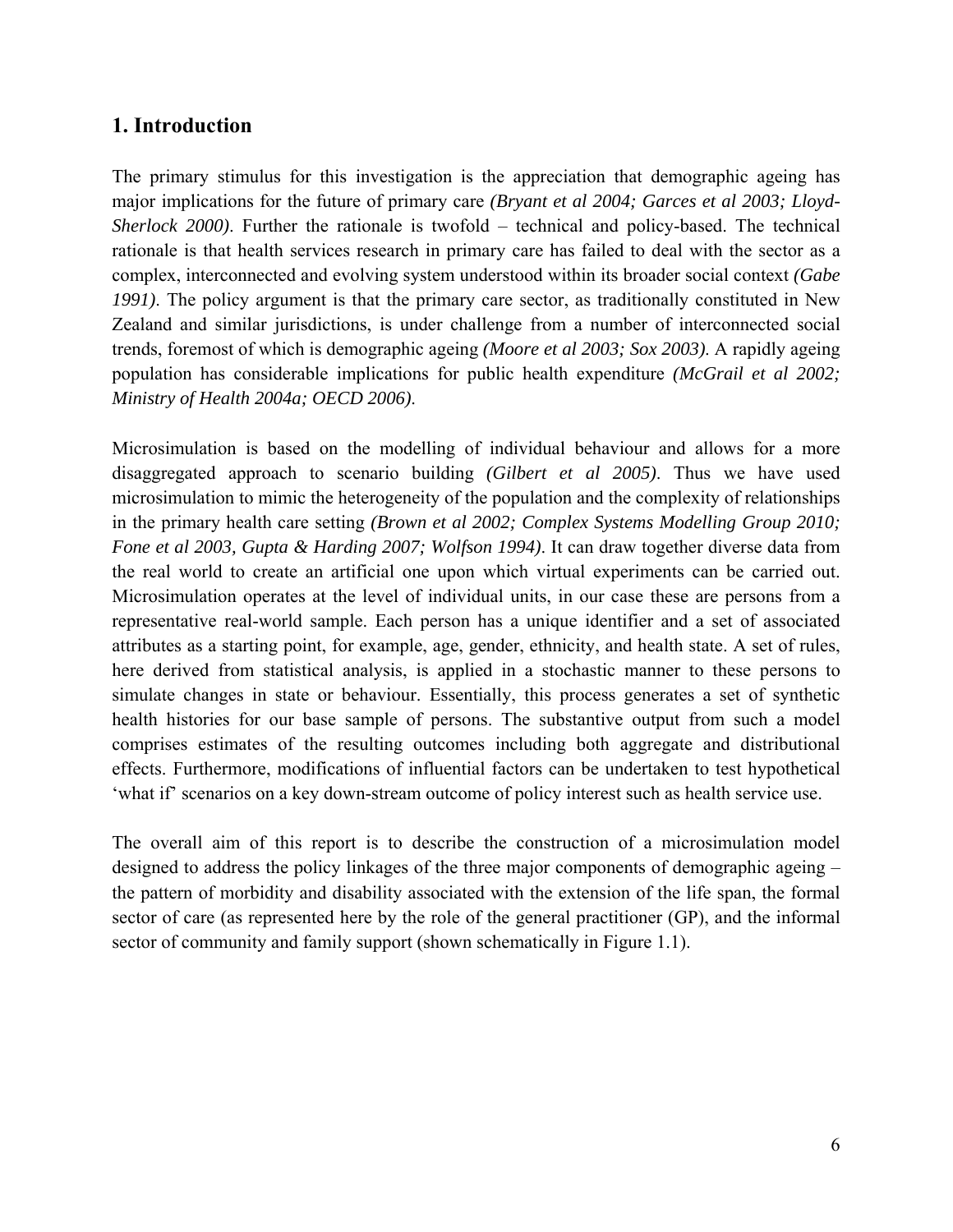**Figure 1.1 Model of primary health care**



In order to address the interplay of these three distinct social sub-systems in an empirical and realistic manner, a diversity of data sources (outlined in Table 1.1) is required because a single data set with complete coverage of all system components is not available. Thus, the National Health Survey (NZHS) provides a representative sample of the population of New Zealand, together with details on household composition, an important feature of the informal sector. The Australian Health Survey (ANHS) gives details on the morbidity experience and health care utilisation patterns of a population survey with many attributes similar to those in New Zealand (see Table 1.2). Finally, the National Primary Medical Care Survey (NPMCS) gives information on the interaction between patients (GP users) and their GPs (patient visits), as well as patterns of practitioner behaviour (GPs).

| Table 1.1 New Zealand and Australian data sources |  |  |  |
|---------------------------------------------------|--|--|--|
|                                                   |  |  |  |

| <b>Study</b>              | <b>National Health</b><br><b>Surveys (NZHS)</b> | <b>National Health</b><br><b>Survey (ANHS)</b> | <b>General Practice</b><br><b>Survey (NPMCS)</b> | <b>General Practice</b><br><b>Survey (NPMCS)</b> |
|---------------------------|-------------------------------------------------|------------------------------------------------|--------------------------------------------------|--------------------------------------------------|
| Country                   | New Zealand                                     | Australia                                      | New Zealand                                      | New Zealand                                      |
| Year                      | 1996/7 (children)<br>2002/3 (adults)            | 1995                                           | 2001/2                                           | 2001/2                                           |
| <b>Sample</b>             | Children & adults                               | Children & adults                              | Patient visits                                   | Doctors (GP)                                     |
| N                         | 13,548                                          | 53,828                                         | 9,272                                            | 244                                              |
| <b>Model</b><br>Component | Community                                       | Morbidity;<br>Community                        | Morbidity; Practitioner                          | Practitioner                                     |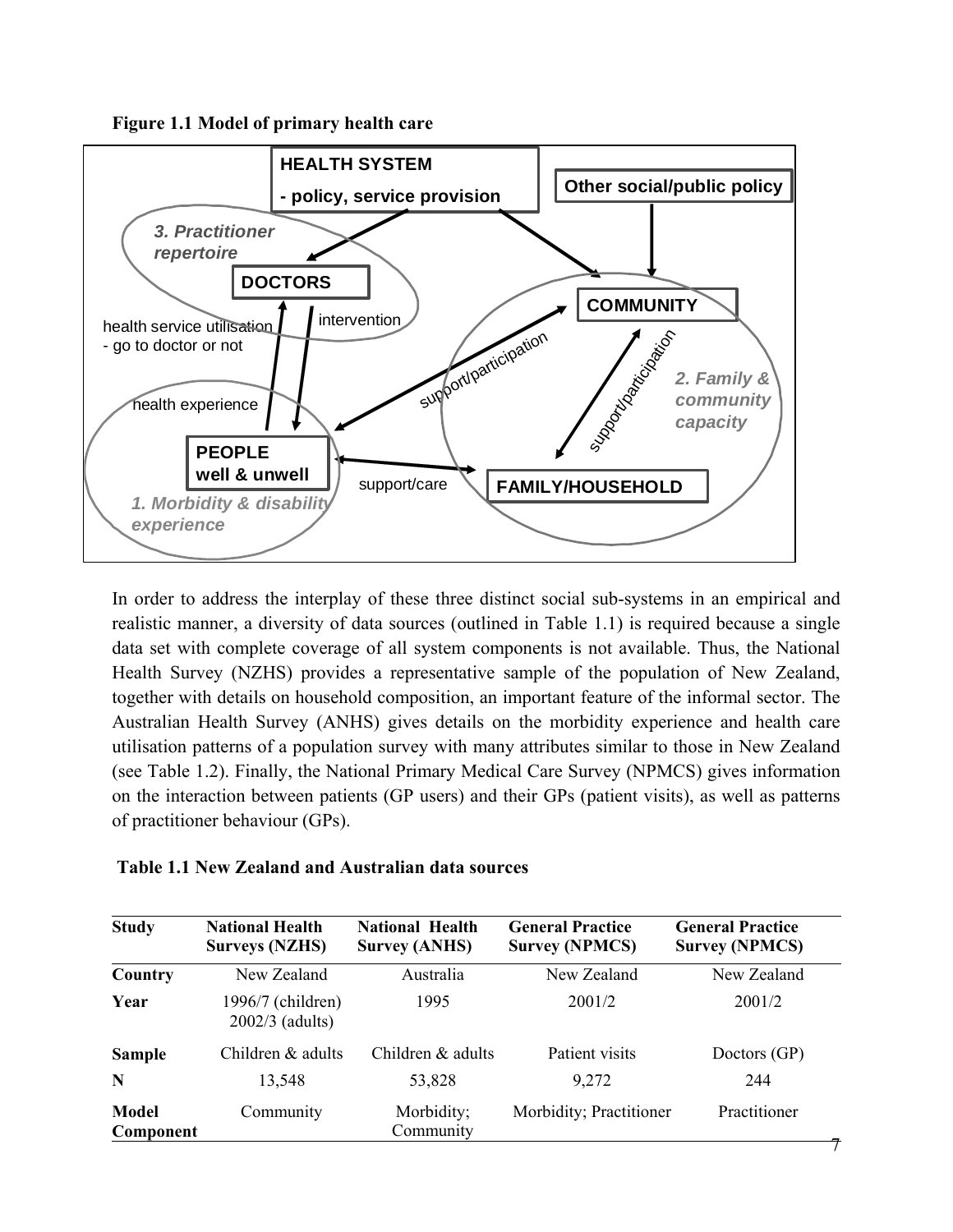|                            | <b>Synthetic base file</b> |                                 |
|----------------------------|----------------------------|---------------------------------|
|                            | (NZHS 2002/3 adults plus   | <b>Australian Health Survey</b> |
|                            | NZHS 1996/7 children)*     | (ANHS) 1995                     |
| Age group                  |                            |                                 |
| $0 - 4$                    | 8.1                        | 7.2                             |
| $5 - 14$                   | 16.3                       | 14.3                            |
| $15 - 24$                  | 13.1                       | 15.0                            |
| $25 - 34$                  | 13.9                       | 15.7                            |
| 35-44                      | 15.5                       | 15.2                            |
| $45 - 54$                  | 13.1                       | 12.4                            |
| 55-64                      | 8.9                        | 8.4                             |
| 65-74                      | 6.1                        | 7.5                             |
| $75+$                      | 5.1                        | 4.5                             |
| Gender                     |                            |                                 |
| Female                     | 51.2                       | 50.2                            |
| Male                       | 48.8                       | 49.8                            |
| <b>Household type</b>      |                            |                                 |
| Do not live with adult *   | 9.7                        | 11.1                            |
| Live with adult partner    | 47.0                       | 47.1                            |
| Live with adult but not    |                            |                                 |
| partnered (excl. children) | 19.0                       | 41.8                            |
| Children                   | 24.4                       |                                 |

**Table 1.2 Demographic characteristics of New Zealand and Australian data sources (noninstitutionalised population)** 

\* Adult is person aged 15 years or over.

The logic is that people undergo health experiences (morbidity and disability sub-system, ANHS data) which they may take to their doctor, who will respond in various ways (formal sector, NPMCS data). This takes place in the context of a family or household, within a broad community, providing a level of social support which may promote individual health and care at home, thus mitigating the need to visit the doctor (informal sector, ANHS and NZNHS data) *(Ostberg & Lennartsson 2007; Prior & Hayes 2003; Van Houtven & Norton 2004)*. These components can in turn be related to scenarios (Figure 1.2):

(a) profile of morbidity and disability associated with demographic ageing *(OECD 2009; Swedish National Institute of Public Health 2006)*, as reflected in contrasting predictions of expansion and compression *( Graham et al 2004; Jagger et al 2006; Ministry of Health 2004b)*;

(b) "healthy ageing", as reflected in the potential of family and community capacity to assist in coping (autonomy, dependency, intermediate); *(Aboderin 2004)*

(c) the impact of changes in health service delivery, such as, technology and changes in practitioner repertoires (intensification, higher threshold of intervention) *(Davis et al 2000, 2002).*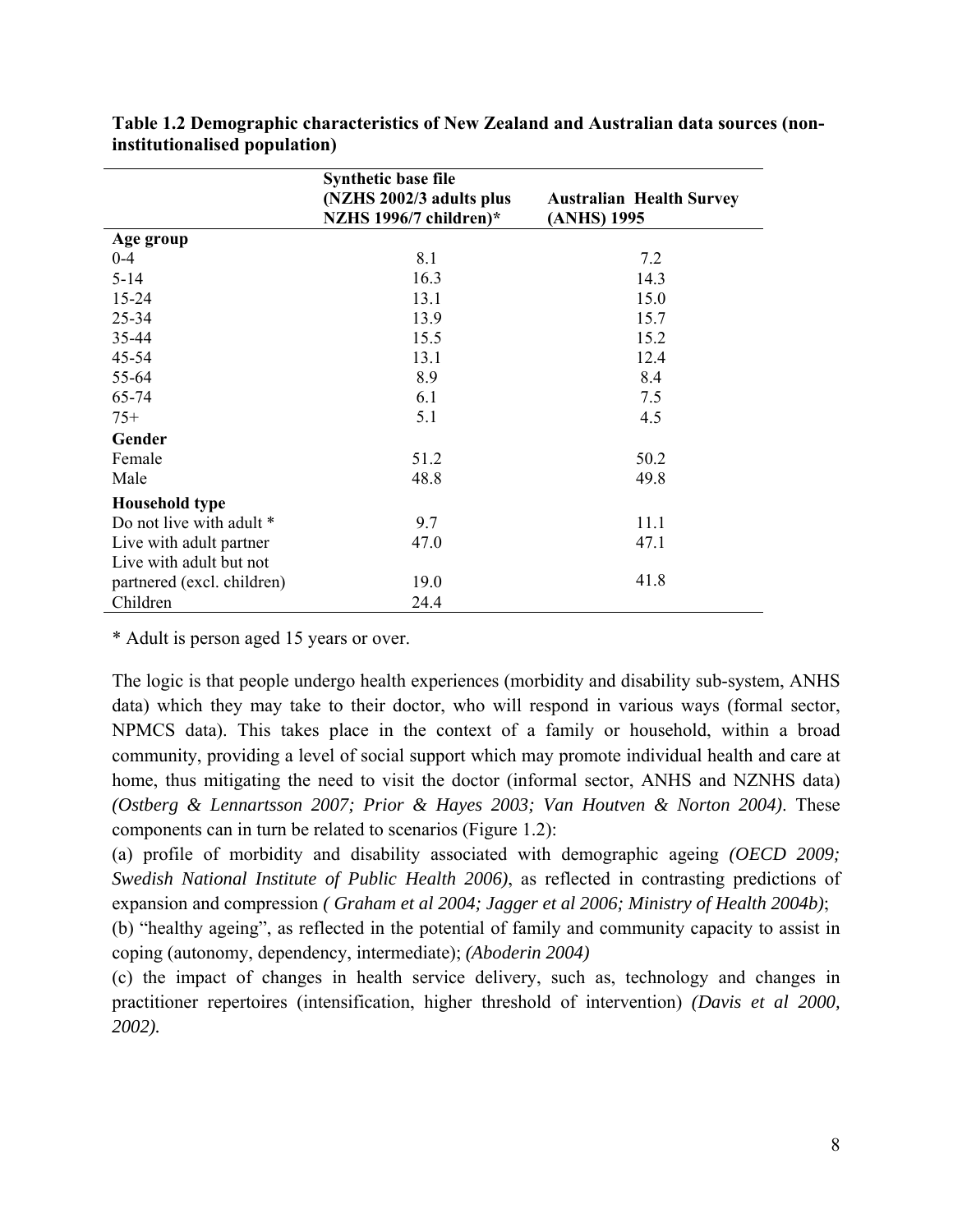**Figure 1.2 Core scenarios for simulation** 



We applied the microsimulation framework to a static model of the primary care system as it was in the year 2002, and extrapolated to a year in the future, 2021, by reweighting the data *(Davis et al 2010; Pearson et al 2011)*. This report is a technical account of: the data used and data synthesis undertaken; the statistical models producing parameters for input; the microsimulation architecture; verification and validation checking procedures; and finally the outputs of the microsimulation model (see Figure 1.3). In particular, the different developmental stages of the microsimulation architecture will be presented.

For each individual in the synthesised base file, a health history over a year was created by firstly imputing health experiences and any visits to the doctor, and secondly imputing associated doctor activity (see Figure 1.4). By applying these rules, the model simulates outcomes based on probabilities and random allocation. This static model can be thought of as modelling a representative cross-section of the New Zealand population of 2002, as the inputs to the models were derived from data of approximately that period. The model was internally verified and externally validated to an acceptable level via an iterative process. It could then be used to project forward in time, and policy-sensitive factors could then be varied. Data manipulation and model implementation were programmed using SAS software *(SAS 9.1 and 9.2, SAS Institute Inc, Cary, NC, USA)*.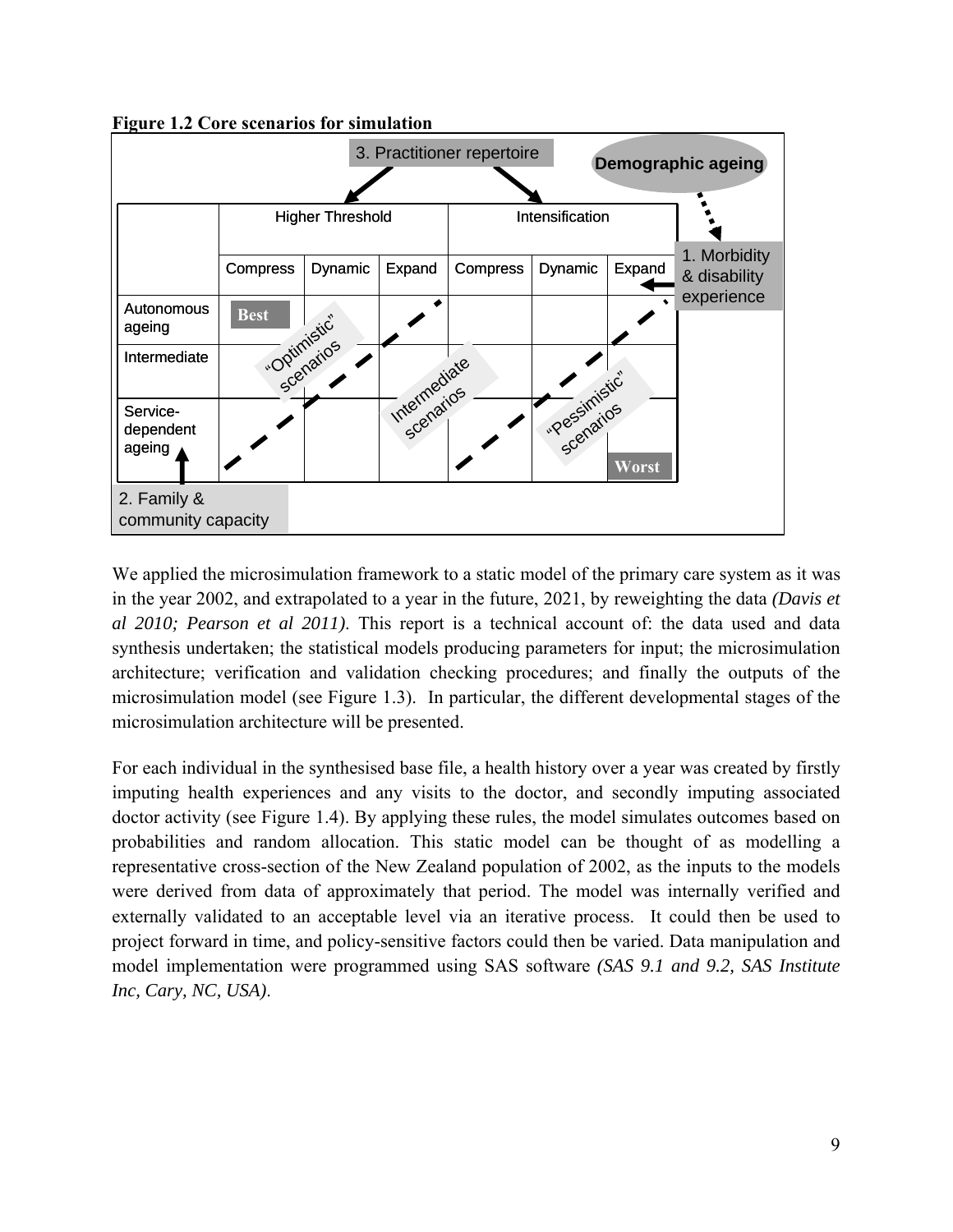



**Figure 1.4 Creating a health history for individuals in the base file** 

| Synthesised base file + imputed + imputed                                          |                                                                                           |                                                     |                                                                        |  |  |  |
|------------------------------------------------------------------------------------|-------------------------------------------------------------------------------------------|-----------------------------------------------------|------------------------------------------------------------------------|--|--|--|
| <b>NZ Health Surveys</b><br>1996/7 (children) &<br>2002/3 (adults)<br>$[n=13,548]$ | <b>NZ GP Survey</b><br>2001/2: Doctor & Practice<br>(via patient visits)<br>$[n=244$ GPs] | <b>OZ Health</b><br>Survey 1995<br>$[n=53,828]$     | <b>NZ GP Survey</b><br>2001/2:<br><b>Patient visits</b><br>$[n=9,272]$ |  |  |  |
| Age                                                                                |                                                                                           | Age                                                 | Age                                                                    |  |  |  |
| Gender                                                                             |                                                                                           | Gender                                              | Gender                                                                 |  |  |  |
| Ethnicity                                                                          |                                                                                           |                                                     | Ethnicity                                                              |  |  |  |
| Deprivation                                                                        |                                                                                           |                                                     | Deprivation                                                            |  |  |  |
| Number of visits in<br>last 12 months                                              |                                                                                           |                                                     | Number of visits in<br>last 12 months                                  |  |  |  |
| Living arrangements                                                                |                                                                                           | Living arrangements                                 |                                                                        |  |  |  |
| Long-term conditions                                                               |                                                                                           | Short-term & long-term<br>condition categories      | Primary diagnosis<br>categories                                        |  |  |  |
|                                                                                    |                                                                                           | Go to doctor                                        |                                                                        |  |  |  |
|                                                                                    |                                                                                           | 1st listed reason for<br>last visit in last 2 weeks |                                                                        |  |  |  |
|                                                                                    |                                                                                           | Number of visits in last 2<br>weeks                 |                                                                        |  |  |  |
|                                                                                    |                                                                                           |                                                     |                                                                        |  |  |  |
|                                                                                    | Doctor age, gender,<br>ethnicity, etc                                                     |                                                     | Doctor actions                                                         |  |  |  |
|                                                                                    | Practice type, location,<br>number of doctors                                             |                                                     |                                                                        |  |  |  |

Note: Variables under the 'imputed' columns are un-shaded where they are link variables, and shaded where they have been added to the base file.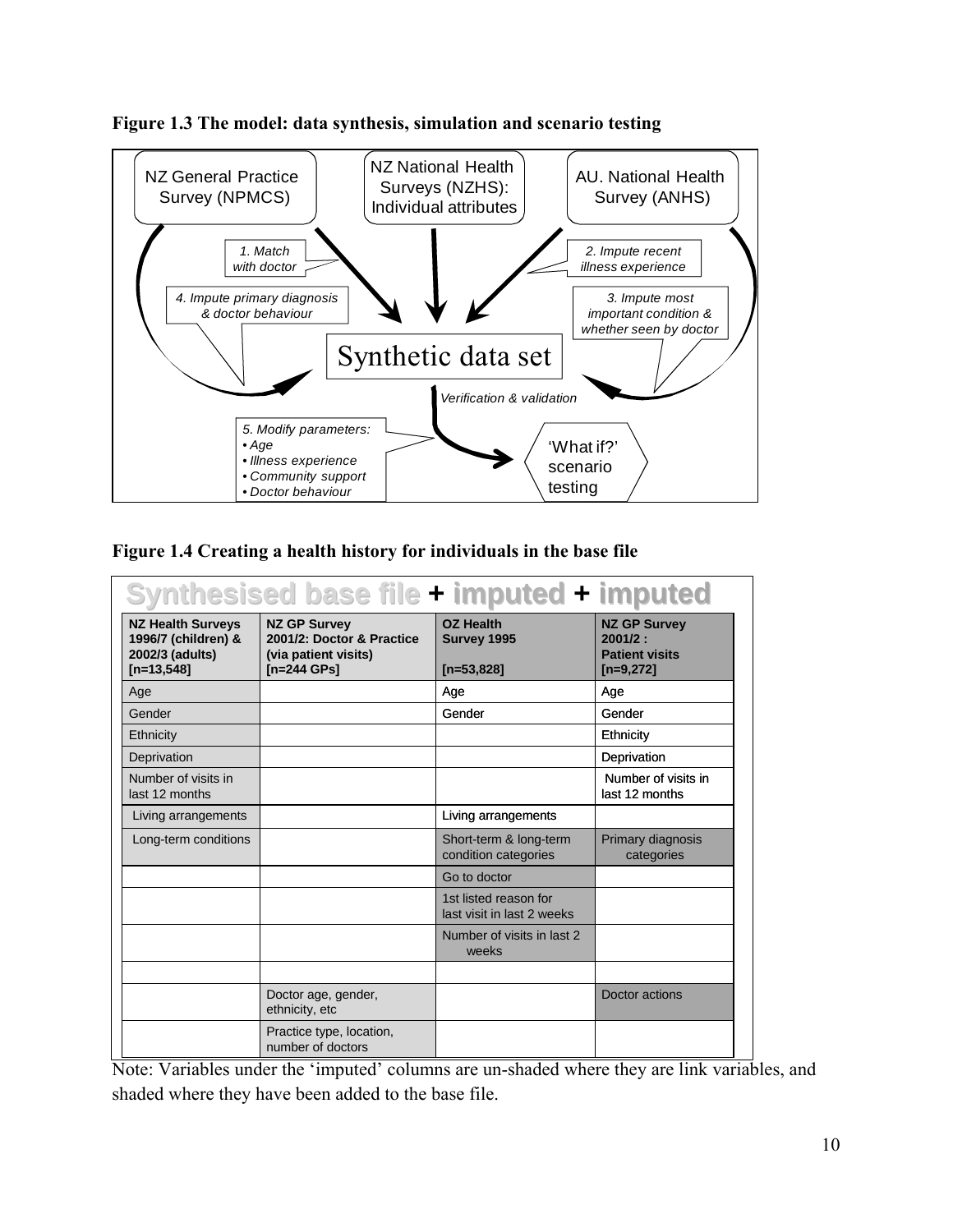## **2. Data sources**

The model used data from multiple sources: New Zealand Health Survey (NZHS, 1996/7 and 2002/3) *(Ministry of Health 1999, 2004)*, National Primary Medical Care Survey (NPMCS, 2001/2*) (Raymont et al 2004)*, and Australian National Health Survey (ANHS, 1995) *(Australian Bureau of Statistics 1996, 1997)* (see Table 1.1).

Micro-level data from the NZHSs (originally including the non-institutionalised only), weighted to be representative of the population using Census 2001, and NPMCS, representative of patients, that is, GP users, were statistically matched to create a representative synthetic base-file of 13,548 individuals each with an assigned general practitioner (GP). The ANHS was used to provide information on population levels of recent health conditions (that is, all conditions occurring in the last 2 weeks that were either seen or not seen by a GP), and GP use. NPMCS was used as the source of GP and practice information that was statistically matched with the base file, and as the data for predictive logistic regression models that derived probabilities of GP actions. These data sources were selected because of their availability, utility, quality, and compatible time periods and variable specifications. In the absence of information on recent illness in the NZHS 2002/3, it was decided to use the ANHS 1995 occurrence rates of conditions. The demographic makeup, with respect to age, gender and household type profiles, of the two countries was comparable (see Table 1.2).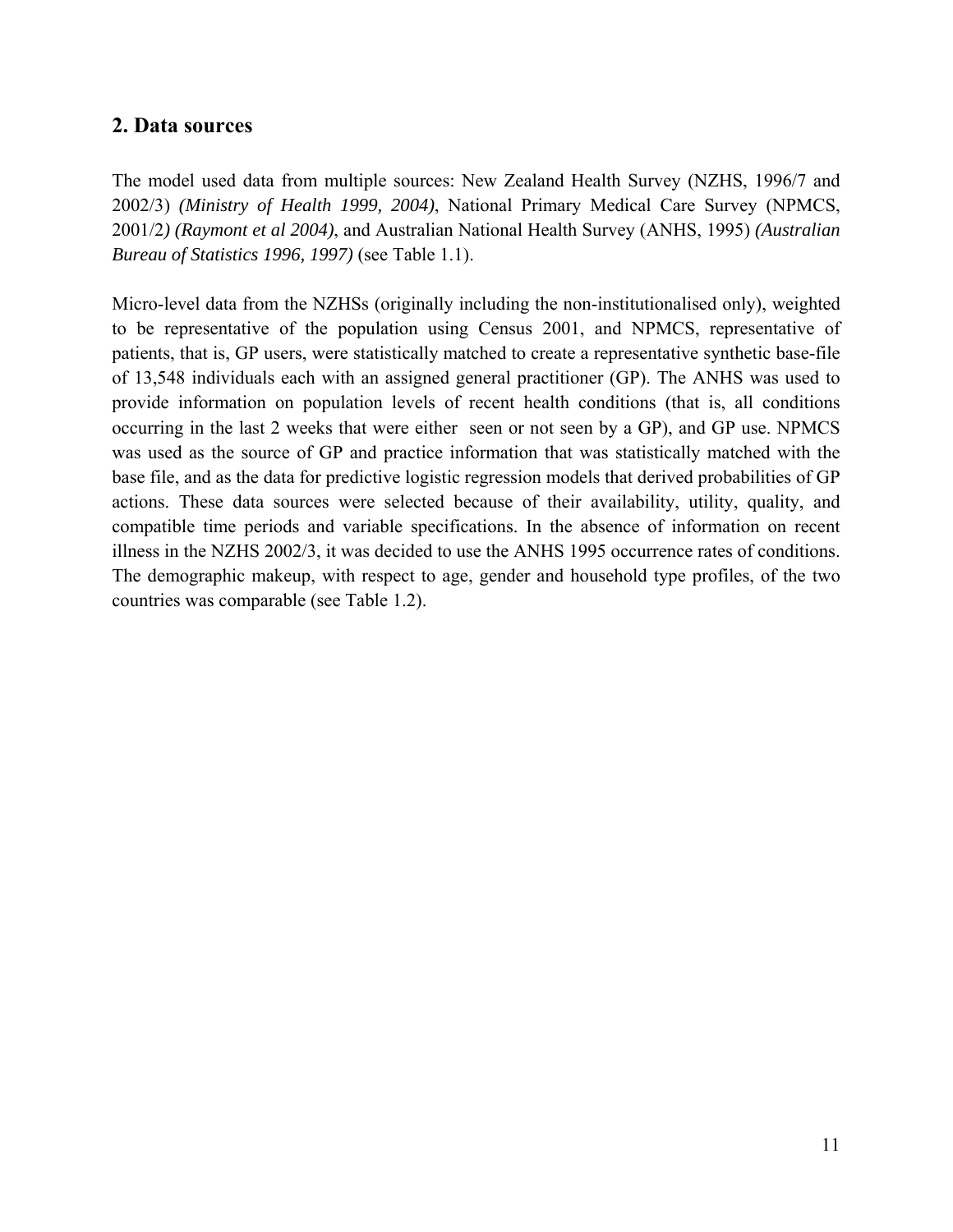## **3. Data Synthesis**

## *3.1 Overview*

Microsimulation permits a more disaggregated approach to model building and prediction. It also lends itself to combining diverse data sets to create realistic approximations of policy circumstances of strategic importance (*Abello et al 2008; Edwards & Clarke 2009; Martini & Trivellato 1997; Morrissey, et al 2008; Sutherland, et al 2002*). In the case of demographic ageing, model builders have been able to insert key social and demographic variables from existing data. However, there have been only limited attempts to incorporate practitioner behaviour, which is likely to be a key determinant of future cost and service outcomes (see Figure 3.1).





Our model was based on publicly available data from the New Zealand Health Survey (NZHS), and data from the National Primary Medical Care Survey (NPMCS) that included practitioner information *(Raymont et al 2004)*. In particular we were able to allocate practitioners and their characteristics to members of a population sample *(von Randow et al, in press 2011)*. This is consistent with a general philosophy of combining data from different sources and adding value to a base-file by imputing values *(Abello et al 2008; Alegre et al 2000; Smith et al 2009)*.

We used the following procedure to carry out statistical matching:

1. Identify common variables on compatible scales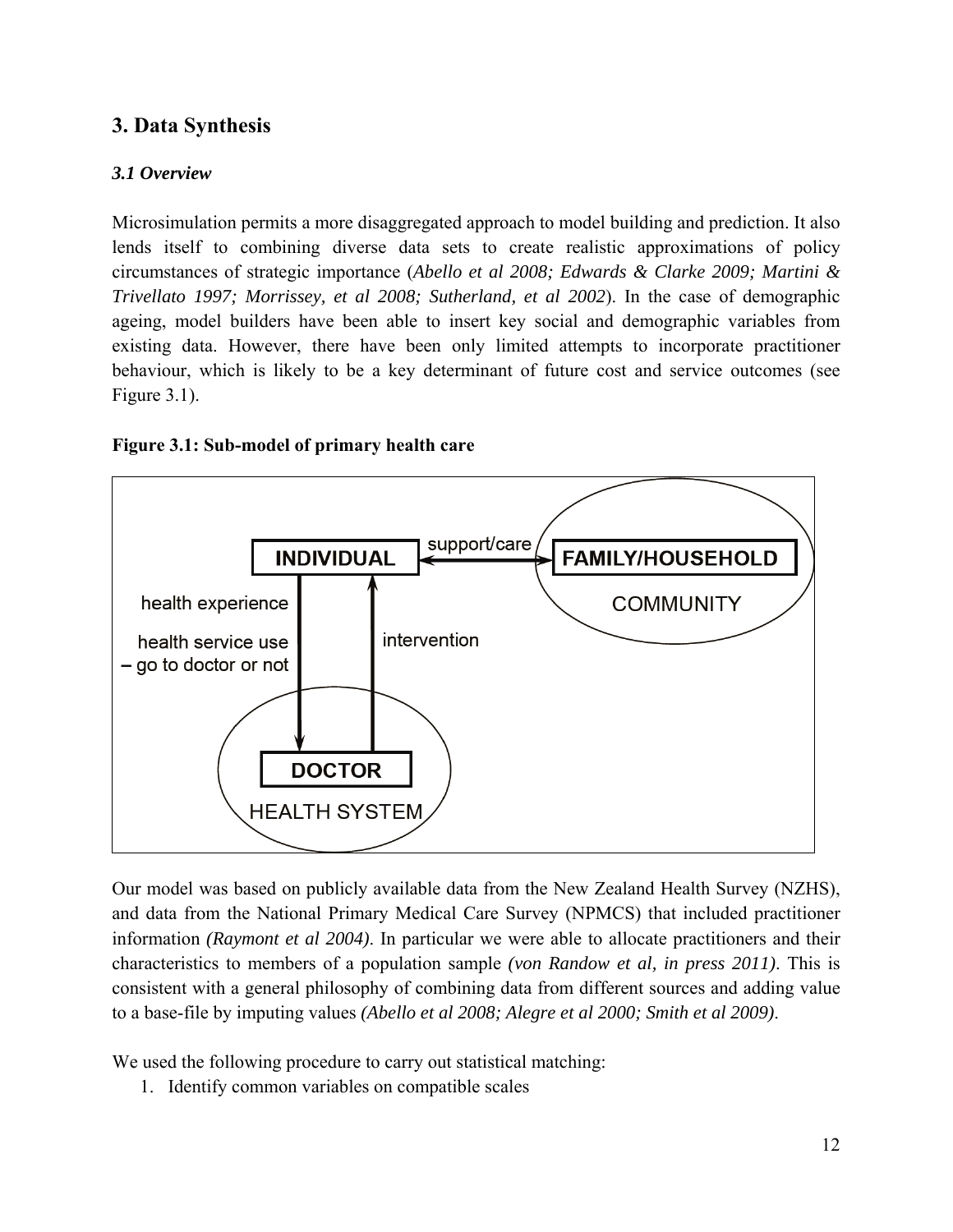- 2. Divide data into 'cells' based on selected common variables
- 3. Choose between constrained and unconstrained matching
- 4. Apply a distance function within each cell with remaining common variables, and solve the transportation problem to assign matches within cells.

The method of statistical matching is well established in the literature *(Rodgers 1984; Rässler 2002)*. Its application here is more specific to the requirements of the associated microsimulation model *(Australian Bureau of Statistics 2004; Cohen 1991)*. Variables are not added directly to the existing data set; patients are each allocated an appropriate GP based on their being similar to that GP's actual patients.

#### *3.2 Statistical matching*

SAS software was used for data manipulation and to perform the statistical matching *(SAS Institute 2003)*. The data sources used for matching are summarised in Table 3.1.

| Data set                                                             | <b>Details</b>                                                                                                      | N                                                                 | <b>Use</b>                                                                                         |
|----------------------------------------------------------------------|---------------------------------------------------------------------------------------------------------------------|-------------------------------------------------------------------|----------------------------------------------------------------------------------------------------|
| New Zealand Health<br>Survey (NZHS)<br>2002/03                       | Repeated cross-sectional<br>surveys on a representative                                                             | 12,563 used<br>(no missing)                                       | Adult GP user records based on<br>the presence of doctor visits in<br>last year                    |
| New Zealand Health<br>Survey (NZHS)<br>1996/97                       | sample of the New Zealand<br>population (only 15 and over<br>for $2002/03$ )                                        | 1,019 used<br>(children)                                          | Child GP user records weighted<br>up to 2001 Census proportions<br>by age group, gender, ethnicity |
| National Primary<br><b>Medical Care</b><br>Survey (NPMCS)<br>2001/02 | Cross-sectional survey on a<br>representative sample of New<br>Zealand general practitioners,<br>and their patients | 7,714 used<br>covering 242 GPs<br>(usual GP hours,<br>no missing) | All ages patient visit records<br>with associated doctors to be.<br>matched to NZHS GP users       |

**Table 3.1: Data sets used for statistical matching** 

The sample weights of the 1,019 child (aged under 15 years) records in NZHS 1996/97 were adjusted so they could be appropriately appended to the records in NZHS 2002/03 (which surveyed 12,563 adults, but did not survey children). This involved generating weight multipliers from the 2001 New Zealand Census of Population and Dwellings. Proportions were matched by age group (0–4, 5–14), gender (Male, Female) and ethnicity (European, Māori, Pacific, And Other). The reweighted child records were appended to the NZHS 2002/03 data set, with as many NZHS 1996/97 variables as were compatible. Respondents reporting at least one GP visit in the last year were defined as 'GP users', and these were each assigned a GP via statistical matching.

There were 7,714 records in the NPMCS data set related to patient visits that took place during usual GP hours: Monday through Friday, 8am–6pm. NPMCS record weights were originally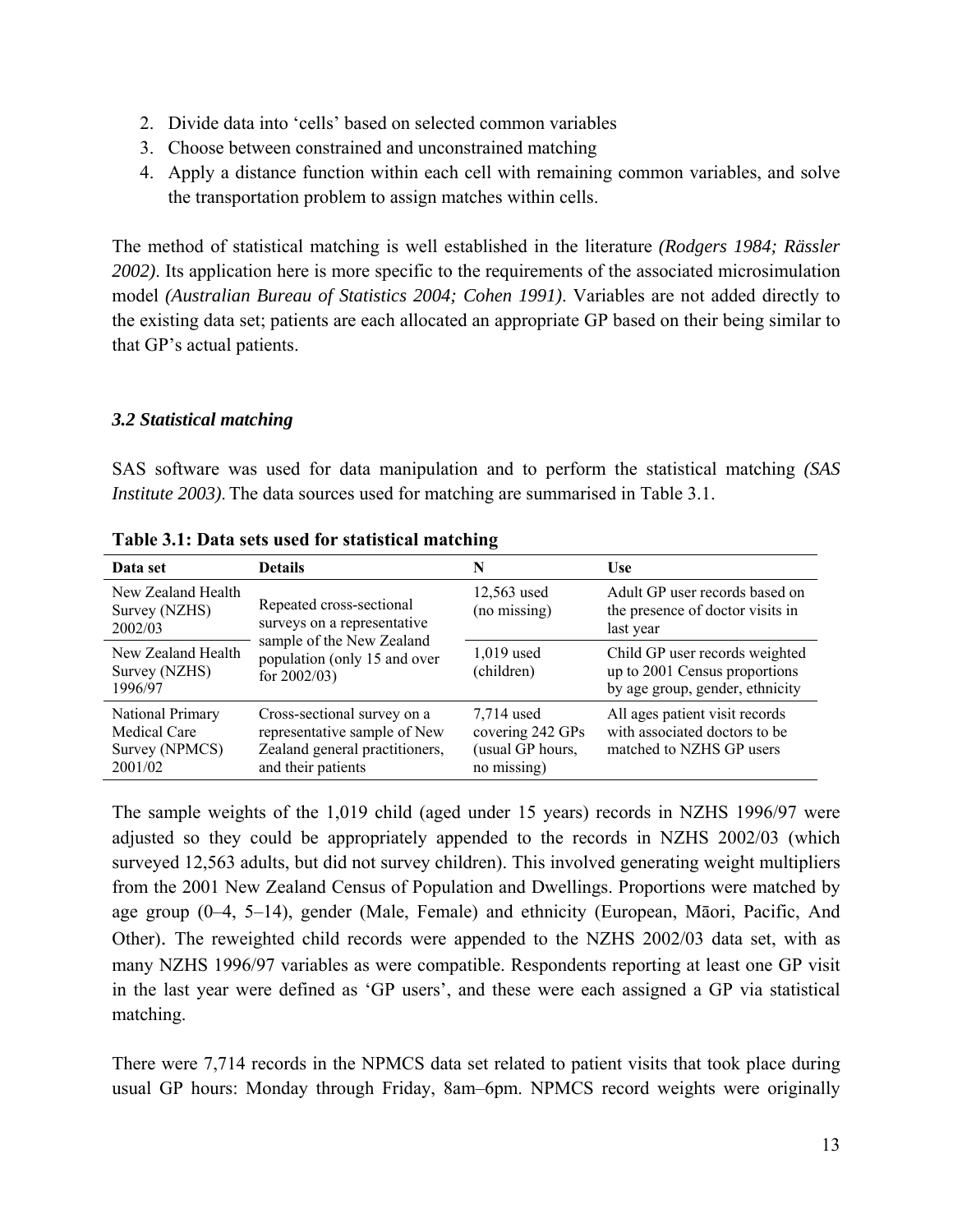calculated to be representative of all visits in a two-week period, while NZHS weights were representative of one visit in a twelve-month period. To adjust appropriately, NPMCS weights were multiplied by 26 (fortnights in a year) and divided by 6.58 (average GP visits per patient in the last year).

These data sets then became the subjects of the statistical matching. The process is summarised in Figure 3.2 and described in detail below, following the incremental steps identified earlier.





## **1. Identify common variables on compatible scales**

Linking data sets without identifiers relies on there being variables in common. The usefulness of such variables depends on how many separate values can be compatibly defined *(Zaidi & Scott 2001*). In the current case, the only common variables were: age, gender, ethnicity, urban/rural location ('urban' defined as population  $\geq 30,000$ ), and deprivation status of area of residence (NZDep deprivation quintile) *(Salmond et al 1998)*.

## **2. Divide data into 'cells' based on selected common variables**

Using some of the common variables to divide up the data gives some base level of accuracy and ensures a certain standard for the subsequent matching *(Australian Bureau of Statistics 2004; Zaidi & Scott 2001)*. All cells created must be populated, and categories may need to be aggregated *(Abello et al 2008)*. The NZHS and NPMCS data sets were divided into 72 cells on age group, gender and ethnicity  $(9 \times 2 \times 4)$  as summarised in Table 3.2.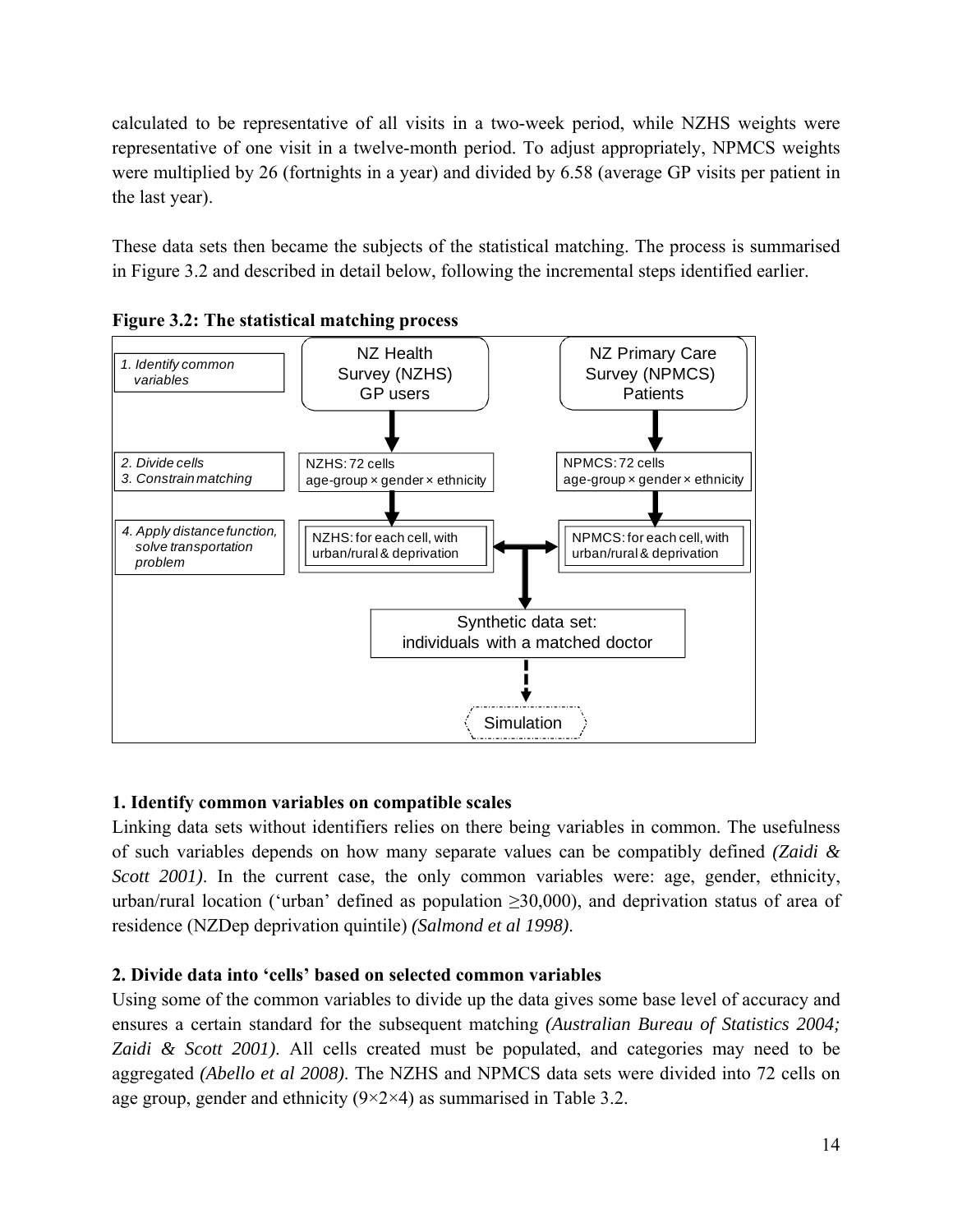| Age group             | Gender | Ethnicity                     |
|-----------------------|--------|-------------------------------|
| $0-4, 5-14, 15-24,$   | Male   | New Zealand or Other European |
| $25 - 34, 35 - 44,$   | Female | NZ Māori                      |
| $45 - 54, 55 - 64,$   |        | Pacific                       |
| $65-74$ , 75 and over |        | Other                         |

**Table 3.2: Variables used to divide the data sets** 

Thus each NZHS record would be matched with an NPMCS one from the same demographic sub-group. The statistical matching was constrained within these bounds.

#### **3. Choose between constrained and unconstrained matching**

Constrained matching preserves the marginal distributions of variables unique to each original data set *(Rodgers 1984)*. The alternative, unconstrained matching, puts no limitations on the number of times any record can be matched to others – distances between matched records may thus be more optimal, but for our case the distribution of GPs in the matched data set would have diverged from the original *(Australian Bureau of Statistics 2004)*.

As the intention was to link GPs in NPMCS via their patients to GP users in NZHS as completely as possible, there needed to be at least as many records in the NPMCS data set as in the NZHS according to sample weighted totals. Where this was not the case, NPMCS record weights were multiplied by a constant per cell to make the weighted totals equal those in NZHS *(Sutherland et al 2002)*. This allowed us to use constrained matching – all of the records in both data sets could be fully utilised.

## **4. Apply a distance function in each cell with remaining common variables, and solve the transportation problem to assign matches within cells**

The variables in common that are not used to form cells are eligible for inclusion in the distance function. The selection can be tailored for specific aims, and variables can also be weighted differently based on which are deemed most important. Alegre, et al. *(2000)* concluded that the selection process is arbitrary, or at least that there is no method of optimisation. In our case, only deprivation and location were eligible for inclusion in the distance function, and we gave them equal weighting.

The distance measure is another consideration. We used Euclidean distance which was the default in the SAS software. The distance function defines per cell the statistical distance between each pair of records across the two data sets; the sampling weights indicate how many people each record represents in the whole population. For matching purposes, the data sets are defined as 'donor' and 'recipient'; for records in the recipient data set, the weights show how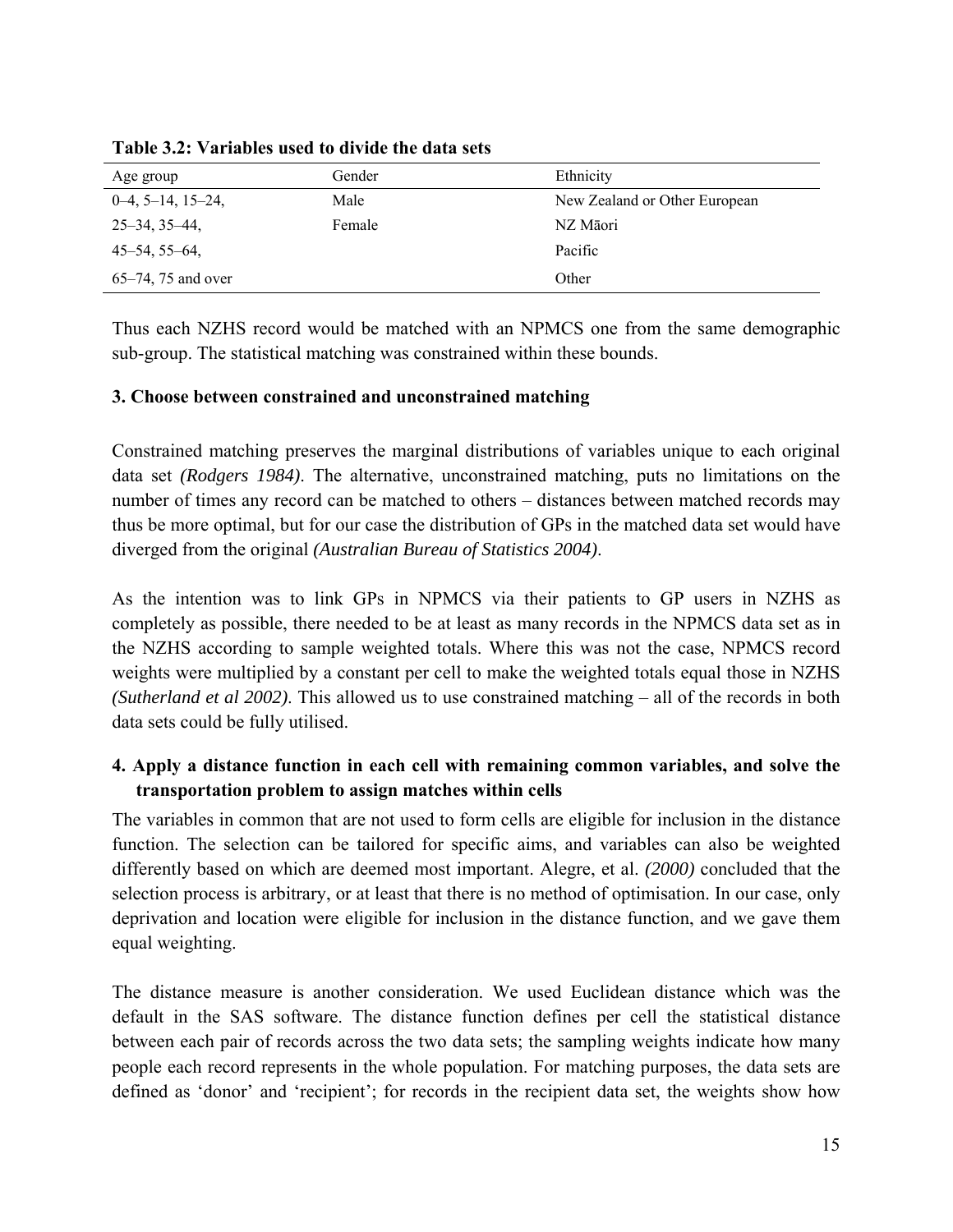many records need to be matched to them (demand), and for the donor data set, how many they have on offer (supply).

These two pieces of information (distance and weight) are used to solve the transportation problem *(Australian Bureau of Statistics 2004)*. This is a linear programming optimisation exercise originating in the idea of minimising costs given supply and demand constraints in shipping ore from iron mines to factories. This is analogous to our situation as the record weights in our data sets correspond to replications of record combinations (matches), that is, how much mines can ship and factories can receive. The costs of shipping are represented by the distances from the distance function. The aim is to minimise the overall cost (distance) of shipping the records available in each cell of the donor data set to satisfy the demand of the recipient, that is, to minimise:

$$
\sum_{i=1}^n\sum_{j=1}^m (d_{ij}\times w_{ij})
$$

where  $d_{ij}$  is the distance between cases i and j in the recipient and donor data sets respectively, and  $w_{ij}$  is the weight to be allocated to records in the matched file based on those particular cases. The weights for our data sets were aligned so that demand and supply would be used up completely in the matching process. Weights were continuous not integer, and the aim was to assign a GP to each existing patient, not expand the data set. The concept of constrained matching was adapted to fit that purpose.

The aim was to link each GP user from NZHS with a single GP from NPMCS. An issue arising from this was that weighting resulted in a number of cases of one-to-many matches where GP users were assigned to multiple NPMCS records, and thus sometimes to multiple GPs. To solve this, we defined the distance between an NZHS GP user and an NPMCS GP as the average of the distances between that GP user and each of that GP's patients, and for each GP user matched one-to-many, a single GP was allocated based on the criterion of minimum distance.

#### *3.3 Diagnostics*

We compared the original NZHS records with their matched patient records from NPMCS to evaluate the performance of the distance function. Cross-tabulations were produced for each data cell, to assess the quality of a match *(Abello et al 2008)*. Overall, 96 percent of matches for deprivation, 98.7 percent for location, and 95.1 percent for both variables combined, occurred on the diagonal, that is, exact value matches. Similarly, correlations between NZHS records and their matches were 0.97 for both variables. Table 3.3 gives an example of this analysis focusing on the results of the matching process for the cell representing 15–24-year-old NZ Māori females. Combinations of deprivation and location, used in the distance function, are shown with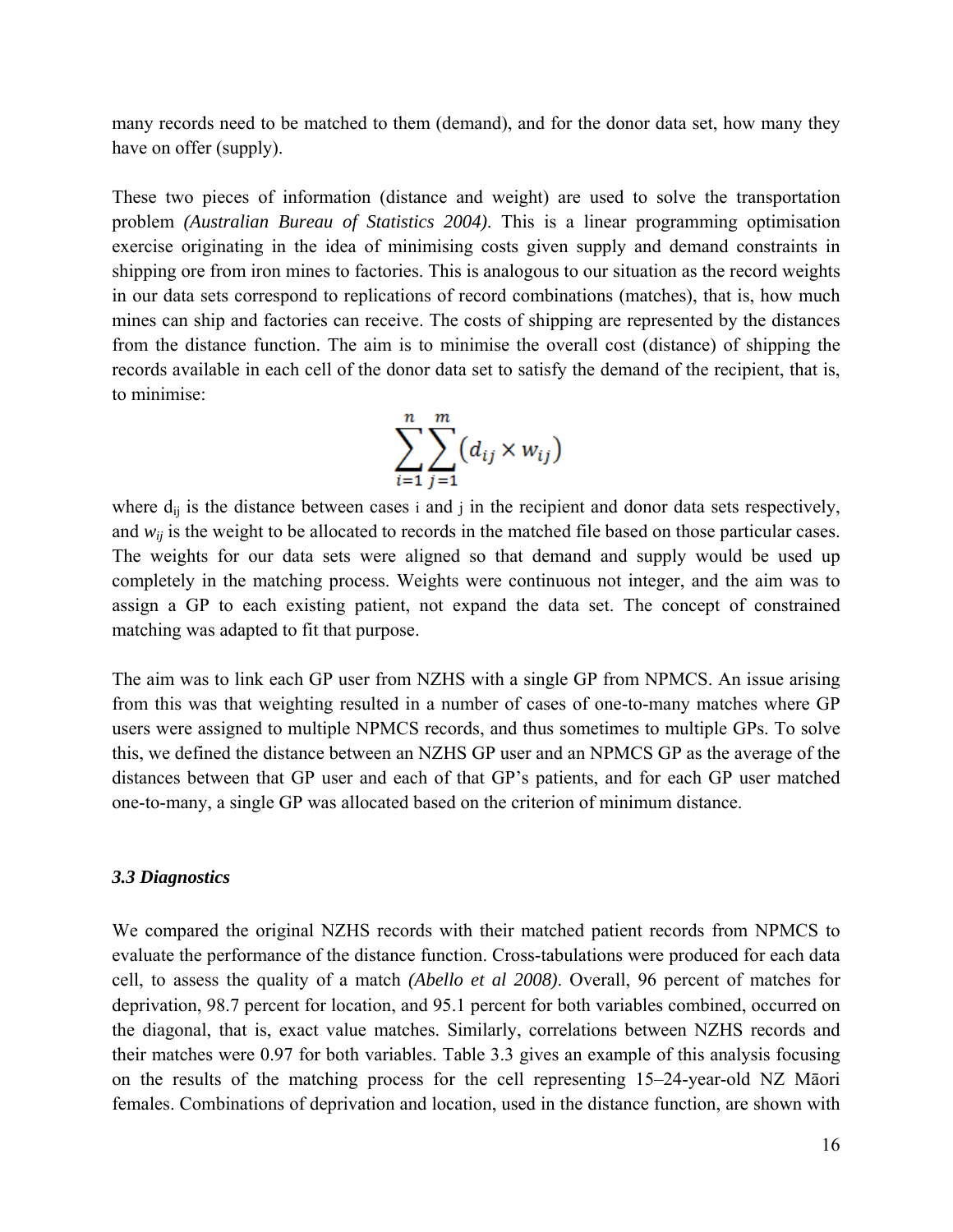the resulting numbers of record pairs matched. Numbers on the marked diagonal represent exact matches which accounted for 93.4 percent of all matches in this cell.

|                          |      |                  |                |                  |              |                  | NPMCS: NZDep, Urban/Rural |                  |                |          |          |
|--------------------------|------|------------------|----------------|------------------|--------------|------------------|---------------------------|------------------|----------------|----------|----------|
|                          |      | 1, 1             | 1, 2           | 2,1              | 2, 2         | 3, 1             | 3, 2                      | 4, 1             | 4, 2           | 5, 1     | 5, 2     |
|                          | 1, 1 |                  | $\theta$       |                  | $\theta$     | $\mathbf{0}$     | $\mathbf{0}$              | $\mathbf{0}$     | $\theta$       | $\theta$ | $\theta$ |
|                          | 1, 2 | $\mathbf{0}$     | $\overline{2}$ | $\theta$         | $\theta$     | $\boldsymbol{0}$ | $\theta$                  | $\mathbf{0}$     | $\overline{0}$ | $\theta$ | 0        |
|                          | 2, 1 | $\boldsymbol{0}$ | $\mathbf{0}$   |                  | $\mathbf{0}$ | 0                | $\theta$                  | $\theta$         | $\theta$       | $\theta$ | 0        |
| NZHS: NZDep, Urban/Rural | 2, 2 | $\theta$         | $\theta$       | $\boldsymbol{0}$ |              | $\theta$         | 2                         | $\theta$         | $\theta$       | $\theta$ |          |
|                          | 3, 1 | $\boldsymbol{0}$ | $\theta$       |                  | $\theta$     | 12               | $\theta$                  | 0                | $\theta$       | $\theta$ | 0        |
|                          | 3, 2 | $\boldsymbol{0}$ | $\theta$       | $\theta$         | $\theta$     | $\theta$         | 8                         | $\theta$         | $\theta$       | $\theta$ | 0        |
|                          | 4, 1 | $\theta$         | $\theta$       | $\theta$         | $\theta$     | $\theta$         | $\theta$                  | 34               | $\theta$       | 0        | 8        |
|                          | 4, 2 | $\theta$         | $\theta$       | $\theta$         | $\theta$     | $\theta$         | $\theta$                  | $\boldsymbol{0}$ | 14             | $\theta$ |          |
|                          | 5, 1 | $\theta$         | $\theta$       | $\theta$         | $\theta$     | $\theta$         | $\theta$                  | $\theta$         | $\theta$       | 98       | 0        |
|                          | 5, 2 | $\boldsymbol{0}$ | $\Omega$       | $\theta$         | $\theta$     | $\overline{0}$   | $\overline{0}$            | 0                | $\theta$       | $\theta$ | 100      |

**Table 3.3 Distance function variables compared for matches – 15–24-year-old NZ Māori females** 

We also compared the distribution of these characteristics among individuals who were allocated to GPs (NZHS) with that of the patients that had actually been to see the GPs (NPMCS). We used the Kullback-Leibler divergence measure (K-L) for the discrete case (*Afgani et al 2008*). This is defined as

$$
D(p||q) = \sum_{x \in X} p(x)log \frac{p(x)}{q(x)}
$$

where X is the set of possible outcomes for probability distributions p and q (those for NPMCS and NZHS respectively in our case). The equation evaluates to zero where the distributions are identical. Figure 3.3 shows the distribution and cumulative percentage of K-L divergences among GPs; over 90 percent of GPs had an acceptable K-L divergence < 0.3.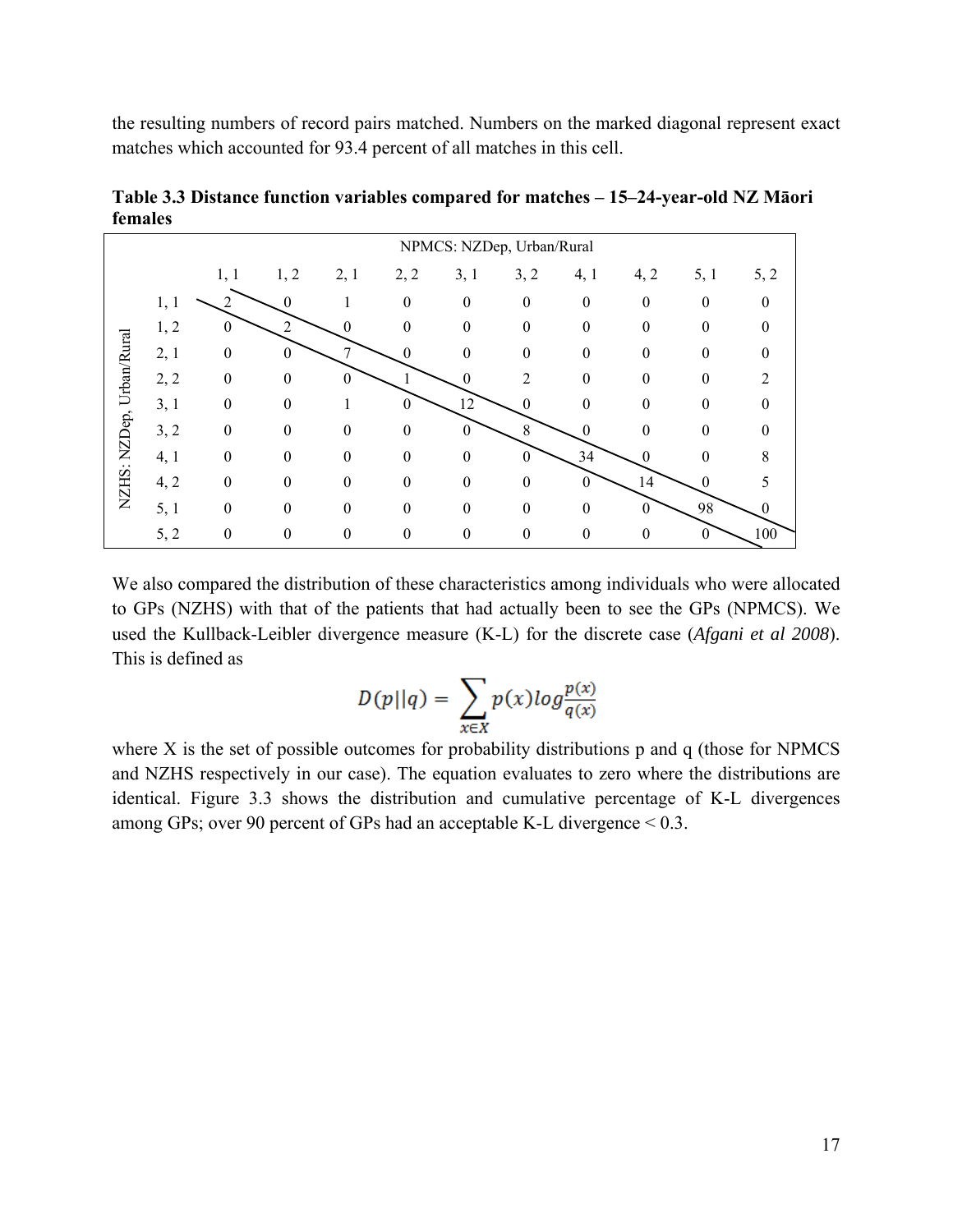



## *3.4 Sensitivity testing*

To assess the performance of the statistical matching process, we considered how much of a difference to correlation results each incremental step made (see Table 3.4):

- 1. Random allocation of matches
- 2. Data sets divided into cells but random allocation within each cell
- 3. Data sets divided into cells and distance function applied within each cell.

We aimed to produce a similar distribution of patients among GPs to that originally observed in NPMCS. The 242 GPs were first sorted and thus ranked on the proportion of all patient visits that were theirs for the original NPMCS data. The same was then done for the matched data set (using Euclidean distance). The difference in rank between these two sets was calculated for each GP, and the average of the absolute values of these differences across all GPs was taken as a measure of similarity. Table 3.4 shows these measures, and again compares them with those for random and simple cell-based matching, and also for other distance measures. Higher correlation and lower rank difference values indicate better matching.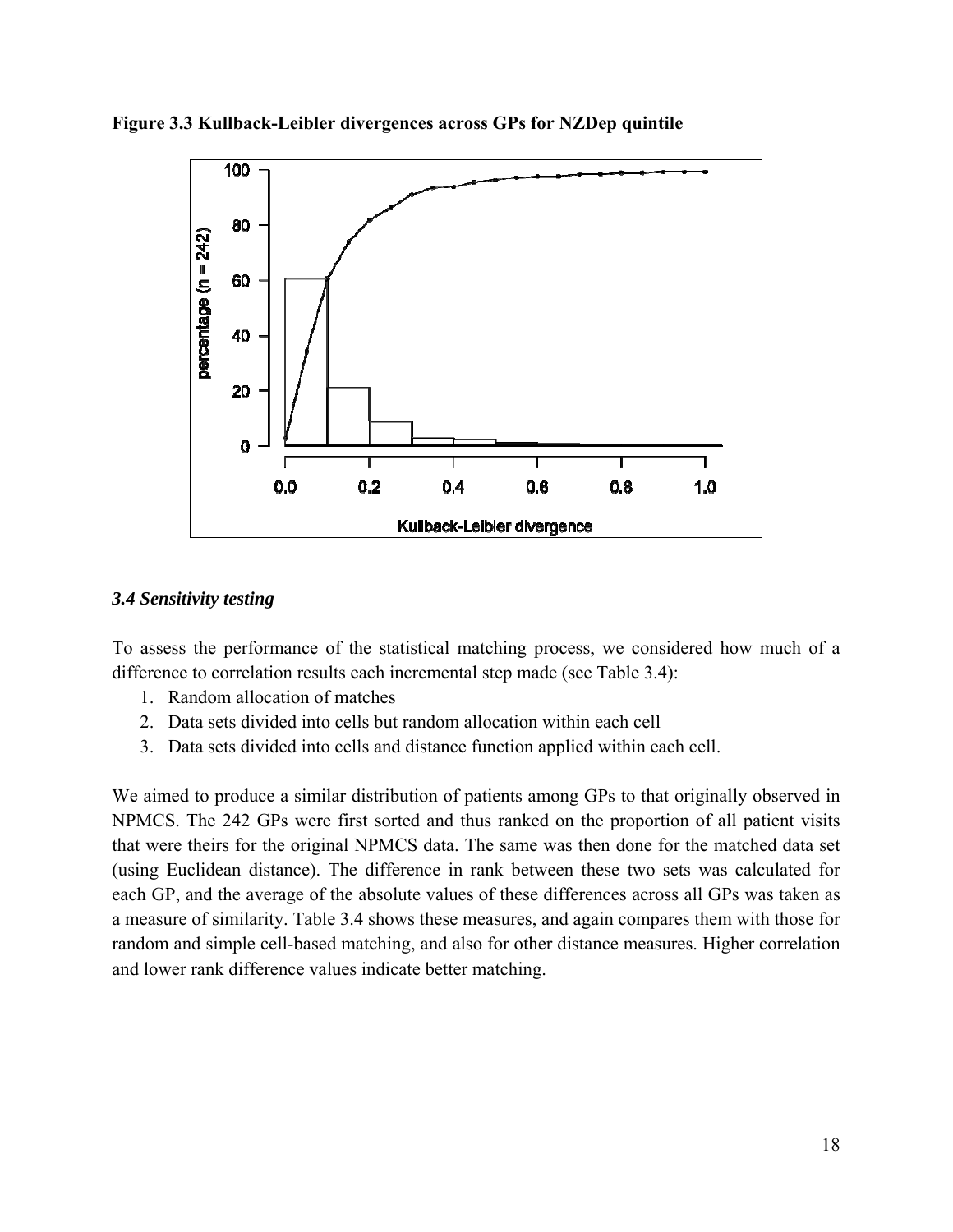| <b>Statistic</b>                    | Random | Cells |         | <b>Distances</b> |           |
|-------------------------------------|--------|-------|---------|------------------|-----------|
| Correlations: NZHS vs NPMCS matches |        |       |         |                  |           |
| NZDep Quintile                      | 0.004  | 0.19  |         | 0.98             |           |
| Urban/Rural                         | 0.003  | 0.08  |         | 0.97             |           |
| Distribution of patients among GPs  |        |       | Gower's | Manhattan        | Euclidean |
| Average absolute rank difference    | 53.46  | 50.17 | 47.63   | 31 21            | 31.66     |

**Table 3.4 Improvements made by statistical matching steps** 

Clearly the addition of the distance function was the most influential component in the matching process. Euclidean distance turned out to be a better choice than Gower's for our data; Manhattan distance was better again, but negligibly so.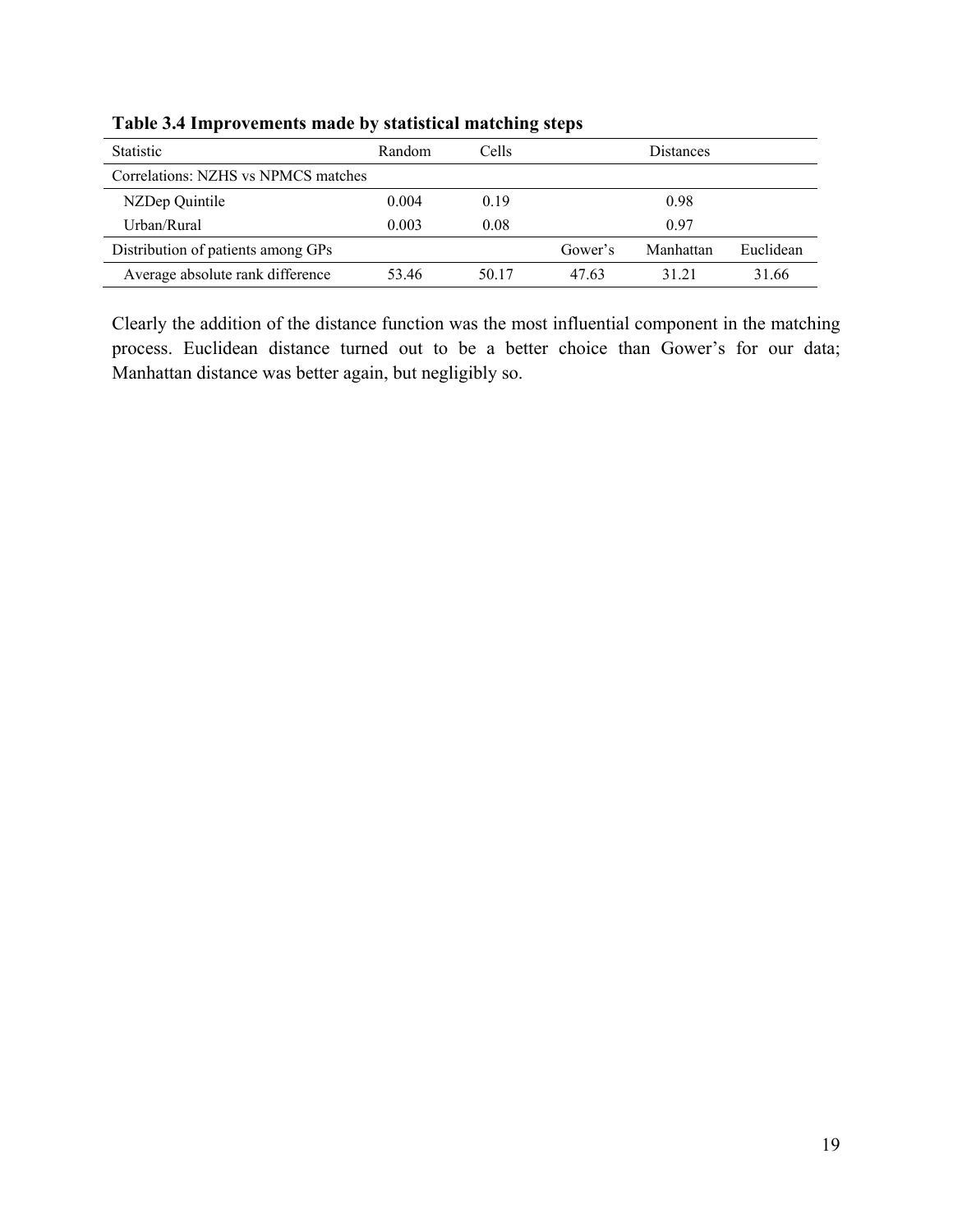## **4. Statistical Analysis**

#### *4.1 Overview*

To inform our simulation, we aimed to develop and integrate predictive models of clinical activity based on data from the 2001 National Primary Medical Care Survey (NPMCS), a nationally representative sample of general practitioners (GPs) and their patient visits in New Zealand. We sought to produce models that were explanatory based on underlying theory and that were empirically shown to be predictive.

For this purpose, we employed multilevel models (*Bryk and Raudenbush 1986; Goldstein 1987, Snijders & Bosker 1999)*. Multilevel models offer a number of advantages over the traditional models. Firstly, they provide a convenient framework for analysing multilevel data. Such a framework supports a methodical analysis of how individual covariates and interactions among covariates measured at various levels of a hierarchical structure affect the outcome variable. Secondly, multilevel models account for the biases in parameter estimates resulting from clustering. Ignoring the multilevel composition and the clustering within the levels can result in biases in parameter estimates as well as their standard errors. When observations are clustered in higher-level units, they are no longer independent and the assumption of independence for regression models is violated. By taking account of the clustering and providing appropriate standard errors, multilevel models yield more accurate confidence intervals and significance tests.

#### *4.2 Modelling process*

The key parameters of clinical activity, that is, the probabilities of an investigation, prescription, non-drug treatment, follow up, and referral would be estimated using multi-level logistic regression models which take account of the multi-stage sampling scheme, and the variability between GP's as well as between patients who are nested within the practice *(Davis et al 2002)*. Patient visits (level 1) were considered to be nested within practices (level 2). Practitioner identity was introduced as a random effect in our base intercept-only model and variance components monitored as covariates were gradually added to subsequent models. The outcome variables were modelled as binary, that is, taking a particular action (1) or not taking that action (0). The potential predictor variables consisted of both patient and doctor variables as well as the practice characteristics. In order to improve predictivity, the outcome measures for the GP actions prescription and non-drug treatment are each split into two depending on the number of diagnoses variable and a separate model was fit for each of these, that is, a 'single' model for prescription and non-drug treatment if the number of diagnoses equals 1 and a 'multiple' model if the number of diagnoses is more than 1. We used the SAS Glimmix procedure *(SAS 9.2, SAS*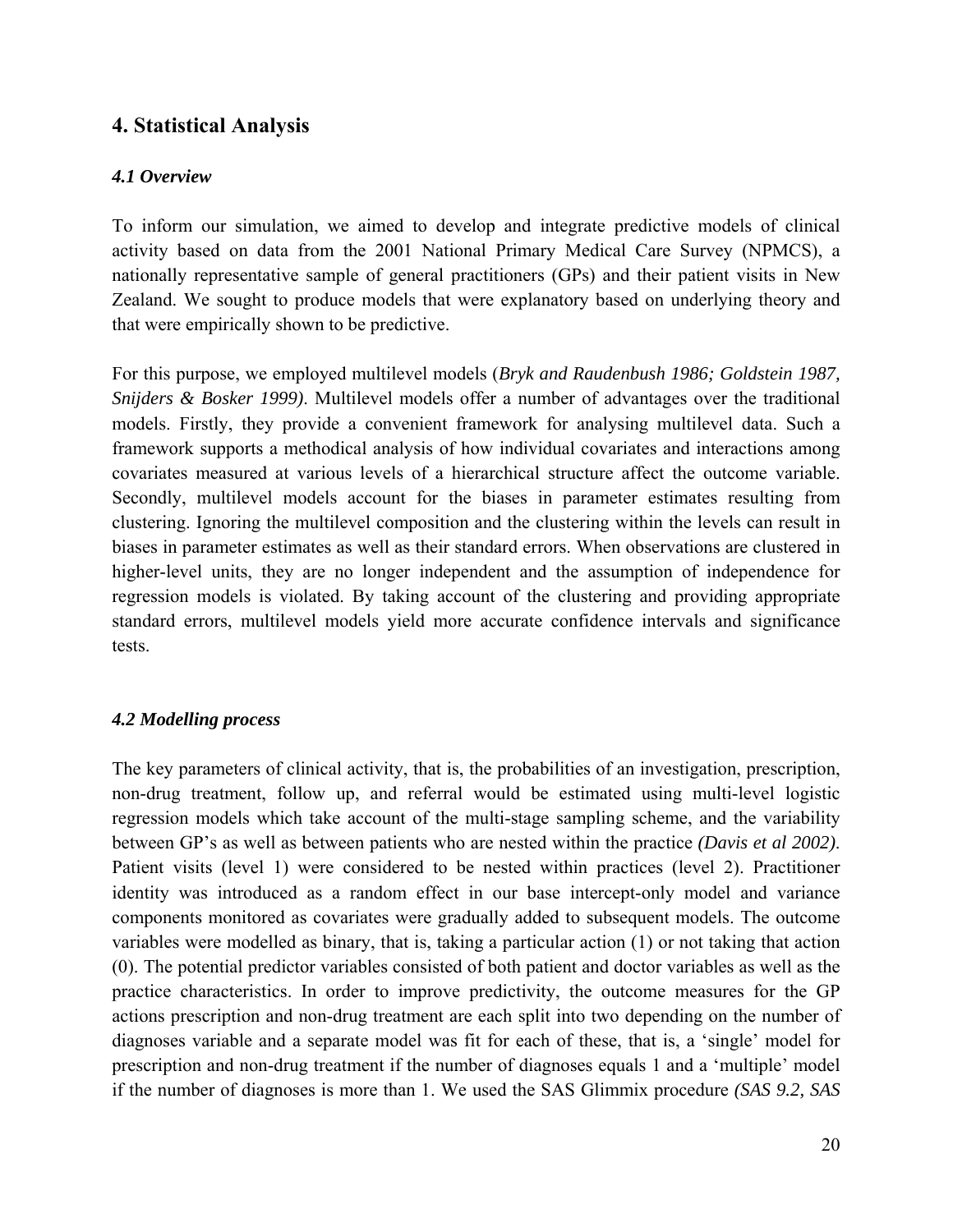*Institute Inc, Cary, North Carolina, USA; Schabenburger 2005)* to implement the multilevel models.

#### **Data description**

The National Primary Medical Care Survey (NPMCS), carried out over 2001/02, was a national survey of ambulatory care in New Zealand *(Raymont et al 2004)*. It involved a nationally representative, multistage, probability sample of general practitioners (GPs) and their patient visits. The variables required for the statistical modelling process were obtained using the dataset derived from a combination of the patient, visit, practitioner, and practice questionnaires. The units of analysis are the patient visits to the GP. The main outcome measures are GP actions made in response to a patient visit, that is, investigation, prescription, non-drug treatment, follow up, and referral. The potential predictor variables consist of patient and GP (or doctor) variables as well as the practice characteristics. Table 4.1 lists the full set of variables used for the modelling process.

| <b>Variables</b>                      | <b>Description</b>                               |
|---------------------------------------|--------------------------------------------------|
| Outcome                               |                                                  |
| <b>Clinical Activity</b>              |                                                  |
| Follow-up                             | GP requesting patient for follow-up visit        |
| Prescription                          | GP prescribing a drug to patient                 |
| Referral                              | GP referring patient to a specialist             |
| Investigation                         | GP orders an investigation or test               |
| Non-drug treatment                    | GP recommending a non-drug treatment             |
| <b>Predictor</b>                      |                                                  |
| Patient                               |                                                  |
| Patient Age (in years)                | Less than $25/25 - 44/45 - 64/65 +$              |
| <b>Patient Gender</b>                 | Female / Male                                    |
| <b>Patient Ethnicity</b>              | Asian / European / Maori / Other / Pacific       |
| NZ Deprivation Index                  | 1,2 (lowest) $/3,4 / 5,6 / 7,8 / 9,10$ (highest) |
| Number of visits in last 12 months    | Less than $3/3-5/6-11/12+$                       |
| Primary diagnosis (as recorded by GP) | Refers to the 17 medical conditions (table 1)    |
| Doctor                                |                                                  |
| Doctor Age (in years)                 | Less than $35/35 - 44/45 - 54/55 - 64/65$ +      |
| Doctor Gender                         | Female / Male                                    |
| Doctor Ethnicity                      | Asian / European / Maori / Other / Pacific       |
| Workload (in hours)                   | Less than $8/8 - 14/15 - 21/22 - 28$             |
| Practice                              |                                                  |
| Practice Type                         | HCA (community-governed) / PRI (private)         |
| Practice Location                     | Urban / Rural                                    |
| Number of doctors in the practice.    | $1/2 - 3/4+$                                     |

**Table 4.1 Description of variables required for the modelling process**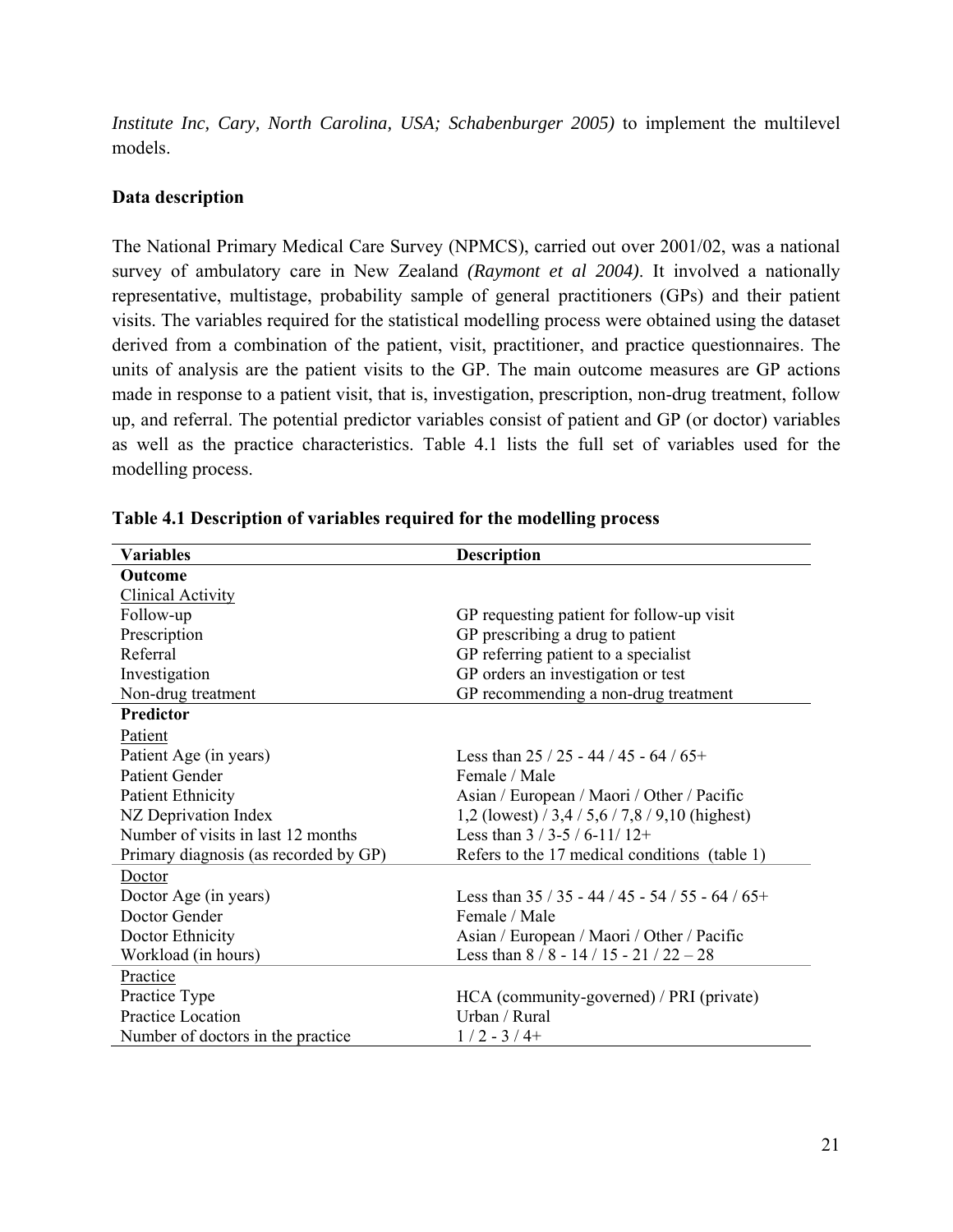#### **Data preparation**

The following steps were taken to prepare data and select predictor variables for the modelling process:

- The frequency tables of each doctor action were examined in order to ensure it did not contain excessive missing data and that the proportion of 'yes' or 'no' for that particular doctor action was not disproportionate.
- Potential predictor variables were identified using subject-matter knowledge and possible predictive ability while considering their derivability and consistency across other data sources required for the simulation process.
- For the modelling process, any continuous variable out of the selected group was categorised in order to avoid fitting higher-order (polynomial) terms for variables which may be nonlinear in the logit. This maintains theoretical interpretability though there is loss of information.
- The association between each potential categorical predictor variable and the doctor actions was evaluated with bivariate analysis using chi-square tests.
- Prior to the model development process, the choice of scale or categories of each potential predictor variable was informed by existing literature (NPMCS 2001).
- In order to ensure comparability across other data sources in the simulation, predictor variables and their groupings were kept consistent throughout the process.

#### *4.3 Variable selection*

We carried out an exhaustive search from all potential candidate variables by minimising the standard statistical criterion to pick the best models for each doctor action. The 'exhaustive search' variable selection procedure, as its name implies, searches all possible subsets and selects the one with the best evaluation criterion. It is the only technique that is guaranteed to find the best subset using a given criterion. The only drawback is that if the number of covariates is large, this method can be computationally intensive and time consuming. Since the objective of this project is to find the best predictive models using all our candidate predictors, we have chosen the exhaustive search procedure as our variable selection method. The proposed approach for variable selection is detailed below:

- Start with the full model using all our candidate predictors
- Pick the best sub-models by minimising the Akaike Information Criterion (AIC) and/or Bayesian Information Criterion (BIC) using the integral approximation method of likelihood estimation in SAS version 9.2.
- Evaluate performance of the best fitting sub-models by internally validating the results of the outcome distribution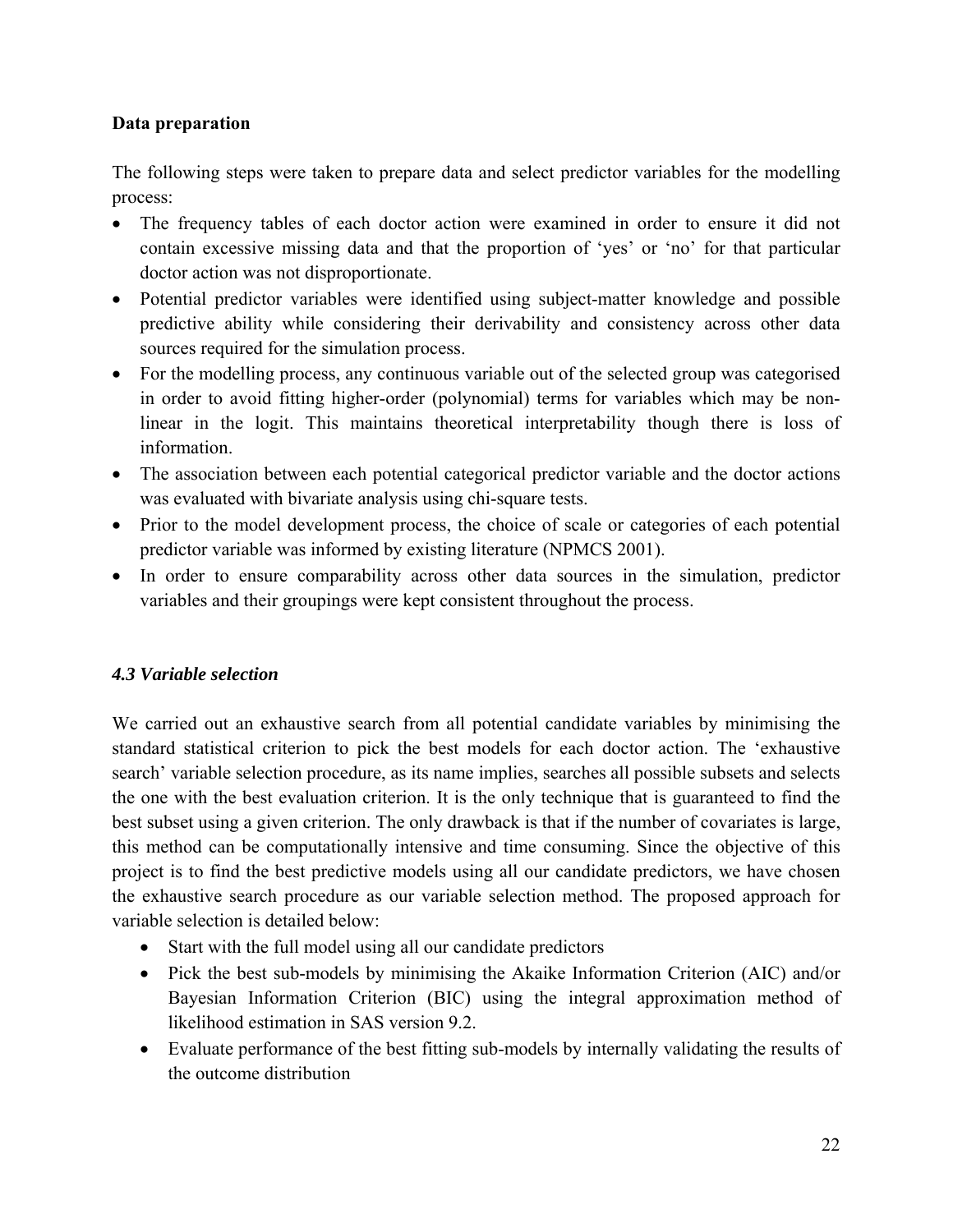Table 4.2 shows the variable codes: patient variables are coded from X1 to X6, doctor variables coded from Y1 to Y4, and practice variables coded from Z1 to Z3.

| Code           | Variable                           |
|----------------|------------------------------------|
|                | Patient                            |
| X <sub>1</sub> | Patient Age                        |
| X <sub>2</sub> | Patient Gender                     |
| X <sup>3</sup> | <b>Patient Ethnicity</b>           |
| X4             | NZ Deprivation Index               |
| X <sub>5</sub> | Number of visits in last 12 months |
| X6             | Primary diagnosis                  |
|                | Doctor                             |
| Y1             | Doctor Age                         |
| Y <sub>2</sub> | Doctor Gender                      |
| Y3             | Doctor Ethnicity                   |
| Y4             | Workload                           |
|                | Practice                           |
| Z1             | Practice Type                      |
| 72             | <b>Practice Location</b>           |
| Z3             | Number of doctors in practice.     |

**Table 4.2 Variable codes for the predictor variables** 

We chose the 'best' sub-models by minimising the BIC. The BIC applies a greater penalty for models with more parameters and tends to favour more parsimonious models than the AIC. The variable codes indicate which variables are included in the selected sub-models.

The variables included in the final predictive models are (also see Table 4.3):

- 1. X1 to X6, Y1, and Y2 for Referral
- 2. X1 to X6, and Y1 for Prescription (Single Diagnosis)
- 3. X1 to X6, Y1, and Y2 for Prescription (Multiple Diagnoses)
- 4. X1 to X6, Y1, Y2, and Z3 for Non-drug treatment (Single Diagnosis)
- 5. X1 to X6, Y1, and Y2 for Non-drug treatment (Multiple Diagnoses)
- 6. X1 to X6, Y1, and Z2 for Follow-up
- 7. X1 to X6, Y1, and Y2 for Investigation

#### *4.4 Internal validation*

In the final phase of the modelling process, we partitioned the data into subsets such that the statistical models were initially generated using the training set and then validating/confirming these models using the testing set. A *randomised hold-out validation* was carried out where observations were chosen randomly from the initial sample to form the validation data, and the remaining observations were retained as the training data. The first step in this process was to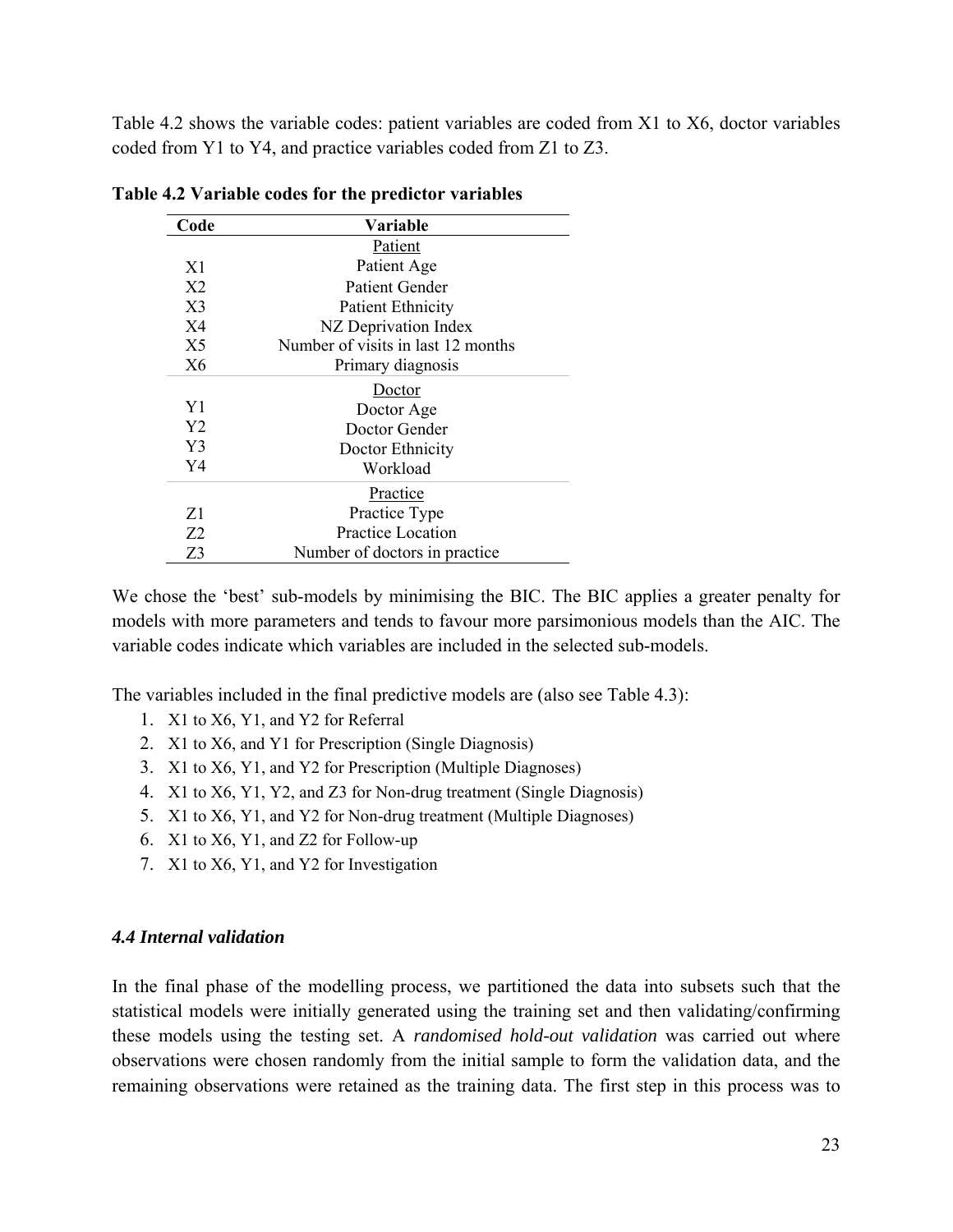'clone' the survey data to the actual population using weights associated with each observation. Here, 9,272 observations used in the analysis were now cloned to 264,272 observations representing the actual population to be used in the validation process.

For this validation method, a randomly selected subset of the data (40%) from the cloned population was kept out of the modelling process.

Similar to the earlier modelling process using the entire dataset, we used this training data set to generate multi-level logistic regression models for each doctor action. The model selection process included minimising the AIC and/or BIC in order to get the best predictive model. The final model was similar to that where the entire dataset was used. For validation purposes, the models derived from the training set were applied to the testing set. The outcome distribution derived from these compared closely to the actual distribution of clinical activity level in NPMCS 2001.

#### *4.5 Predictive equations*

The models selected in the variable selection and validation process were integrated into the microsimulation architecture by calculating the predicted probabilities of clinical activity, that is, investigation, prescription (for single and multiple diagnoses), non-drug treatment (for single and multiple diagnoses), follow-up, and referral using the logistic regression coefficients for each predictor variable over its range.

The general fitted relationship for the logistic model of a clinical activity  $\boldsymbol{c}$  is

$$
logtt(\pi_o) = \beta_0 + \sum_{j=1}^{l} \beta_{1j} \times x_{1j} + \sum_{j=1}^{l} \beta_{2j} \times x_{2j} + \dots + \sum_{j=1}^{l} \beta_{kj} \times x_{kj}
$$

where  $\pi_{\sigma}$  is the probability of the GP taking a particular action,  $\mathbf{P}_{\rho}$  is the intercept for the action  $c_i x_{1,i},...,x_{k,i}$  are indicator variables which only take on the values 0 or 1,  $\beta_{1,i}, \beta_{2,i},..., \beta_{k,i}$  are the regression coefficients corresponding to each level of each predictor variable, and  $\boldsymbol{J}$  represents the total number of levels for the  $k^{\text{th}}$  predictor variable.

The predicted probability of each clinical activity is obtained by back-transforming

$$
n_c = \frac{e^{i\omega_{\text{SINING}}}}{1 + e^{i\omega_{\text{SINMS}}}}
$$

which can also be expressed as

$$
\pi_c = \frac{1}{1 + e^{-\log t \ln(c_0)}}
$$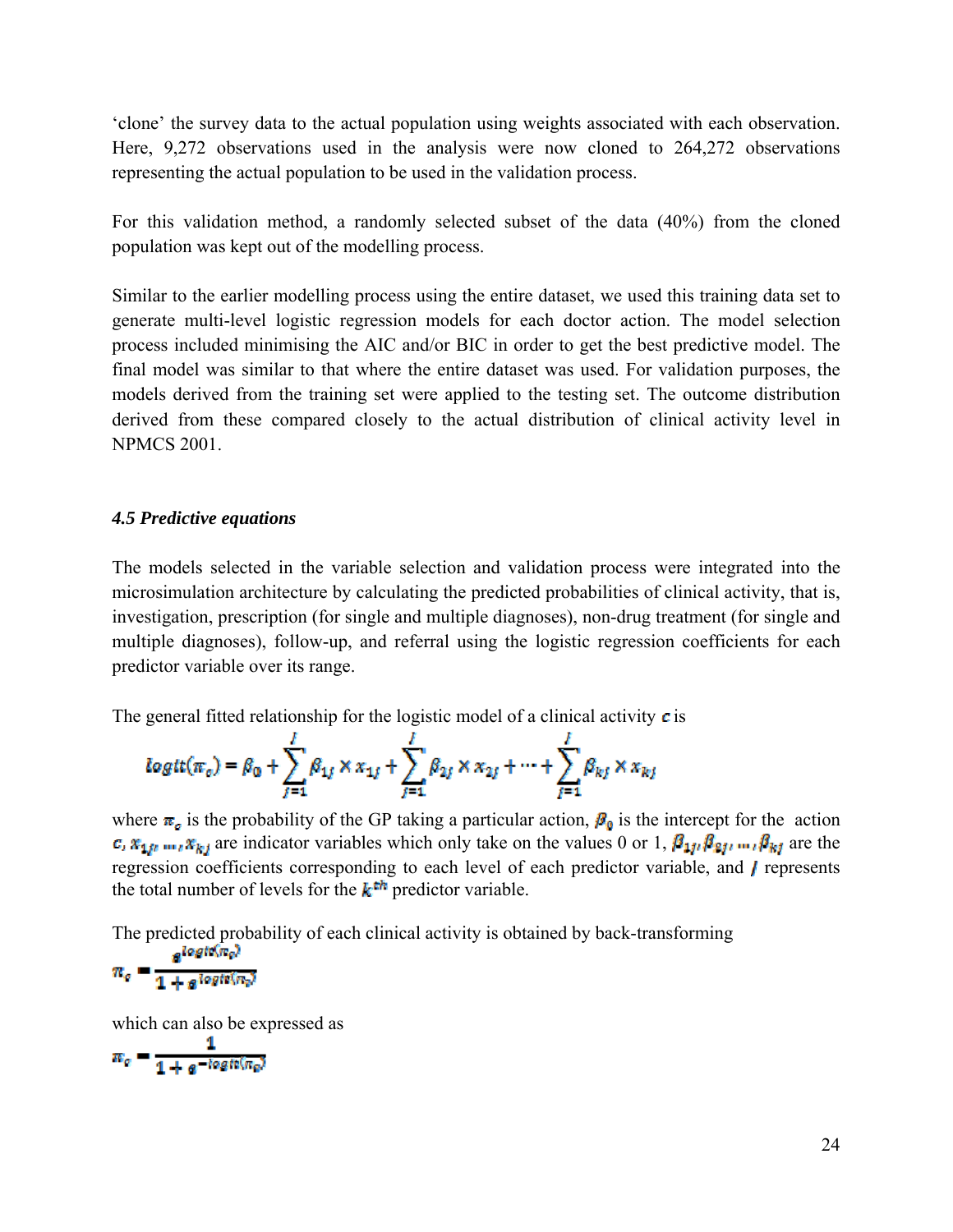The probability of each clinical activity can be calculated by substituting values of the regression coefficients ( $\beta_{k}$ ) for the  $k^{\text{th}}$  predictor variable with *I* levels (Table 4.3).

|                                      | Regression Coefficients $(\beta_g)$ |                          |                            |          |               |                                 |                               |
|--------------------------------------|-------------------------------------|--------------------------|----------------------------|----------|---------------|---------------------------------|-------------------------------|
| <b>Predictor</b><br><b>Variables</b> | Follow-<br>up                       | Prescription<br>(Single) | Prescription<br>(Multiple) | Referral | Investigation | Non-<br><b>Drug</b><br>(Single) | <b>Non-Drug</b><br>(Multiple) |
| Intercept                            | 2.59                                | 0.41                     | $\overline{1.61}$          | $-1.09$  | $-0.08$       | 1.83                            | 0.12                          |
| <b>Patient Age</b>                   |                                     |                          |                            |          |               |                                 |                               |
| $0 - 24$ years                       | $-1.04$                             | $-0.09$                  | $-0.09$                    | $-0.37$  | $-0.71$       | $-0.17$                         | $-0.15$                       |
| $25 - 44$ years                      | $-0.63$                             | 0.04                     | $-0.16$                    | 0.37     | 0.22          | $-0.01$                         | 0.68                          |
| $45 - 64$ years                      | $-0.36$                             | $-0.04$                  | 0.23                       | $-0.01$  | 0.27          | $-0.02$                         | 0.32                          |
| $65+$ years                          | 0.00                                | 0.00                     | 0.00                       | 0.00     | 0.00          | 0.00                            | $0.00\,$                      |
| <b>Patient Gender</b>                |                                     |                          |                            |          |               |                                 |                               |
| Male                                 | 0.02                                | 0.05                     | $-0.18$                    | 0.04     | $-0.18$       | 0.08                            | $-0.01$                       |
| Female                               | 0.00                                | 0.00                     | 0.00                       | 0.00     | 0.00          | 0.00                            | 0.00                          |
| <b>Patient Ethnicity</b>             |                                     |                          |                            |          |               |                                 |                               |
| NZ European                          | $-0.46$                             | $-0.54$                  | $-0.31$                    | 0.27     | 0.69          | 0.08                            | 0.32                          |
| Maori                                | $-0.01$                             | $-0.10$                  | $-0.21$                    | 0.31     | 0.41          | $-0.09$                         | 1.12                          |
| Asian                                | 0.29                                | $-0.04$                  | $-0.31$                    | 0.32     | 0.39          | 0.17                            | 0.86                          |
| Other                                | 0.28                                | $-0.20$                  | $-0.45$                    | 0.03     | 0.40          | 0.32                            | 0.64                          |
| Pacific Islander                     | 0.00                                | 0.00                     | 0.00                       | 0.00     | 0.00          | 0.00                            | 0.00                          |
| Primary                              |                                     |                          |                            |          |               |                                 |                               |
| <b>Diagnosis</b>                     |                                     |                          |                            |          |               |                                 |                               |
| Infectious                           | $-1.19$                             | $-0.10$                  | 0.52                       | $-2.54$  | $-0.81$       | $-0.97$                         | $-1.38$                       |
| Digestive                            | $-0.22$                             | 0.07                     | 0.69                       | $-0.68$  | $-0.62$       | $-1.01$                         | $-0.29$                       |
| Pregnancy                            | $-0.57$                             | $-0.89$                  | $-1.28$                    | $-0.23$  | $-0.52$       | $-0.75$                         | 5.06                          |
| Skin                                 | $-0.59$                             | 0.68                     | 0.43                       | $-1.52$  | $-1.37$       | $-1.39$                         | $-0.65$                       |
| Musculoskeletal                      | $-0.07$                             | $-0.27$                  | 0.77                       | 0.17     | $-0.87$       | $-0.65$                         | $-0.15$                       |
| Congenital                           | 1.30                                | $-0.19$                  | 5.35                       | 0.69     | $-2.17$       | $-0.82$                         | 5.48                          |
| Symptoms/Signs                       | $-0.19$                             | $-0.85$                  | $-0.54$                    | $-0.54$  | $-0.52$       | $-0.31$                         | $-0.15$                       |
| Injury                               | $-0.21$                             | $-0.89$                  | 0.02                       | $-0.29$  | $-1.70$       | $-0.20$                         | $-0.18$                       |
| Unspecified                          | $-0.50$                             | $-1.51$                  | $-0.50$                    | $-1.11$  | $-1.02$       | $-0.82$                         | $-0.56$                       |
| Neoplasm                             | 0.60                                | $-2.36$                  | $-0.23$                    | $-0.81$  | $-1.10$       | 0.50                            | 0.55                          |
| Endocrine                            | 0.07                                | 0.41                     | 1.44                       | $-0.64$  | $-0.20$       | $-0.99$                         | $-0.72$                       |
| Diseases of blood                    | 1.10                                | $-2.52$                  | 0.28                       | $-1.37$  | 1.34          | $-1.03$                         | 0.09                          |
| Mental disorders                     | 0.78                                | 0.40                     | 0.67                       | $-0.54$  | $-1.37$       | $-1.10$                         | $-0.81$                       |
| Nervous system                       | $-0.33$                             | 0.46                     | 0.39                       | $-1.02$  | $-1.98$       | $-1.78$                         | $-0.82$                       |
| Cardiovascular                       | 0.32                                | 0.63                     | 1.20                       | $-0.94$  | $-0.87$       | $-1.39$                         | $-1.26$                       |
| Respiratory                          | $-1.02$                             | 1.22                     | 1.23                       | $-2.10$  | $-1.55$       | $-2.02$                         | $-1.24$                       |
| Genitourinary                        | 0.00                                | 0.00                     | 0.00                       | $0.00\,$ | $0.00\,$      | $0.00\,$                        | 0.00                          |
| <b>No. of Visits</b>                 |                                     |                          |                            |          |               |                                 |                               |
| 2 or less                            | $-1.14$                             | 0.06                     | $-0.62$                    | 0.13     | 0.34          | 0.15                            | $-0.13$                       |
| $3 - 5$                              | $-0.83$                             | 0.44                     | $-0.04$                    | $-0.16$  | 0.08          | $-0.07$                         | $-0.22$                       |
| $5 - 11$                             | $-0.62$                             | 0.13                     | 0.01                       | $-0.01$  | $-0.12$       | 0.07                            | $-0.28$                       |
| 12 or more                           | 0.00                                | 0.00                     | 0.00                       | 0.00     | 0.00          | 0.00                            | 0.00                          |

**Table 4.3 Regression coefficients for the predictive equations**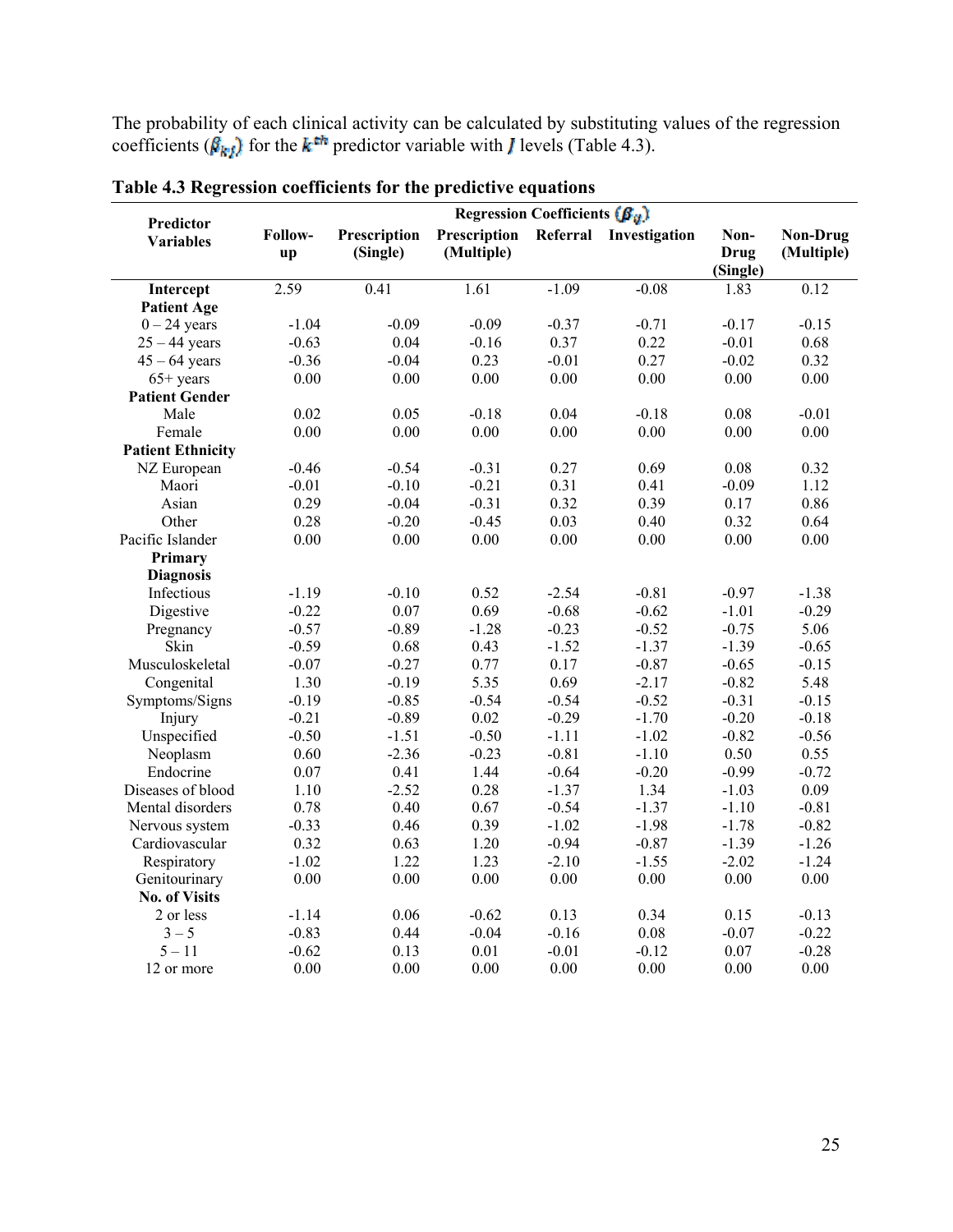|                               | Regression Coefficients $(\beta_u)$ |                                                        |                            |          |               |                          |                        |
|-------------------------------|-------------------------------------|--------------------------------------------------------|----------------------------|----------|---------------|--------------------------|------------------------|
| Predictor<br><b>Variables</b> | Follow-<br>up                       | Prescription<br>(Single)                               | Prescription<br>(Multiple) | Referral | Investigation | Non-<br>Drug<br>(Single) | Non-Drug<br>(Multiple) |
| Deprivation                   |                                     |                                                        |                            |          |               |                          |                        |
| <b>Index</b>                  |                                     |                                                        |                            |          |               |                          |                        |
|                               | 0.17                                | 0.06                                                   | 0.38                       | 0.07     | 0.04          | $-0.27$                  | 0.11                   |
| $\overline{c}$                | 0.07                                | 0.14                                                   | 0.02                       | $-0.13$  | $-0.16$       | $-0.15$                  | $-0.17$                |
| $\overline{\mathbf{3}}$       | 0.21                                | 0.08                                                   | 0.18                       | $-0.13$  | $-0.08$       | $-0.03$                  | 0.13                   |
| $\overline{4}$                | 0.07                                | 0.01                                                   | 0.03                       | 0.16     | $-0.02$       | 0.29                     | 0.19                   |
| 5                             | 0.00                                | 0.00                                                   | 0.00                       | 0.00     | 0.00          | 0.00                     | 0.00                   |
| Doctor Age                    |                                     |                                                        |                            |          |               |                          |                        |
| $<$ 24 years                  | $-0.66$                             | $-0.37$                                                | $-0.09$                    | 0.69     | 0.01          | 1.40                     | 3.14                   |
| $35 - 44$ years               | $-0.20$                             | 0.14                                                   | $-0.04$                    | 0.31     | $-0.03$       | 0.98                     | 2.22                   |
| $45 - 54$ years               | $-0.26$                             | $-0.02$                                                | 0.14                       | 0.33     | 0.00          | 0.71                     | 1.86                   |
| $55 - 64$ years               | $-0.21$                             | 0.01                                                   | 0.46                       | $-0.41$  | 0.18          | 0.29                     | 1.22                   |
| $65+$ years                   | 0.00                                | 0.00                                                   | 0.00                       | 0.00     | 0.00          | 0.00                     | 0.00                   |
| <b>Doctor Gender</b>          |                                     |                                                        |                            |          |               |                          |                        |
| Male                          | NP                                  | NP                                                     | 0.35                       | $-0.62$  | $-0.39$       | $-0.68$                  | $-1.13$                |
| Female                        | NP                                  | NP                                                     | 0.00                       | 0.00     | 0.00          | 0.00                     | 0.00                   |
| <b>No. of Doctors</b>         |                                     |                                                        |                            |          |               |                          |                        |
|                               | NP                                  | NP                                                     | NP                         | NP       | NP            | $-0.79$                  | NP                     |
| $2 - 3$                       | NP                                  | NP                                                     | NP                         | NP       | NP            | $-0.97$                  | NP                     |
| $4+$                          | NP                                  | NP                                                     | NP                         | NP       | NP            | 0.00                     | NP                     |
| <b>Practice Location</b>      |                                     |                                                        |                            |          |               |                          |                        |
| Rural                         | $-0.67$                             | NP                                                     | NP                         | NP       | NP            | NP                       | NP                     |
| Urban                         | 0.00                                | NP                                                     | NP                         | NP       | NP            | NP                       | NP                     |
| $*$ $ND$                      |                                     | <i>Maniables and not must interesting the theories</i> | $-1-1$                     |          |               |                          |                        |

\*NP – Variables are not predictive for the given model

We also computed 68% confidence intervals (+- 1 standard error) around the predicted probabilities from the multi-level logistic models. Similar to the integration of the predicted probabilities, the upper and lower predicted probabilities of each clinical activity are calculated by adding and subtracting the standard error of regression coefficients for each explanatory variable over its range. The upper and lower predicted probabilities of each clinical activity is obtained by back-transforming

$$
n_u = \frac{e^{logit(m_u)}}{1 + e^{logit(m_u)}}
$$
  

$$
n_i = \frac{e^{logit(m_i)}}{1 + e^{logit(m_i)}}
$$

where  $\pi_u$  and  $\pi_l$  are the upper and lower probabilities of the GP taking a particular action.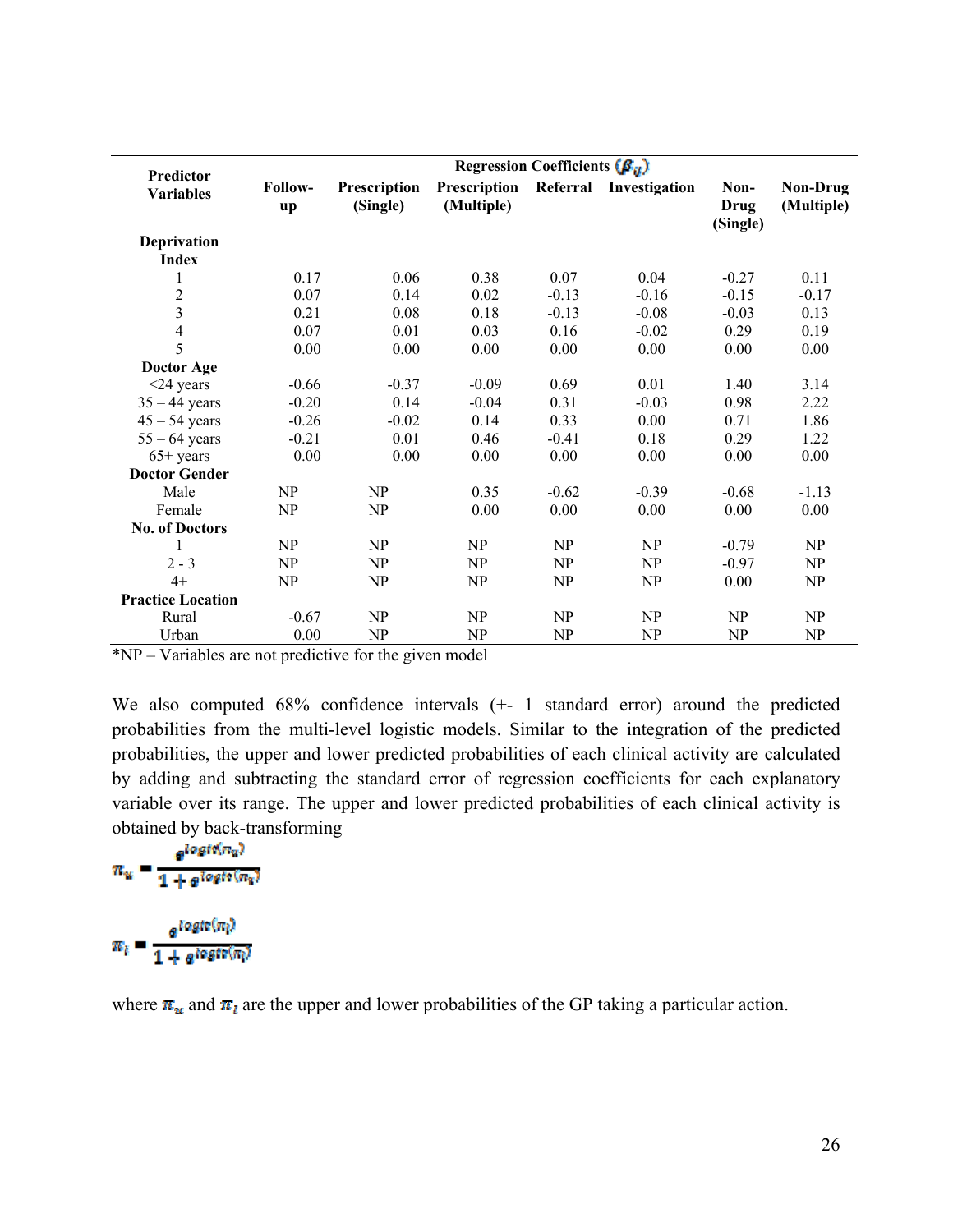## **5. Microsimulation: Construction**

## *5.1 Overview*

The construction of the simulation model followed a "pathway to care" sequence (see Figure 5.1). Effectively, a health history was created for each person with as realistic a linkage as possible from one health event to the next. However, this was not always practicable depending on the availability and nature of the data. Thus a representative sample of the non-institutional population, with assigned doctors, has a characteristic symptom or illness experience or other reason, which may be taken to the family doctor or GP, among which will be a leading reason for visit, of which there may be more than one in any given fortnight, to which the GP responds with a diagnosis and various actions. The steps involving the use of ANHS 1995 data draw on earlier work by the National Centre for Social and Economic Modelling (NatSEM) *(Abello et al 2008; Lymer et al 2006; Lymer et al 2008).* 



**Figure 5.1 Final simulation process following pathway to care**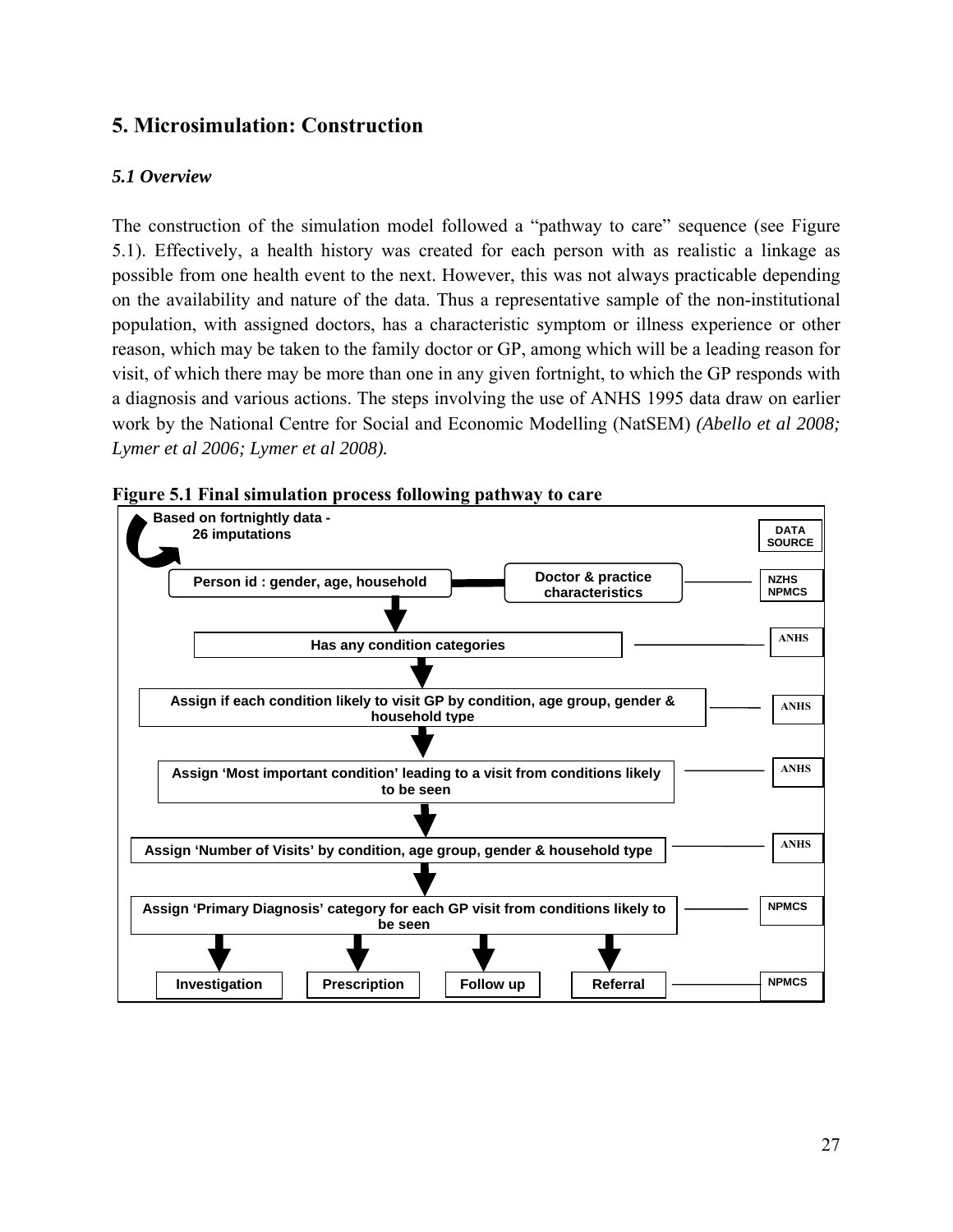#### *5.2 Synthetic base file*

It was decided to use the NZHS 2002/3 as the core of our base file (instead of the New Zealand Census 2001) as this set contained most of the required variables and we had ready access to micro-level data. As this survey did not include children under the age of 15, information about children had to be brought in from an earlier survey (NZHS 1996/7). Additionally, the survey only interviewed adults in permanent private dwellings, and so the original survey weights had to be adjusted (via comparison to the Census 2001) in order to make the data representative of the entire New Zealand population. The ANHS 1995 was used to provide information on population levels of recent health conditions and GP utilisation. The NPMCS 2001/2 was used as the source of GP and practice information that was statistically matched with the NZHSs, and as the data for statistical models that derived probabilities of GP actions.

#### **5.2.1 Assigning a doctor profile to each patient**

As described above, a likely GP profile for each person was matched in beforehand. It was decided to do this rather than assigning a GP via probabilities during the simulation as it was thought that this would provide a better distribution of the doctors among the population of potential patients; we did not want to reduce the value of the information we already had by using probabilities, especially as most people are stable over time in their choice of type of doctor. It would also have been impracticable and cumbersome to continually match new doctors during the simulation process. It was also decided not to include a doctor choice component in the simulation as it was not the most important part of the project and it was difficult to get an idea of the number of patients a doctor could see as we only had information on the number of patients per half day, and there were issues with this variable, for example, it had been imputed for many doctors. Also we wanted to prepare the base-file (including GP and practice characteristics) using statistical matching and then validate the results of matching, all prior to simulation. It would have been challenging to validate if we allocated GPs 'on demand' within the simulation.

#### **5.2.2 Using Australian data**

In the absence of population-level information in the NZHS 2001/2, it was decided to use the ANHS 1995 rates of population conditions as input into the simulation. Table 5.1 shows that the demographic makeup of the two countries was similar so it was assumed that health profiles would also be comparable.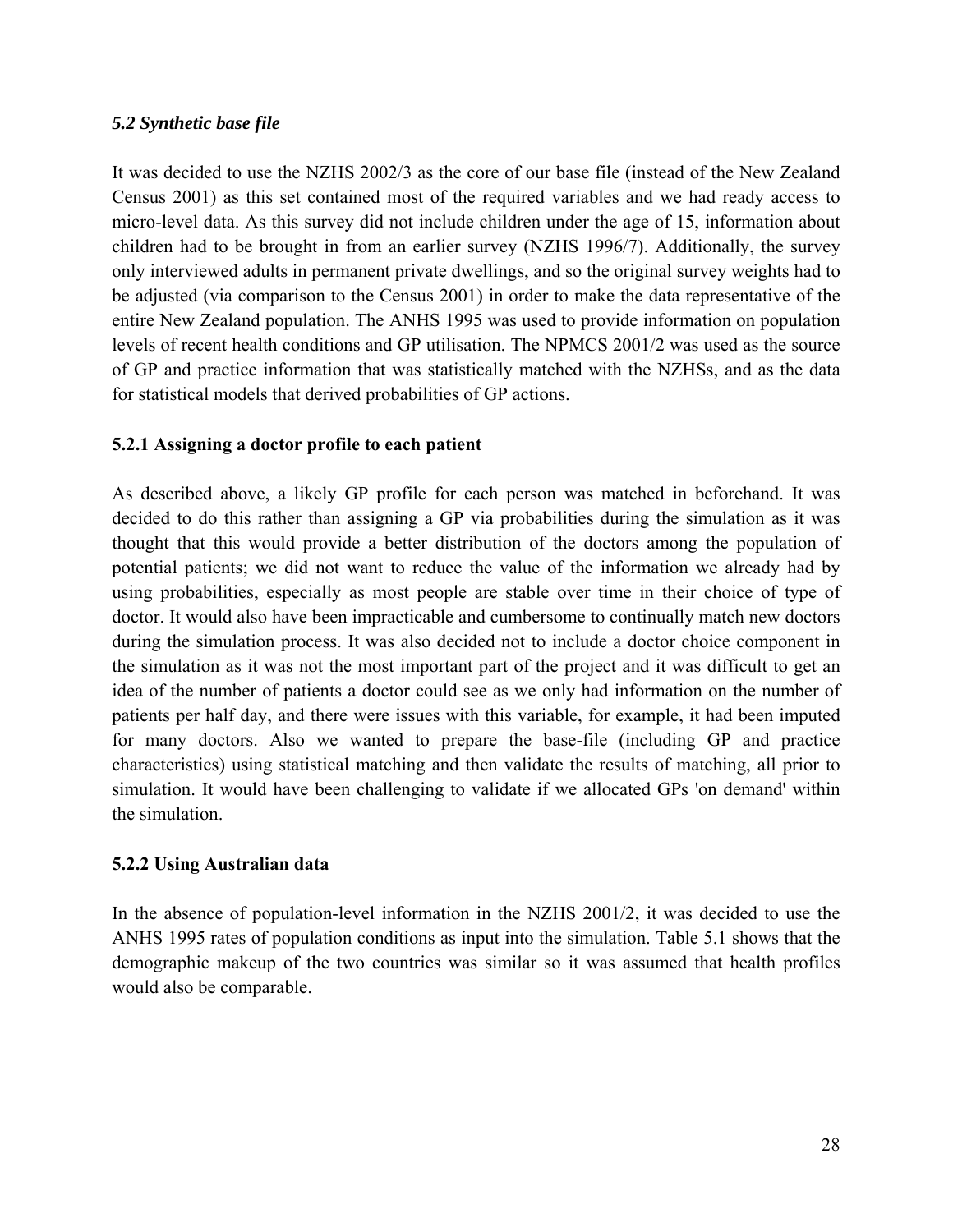|                                                                                                         | <b>New Zealand</b>              |                                  |                                              |
|---------------------------------------------------------------------------------------------------------|---------------------------------|----------------------------------|----------------------------------------------|
|                                                                                                         | <b>Health Survey</b>            | <b>Base file distribution</b>    |                                              |
|                                                                                                         | 2002/3 distribution<br>$(\%)^*$ | (including children)<br>$(\%)^*$ | <b>Australian Health</b><br>Survey 1995 (%)* |
| Age group                                                                                               |                                 |                                  |                                              |
| $0 - 4$                                                                                                 | NA                              | 8.1                              | 7.2                                          |
| $5 - 14$                                                                                                | NA                              | 16.3                             | 14.3                                         |
| 15-24                                                                                                   | 17.3                            | 13.1                             | 15.0                                         |
| 25-34                                                                                                   | 18.3                            | 13.9                             | 15.7                                         |
| 35-44                                                                                                   | 20.6                            | 15.5                             | 15.2                                         |
| 45-54                                                                                                   | 17.3                            | 13.1                             | 12.4                                         |
| 55-64                                                                                                   | 11.8                            | 8.9                              | 8.4                                          |
| 65-74                                                                                                   | $8.0\,$                         | 6.1                              | 7.5                                          |
| $75+$                                                                                                   | 6.8                             | 5.1                              | 4.5                                          |
| Gender                                                                                                  |                                 |                                  |                                              |
| Female                                                                                                  | 51.9                            | 51.2                             | 50.2                                         |
| Male                                                                                                    | 48.1                            | 48.8                             | 49.8                                         |
| <b>Household type</b><br>live WITHOUT someone                                                           |                                 |                                  |                                              |
| $>=15$ yrs age<br>live WITH someone >=15yrs<br>age & partnered (husband/wife<br>or de facto, boyfriend/ | 12.8                            | 9.7                              | 11.1                                         |
| girlfriend)<br>live WITH someone $>=15$ yrs                                                             | 62.1                            | 47.0                             | 47.1                                         |
| age & NOT partnered                                                                                     | 25.1                            | 19.0                             | 41.8                                         |
| children <15yrs age                                                                                     |                                 | 24.4                             |                                              |

#### **Table 5.1 Comparison of New Zealand and Australian health surveys**

\* Non-institutionalised populations.

#### **5.2.3 Inability to use income, occupation/employment and GP use variables**

There were no Australian data available by income or occupation/employment status that were compatible with or could be matched to the NZHS base file.

Further, we decided it would be best not to use the gross income variable in the NZHS as it had various problems. Firstly it was a categorical variable with income bands of different width, making it difficult to model. Secondly there were unusual categories present, that is, 0.4% of people had a 'loss', 5% of people had 'zero' income, and 35% of people supposedly had a gross income of '\$15,000 and under'; this does not make sense given that the question asked for gross before tax income which by definition should be at least zero. There was also a significant amount of missing data with 3.3% of respondents not specifying or refusing to answer, and 5.9% saying they did not know.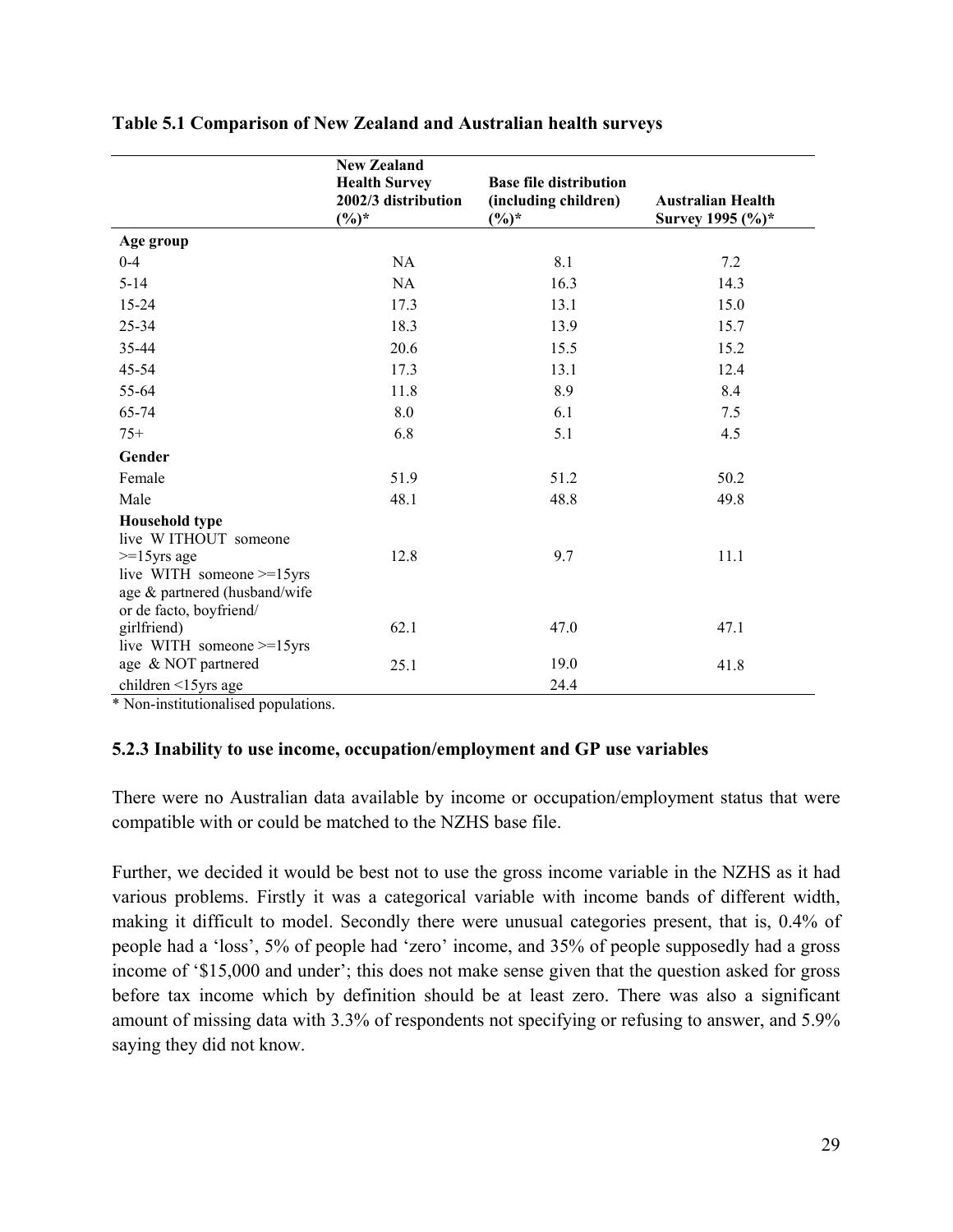Information on occupation also could not be used due to too much missing data – 35.13% of people did not answer the question due to their responding that they had not worked (or been absent from work) in the last 7 days. Neither could we use information on employment status for the same reason (35.13% did not work in the last week). In addition since we were unsure about the validity of using the '7 day' period questions ('work/not work in the last 7 days' or 'in the last 7 days did you have one job or more than one job') as an indication of employment status in general over the last year. Neither could we use 'how many hours do you usually work each week in paid employment' due to it not being a required question for the 33.15% of people who said they had not worked in the last week.

We would have liked to use variables describing reasons around 'why/why not able to visit the doctor', but we were unsure of the appropriateness of doing this, given the time frame of the question ('in the last twelve months, has there been any time when you needed to see a GP or family doctor ... but didn't..?' and 'the last time this happened what was the reason?') did not match up to the time frame being used in the simulation, that is, modelling each 2 week period.

## **5.2.4 Variables in the base file used for simulation**

From the synthetic base file, the following variables were used in the simulation: age group, household type, number of GP visits in the last 12 months, gender, ethnicity, and deprivation of the potential patient; and gender, age group, ethnicity and workload of the doctor; and practice location and number of doctors in the practice. Survey weight variables both for baseline (2002/3) and for a 2021 projection were also used.

## **5.2.5 Definition of variables in the base file**

**Age group:** 0-24, 25-44, 45-64, and 65+.

**Gender**: male, female.

**Ethnicity**: Maori, Pacific, Asian, Other, and European.

## **Household type:**

 $1 =$  do not live with adult (person aged 15 or over)

 $2 =$  live with adult partner (husband/wife or de facto, boyfriend or girlfriend)

 $3 =$  live with adult but not partnered.

**Recent illness** is defined as a condition occurring in the last 2 weeks including both short-term and/or flare-ups of long-term ones. Conditions were classified according to 17 broad categories:

- 1. Infectious and parasitic diseases
- 2. Neoplasms
- 3. Endocrine/nutritional/metabolic/immunity disorders
- 4. Diseases of blood and blood forming organs
- 5. Mental disorders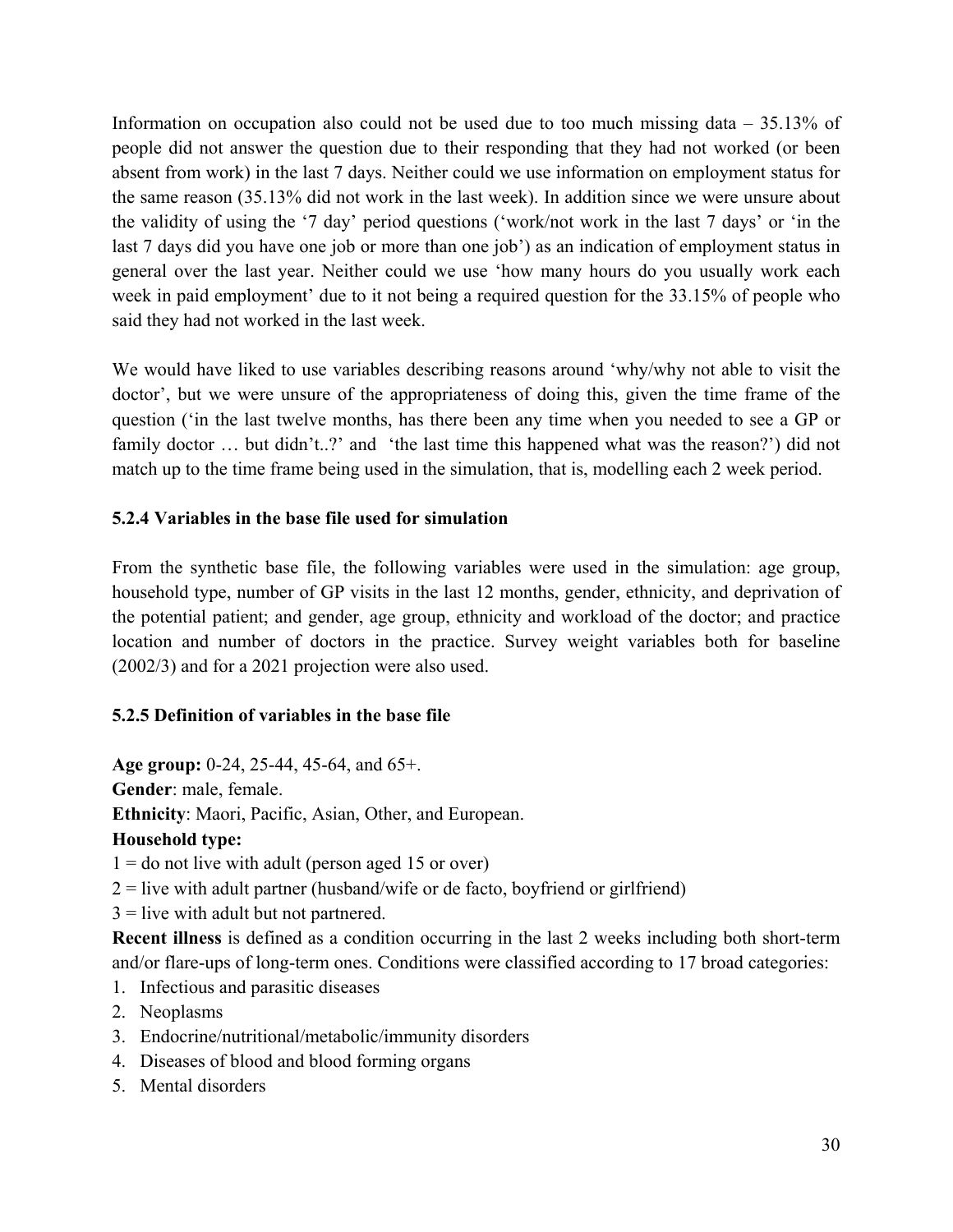- 6. Nervous system/sense organ diseases
- 7. Cardiovascular/Circulatory diseases
- 8. Respiratory system diseases
- 9. Digestive system diseases
- 10. Genitourinary system diseases
- 11. Complications of pregnancy/childbirth/puerperium
- 12. Skin and subcutaneous tissue diseases
- 13. Musculoskeletal and connective tissue diseases
- 14. Congenital anomalies
- 15. Symptoms, signs and ill-defined conditions, and disability not elsewhere classified
- 16. Injury and poisoning
- 17. Not an illness, non-symptomatic, and 'not stated'.
- **Practitioner: age, gender, and ethnicity.**

**Practice: type, location, and size.** 

## **5.2.6 Definition of imputed variables**

**Most important condition (MIC)**: the condition category, chosen from the conditions present in a fortnight (that were allocated as likely to be seen by a GP) for a person, deemed to be the most important in predicting how many doctor visits that person will have for the fortnight.

**Primary diagnosis (PD)**: the condition category deemed to be the main reason, out of all the conditions a person has in a fortnight (that were allocated as likely to be seen by a GP), for any given visit.

**GP clinical activity:** outcome related to a visit (yes/no): investigation, prescription, non-drug treatment, follow up, and referral.

#### *5.3 Random assignment of characteristics (see Appendix 9.2 for further information)*

Via a Monte Carlo process, r**andom numbers** were used throughout the simulation to convert probabilities, whether from tables (Australian data), or from statistical models (NZ data) into characteristics for an individual. A random number from a uniform distribution between 0 and 1 was first assigned. If that random number was less than or equal to the probability then the characteristic was deemed to be present.

A **cumulative distribution function** can be created in order to assign a characteristic where there are probabilities related to multiple categories of outcome. Each of these probabilities can be standardised so that it is converted to a scale from 0 to 1. This can be done by dividing each probability by the sum of all the probabilities to give new probabilities. Consequently a random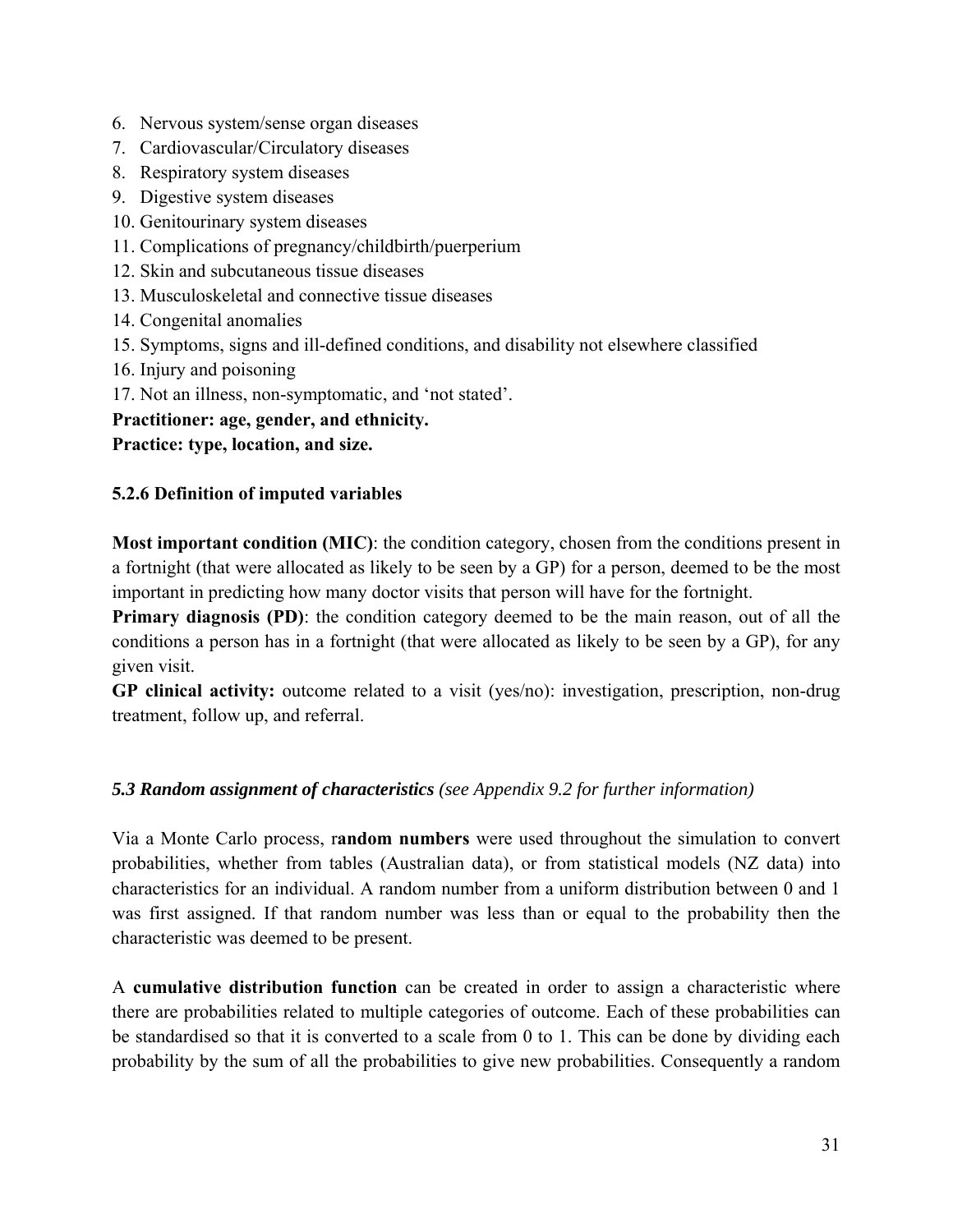uniform number on the same interval (0, 1) can be compared to the new probabilities and so used to assign the characteristic.

The simulated estimates presented in this paper are the average results of 100 runs with a different random seed specified for each run.

## *5.4 Trialling different simulation processes*

Many different processes (or groups of steps that make up a simulation run) were tried iteratively and then compared to benchmarks to assess whether the process created a good representation of reality.

We will describe the methods that were used for the three main options trialled to give an indication of the development of the simulation (see Table 5.2; see section 5.6.6 below for more detail). The final process decided upon was one that, as will be shown, was plausible when validated against external data.

| <b>Points of difference</b>                            | Option      |     |             |  |  |  |
|--------------------------------------------------------|-------------|-----|-------------|--|--|--|
|                                                        | Preliminary |     | Final       |  |  |  |
|                                                        | A           | B   | $\mathbf C$ |  |  |  |
| Link between condition<br>and visiting the doctor      | yes         | no  | yes         |  |  |  |
| Distinguish between 'GP'<br>and 'GP/Specialist' visits | yes         | yes | no          |  |  |  |
| Good estimate of average<br><b>GP</b> visits           | no          | yes | yes         |  |  |  |

#### **Table 5.2 Simulation process options and their main points of difference**

**Option A.** The first process tried linking whether a person had a visit or not directly to their condition category, but modelled the likelihood of seeing a GP or of seeing a 'GP and Specialist' separately. This resulted in an overestimation of the average number of visits and was abandoned.

**Option B.** The second process assigned whether a person saw the GP, 'Both the GP and the Specialist' or neither, depending on their demographic profile, and was not linked to their conditions at all. This method produced plausible results, but was deemed unsatisfactory due to the lack of linkage between visiting and the conditions a person had.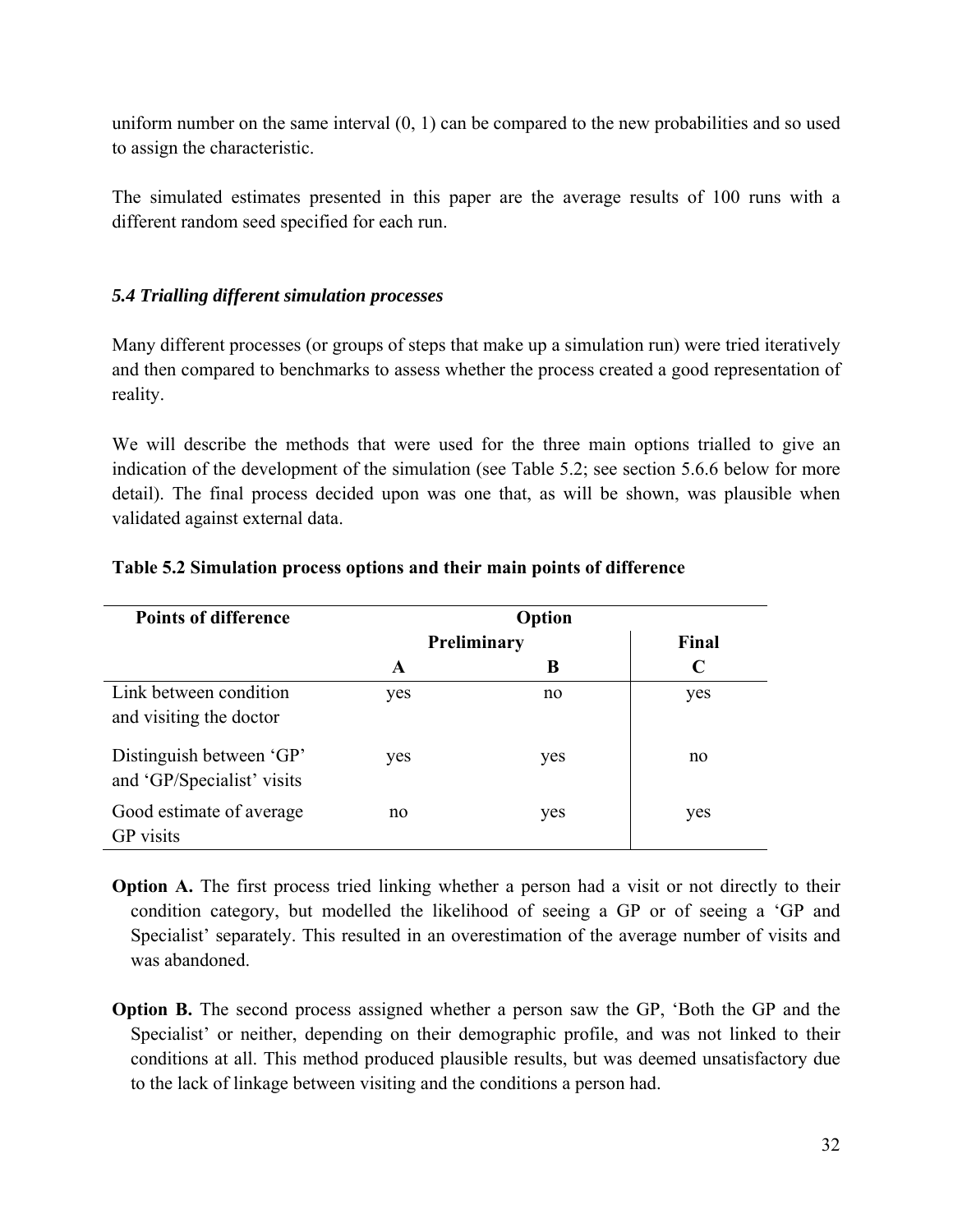**Option C.** The third and **final process** returned to linking whether a person visited their GP or not directly to the conditions they had, but did so by assuming that even though 'GP and Specialist' type individuals had a higher number of visits, that because they represented such a small percentage of people, treating them as 'GP' type individuals would not be detrimental to the outputs. It looked at each fortnight in the year in turn, and simulated if each person had any of the 17 broad condition categories in each fortnight. Each allocated condition category was then assigned whether or not it was likely to be seen by a GP. If any were deemed likely, then the person was allocated as having at least one visit in that fortnight. If assigned at least one visit, then the actual number of visits for that fortnight was assigned based on an assigned 'most important condition' out of those present and likely to see a doctor. Based on a cumulative distribution function of the probability of appearing as a primary diagnosis (based on NPMCS information), a primary diagnosis was assigned for each visit (each condition category present could be used more than once in the fortnight). Based on this primary diagnosis, GP activities could be assigned for each visit. This resulted in valid results as well as a satisfactory model.

#### *5.5 Data manipulation*

This section details further definitions of data items, and then describes specific data tables and manipulation required for inputs to the final simulation process.

#### **5.5.1 Some further definitions: illness conditions and derived household type**

In reference to the ANHS data:

- A **recent (either ST or STLT) condition** was any condition reported in the ANHS questions asking about contact with the health system in the last 2 weeks (for example, outpatients, day clinic, hospital, GP), or any other condition in the last 2 weeks that had caused reduced activity, or any conditions reported that had to take medications for (less than 6 months). Whether a condition was labelled as STLT or ST depended on whether the person had an LT condition in the same ANHS specific category – if they did then the recent condition was labelled STLT, otherwise just ST.
- A **long-term (LT) condition**, refers to any condition reported or any conditions reported that had to take medications for (lasting 6 months or more), that was also not able to be recorded as STLT (which only includes recent flare-ups of long-term conditions).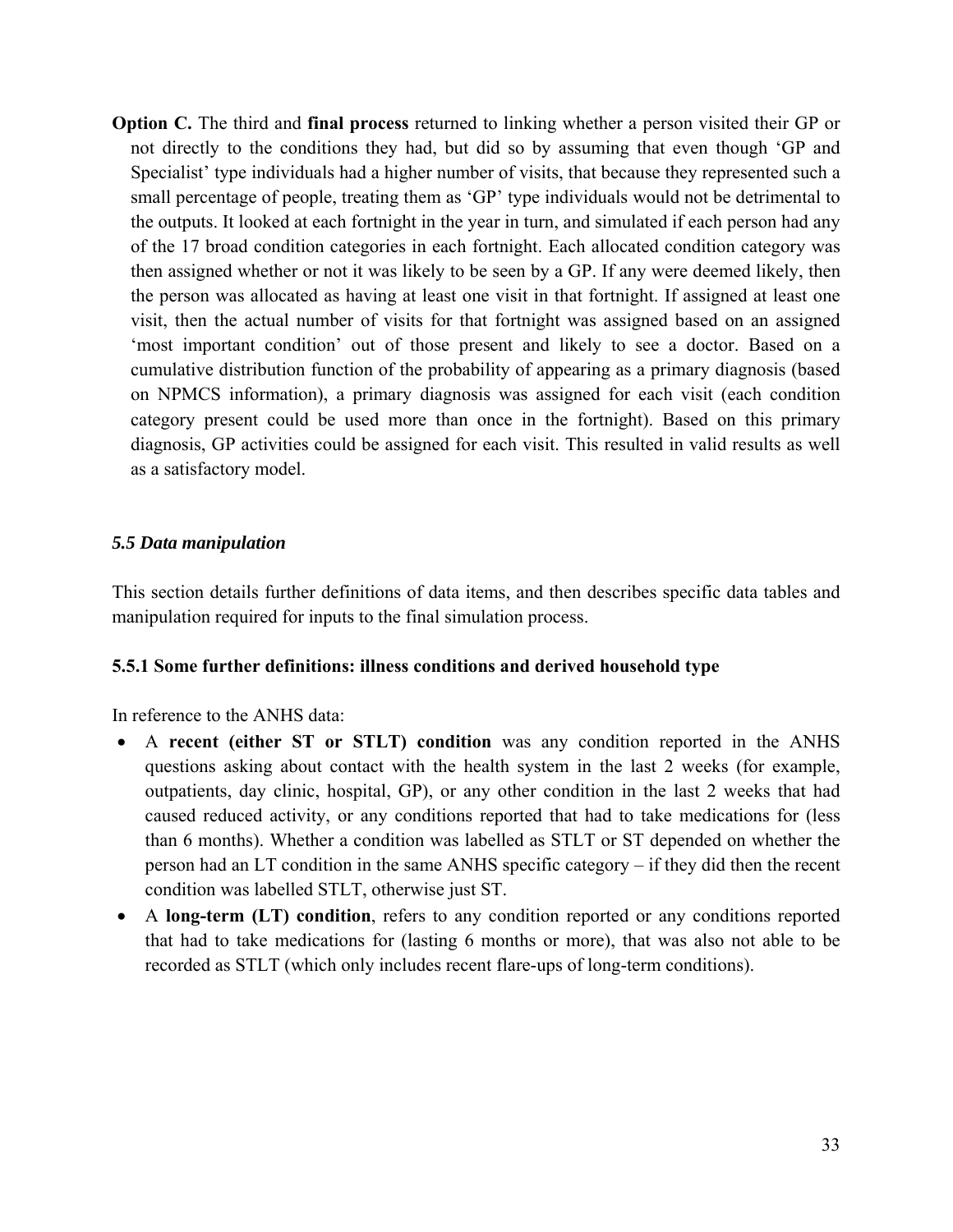H**ousehold type** was originally defined as:

1=live *without* someone >=15yrs age;

2=live *with* someone >=15yrs age and partnered (husband/wife or de facto, boyfriend or girlfriend);

3=live *with* someone >=15yrs age and *not* partnered, where 'someone >=15yrs age' is the definition of an adult.

We subsequently derived a second version of household type:

 $1 =$ child,

2=partnered adult,

3=unpartnered adult.

#### **5.5.2 Deciding on sub-groups (predictors) to use for ANHS inputs**

In using the ANHS data, we decided to break down the outcomes by age-group, gender, and household type because they were thought to be theoretically influential. Further, age group and household type were crucial to our core scenarios on demographic ageing and social support respectively (see Appendix 9.4). However the patterns were not clear for household type.

## **5.5.3 Checking of zero cells/profiles in tables**

Some input tables were found to have cells with zero numbers, and so ways of collapsing the table into sensible categories were investigated.

Tables were initially produced with age broken into the following categories: 0-4, 5-14, 15-24, 25-34, 35-44, 45-54, 55-64, and 65-74. However, this proved to be too fine grained, as tables with zeros within their profile were produced. Therefore the age groups were further collapsed into the four categories as they currently stand, that is, 0-24, 25-44, 45-64, and 65+. This was collapsed as much as possible, given the emphasis of the model on older people and the need to retain this information.

For the condition prevalence rate tables, as we were unable to reduce the 17 categories to any meaningful new configuration, it was decided that as long as the profiles of people (that is, age group, gender and household type) had numbers present, that we would allow zero cells for condition categories known to be rare or infrequent (that is, those that made up less than 5% of the conditions presented in NPMCS). Thus, 16 of the 17 categories were able to be split up by age group, gender, and household type as required ('complications of pregnancy and/childbirth/puerperium' category was only split by household type as it is not relevant to males or older age groups). The zero cells created are not by any means ideal, but given that we wanted to include age group, gender and household type as sub-groups, and that we were limited to just the use of tabulated data we went ahead with this method. Using a table broken down as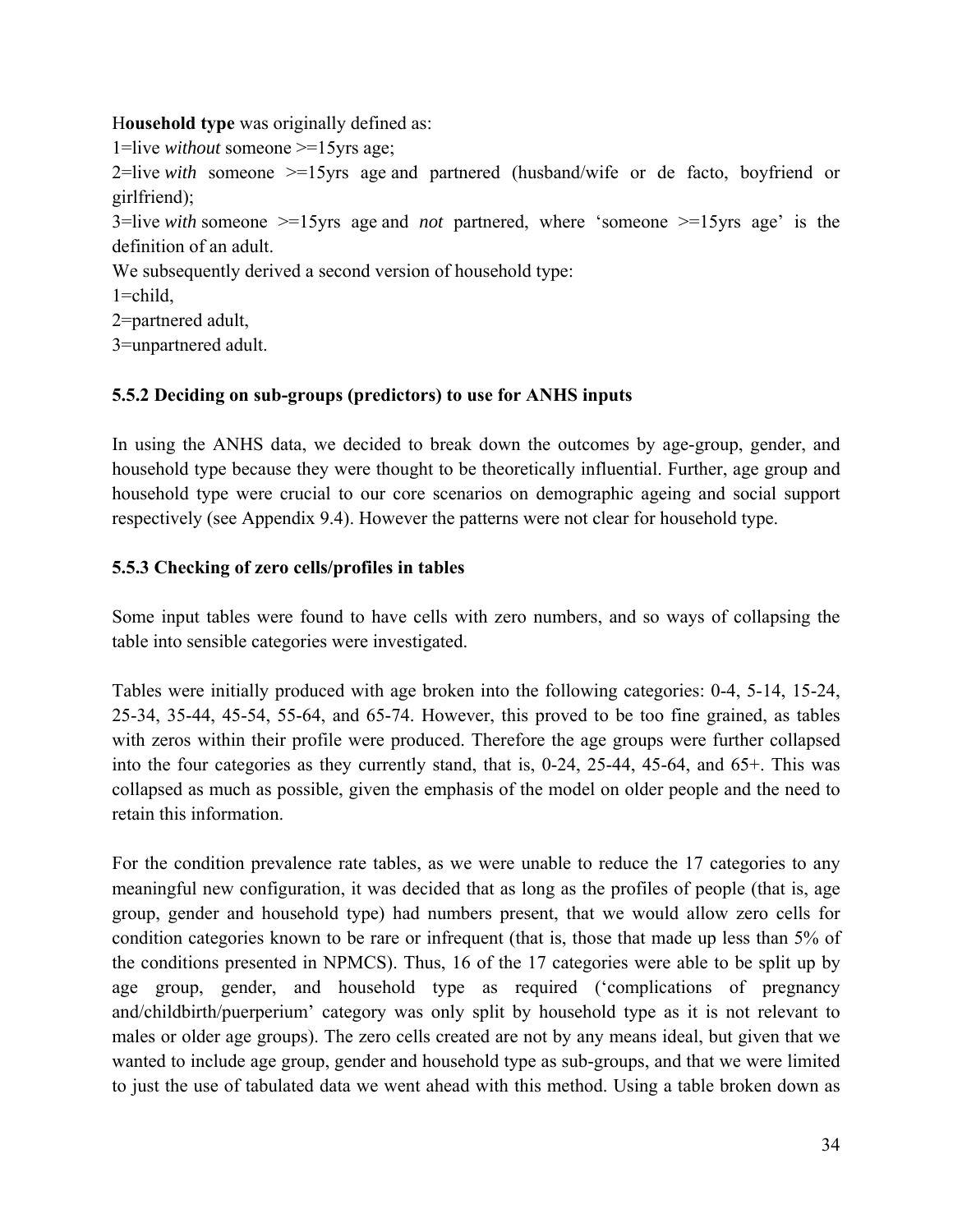far as possible so as to have no zero cells appearing, and then weighting up or down depending on the remaining sub-groups, was also considered, but it was thought more accurate to use the actual data directly for these three important sub-groups which were to be used in the core scenario testing.

Similarly for the number of visits tables – not all 'number of visits' cells – from 1 up to  $10 - had$ people represented in them for all conditions. When deciding on what breakdowns were possible, all conditions had to have at least one cell with people in it, and this was deemed sufficient. Once it was decided to discard the use of 'type of doctor visit', and to allow different breakdowns for different conditions, as numbers allowed, the number of visits table was able to be broken down by age group, gender and household type depending on condition category.

Also, for the probability 'saw doctor' for each condition category – in deciding what breakdowns were possible, we allowed zero numerators, but not zero denominators.

## **5.5.4 Ensuring data groupings matched up across statistical models and base file**

Much time had to be devoted to ensuring that the categories within variables in the models being built using NPMCS data were the same as available in the base file being produced. This consisted of considering what categories were available in the NZHS for the variables of interest, and what was available for children in the 1996 /7 NZHS. These two datasets that had to have their variables (and therefore the categories that they consisted of) matched to produce the base file.

## **5.5.5 Imputation of missing data in base file**

For the purposes of the simulation it was required that the base file be complete with no missing values on the variables used for prediction. The NZHS and NMPCS variables were each examined; there was little missing data and only deprivation (NZDep) and 'number of visits to doctor in last year' had to have some of their values imputed. We used a mean-based approach where the mean of the variable of interest for individuals in a particular demographic profile was imputed to similar individuals who had missing data. Imputations were made after the data matching process had been completed so as to reduce computational burden and avoid unnecessary complication.

## **5.5.6 Reallocation of 'non-symptomatic' and 'ill-defined' condition categories**

Primary diagnoses for each visit in each fortnight for each person needed to be assigned. As primary diagnosis would be used in turn to assign the likely actions for each visit, we had to address discrepancies in the categorisation (into 17 groups) of conditions between that reported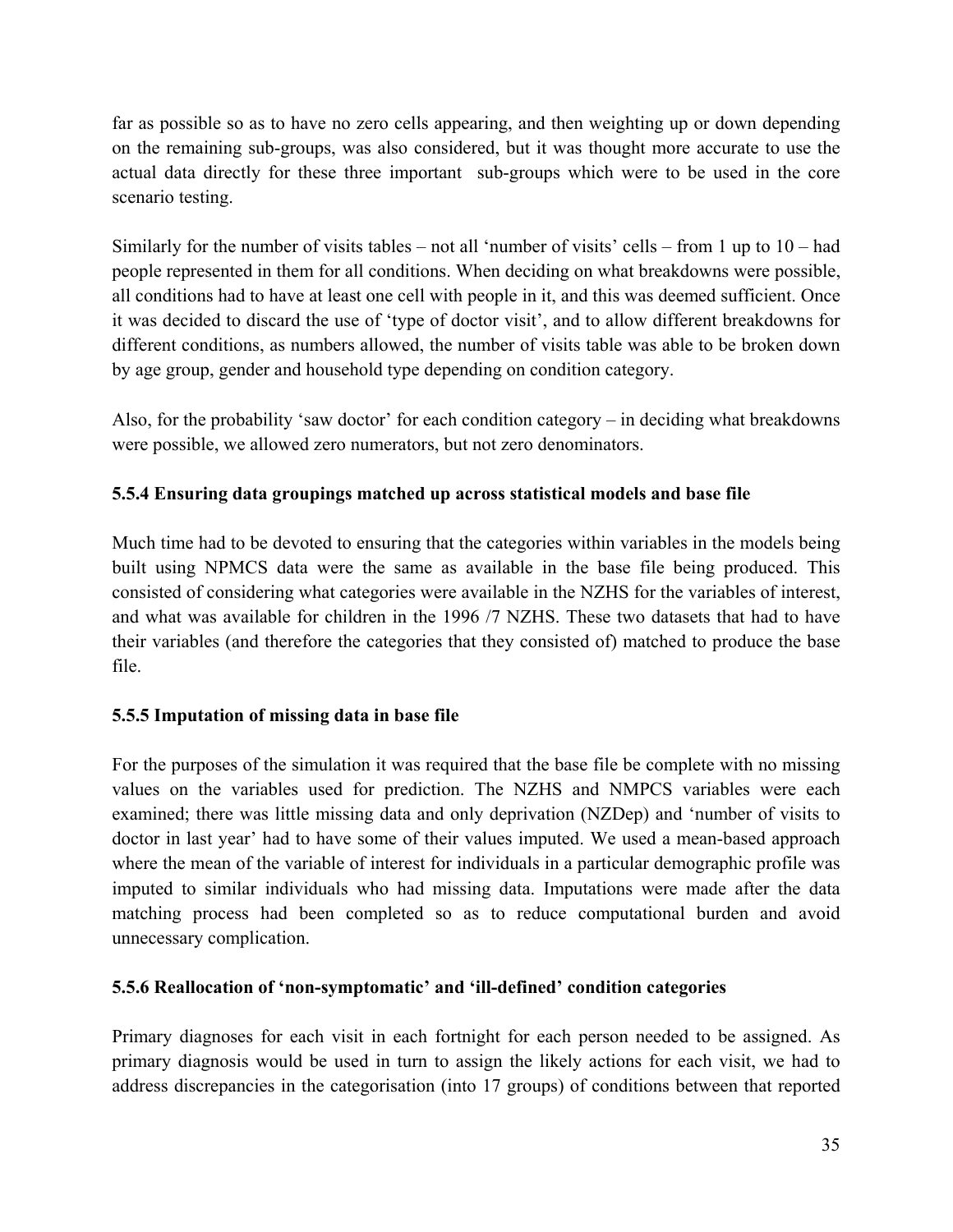by the population in the Australian data we were using, and that which the GP would actually apply when diagnosing the conditions, and investigate any impact on the simulation outcomes. Initial validation of the percentage distribution of condition categories seen over the year, showed that, in comparison to what we expected to be the case (given by NPMCS), the 'Symptoms signs and ill-defined conditions and Disability NEC' category (what we call the 'Sx' [Symptoms] category) was being over estimated. Both the 'Sx' category and the 'Not an illness, non-symptomatic' category (what we call the 'NI' [Not illness] category) contained items that may be classifiable elsewhere by a GP as belonging in one of the other more well defined diagnosis categories. On this basis it was decided to try and reallocate the 'Sx' and 'NI' categories to see what improvement, if any, this could make. Appendix 9.3 contains a discussion outlining the investigations carried out on methods of reallocating 'Sx' and 'NI' categories.

## **5.5.7 Form of input information used in final simulation process** (Option C – also see section 5.4 above)

## *5.5.7.1 Condition rates*

Medical conditions were modelled in the simulation via 17 broad categories which were harmonised between ANHS and NPMCS data.

Rates of one or more population-level **recent conditions** for each of the 17 categories (per 1000 population, during fortnights, spread across the year of collection) were derived from table data from the ANHS. We had separate rates of recent conditions depending on whether the condition was labelled as 'ST only' or whether it was 'STLT'. Rates of one or more population-level **longterm conditions** for each of the 17 categories were also derived from the ANHS. The 'LT' category includes long-term *only* conditions (that is, those *without* a recent flare-up/maintenance of the long-term condition), but excludes 'STLT' conditions. Rates of 'ST only', 'STLT', and 'LT' conditions were also broken down by age group, gender, and household type where numbers allowed.

We also wanted to incorporate a measure of deprivation. The Index of Relative Social Deprivation, part of the Australian SEIFA index, is comparable to the New Zealand NZDep index as area measures (the 'collection unit' is equivalent to the 'census area unit'). However, small numbers in the data table prevented breaking down further by SEIFA categories (and aggregating categories would have negated the benefit of using SEIFA). We therefore investigated whether the condition rates (by sub-groups) could be weighted up or down depending on the SEIFA category. Potential weights were calculated by dividing the condition rate for each SEIFA category in turn by the condition rate overall. There was no consistent pattern in the resulting weights across the SEIFA categories, for either 'ST' or 'STLT' conditions, and so it was decided not to adjust the condition rates by these weights.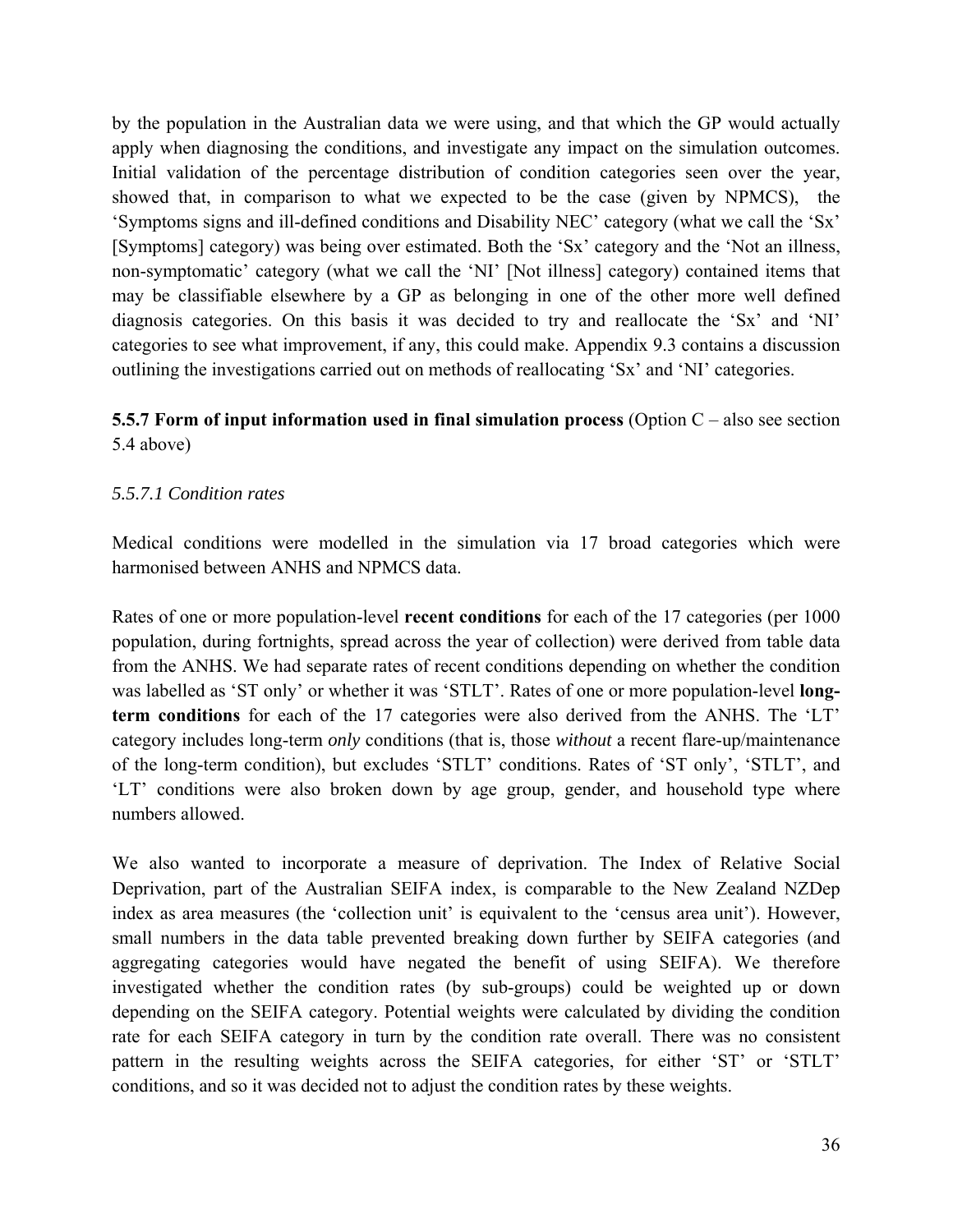Seasonality factors for the 17 condition categories were calculated from 2001/2 NPMCS data. The weighted proportion of each category present in each month of the year in NPMCS (including all four possible diagnoses per visit in the tally) was standardised by the average proportion over the twelve months for that category (Table 5.3). In basing the seasonality factors on NPMCS data, the only information available, we were assuming that the seasonality factors for conditions seen by the GP were the same as for population-level conditions as a whole.

|                                                                                | <b>Month</b> |      |      |      |      |      |      |      |            |      |            |      |
|--------------------------------------------------------------------------------|--------------|------|------|------|------|------|------|------|------------|------|------------|------|
|                                                                                |              |      |      |      | Ma   |      |      |      |            |      |            |      |
| <b>Condition category</b>                                                      | Jan          | Feb  | Mar  | Apr  | v    | Jun  | Jul  | Aug  | <b>Sep</b> | Oct  | <b>Nov</b> | Dec  |
| Infectious and parasitic diseases                                              | 1.03         | 1.15 | 0.91 | 0.42 | 0.93 | 0.89 | 1.12 | 1.33 | 0.80       | 1.13 | 1.11       | 1.18 |
| Neoplasms                                                                      | 1.10         | 1.14 | 0.83 | 1.78 | 0.64 | 0.86 | 0.64 | 1.08 | 0.84       | 1.15 | 0.87       | 1.06 |
| Endocrine/nutritional/metabolic/immunit                                        |              |      |      |      |      |      |      |      |            |      |            |      |
| y disorders                                                                    | 1.16         | 0.92 | 0.98 | 0.80 | 1.00 | 1.25 | 1.29 | 1.18 | 0.76       | 0.69 | 1.16       | 0.82 |
| Diseases of blood and blood forming                                            |              |      |      |      |      |      |      |      |            |      |            |      |
| organs                                                                         | 1.63         | 1.06 | 1.31 | 0.00 | 1.11 | 0.53 | 1.17 | 0.35 | 1.99       | 1.09 | 0.66       | 1.11 |
| Mental disorders                                                               | 1.26         | 0.97 | 0.82 | 0.78 | 1.15 | 1.29 | 0.89 | 0.96 | 0.78       | 0.94 | 0.77       | 1.40 |
| Nervous system/sense organ diseases                                            | 0.72         | 1.08 | 0.98 | 0.95 | 1.02 | 0.91 | 1.01 | 1.18 | 1.09       | 1.00 | 1.09       | 0.97 |
| Cardiovascular/Circulatory diseases                                            | 1.12         | 1.06 | 0.99 | 1.22 | 0.93 | 0.93 | 1.10 | 0.93 | 0.72       | 0.89 | 1.22       | 0.89 |
| Respiratory system diseases                                                    | 0.63         | 0.78 | 0.91 | 0.94 | 1.09 | 1.26 | 1.22 | 1.36 | 1.40       | 0.85 | 0.87       | 0.71 |
| Digestive system diseases                                                      | 0.75         | 0.79 | 0.96 | 0.88 | 1.18 | 0.98 | 1.01 | 0.93 | 1.29       | 0.98 | 1.08       | 1.18 |
| Genitourinary system diseases<br>Complications of                              | 1.11         | 1.29 | 0.87 | 1.14 | 0.85 | 1.04 | 1.10 | 0.88 | 0.86       | 0.90 | 1.02       | 0.92 |
| pregnancy/childbirth/puerperium                                                | 0.00         | 1.16 | 1.78 | 0.17 | 1.31 | 1.49 | 2.14 | 0.04 | 1.69       | 0.05 | 0.48       | 1.70 |
| Skin and subcutaneous tissue diseases<br>Musculoskeletal and connective tissue | 1.29         | 1.31 | 1.25 | 0.79 | 0.95 | 0.68 | 1.02 | 0.85 | 0.94       | 1.02 | 0.88       | 1.01 |
| diseases                                                                       | 1.03         | 1.05 | 0.99 | 0.97 | 0.90 | 0.75 | 0.79 | 0.97 | 0.94       | 1.37 | 1.27       | 0.96 |
| Congenital anomalies                                                           | 1.11         | 1.58 | 0.00 | 2.36 | 0.29 | 1.86 | 0.56 | 0.74 | 0.96       | 0.42 | 0.51       | 1.61 |
| Symptoms, signs and ill-defined<br>conditions & Disability NEC                 | 0.76         | 0.82 | 1.19 | 0.84 | 1.18 | 0.94 | 0.65 | 0.87 | 1.17       | 1.05 | 1.10       | 1.41 |
| Injury and poisoning                                                           | 1.07         | 0.87 | 1.08 | 0.90 | 0.95 | 1.11 | 1.16 | 0.91 | 1.04       | 1.01 | 0.96       | 0.94 |
| Not an Illness, non-symptomatic                                                | 1.15         | 1.00 | 1.07 | 1.24 | 1.01 | 0.94 | 0.79 | 0.78 | 0.90       | 1.11 | 0.92       | 1.09 |

**Table 5.3 Proportion of all conditions in NPMCS in each month, divided by average proportion for category for year** 

#### *5.5.7.2 Summary of input items*

#### *1. Probability of a condition category being likely to be seen by a GP*

We estimated the probability seeing a doctor/ specialist in that same fortnight for each condition category of a person, who had that condition category in a fortnight. The estimation was done by using the ANHS to calculate the proportion of people with each condition category of interest, who said that their last visit to a doctor/ specialist in the last 2 weeks was for that same condition category (among perhaps other things). Each person in the ANHS was asked how many times in the last 2 weeks they had consulted a doctor or specialist, and for the last such visit, what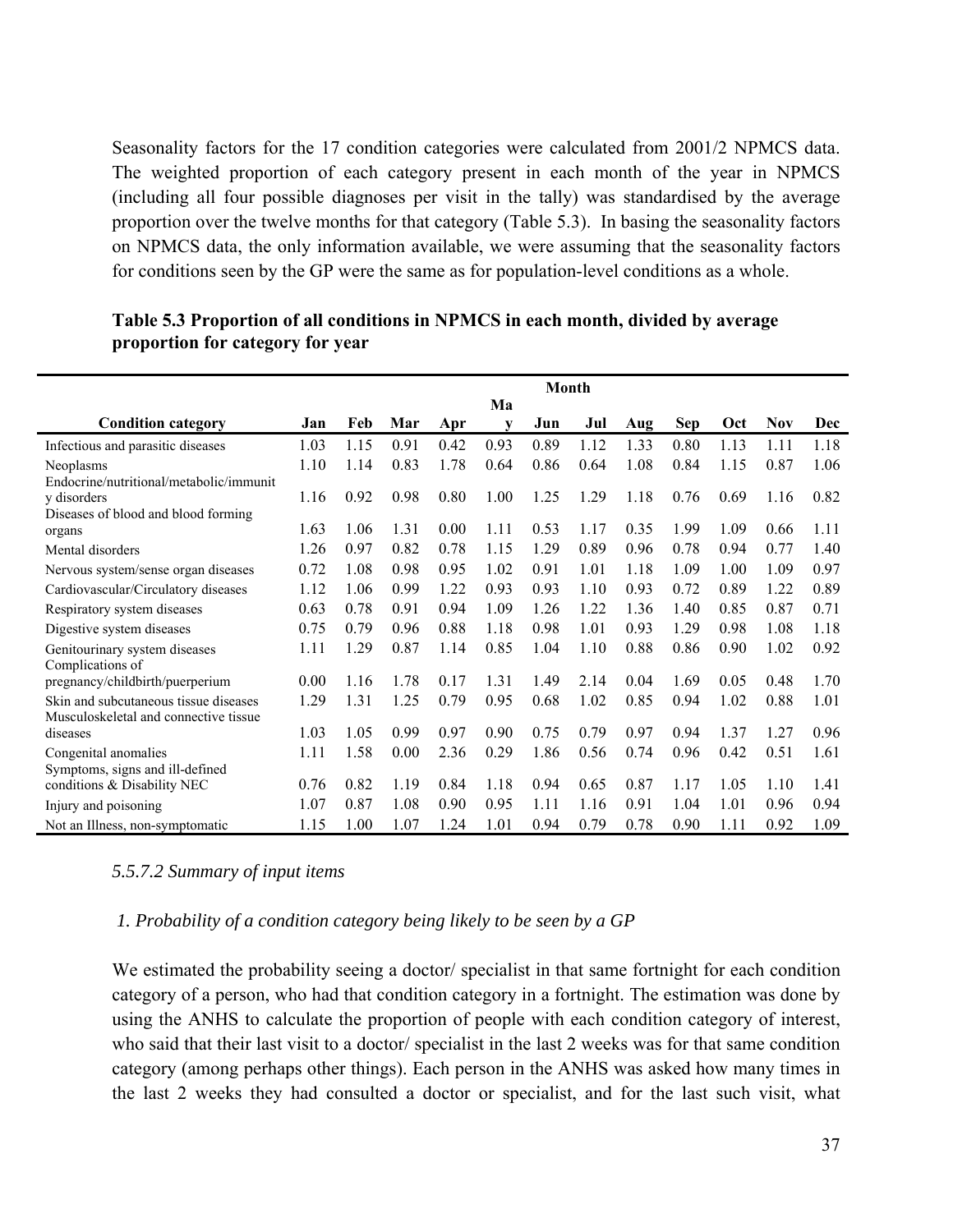conditions it was for. The visits reported could be classified in the survey as being: 'visit(s) to GP only', 'a combination of GP and Specialist visits' or 'visit(s) to Specialists only'.

We linked the chance of having at least one visit with the particular conditions that a person was assigned. The chance of people with each condition being seen by 'definitely a GP' in the last fortnight, and the chance for it being seen by a 'GP or Specialist – unsure' were combined into one probability. Separate probabilities were again given by age group, gender and household type where numbers allowed. There was no splitting up of the chance of visiting by ST or STLT conditions.

## *2. Probability of being the 'Most important condition leading to a visit' (MIC)*

The 'most important condition leading to a visit' was initially based on a cumulative distribution function of the likelihoods (from ANHS data) of having a recent condition (that is, ST rate + STLT rate).

However, the distribution of the first listed reason (that is, one of the condition categories) for a visit in the ANHS was deemed a more appropriate method of assigning the MIC rather than using likelihoods as above. This was to enable a better link between the assigned MIC and the number of visits distribution as these were linked in the structure of the ANHS. The 'first listed reason' was identified if present otherwise 'check-up/investigation' if ticked was used. The distribution was calculated just for those who had a doctor's visit in the survey.

The distributions for 'definitely GP' and 'either GP or Specialist – unsure' types of visits were combined. This was to align with the allocation of the number of visits (partly predicted by the MIC) which ultimately was not based on visit type.

## *3. Probability of possible number of doctor visits*

The distribution of the number of 'definitely GP' and 'either GP or Specialist – unsure' visits (that is, combined) was derived for those who visited the doctor (ranging from 1 to 10 visits), depending on the MIC. This information also came from the ANHS, based on the distribution of the different number of visits reported for people who had each of the 17 broad categories as their MIC (assumed to be the first listed condition). The distribution could not be split up by all sub-groups across the board for all conditions as this produced profiles or cells with no visits. Thus the distribution was split up only by age group, gender and household type as numbers permitted (so that each profile was represented by at least one person).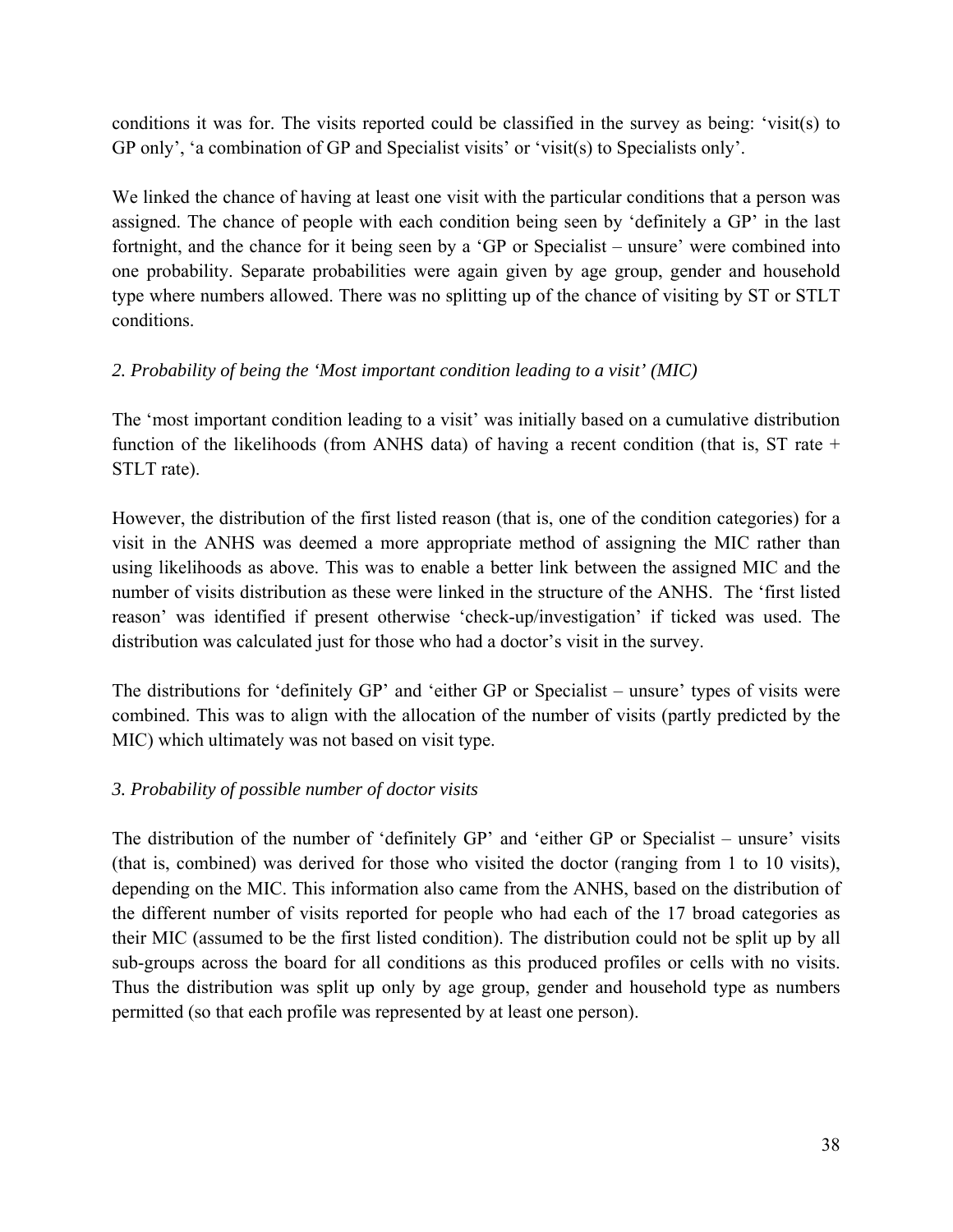#### *4. Probability of a primary diagnosis*

The probability that each condition category (out of all possible ones in the fortnight) was a primary diagnosis (assumed to be the first listed diagnosis in NPMCS) was calculated from models of 2001/2 NPMCS GP visits.

#### *5. Probability of a doctor action*

The probability for each of five possible doctor actions, based on the assigned primary diagnosis for the visit, was calculated from models of 2001/2 NPMCS GP visits.

## *5.6 Model implementation*

This section details the methods used in implementing the simulation, their development and culmination in the final process adopted (Option C) that generated plausible results.

## **5.6.1 Modelling each fortnight**

Every fortnight in the year 2002 was noted in the data set by recording its end date (that is, the first fortnight's end date would be  $14<sup>th</sup>$  January 2002). From this, the month was derived to indicate the relevant seasonality adjustment. Each fortnight in the year (2002-2003) was then simulated in turn.

#### **5.6.2 Recent condition allocation**

Recent conditions in general were modelled using the 'ST' and 'STLT' rates by age group, gender, and household type. We continued to simulate these two types of recent conditions separately to retain flexibility so that, if we wanted to later include long-term conditions in the model, we would easily be able to link these to the recent conditions. The seasonality factor for the month related to the end of the fortnight was applied to the crude rates of recent condition categories. According to these adjusted rates, each person was assigned whether they had any of the 17 recent condition categories for each fortnight throughout the year for both 'ST' and 'STLT' conditions. Recent conditions were imputed by using each calculated rate as if it was a probability and comparing it to a random number from a uniform distribution on the interval (0, 1). If the random number for a person was less than or equal to the calculated rate then that person was assigned that they had that particular 'ST' or 'STLT' recent condition category in that fortnight (otherwise they were assigned that they had not). Having been assigned, 'ST' and 'STLT' categories were combined into one array (or list) of recent conditions for each fortnight.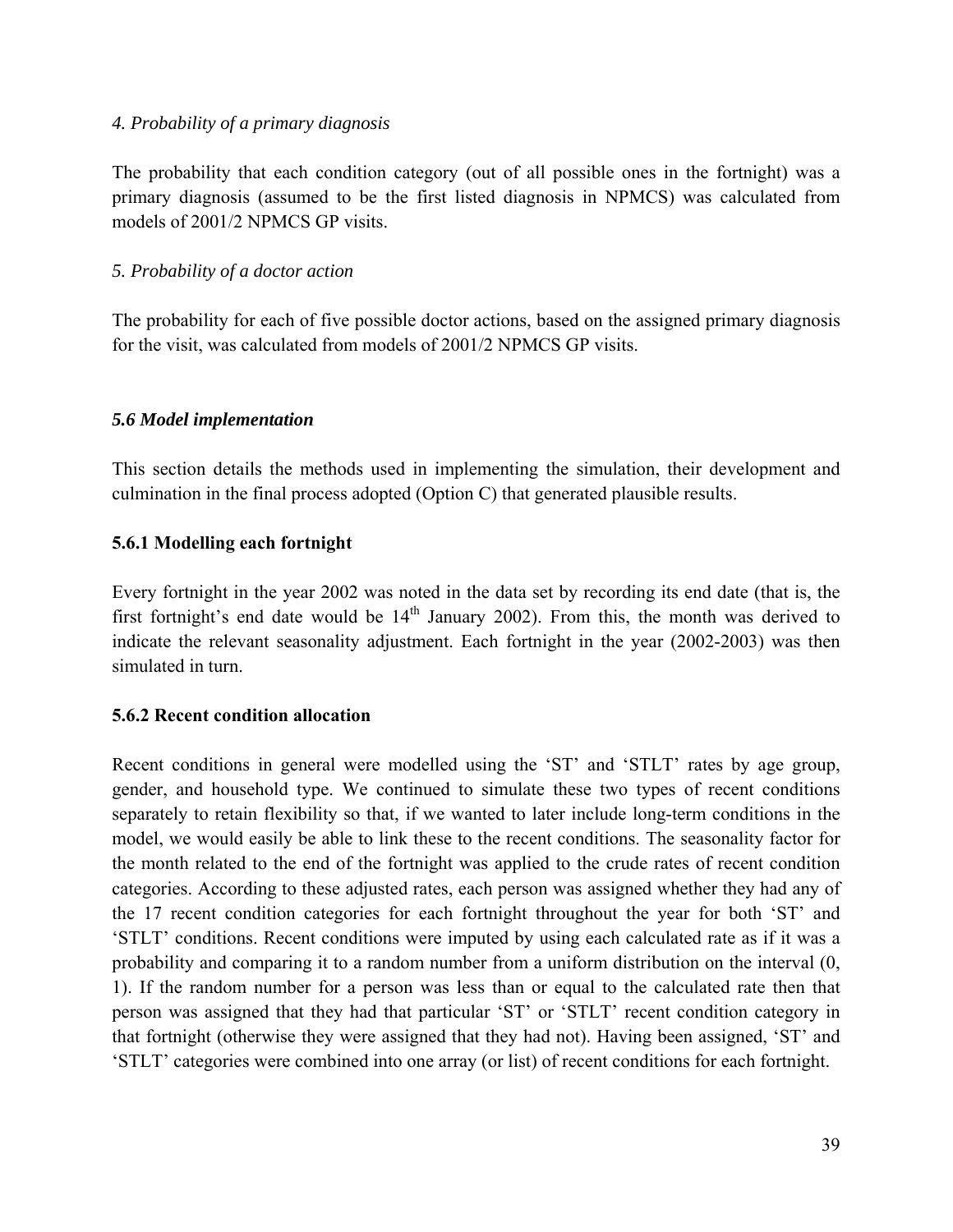#### **5.6.3 The simulation process**

We trialled three options  $(A, B, C)$  before deciding on option C as the final simulation process. Each component of the process is described within the various options (also see section 5.4 above).

## *5.6.3.1 Option A (preliminary)*

## *1. Modelling seeing the doctor*

Condition categories were assigned to be present or absent for each individual in each fortnight, and if so they were then assigned whether or not they were likely to be seen by 'definitely only a GP' or by 'both a GP and a specialist' (termed 'doctor type') or likely not to be seen by any doctor at all. This was an attempt to link the particular condition category to the chance of having at least one visit (*Lymer, Brown, Harding, 2008).*

First we created a cumulative distribution function (CDF) of the mutually exclusive probabilities of being seen by 'definitely only a GP' and by 'both a GP and a specialist' for the condition category in question for each fortnight. Each probability was based on age group, gender, and household type, and did not distinguish between whether the condition was an 'ST' or an 'STLT'. The Australian data showed that the 'doctor type' probabilities for 'ST' conditions (Both=0.147, GP=0.011) were not much different to that for 'STLT' conditions (Both=0.105, GP=0.018). This CDF was then compared to a random draw from a uniform distribution on the interval (0, 1). The condition was assigned to be likely to be seen by 'definitely a GP only' if the random number was less than or equal to the probability. And to be likely to be seen by 'both a GP and a specialist' if the random number lay between the probability of being seen by 'definitely only a GP' and the sum of the two probabilities together. Otherwise, if the random number was greater than this summation, the condition was assigned to be not likely to be seen by a doctor. If any conditions were likely to be seen by either 'doctor type' then that person was allocated as having at least one GP visit in that fortnight. If any conditions were allocated as 'saw GP' or 'saw GP or Specialist', one of this bundle was chosen as 'the most important condition leading to a visit' (MIC), and the numbers of visits were assigned based on 'doctor type' and this MIC.

This simulation process tended to overestimate the average number of doctor visits in a year. It was suspected that modelling the link between having a specific condition category and 'doctor type' of visit was not reproducing the correct mix of visits (that is, number of 'GP' vs. 'GP and specialist' vs. 'no visit'). In actuality, each person should have the same 'doctor type' for each fortnight for all their conditions; it should not be allowed to be different depending on the condition. Also the chance of having a visit (that is, not having doctor type  $=$  'none') was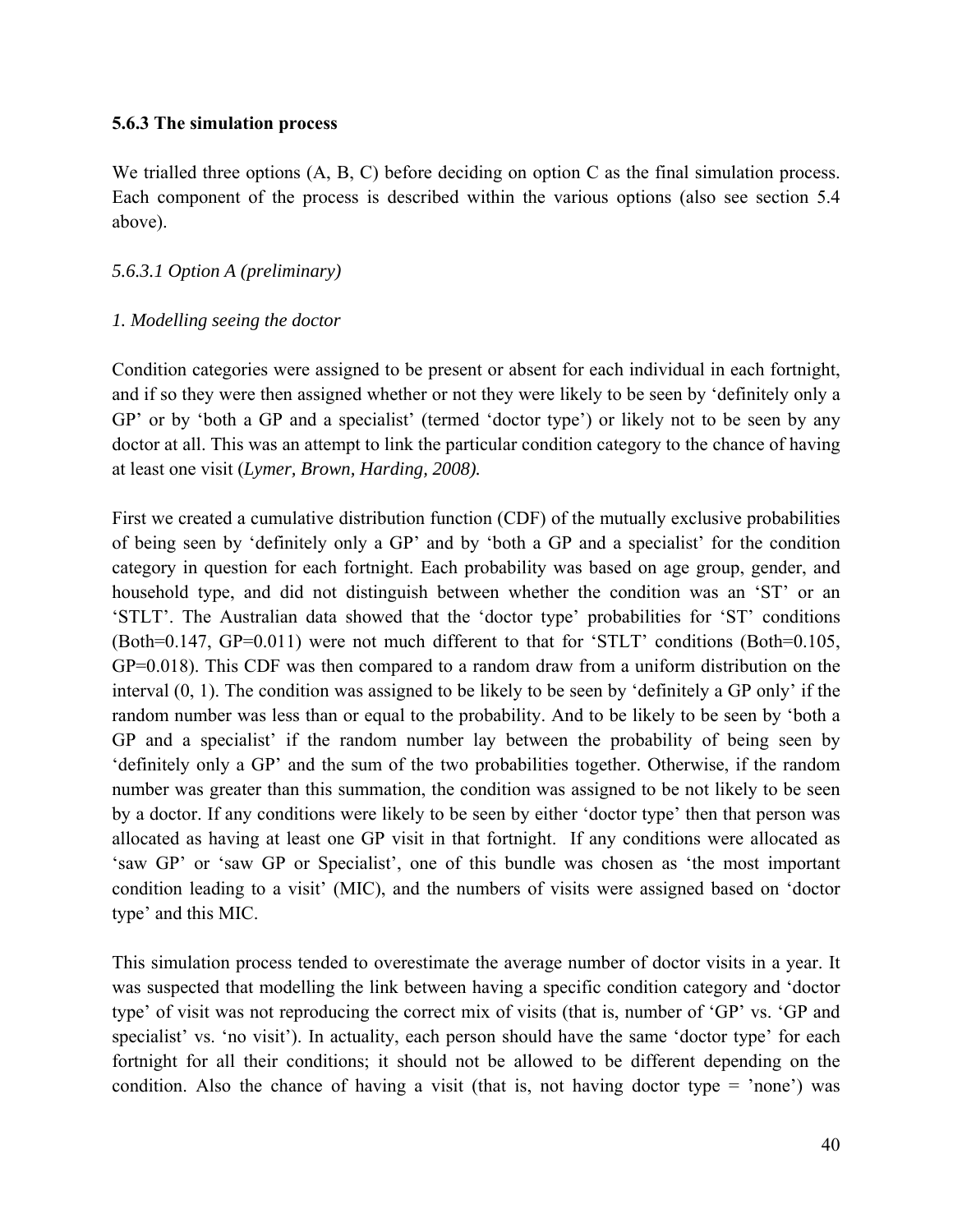artificially increased as each and every condition was given a chance rather than being considered as a one-off event applied to the person. The average 'doctor type' distribution for a fortnight was: Both=2.29%, GP=21%, None=76.7%, compared to the actual distribution in the ANHS1995: Both=1.8%, GP=19.2%, None=79%. As can be seen, the simulated results not only had less people on average having no visit (type=None) than the Australian data, but it also had a larger percentage of people on average having 'Both' visits. This may be significant as the mean number of visits for type=Both was 2.56 (which would translate to an estimate of  $0.824*2.56=$ 2.11 GP visits) whereas the mean number of visits for type=GP was only 1.23.

## *2. Modelling the 'most important condition leading to a visit' (MIC)*

For those people who were allocated at least one doctor visit, a 'most important condition category leading to a visit' (MIC) had to be designated for each array of conditions in each fortnight for each person. This MIC was the basis for allocating the number of visits in each fortnight. If there was only one condition present, then obviously that condition was designated as the MIC. In the case of more than one condition, the MIC was allocated based on a cumulative distribution function of the probability of each condition in the array being the MIC (*Lymer, Brown & Harding 2008).*

The MIC was chosen from the bundle of conditions that had previously been assigned as likely to have been seen by the doctor. The MIC was allocated according to a cumulative distribution function of the likelihoods of a person having each of the conditions in the array. Each likelihood was calculated as being equal to the 'ST' + 'STLT' rates depending on age and gender. The rationale was that the rate of a condition experienced by people in the population may reflect how important each condition was in terms of it leading to a doctor's visit.

## *3. Modelling the number of GP visits*

The allocation of the number of visits in each fortnight was based on ANHS tables of distributions of the number of 'GP only' and 'GP and specialist' visits respectively in the last 2 weeks by the first listed reason for the last visit in the last 2 weeks.

If the assigned 'most important condition' (MIC) had a 'doctor type' of 'definitely GP' then the table of 'GP only' visits was used; otherwise if the 'doctor type' was 'GP or specialist – not sure' then the table of 'GP and specialist' visits was used. If 'ST' and 'STLT' components of the designated MIC had both been assigned then the STLT component was checked to see if it had been assigned as likely to be seen by the doctor. If so, the doctor type related to the STLT was used.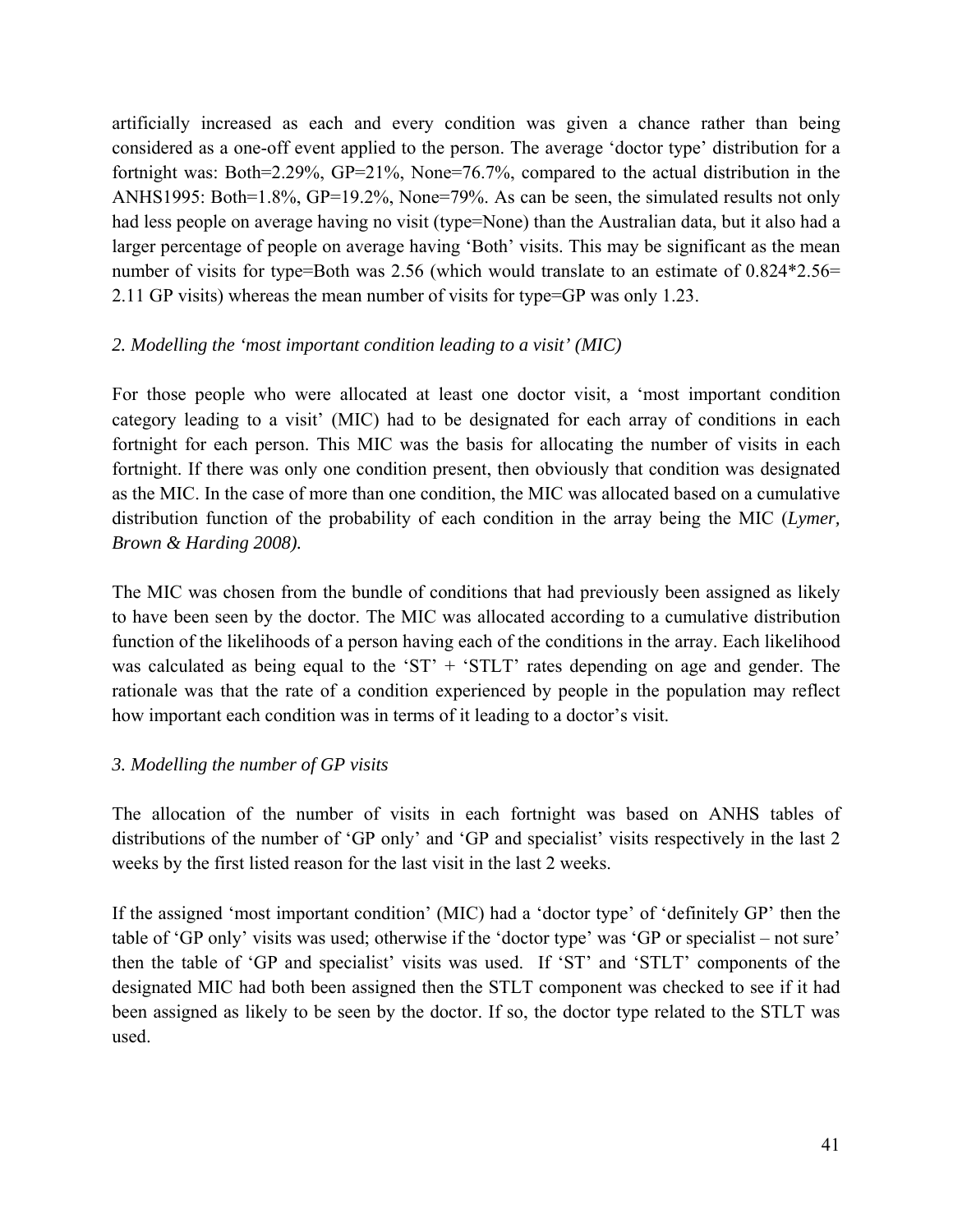If the doctor type for the person was 'GP only' then the number of GP visits was that assigned directly from the distribution in the table. However, if the doctor type was 'both GP and Specialist' then the number of GP visits was based on the tabled value multiplied by the ratio of 'GP' to 'GP and Specialist' visits estimated by Australian Medicare data to be 0.824 *(Lymer et al, undated )* and rounded to the nearest visit.

An alternative estimate of the proportion of 'GP' to 'GP plus Specialist' visits was also considered. Using NPMCS data, this was the ratio of the number of visits with a referral to the total number of visits, assuming that to be able to see a specialist a person would first have to be referred by a GP. This proved unhelpful as it gave rise to an unrealistic number of GP visits.

#### *4. Modelling primary diagnosis (same for Options A, B and C)*

Discrepancies between categories assigned by the simulation model and those likely to be diagnosed by the GP were first resolved by reallocating the miscellaneous 'Symptoms' category. A primary diagnosis could then be assigned to each visit in each fortnight using the probability that each of the 17 condition categories was the primary diagnosis in the NPMCS dataset (assumed to be the first listed condition category on the NPMCS survey form). In earlier versions, these probabilities were exactly the same for all condition categories and record profiles (as defined by predictors in the model for primary diagnosis). For the final version, these probabilities were allowed to vary within proscribed limits in an attempt to be more realistic and increase variability in outcome. For each condition category (by individual and fortnight), we assigned a random number  $(RN)$  on the interval U  $(0, 1)$ . The probability for that individual in that fortnight of that condition being the primary diagnosis was then allocated as the ((upper limit - lower limit)\*RN + (lower limit)). This gave a random probability within the designated upper and lower limits.

A cumulative distribution function (CDF) of the probabilities of being a primary diagnosis was then formed. This was based on the particular array of conditions that a person had been allocated in a fortnight; the final version made a further restriction to just those conditions likely to have been seen by the GP. Again, this CDF was compared to a random number on the interval  $U(0, 1)$  in a stepwise fashion (as for assigning the most important condition). The probability was 0 for a condition category if the person did not have that condition category as being likely to have been seen by the doctor in that fortnight. The same CDF was used repeatedly for each person and fortnight until all visits for the fortnight had been assigned a primary diagnosis. The procedure initially assigned 10 primary diagnoses, one for each of a possible maximum of 10 visits, and then deleted unnecessary primary diagnoses over and above the actual number of visits assigned for that person in that fortnight.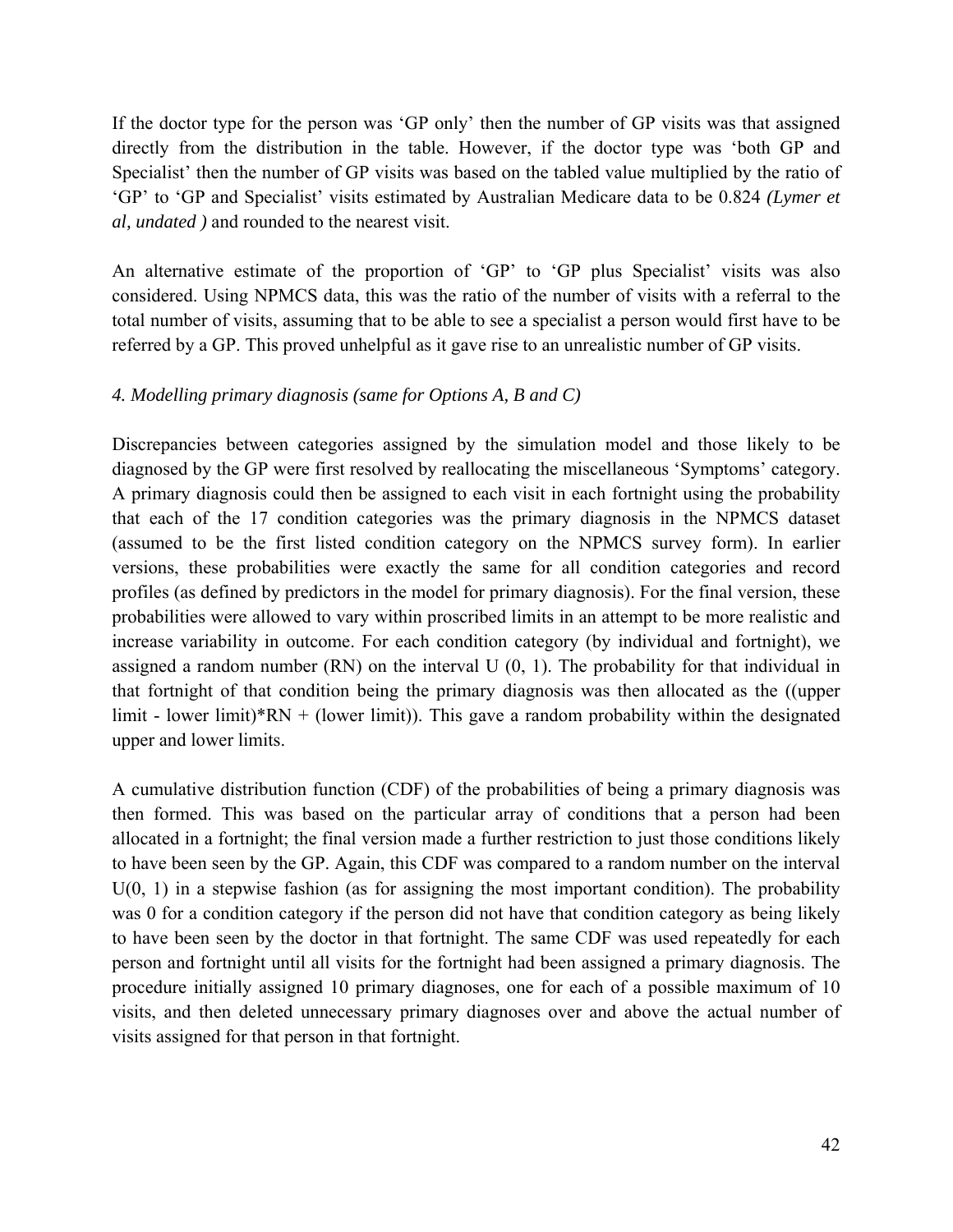#### *5. Modelling doctor actions (same for Options A, B and C)*

Finally given the primary diagnosis, the probabilities of doctor actions - an investigation, a drug treatment, a non-drug treatment, a follow-up, or a referral - were calculated for each visit. In earlier versions, there was just one possible probability for each primary diagnosis, and each record profile (depending on predictors in the model for the doctor action). The final version allowed each of these probabilities to vary within proscribed limits for each primary diagnosis and doctor action. The random probability for a person-visit of receiving a particular doctor action for a particular primary diagnosis was assigned as being the ((upper limit - lower limit)\*RN + (lower limit)) where RN was a random number on the interval  $U(0, 1)$ .

Actual doctor actions were estimated by comparing each of the assigned probabilities with a random uniform number on the interval (0, 1). Each visit was then recorded as the doctor having given the patient an investigation (or not), a drug treatment (or not), a non-drug treatment (or not), a follow-up (or not), and a referral (or not),

## *5.6.3.2 Option B (preliminary)*

## *1. Modelling seeing the doctor*

Visiting by 'doctor type' was assigned to people with at least one recent condition regardless of the particular condition category. It was assumed that the common factor - both condition and doctor type were assigned according to the person's age group, gender and household type – would preserve the link between the condition category and whether they visited the doctor. In other words, the person was assigned whether they had at least one doctor visit (rather than assigning a doctor type for each condition) and then all their conditions were searched to see if any were likely to be seen by the doctor.

## *2. Modelling the 'most important condition leading to a visit' (MIC)*

To better approximate reality, we based the MIC likelihoods on the distribution of the first listed reason (that is, one of the condition categories) for a doctor's visit as recorded in the ANHS data. We used separate distributions by 'doctor type', that is, for 'GP only' and 'GP and Specialist' users respectively, for the last fortnight. The MIC was taken from the entire bundle of conditions as there was no assigning of which conditions were likely to be seen by the doctor; whether someone was seen by a doctor was not linked to what conditions they had.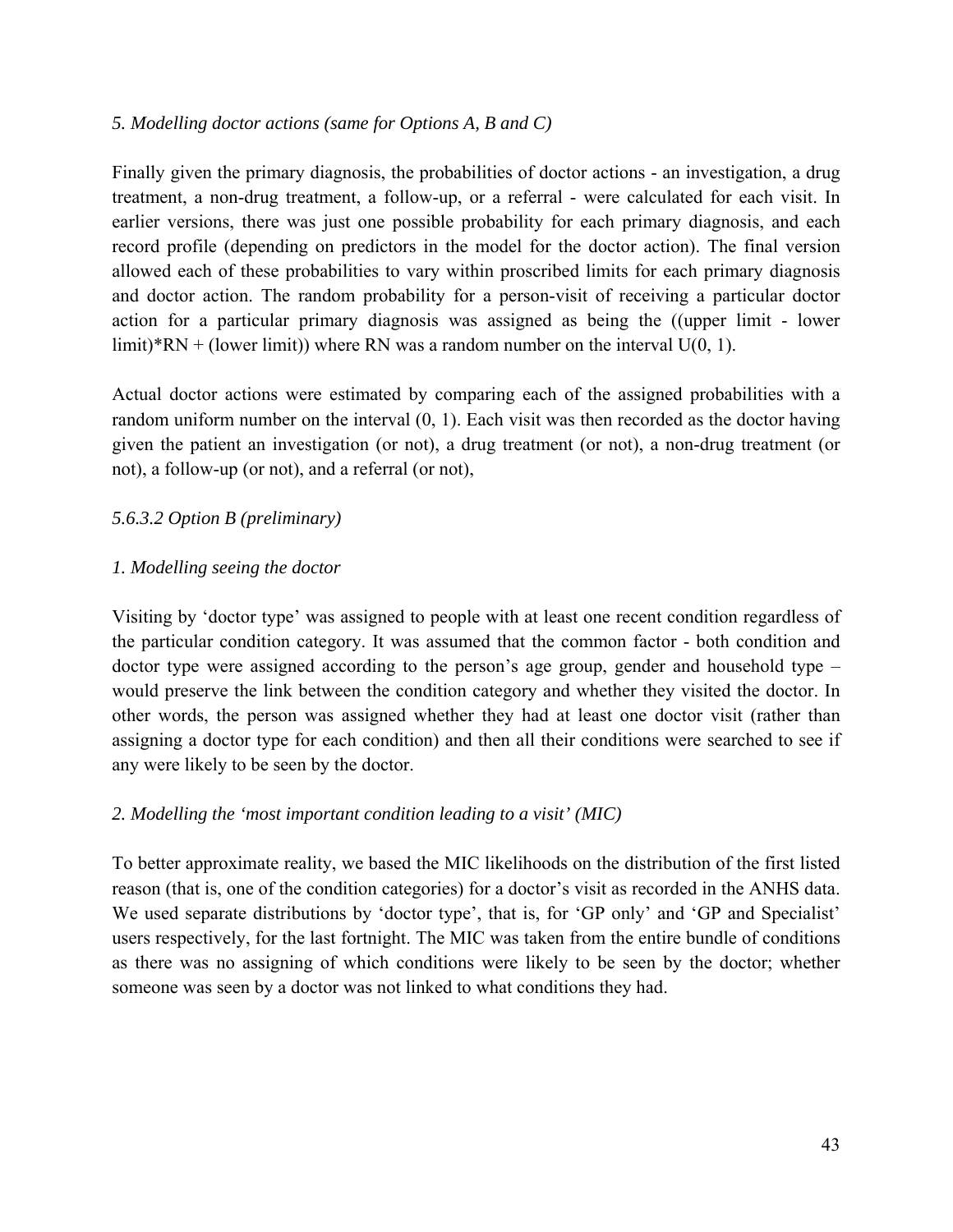#### *3. Modelling the number of GP visits*

A 'doctor type' was assigned for each person with any condition(s) rather than for each condition and then taking the type for the fortnight to be the one associated with the 'most important condition leading to a visit' (MIC). If the doctor type was 'None' for the person then no visits were assigned; if they had been assigned 'GP only' then they were assigned a certain number of 'definitely GP' visits; and if they were assigned 'GP and Specialist' then they were assigned a certain number of 'GP and specialist' visits. The number of visits was based on the distribution of the relevant visits by doctor type for the 'first listed reason' (ANHS data) that was the same category as the assigned MIC. This was done by first deriving probabilities of having 1 visit or 2 or 3 visits up to a possible 10 visits. A cumulative distribution function of these probabilities was then created and compared in a stepwise fashion to a random number from a uniform distribution on the interval (0, 1).

## *4. Modelling primary diagnosis*

This was modelled in the same way as for Options A and C.

#### *5. Modelling doctor actions*

This was modelled in the same way as for Option A and C.

## *5.6.3.3 Option C (Final process)*

## *1. Modelling seeing the doctor*

 'Doctor type' had been initially taken into account because of concerns that differences in visit rates between 'GP and Specialist' and 'GP only' types would impact on the ability of the simulation to hit the benchmark number of visits. However, as only 1.8% of people in the ANHS survey had a 'doctor type' of 'GP and specialist', we could disregard 'doctor type' and instead use combined input data.

We returned to linking the chance of having at least one GP visit (regardless of 'doctor type') with the particular condition(s) that a person was assigned. If any conditions were likely to be seen by a GP then that person was allocated as having at least one GP visit in that fortnight. One of those 'likely to be seen by a doctor' conditions was then chosen as 'the most important condition leading to a visit' (MIC), providing the basis on which the number of visits was assigned.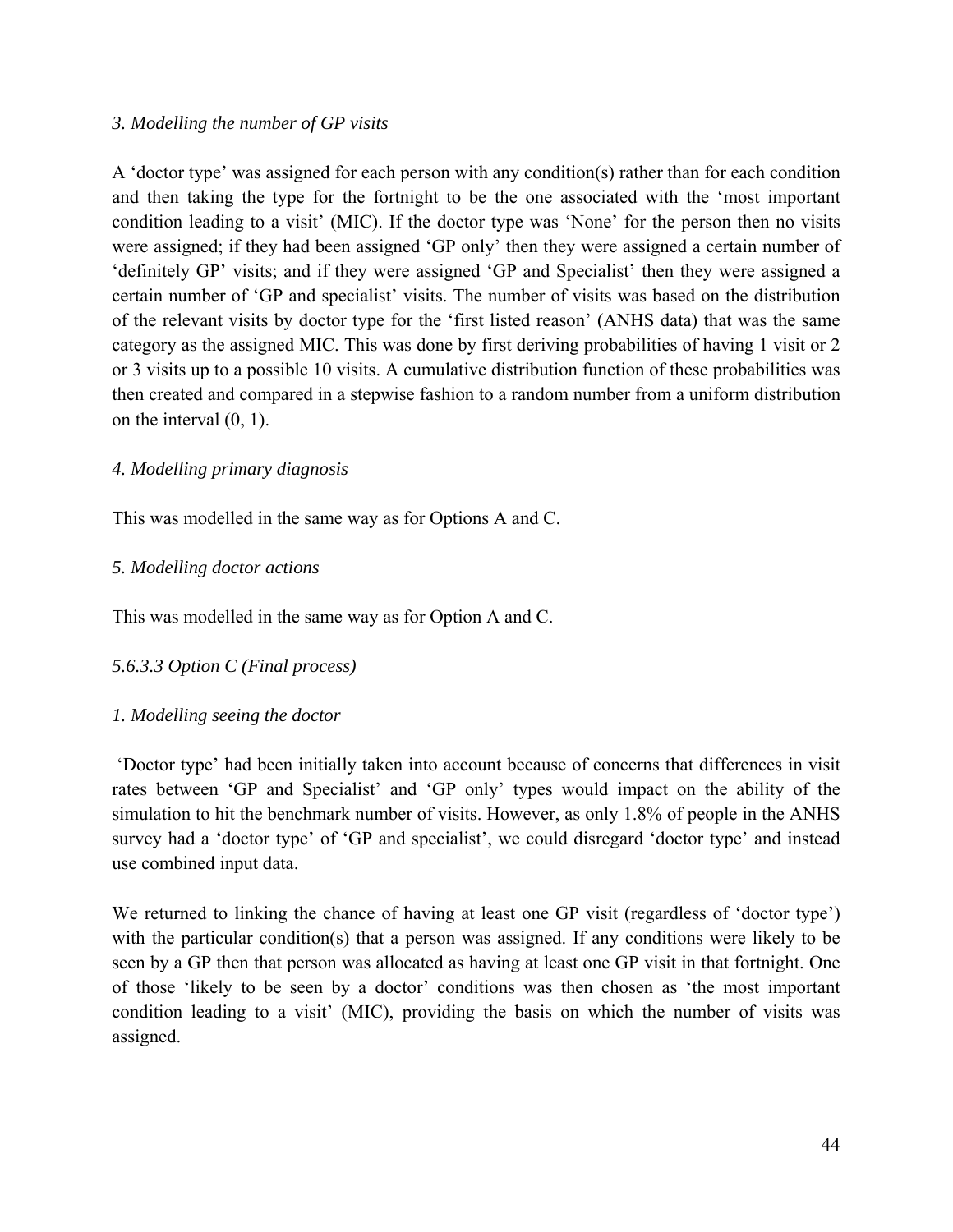#### *2. Modelling the 'most important condition leading to a visit' (MIC)*

As in Option B, the distribution of the first listed reason for a doctor's visit was used to assign the MIC. However 'GP only' and 'GP and Specialist' users were combined into one distribution. Also the MIC was taken just from those conditions previously assigned as likely to be seen by the doctor.

## *3. Modelling the number of GP visits*

The number of visits was assigned in a similar way to Option B except that doctor type was not taken into account and the combined distribution of number of visits for 'GP only' and 'GP and Specialist' (from ANHS) was used. The resulting visits were all assumed to be GP visits.

## *4. Modelling primary diagnosis*

This was modelled in the same way as for Options A and B.

## *5. Modelling doctor actions*

This was modelled in the same way as for Options A and B.

## *5.6.3.4 Use of 'number of diagnoses' in modelling doctor actions*

Two doctor actions, prescription and non-drug treatment, were being underestimated presumably due to their being more tightly linked to the specific diagnosis category rather than just to the primary diagnosis. To increase accuracy, it was decided to use two separate models depending on the 'number of diagnoses', either single or multiple. Thus for visits with a single diagnosis, there would be a direct link between the only diagnosis and the chance of a prescription/nondrug action. In order to make use of these two models, an indicator variable for whether a visit was for a single diagnosis or multiple diagnoses was created.

The raw simulated distribution of the number of distinct condition categories (see above) did not match the expected distribution (that is, the distribution in NPMCS). However this match improved if we assumed that on average one imputed condition category in the fortnight was not associated with the GP visit (that is, it was taken to another type of health professional or not at all). Accordingly, we decided it was more appropriate to use a modified 'number of diagnoses' indicator variable, that is, if the simulated number of distinct condition categories was  $\geq$ =3 (rather than the more obvious >=2) then the indicator variable was assigned as 'multiple' and otherwise 'single'.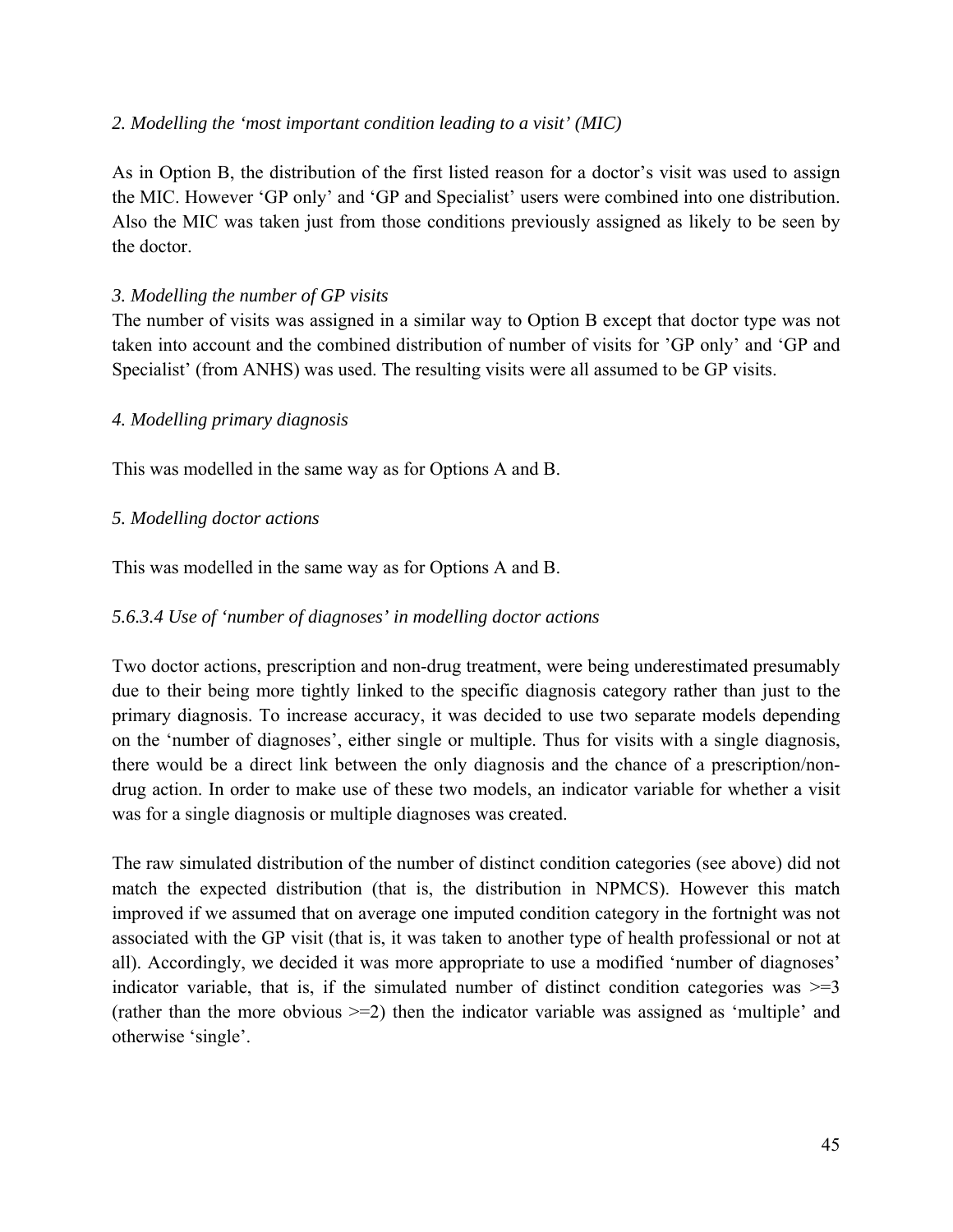The use of dual models (one for single-diagnosis and one for multiple-diagnoses visits) for prescription and non-drug actions respectively resulted in improved estimates.

We also tried and abandoned using the 'single/multiple' diagnosis indicator (where significant) as a predictor in all doctor action models. It did not result in much shift in predictivity of the prescription model, and more importantly it resulted in an extremely large error for the referral outcome (compared to NPMCS data).

## **5.6.4 Multiple runs to estimate mean and variance of outcome**

In the final process (Option C), 100 separate runs of the simulation were undertaken using a different seed for random number generation in each run. This allowed 95% confidence intervals to be estimated around a mean outcome. This accounted for stochastic variation due to the simulation process but not other sources of variation related to the data (for example, sampling error) or our predictive models (for example, statistical precision). The confidence intervals were all very narrow (possibly but unlikely due to auto-correlated random number streams).

## *5.7 Verification*

Verification, or quality assurance, involved internal checking of the SAS code throughout the simulation program to ensure that variable creation and key components and steps were working properly, and results were being produced as expected.

The process for verification included:

- 1. Checking syntax for coding errors throughout the program.
- 2. Checking examples of each type of variable being created during the simulation process to ensure they were being produced as expected.
- 3. Checking the output of key complex steps in the simulation process to ensure these components were working as expected for that step. In particular, some of the more complicated imputations were investigated and found to be working as required, for example, conditions, 'most important' illness category, number of visits, primary diagnosis for each visit (equal numbers), actions depending on primary diagnosis were tested.
- 4. Comparing the distributions resulting from the simulation process at each step with the distributions in the input data from the ANHS. This provided a means of identifying where any errors in the program might be, and also gave reassurance that the random number generator was working as expected.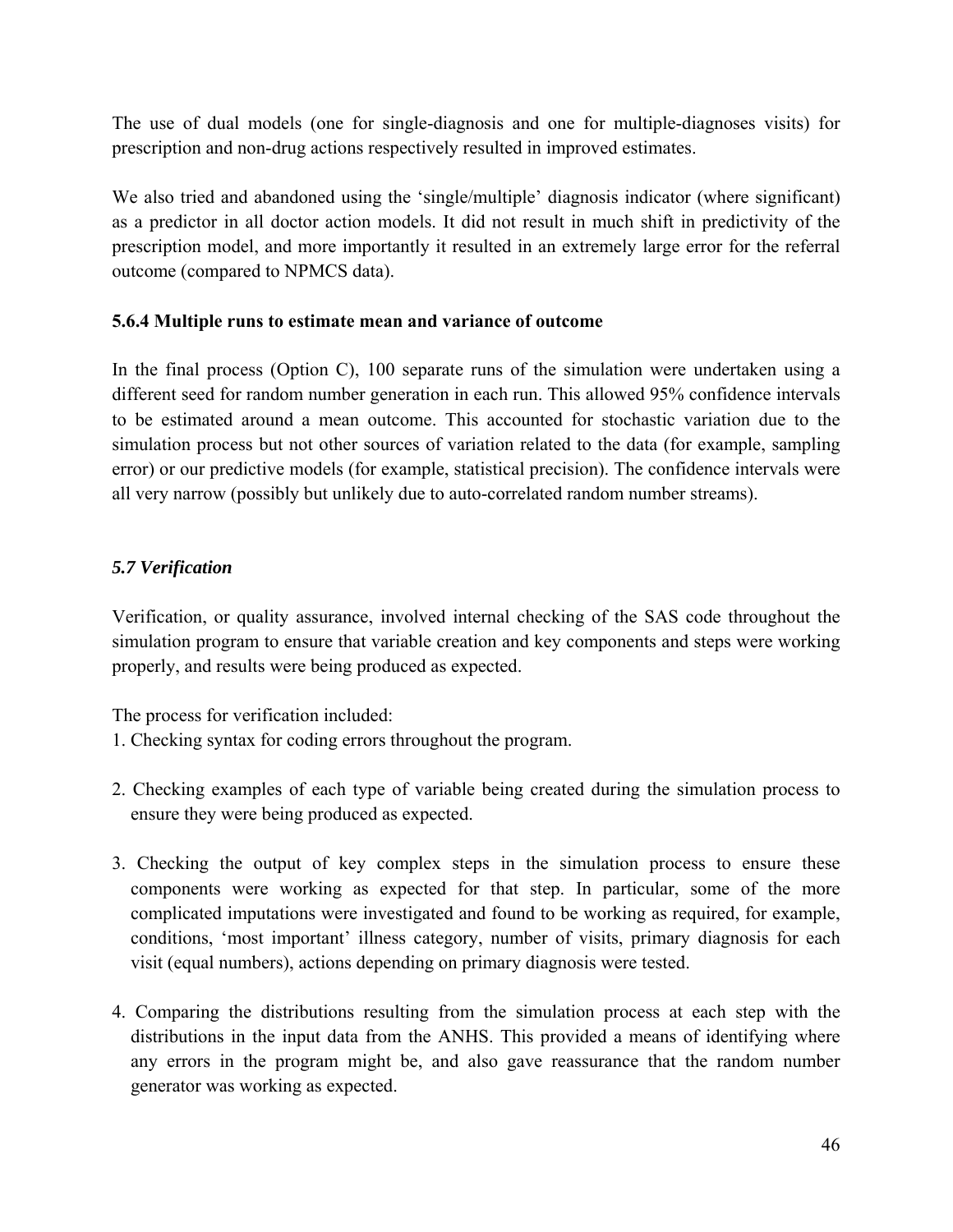5. Simulated results for key variables, such as 'recent condition' occurrence rates and 'primary diagnosis' distribution, were found to be similar to their ANHS 1995 and NPMCS 2001/2 survey benchmarks respectively as would be expected.

The following list provides an indication of the output considered to verify the microsimulation model (see Appendix 9.5):

- 1. ST and STLT rates of conditions
- 2. Average percentage with >=1 condition in a fortnight
	- a. overall
	- b. by age group
	- c. by household type
	- d. by gender
- 3. Most important condition distribution
- 4. Number of visits distribution
- 5. Average percentage with >=1 visit in fortnight
	- a. overall
	- b. by age group
	- c. by household type
	- d. by gender
- 6. Average percentage with no visit in fortnight (for those with a condition)
	- a. overall
	- b. by age group
	- c. by household type
	- d. by gender
- 7. Average percentage with no visit in fortnight (for all people)
	- a. overall
	- b. by age group
	- c. by household type
	- d. by gender

#### *5.8 Validation*

In order to externally validate the simulation model's ability to produce output close to what would happen in the real world, results at each stage were compared to benchmark data from the NPMCS 2001/2. Comparison was made at an aggregate level (see Tables 5.11-5.18), and where appropriate and possible by age group, gender, ethnicity and household type (see Appendix 9.6).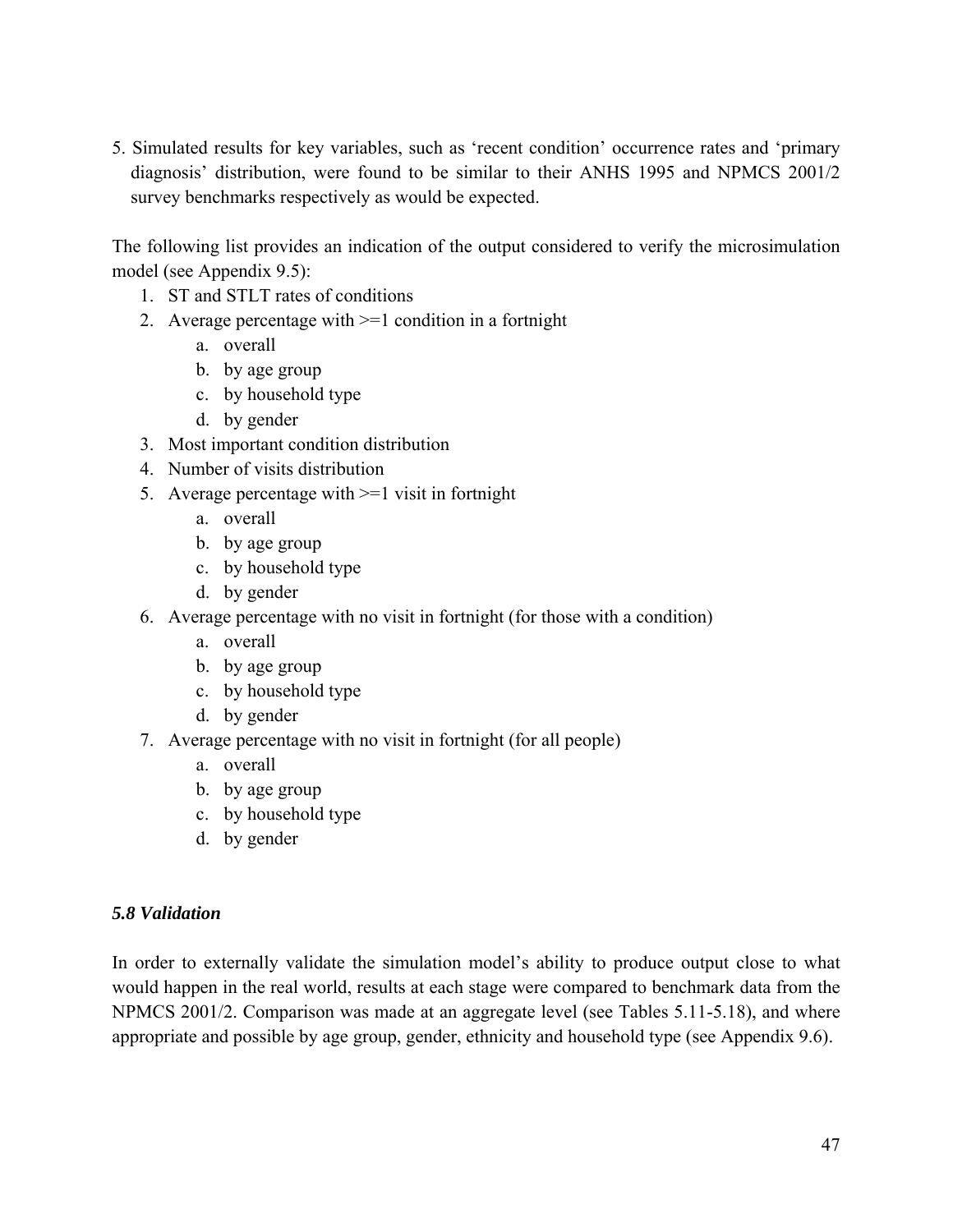The following list provides an indication of the outputs considered for validation of the microsimulation model:

- 1. Prevalence of illness (for GP-users, and for population)
	- a. by broad condition category (e.g. percentage of all conditions that are 'respiratory')
	- b. by age-group
	- c. by gender
	- d. by household type
- 2. Average number of visits to GP per annum (for GP-users, and for population) and percentage with  $\geq 1$  visit per year
	- a. overall
	- b. by age-group
	- c. by gender
	- d. by household type
- 3. Primary diagnosis distribution
	- a. overall
	- b. by age-group
	- c. by gender
- 4. Distribution of doctor actions
	- a. percentage of visits where a test given
	- b. percentage of visits where a prescription given
	- c. percentage of visits where a non-drug treatment given
	- d. percentage of visits where a follow-up given
	- e. percentage of visits where a referral given

Each action was considered by the following categories

- a. overall
- b. by primary diagnosis of visit
- c. by age-group
- d. by gender
- e. by ethnicity

## *5.8.1 Validation - aggregate*

## *5.8.1.1 Validation – aggregate: Visits*

When comparing the average number of GP visits in a year to benchmarks, the simulation model was overestimating for both GP users (patients) and for the population respectively (Tables 5.4 and 5.5).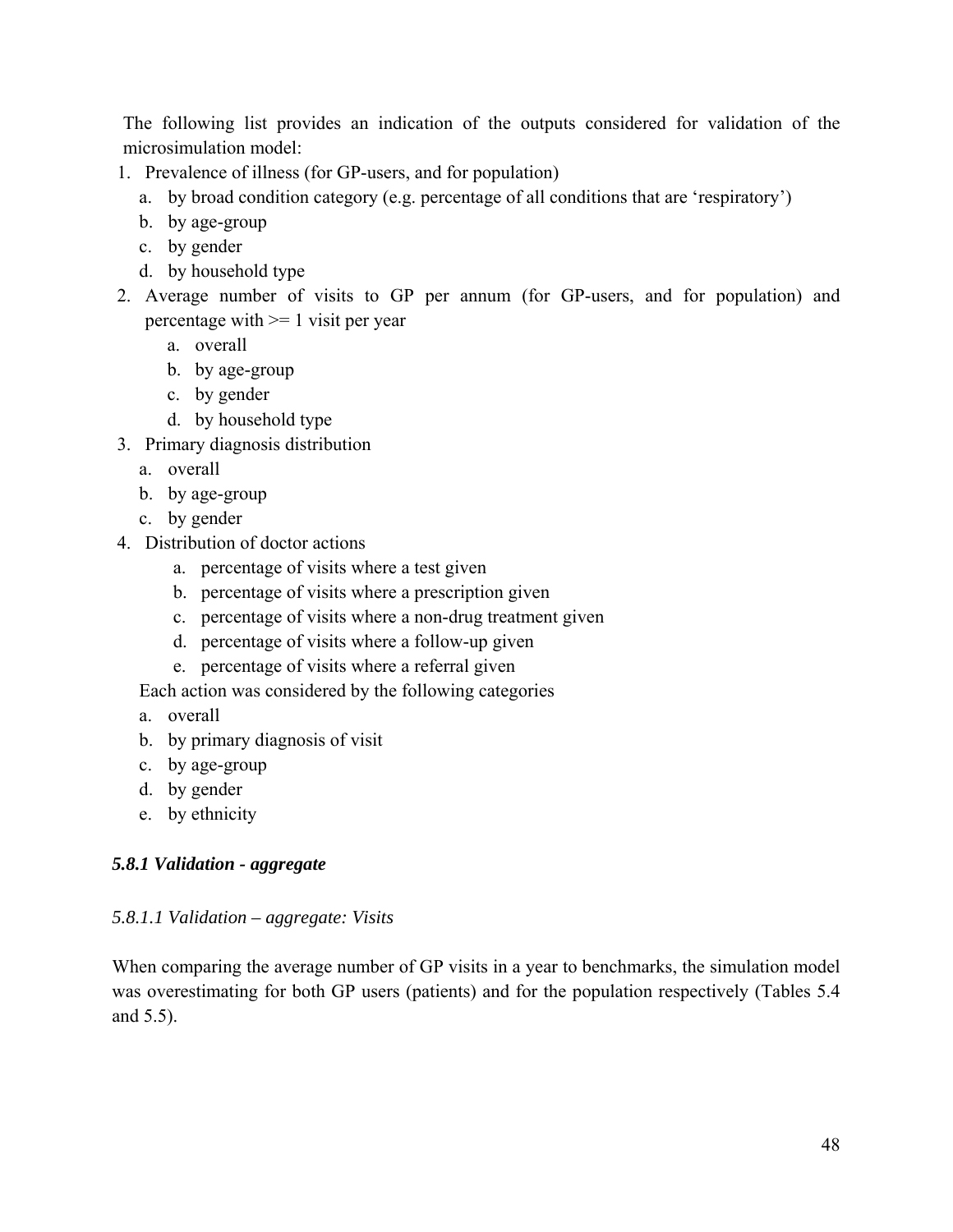**Table 5.4: Mean (95% confidence limits) number of visits per year for persons visiting the doctor (over 100 runs)** 

| <b>GP Survey (NPMCS)</b> | <b>Simulation</b> | Absolute error |
|--------------------------|-------------------|----------------|
| 6.6                      | 7567475)          |                |

## **Table 5.5: Mean (95% confidence limits) number of visits per year for whole population (over 100 runs)**

| <b>NZ</b> Target | <b>Simulation</b>       | Absolute error |
|------------------|-------------------------|----------------|
| ັ.               | $A$ 7 $A$<br>$\Delta$ ( |                |

After verifying that the simulation process was working as expected, we identified two possible reasons for this over-estimation of the number of visits.

- 1. There were differences in rates of visiting a doctor between the Australian and New Zealand contexts (see Table 5.6 below).
- 2. Modelling the outcome for a period of one year based on 2-weekly input data created too many people in the population with at least one visit in a year (see Table 5.6). In order to model a year's worth of conditions and GP activity using the 2-week snapshot data available, we had to assume (necessarily but incorrectly) that each of the 26 fortnights was independent of the others. Although the ANHS was administered throughout the whole year, and so the 2 week information should have been representative of a whole year, we would have expected that people who visited the doctor regularly would have been underestimated by these data, and people that visited seldom would have been overestimated. It appears that these effects did not cancel each other out, and that seldom users must constitute the majority of the population.

In both instances, we needed to adjust the average number of GP visits per year.

## **Table 5.6 Percentage of people with >=1 GP visit per year**

|                             | <b>NZHS 2002-3</b><br>– over vear | Simulation 1 <sup>st</sup> run<br>- over year | Base file* |
|-----------------------------|-----------------------------------|-----------------------------------------------|------------|
| Percentage with $>=1$ visit | 80.8                              | 99.3                                          | 80 7       |

\* Adults and children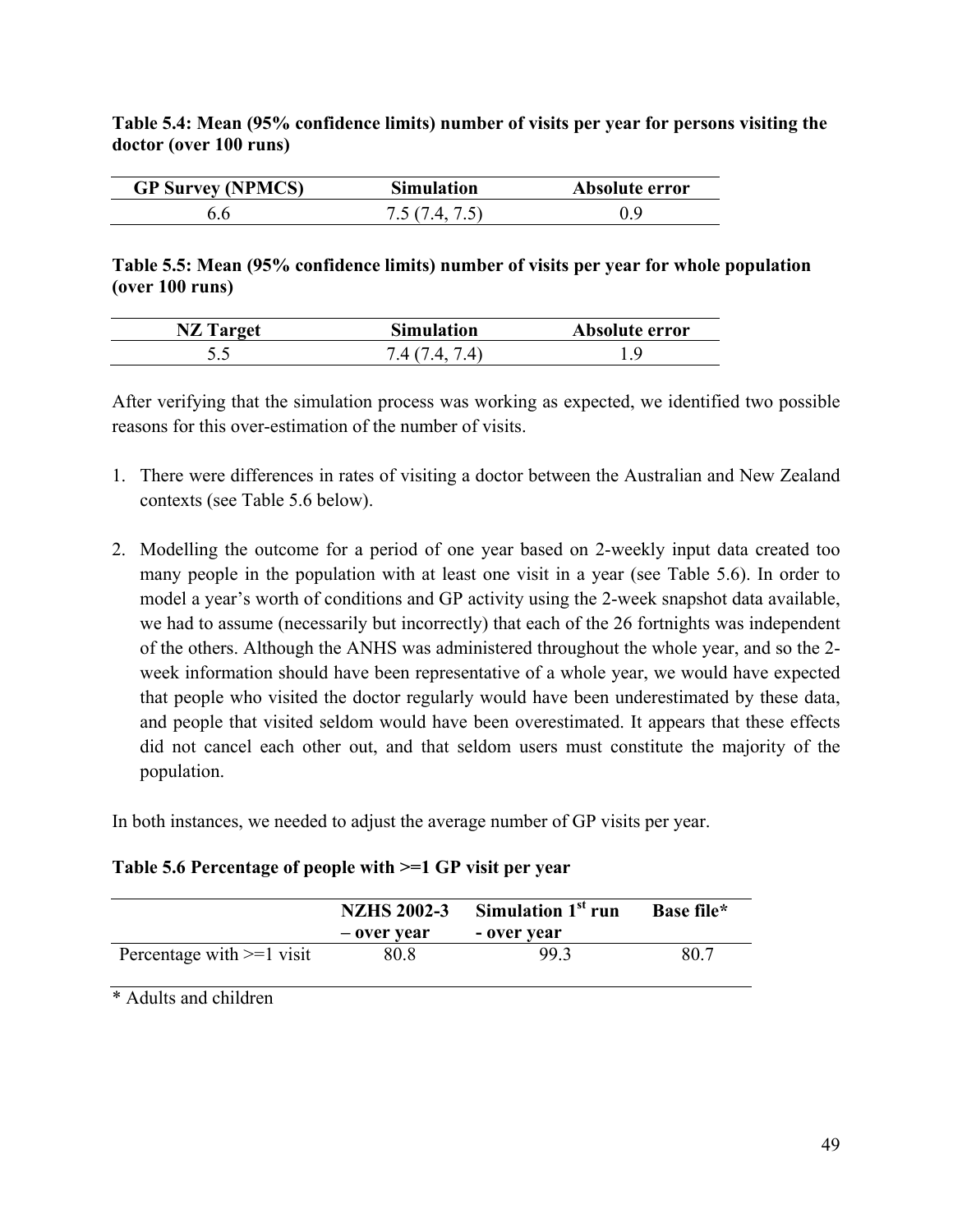## *5.8.1.2 Alignment of the average number of GP visits per person per year*

## *1. Estimating average number of GP visits per year for Australian GP users*

We estimated the expected number of visits per year for GP users based on ANHS (1995) data. The number of visits in the last 2 weeks for a GP and/or Specialist had to be multiplied by 26 to obtain the result for a year, and then adjusted to relate only to the GP. The resulting estimate was 7.2 visits per year for Australian GP users. This estimate and other targets are shown in Table 5.7 below.

|                              | <b>Population</b> | <b>GP</b> users  |
|------------------------------|-------------------|------------------|
| Australia:                   |                   |                  |
| Best target estimate         | 6.0               | 7.2 (ANHS 1995)  |
| Simulated estimate (raw)     | $74*$             | $7.5*$           |
| <b>New Zealand:</b>          |                   |                  |
| Best target estimate         | 5.5               | 6.6 (NPMCS 2001) |
| Simulated estimate (aligned) | 5.3               | 6.7              |

**Table 5.7 Number of visits to GP per annum: comparing Australia & New Zealand** 

\* Mean of 100 runs

## *2. Adjusting for use of Australian (AUS) data to model New Zealand (NZ) GP users*

Our best estimate of the average number of visits per year for GP users in AUS was about 7.2 (using ANHS 1995). Our PCASO simulated estimate of 7.5 compared well to that target (7.2). However, our best estimate of the average number of visits for GP users in NZ was 6.6 (based on NPMCS). This indicates that Australians in 1995 had a higher rate of visiting their GP than New Zealanders in 2002/3. Taking these two targets (6.6 for NZ, 7.2 for AUS) enabled us to calculate an NZ-AUS adjustment factor of  $6.6/7.2 = 0.9$  (to 1 decimal place). Therefore, the adjusted simulated average number of visits per year for NZ GP users =  $7.4544 * 0.9 = 6.7$  (to 1 decimal place), which was only about 0.1 visit off the NZ target of 6.6 (see Table 5.7).

## *3. Adjusting for use of 2-weekly data*

Over and above the effect of using Australian rather than NZ data, having to assume that each fortnight in the year was independent of all other fortnights resulted in a simulated overestimate of the average number of GP visits in the population. We were not able to model the dependence between fortnights, for example, someone visiting in a particular fortnight would decrease their chance of visiting in the next fortnight). Our best estimate for the average number of visits per year for the Australian population was 6.0 compared to our simulated estimate of 7.4 (Table 5.7). We had assumed incorrectly that the overestimation of seldom users in the Australian 2-week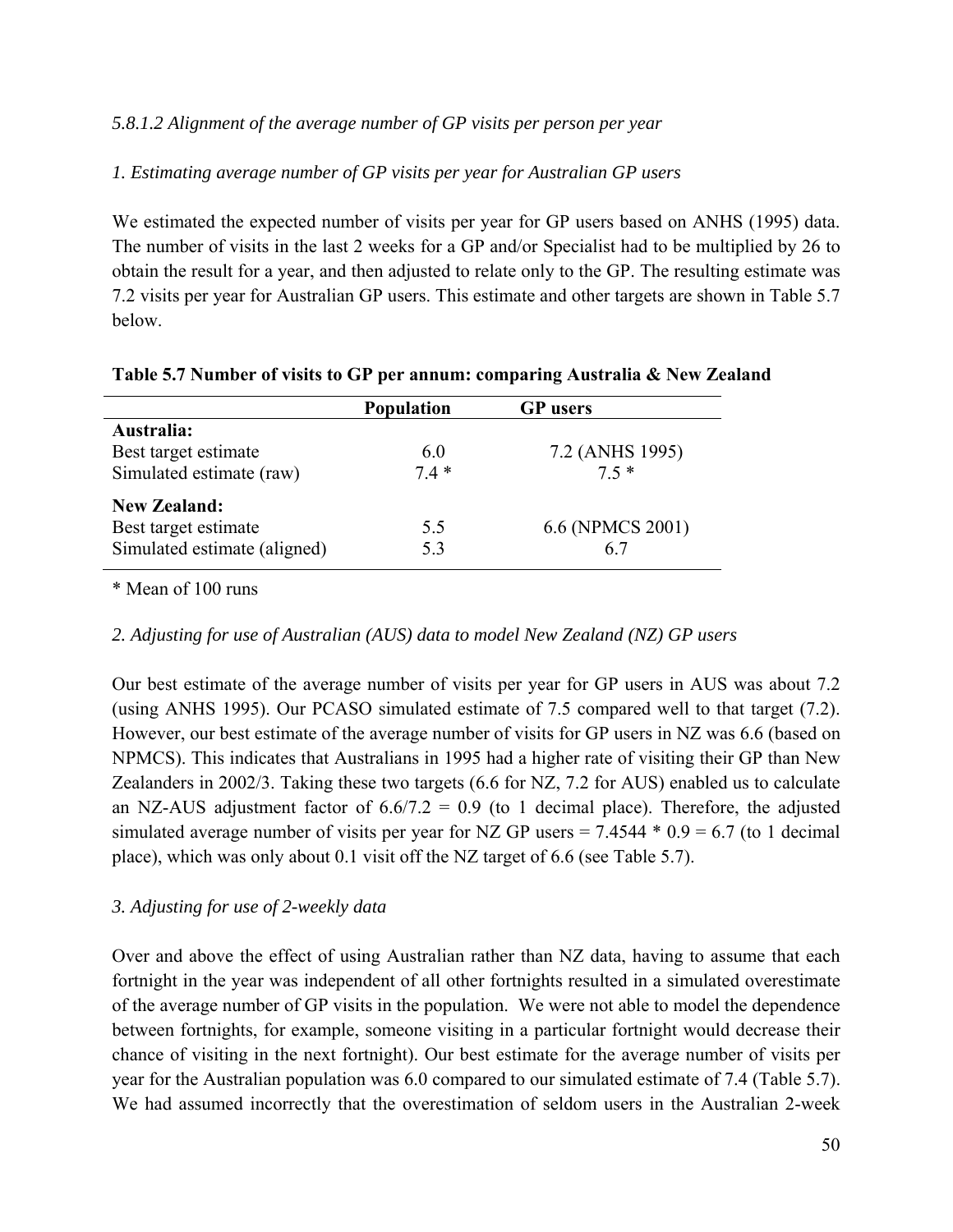data would be negated by the underestimation of regular users. The unbalanced effect of seldom users (79% of people had no visit in the last fortnight) seemed to be causing the discrepancy in the average number of visits.

Our simulated percentage of people with at least one visit in a year was 99.3% versus the true value of 80.7% given in the base file (NZHS adults and children) (see Table 5.6). These figures enabled us to calculate an adjustment factor of  $80.7/99.3 = 0.8$  (to 1 decimal place) to account for the use of 2-week data. Applying this 2-week data adjustment factor to the simulated average number of visits per year gave an estimate of  $7.4109 * 0.8 = 5.92872$  or 6.0 (to 1 decimal place.) which was similar to the Australian target.

*4. Alignment of the NZ average number of GP visits per year: adjusting for use of (1) Australian, and (2) 2-weekly data* 

Adjusting for both the use of Australian and 2-weekly data gave a final aligned simulated estimate of 7.4109  $*$  0.9  $*$  0.8 = 5.3 (to 1 decimal place) which was close to the NZ target of 5.5 visits per year for the population (Table 5.8).

|                   | Simulation $1st$ run<br>- mean visits per year (95% CL) |                   | <b>Aligned simulation</b><br>- mean visits per year (95% CL) |            | NZ target<br>- mean visits per year |
|-------------------|---------------------------------------------------------|-------------------|--------------------------------------------------------------|------------|-------------------------------------|
| <b>Population</b> | <b>GP</b> users                                         | <b>Population</b> | <b>GP</b> users                                              | Population | <b>GP</b> users                     |
| 7.4<br>(7.4, 7.4) | 75<br>(7.5, 7.5)                                        | 5.3<br>(5.3, 5.3) | 6.7<br>(6.7, 6.7)                                            | 5.5        | ჩ ჩ                                 |

**Table 5.8 Mean number of GP visits per year (over 100 runs)** 

In summary, when comparing the NZ average number of GP visits in a year, the model overestimated for GP users (expected 6.6, simulated 7.5) and more so for the NZ population (that is, GP users and non-users) (expected 5.5, simulated 7.4). The reasons for this overestimation of visits were: (1) higher rates of visiting in AUS than in NZ; and (2) based on 2-weekly data multiplied up 26 times assuming independence between fortnights, resulting in too many people having at least one visit in the year. Therefore we aligned the average number of visits in the year such that the simulation produced estimates of 6.7 for GP users and 5.3 for the population.

## *5.8.1.3 Validation – aggregate: Conditions*

It was reasoned that the most comparable set of conditions from the simulation to that of NPMCS was for those people in each fortnight that had at least one GP visit.

The aggregate distribution of condition categories for the simulated results against the New Zealand benchmark (NPMCS diagnoses) are displayed side by side and can be seen to be similar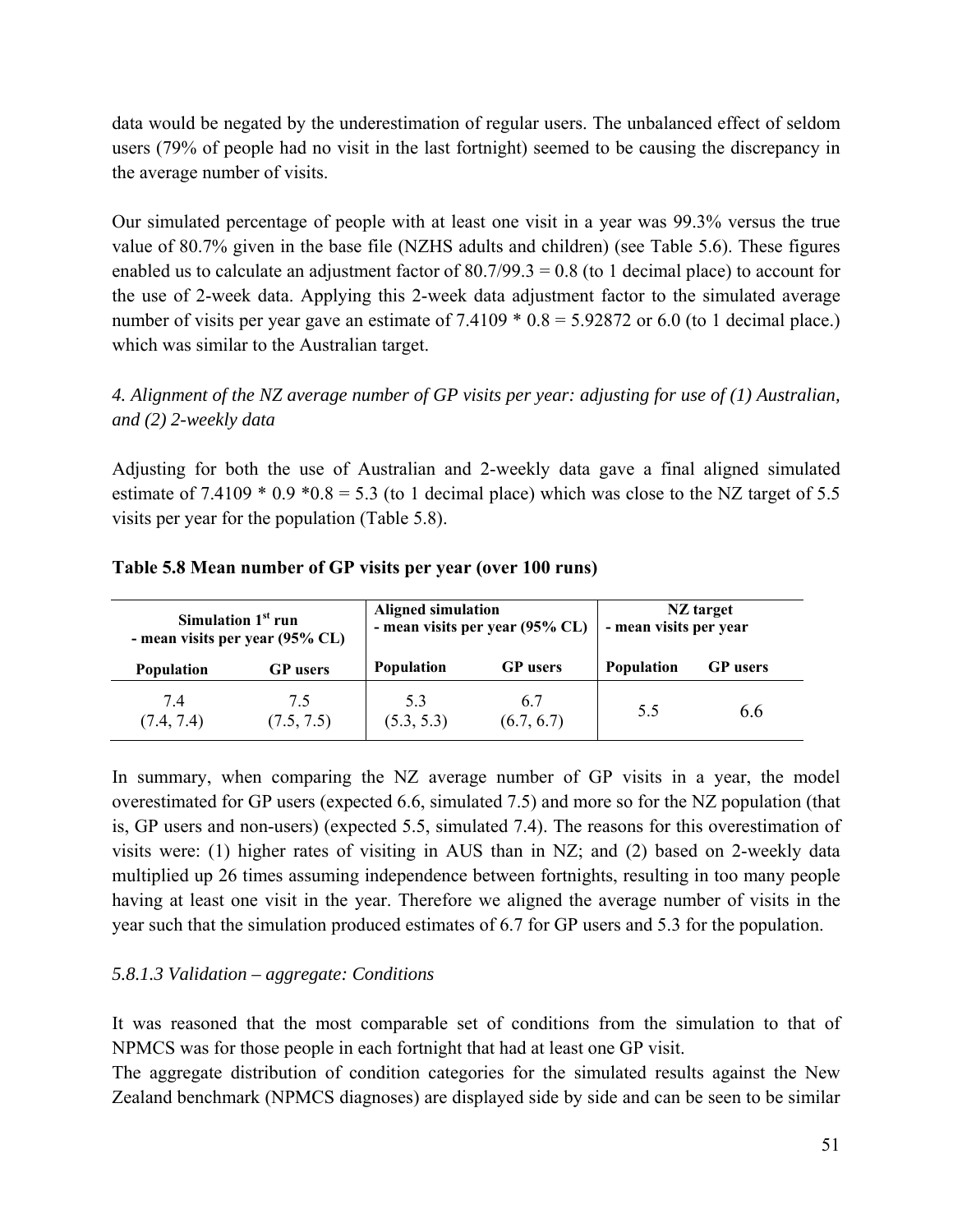in the rank order by frequency and in the percentages for particular categories with an average error of only 1.4 (Table 5.9). For example, the most frequent category (respiratory system disease) contributed 16.0% versus 14.8% respectively.

| <b>Condition category</b>                             | <b>GP</b> Survey<br>(NPMCS) | <b>Simulation</b> -mean<br>$(95\%$ CL) <sup>*</sup> | <b>Absolute</b><br>error |
|-------------------------------------------------------|-----------------------------|-----------------------------------------------------|--------------------------|
|                                                       |                             | 2.6                                                 |                          |
| Infectious and parasitic diseases                     | 4.3                         | (2.6, 2.6)                                          | 1.7                      |
| Neoplasms                                             | 2.4                         | 1.2<br>(1.2, 1.2)<br>5.4                            | 1.2                      |
| Endocrine/nutritional/metabolic/immunity disorders    | 4.1                         | (5.4, 5.4)<br>0.7                                   | 1.3                      |
| Diseases of blood & blood forming organs              | 0.5                         | (0.6, 0.7)<br>3.0                                   | 0.2                      |
| Mental disorders                                      | 5.0                         | (3.0, 3.0)<br>6.1                                   | 2.0                      |
| Nervous system/sense organ diseases                   | 8.2                         | (6.1, 6.1)<br>9.7                                   | 2.1                      |
| Cardiovascular/Circulatory diseases                   | 9.3                         | (9.7, 9.7)<br>16.0                                  | 0.4                      |
| Respiratory system diseases                           | 14.8                        | (16.0, 16.1)<br>6.8                                 | 1.2                      |
| Digestive system diseases                             | 4.4                         | (6.8, 6.8)<br>3.3                                   | 2.4                      |
| Genitourinary system diseases                         | 4.6                         | (3.3, 3.3)<br>0.1                                   | 1.3                      |
| Complications of pregnancy/childbirth/puerperium      | 0.3                         | (0.1, 0.1)<br>5.8                                   | 0.2                      |
| Skin and subcutaneous tissue diseases                 | 6.7                         | (5.7, 5.8)<br>9.4                                   | 0.9                      |
| Musculoskeletal & connective tissue diseases          | 5.7                         | (9.4, 9.4)<br>0.1                                   | 3.7                      |
| Congenital anomalies                                  | 0.2                         | (0.1, 0.1)<br>3.5                                   | 0.1                      |
| Symptoms, signs ill-defined conditions $\&$ disab nec | 3.5                         | (3.5, 3.5)<br>5.0                                   | 0.02                     |
| Injury & poisoning                                    | 7.1                         | (4.9, 5.0)<br>21.4                                  | 2.1                      |
| Not Illness/unspecified                               | 19.0                        | (21.4, 21.4)                                        | 2.3                      |
| <b>Total</b>                                          | 100%                        | 100%<br>Average error                               | 1.4                      |

**Table 5.9 Morbidity experience of GP users - all condition categories** 

\* 100 simulation runs

The subset of conditions that had been deemed likely to see the GP rather than all conditions is shown in Table 5.10. This does not tie up as well to the NPMCS distribution with an average error of 2.02 (increased from 1.37). This reinforces our decision to consider the entire set of conditions when speaking about conditions presented to the GP.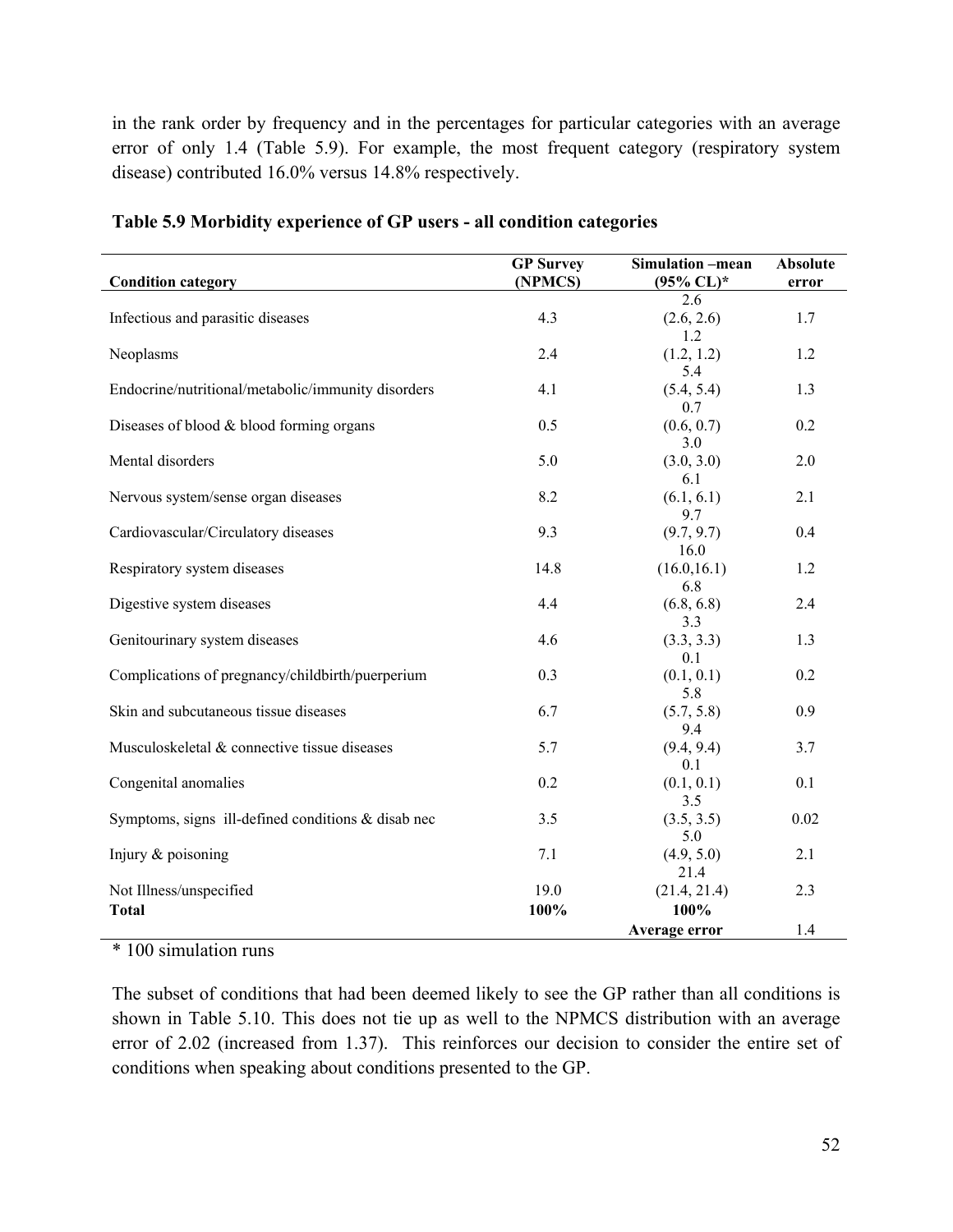|                                                      | <b>GP</b> Survey | Simulation 1st | <b>Absolute</b> |
|------------------------------------------------------|------------------|----------------|-----------------|
| <b>Condition category</b>                            | (NPMCS)          | run            | error           |
| Infectious and parasitic diseases                    | 4.3              | 2.8            | 1.5             |
| Neoplasms                                            | 2.4              | 1.4            | 1.0             |
| Endocrine/nutritional/metabolic/immunity disorders   | 4.1              | 3.2            | 0.9             |
| Diseases of blood $&$ blood forming organs           | 0.5              | 0.3            | 0.2             |
| Mental disorders                                     | 5.0              | 2.3            | 2.7             |
| Nervous system/sense organ diseases                  | 8.2              | 6.2            | 2.0             |
| Cardiovascular/Circulatory diseases                  | 9.3              | 7.0            | 2.3             |
| Respiratory system diseases                          | 14.8             | 20.8           | 6.0             |
| Digestive system diseases                            | 4.4              | 4.3            | 0.1             |
| Genitourinary system diseases                        | 4.6              | 3.0            | 1.6             |
| Complications of pregnancy/childbirth/puerperium     | 0.3              | 0.1            | 0.2             |
| Skin and subcutaneous tissue diseases                | 6.7              | 5.4            | 1.3             |
| Musculoskeletal & connective tissue diseases         | 5.7              | 8.5            | 2.8             |
| Congenital anomalies                                 | 0.2              | 0.1            | 0.1             |
| Symptoms, signs ill-defined conditions $&$ disab nec | 3.5              | 2.2            | 1.3             |
| Injury $&$ poisoning                                 | 7.1              | 5.2            | 1.9             |
| Not Illness/unspecified                              | 19.0             | 27.4           | 8.3             |
| <b>Total</b>                                         | 100%             | 100%           |                 |
|                                                      |                  | Average error  | 2.0             |

## **Table 5.10 Morbidity experience of GP users – conditions deemed likely to be seen by a GP**

#### *5.8.1.4 Validation – aggregate: Doctor actions*

The simulated levels of different types of GP activity for all visits are outlined below and can be seen to be similar to those for the NPMCS benchmark with an average absolute error of 2.2 (Table 5.11).

#### **Table 5.11 Percentage of visits per year with each type of doctor activity**

| <b>Doctor activity</b> | <b>GP Survey (NPMCS)</b> | <b>Simulation</b><br>Percent (95% CL) $*$ | <b>Absolute</b><br>error |
|------------------------|--------------------------|-------------------------------------------|--------------------------|
|                        |                          | 27.8                                      |                          |
| Investigation          | 24.9                     | (27.7, 27.8)                              | 2.9                      |
|                        |                          | 64.5                                      |                          |
| Prescription           | 66.2                     | (64.4, 64.5)                              | 1.8                      |
| Non-drug               |                          | 62.6                                      | 0.6                      |
| treatment              | 62.1                     | (62.6, 62.7)                              |                          |
|                        |                          | 60.3                                      |                          |
| Follow-up              | 57.3                     | (60.3, 60.4)                              | 3.1                      |
|                        |                          | 18.3                                      |                          |
| Referral               | 15.9                     | (18.3, 18.4)                              | 2.5                      |
|                        | Average error            |                                           | 2.2                      |

\* 100 simulation runs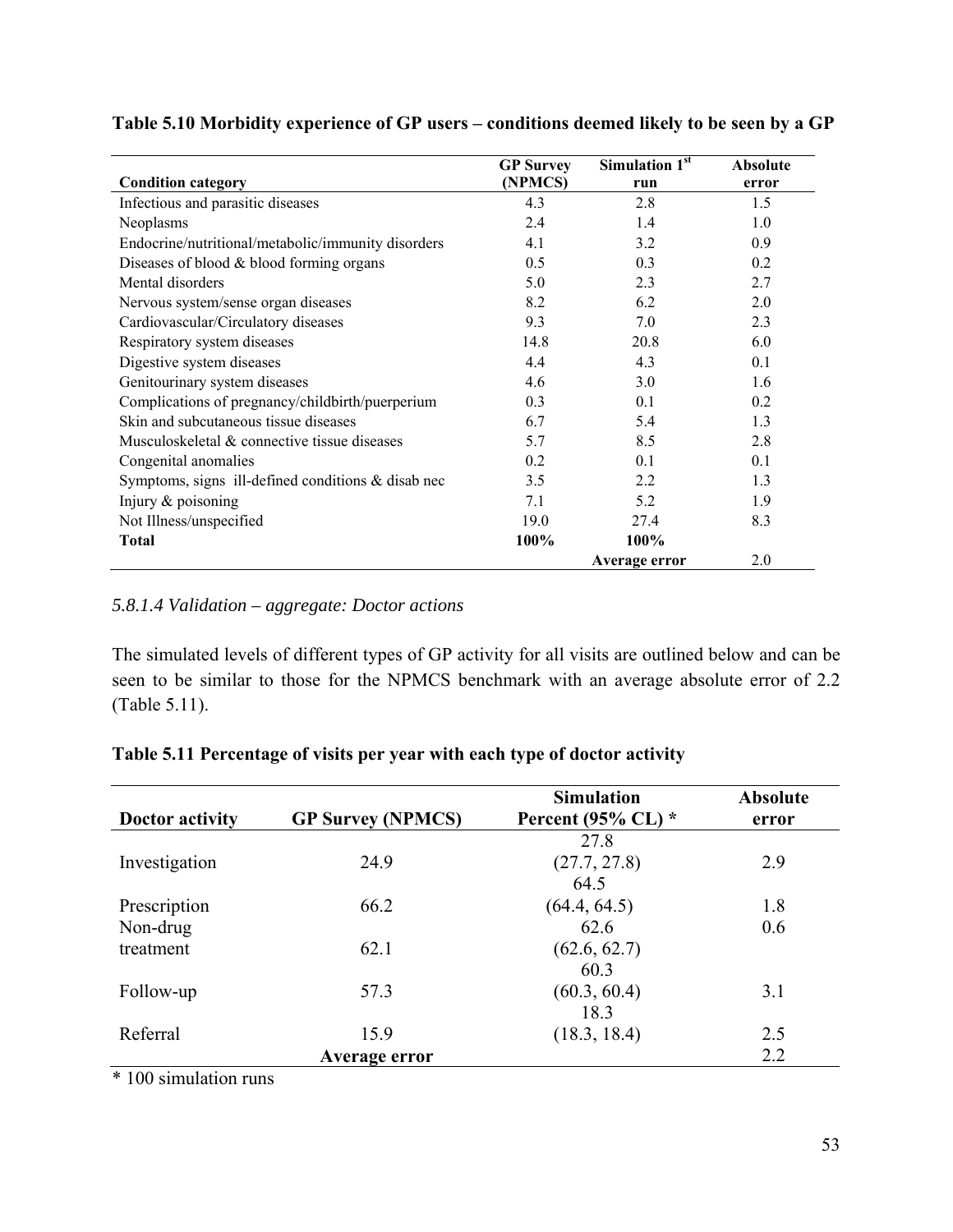## *5.8.1.5 Validation – aggregate: Summary*

The main findings from comparing simulated estimates to benchmark data (NPMCS GP survey) from the same year (2002) are summarised in Table 5.12. The simulations are the average results of 100 runs with a different random seed specified for each run. The simulated estimates are very similar to the corresponding benchmarks with an average absolute error of 1.4 for condition categories, 2.1 for GP activity, and 0.1 for GP visits per annum.

|  |                                           | Table 5.12 Visit rates and morbidity experience of GP users, and GP activity per year for |  |  |
|--|-------------------------------------------|-------------------------------------------------------------------------------------------|--|--|
|  | synthesised data compared with NPMCS data |                                                                                           |  |  |

|                                                    | <b>Synthesised data</b>          |                     | <b>Absolute</b> |
|----------------------------------------------------|----------------------------------|---------------------|-----------------|
|                                                    | 2002                             | <b>NPMCS 2001/2</b> | error           |
|                                                    |                                  |                     |                 |
| Mean number of visits per year                     | 6.7                              | 6.6                 | 0.1             |
|                                                    |                                  |                     |                 |
| <b>Morbidity: Top 10 condition categories</b>      | <b>Percent of all conditions</b> |                     |                 |
| Respiratory system diseases                        | 16.0                             | 14.8                | 1.2             |
| Cardiovascular/circulatory diseases                | 9.7                              | 9.3                 | 0.4             |
| Musculoskeletal and connective tissue diseases     | 9.4                              | 5.7                 | 3.7             |
| Digestive system diseases                          | 6.8                              | 4.4                 | 2.4             |
| Nervous system/sense organ diseases                | 6.1                              | 8.2                 | 2.1             |
| Skin and subcutaneous tissue diseases              | 5.8                              | 6.7                 | 0.9             |
| Endocrine/nutritional/metabolic/immunity disorders | 5.4                              | 4.1                 | 1.3             |
| Injury and poisoning                               | 5.0                              | 7.1                 | 2.1             |
| Genitourinary system diseases                      | 3.3                              | 4.6                 | 1.3             |
| Mental disorders                                   | 3.0                              | 5.0                 | 2.0             |
| $\cdots$                                           | $\cdots$                         | .                   | $\cdots$        |
| <b>Total</b>                                       | 100%                             | 100%                |                 |
|                                                    |                                  | Average error       | 1.4             |
| <b>GP</b> activity                                 | <b>Percent of visits</b>         |                     |                 |
| Investigation                                      | 27.8                             | 24.9                | 2.9             |
| Prescription                                       | 64.5                             | 66.2                | 1.7             |
| Non-drug treatment                                 | 62.6                             | 62.1                | 0.5             |
| Follow-up                                          | 60.3                             | 57.3                | 3.0             |
| Referral                                           | 18.3                             | 15.9                | 2.4             |
|                                                    |                                  | Average error       | 2.1             |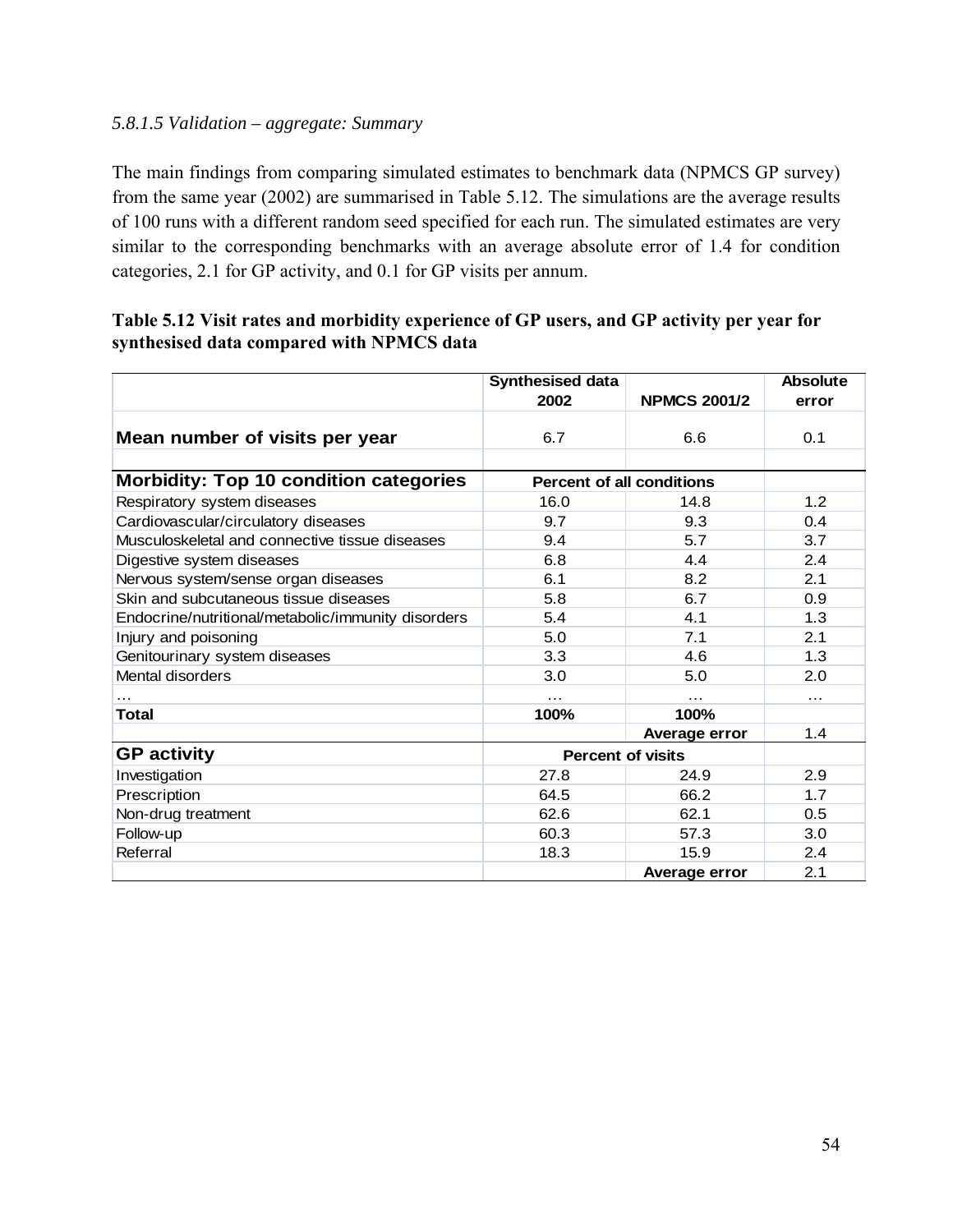#### *5.9 Possible enhancements*

There are six possible enhancements that will be considered further in this next section.

#### **5.9.1 Use of 'Long-Term condition' information**

This would apply if it is found that there are different rates of short-term ('ST') conditions among people with and without a long-term condition (defined as at least one 'STLT' or 'LT') (ANHS 1995). There are issues around the construction and application of such a 'long-term condition' variable. The three key issues are:

- 1. The 'ST' rate could be given separately for those people who had and did not have a long-term condition in the same broad category (1-17) rather than at the specific level. For example, a person who has chronic asthma (an 'LT' or 'STLT' respiratory condition) may be more likely to contract a chest infection (an 'ST' respiratory condition). Byvariables would be used if there were sufficient numbers in the resulting profile groups, categories might need to be aggregated, or perhaps multi-tiered tables produced where different by-variables are used for different conditions.
- 2. The chance of having a recent 'STLT' in a fortnight could only be given to those already assigned as having a long-term condition.
- 3. The type of doctor visit ('GP', 'GP and Specialist' or 'None') and the chance of each condition being seen by the doctor could be assigned according to whether a person had a long-term condition. This could account for the possibly increased chance of visiting a doctor in the presence of a long-term condition.
- 4. Which long-term conditions would be included? Is it possible to select certain conditions only? What is the connection of the 'LT' status to the 'STLT' and 'ST' status of conditions? These are questions that need to be addresses for implementation.

We have not implemented a 'long-term condition' variable in the simulation model given it would need to be based on a combination of assigned 'LT' status and recent 2-week 'STLT' status. How would 'long-term condition' status in the simulation be calculated? According to 'STLT' status in the current fortnight being simulated or whether a person ever gets simulated as having an 'STLT' throughout the entire year? We only had available data to try the former but then people would be less likely to have a 'long-term condition' in early fortnights (for example, in January) than later fortnights in the year. As this did not make sense, we decided not to use a 'long-term condition' variable to assign recent conditions or doctor visiting.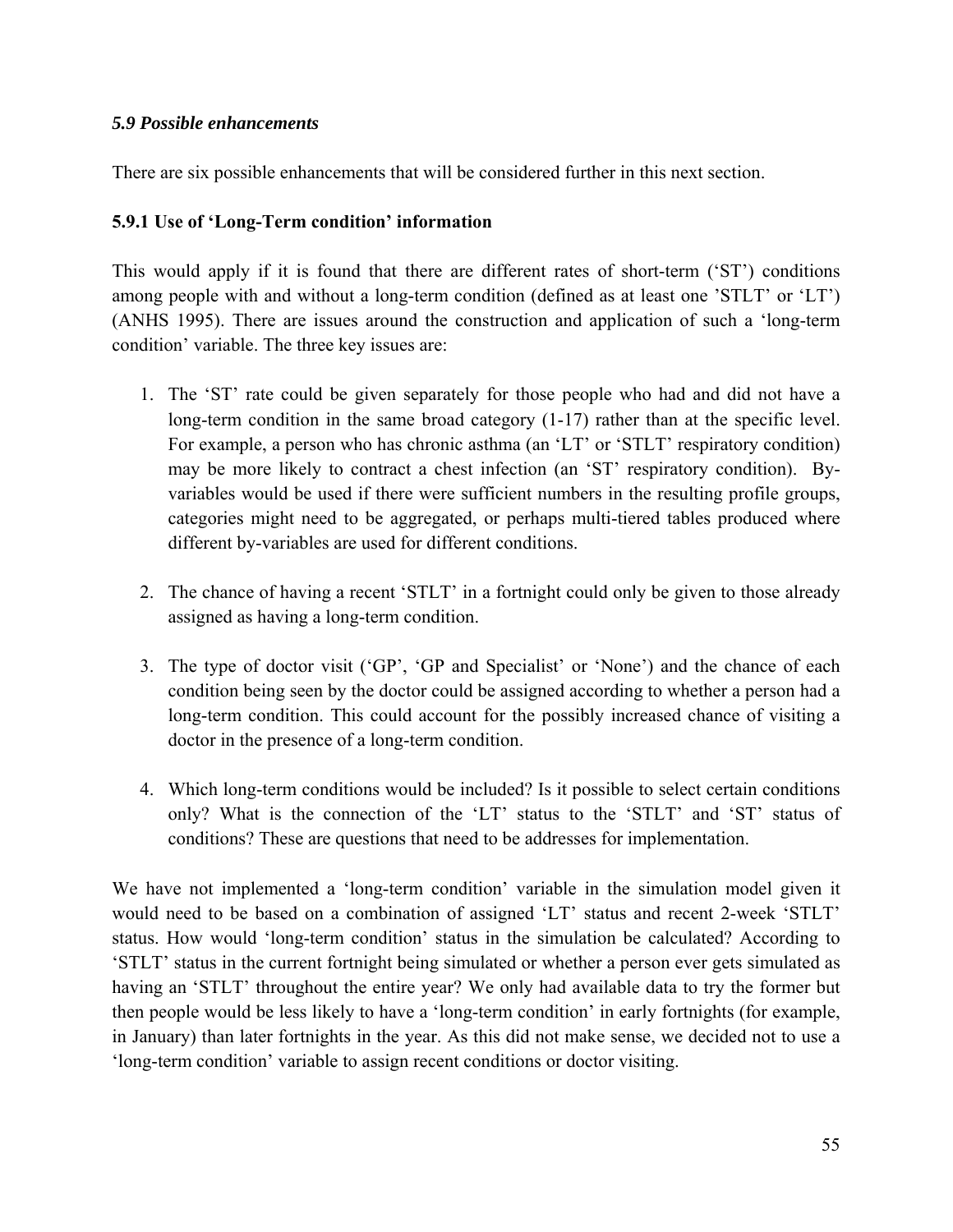Future investigation could determine what percentage of the 'long-term condition' variable was due to recent 'STLT'; if the percentage was small it could be argued that we could just use the less time-dependent 'LT' variable directly. The use of 'LT' as a by-variable for tables might result in small cell numbers. If so and if a pattern did exist by 'LT' status then rates could be weighted up or down accordingly.

## **5.9.2 Cloning**

For accuracy of imputation, records can be cloned, that is, replicates of the same record in the dataset can be created. In their MediSim model, using data with survey weights attached to each record, Abello et al (*2008*) cloned to have a maximum weight of 200 per record when imputing short-term conditions. The maximum weight depended on the rarity of whatever was being imputed. In this case, given that the sum of weights within each sub-group was 10,000, and the prevalence of a short-term condition was 0.02, the maximum weight would be 200 (10,000 x  $0.02 = 200$ ). Thus a record with a survey weight of 672.5, given a maximum target weight of 200, would be replicated to 4 records having weights of 200, 200, 200 and 72.5 respectively.

If we wanted to clone, we would first need to decide on an appropriate maximum weight in the dataset, and then clone any records with a weight greater than the value. For any given outcome (for example, short-term conditions), we would need to calculate the average prevalence/probability across the cells created by cross-tabulating the important factors in predicting that outcome (for example, age group, gender, household type). Then, assuming the sum of the weights equalled the population size, we could then take the average prevalence multiplied by the population size as the maximum weight allowed for any one record. This would ensure, on average, that any one record would not prevent variation we would expect in the outcome, that is, if a record represented more than the number of people in the cell in the population (or weighted dataset) that we would expect to have the outcome (according to prevalence) then we would be at risk of incorrectly estimating the outcome.

Due to the complexity of having to derive a maximum weight for every outcome to be imputed, it was decided to trial cloning on an earlier version of the model using an arbitrary maximum weight of 100. Simulated results showed much larger errors in the outcomes when compared to external benchmarks. Cloning also exacerbated the problem posed by some of our input probabilities/rates being based on tabulated data with small cell numbers. Therefore we abandoned cloning at that point. However, cloning on the final model could be further trialled where the maximum weight was calculated based on prevalence rather than being set arbitrarily.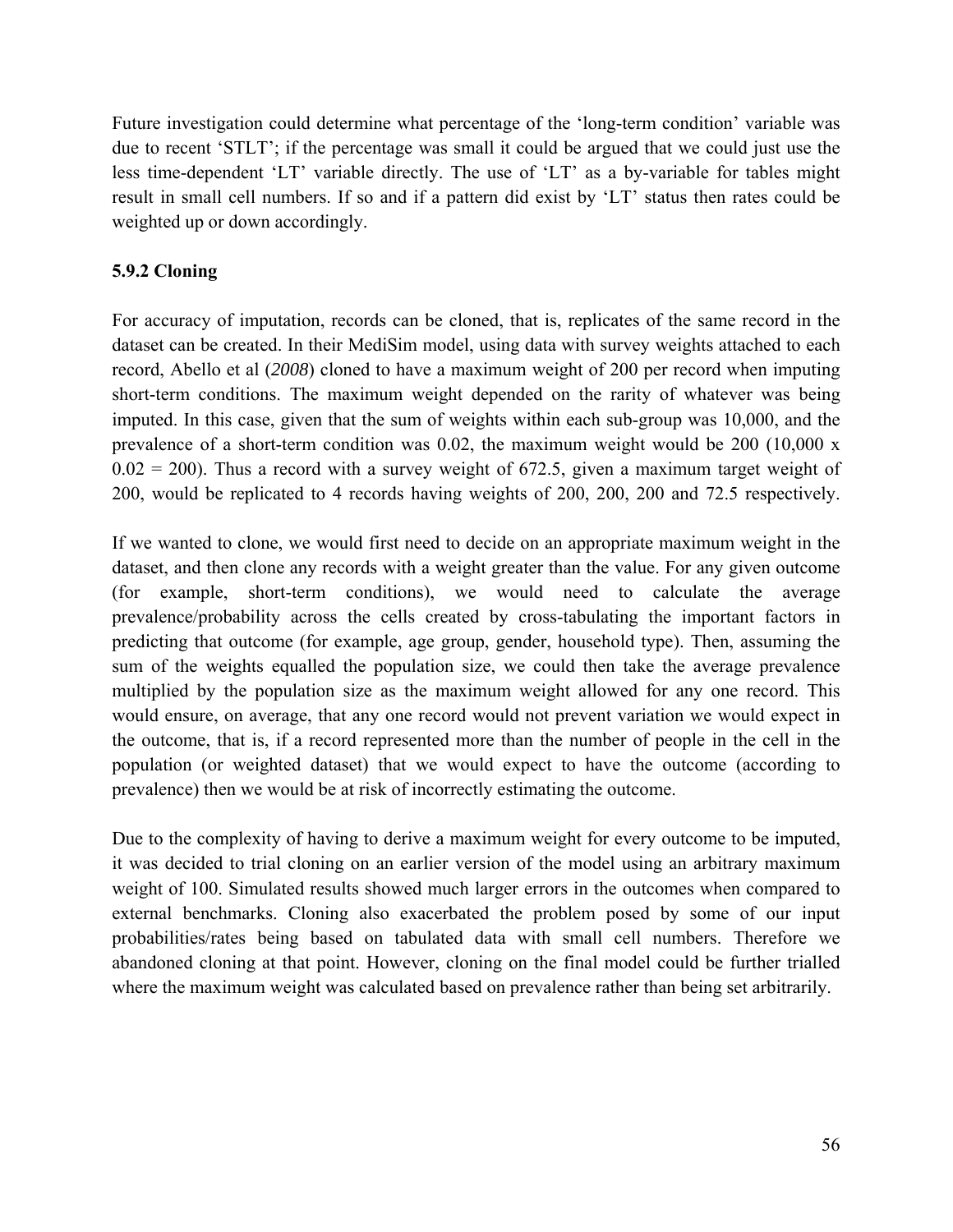#### **5.9.3 Random number seed usage when performing multiple runs**

The seed value specifies where to start drawing randomly from a pre-determined sequence of numbers. To ensure that narrow confidence intervals for our simulated estimates are not due to autocorrelations, we need to consider using a list of seed values that will produce nonoverlapping streams of random numbers.

## **5.9.4 Sensitivity analysis of variables**

Preliminary testing showed little change in results. Further investigation of the effects of changing inputs, that is, data and/or parameters, to the simulation model would be desirable. This would test the model's inherent robustness on the one hand and its responsiveness to meaningful change on the other hand.

#### **5.9.5 Testing for difference in outcome for scenarios compared to status quo**

Statistical testing of significance for a simulation model is a complex exercise and beyond the scope of this project. Various sources of variation must be taken into account, for example, sampling error, prediction error, and stochastic variation (confidence intervals calculated from multiple runs only attempts to address the last). Bootstrap methods could be considered to address this issue.

## **5.9.6 Allowing variation around probabilities for doctor actions (derived from multilevel model)**

The general form of a multilevel model is:

 $\mathbf{v}_U - X_l \mathbf{\beta} + \mathbf{v}_I + R_U$  where  $\mathbf{Y}_I \sim N(0, \tau^2)$  and the residual  $R_U \sim N(0, \sigma^2)$ .

 $\gamma$  is the random group component.

 $X_i\beta$  here contains a '  $\gamma_0$ ' term, the average intercept across doctors ( $\beta$  would be  $\gamma_0$  here, and  $X_t$  would be 1).

For a binary outcome (say  $\mathcal{Y}_{t}^{t}$ ), distributed  $\sim$  as  $\mathit{bin}(1,\pi_{t}t)$ , using a continuous latent variable framework, we can think of there being a  $y_{tt}$  such that  $y_{tt}^* = \begin{cases} 1 & \text{if } y_{tt} > 0 \\ 0 & \text{otherwise} \end{cases}$ .

The random effects model for the log odds of the probability,  $\pi_{ij}$ , of  $\mathcal{Y}_{ij}^{\dagger}$  being equal to 1 is as follows:

$$
\ell \log \det(\pi \mathbb{I}_{t}) = \ln \left( \frac{\pi}{1 - \pi} \right) = X_t \beta + \gamma_t \quad \text{where } \gamma_t \sim N(0, \tau^2).
$$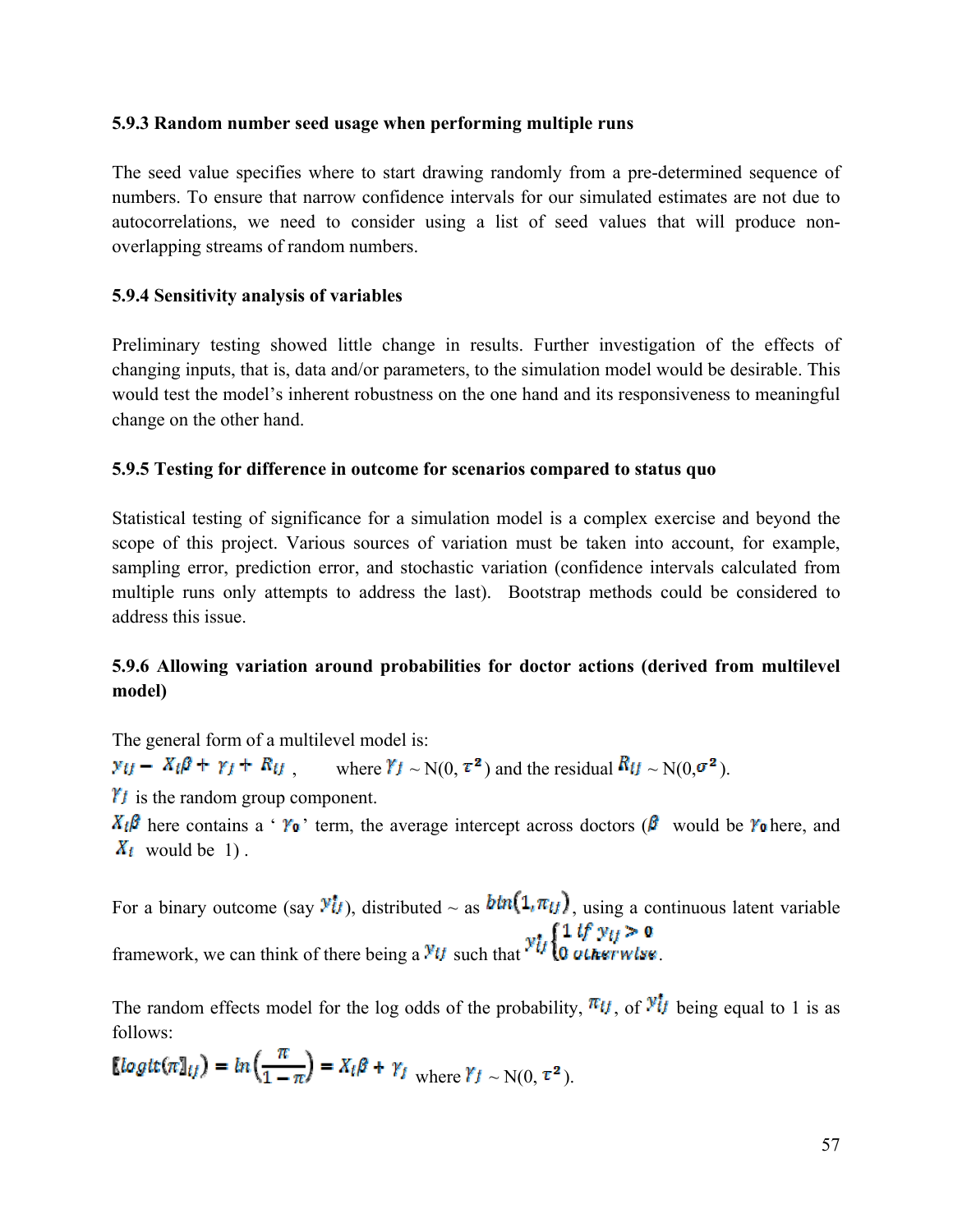As the logit transform's inverse is the logistic function, we can also write this as:

$$
\pi_{ij} = \text{logistic}\left(\gamma_0 + X_i\beta + \gamma_j\right) = \frac{\exp\left(X_i\beta + \gamma_j\right)}{1 + \exp\left(X_i\beta + \gamma_j\right)}.
$$

Note the lack of a level-1 error term in this model for the log odds; for a binomially distributed success/failure outcome, the variance,  $\pi_1 U (1 - \pi_1 U)$ , is already inherent/fixed in the model, given the probability  $\pi_{ij}$  being modelled. However, there is still the level-1 error term  $R_{ij}$  in the model for the underlying process  $\mathcal{Y}_{t}$ , and in order for the model of the log odds to be a logistic regression model,  $R_{ij}$  is fixed as a standard logistic variable with mean 0, and scale 1, that is, the variance is  $\pi^2$ **/3** (*Snijders & Bosker, 1999, p 223)*.

We suspect that the effect of the variance due to the  $R_{ij}$  term is mediated in the actual use of the probability  $\pi_{tt}$ , that is, when we compare it to a random uniform number to create a yes/no outcome  $\mathcal{Y}_{t}$ . Only the  $\mathcal{Y}_{t}$  term needs to be simulated directly (that is, obtaining a random number from an N(0,  $\tau^2$ ) distribution to be the  $\gamma$ *i*) if we want to use all the information available from the model.

The  $\hat{\mathbf{r}}$  is a random doctor component that perturbs the intercept up or down for any individual random doctor according to the variation observed in the data among doctors (having taken account of predictors). This random doctor component was not used in the simulation – the expected value across all doctors, that is,  $X_{\mu}$ <sup> $\beta$ </sup>, was used instead.

Variation around probabilities for doctor actions was implemented in the simulation process as follows (also see Section 4.5):

(a) (i) We used 68% confidence intervals (that is,  $\pm 1$  \* standard error from a normal distribution) based on the variation of the betas (variation due to the model being derived from sample data) including that due to the beta for the average intercept across doctors,  $v_0$ . We did not take into account the random doctor variation component or the lowest level residual variance (which is inherent in the probability).

# Upper probability limit = logitistic  $(y_{ij})$  = logistic  $\{X_t$   $(\beta + (1 * s e_{\beta}))\}$ Lower probability limit = logistic  $(y_{ij})$  = logistic  $[X_i (\beta - (1 \cdot se_{\beta}))]$

(ii) We first assigned the probability ('PROB') based on a random draw from a uniform distribution on the interval (lower probability limit, upper probability limit). We then compared this probability to another random draw from a uniform distribution ('RU') on the interval  $(0, 1)$ . If RU $\leq$ -PROB then the person was assigned as having the outcome and otherwise not.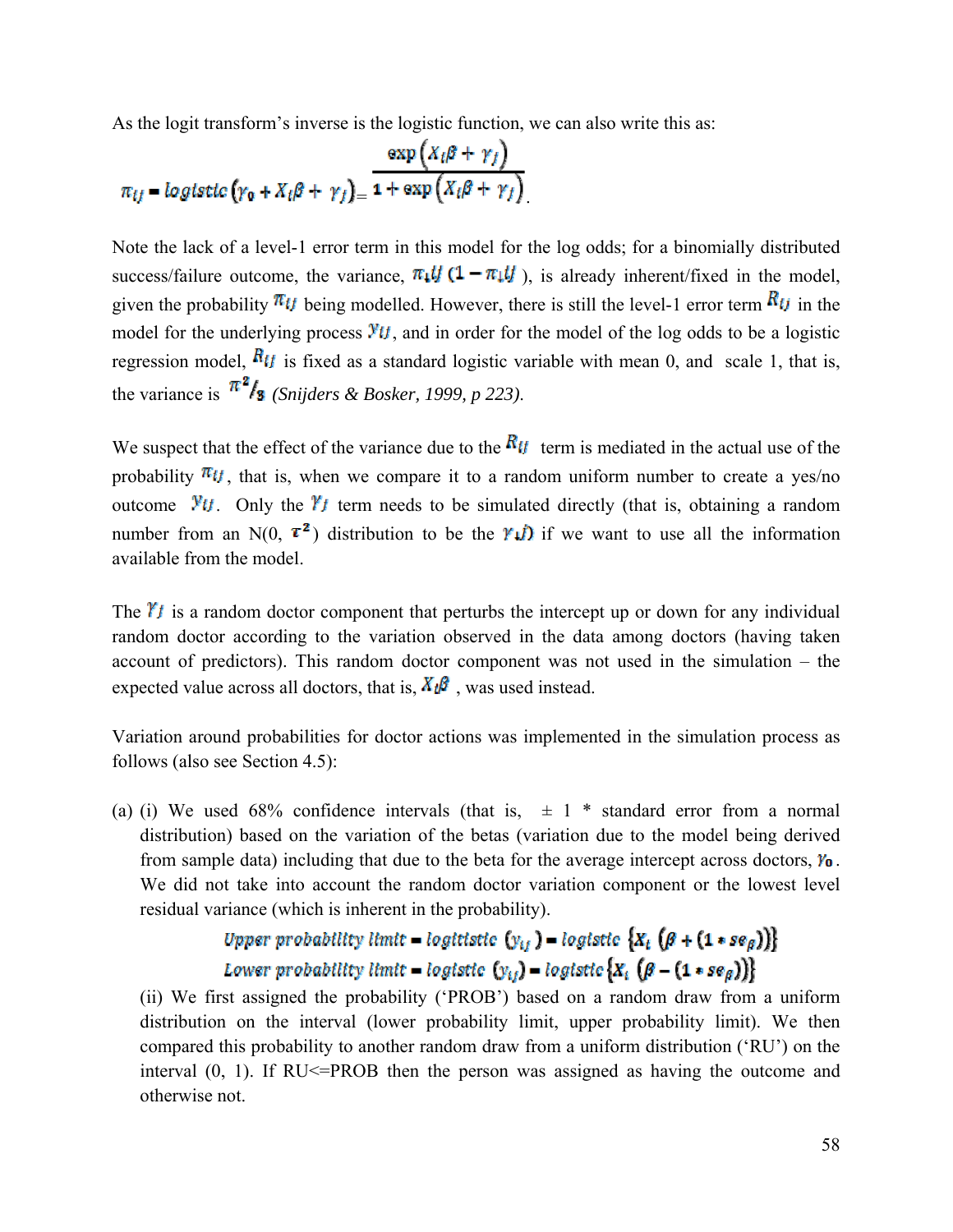(b) For the core scenarios involving doctor low/high intervention levels, the probability of each doctor action was set at the lower/upper 68% confidence limits respectively. This was deemed to be an appropriate way to set arbitrary yet plausible levels of low and high intervention rates. A future enhancement addressing variation around probabilities of doctor actions would be to incorporate the random doctor component in the simulation process.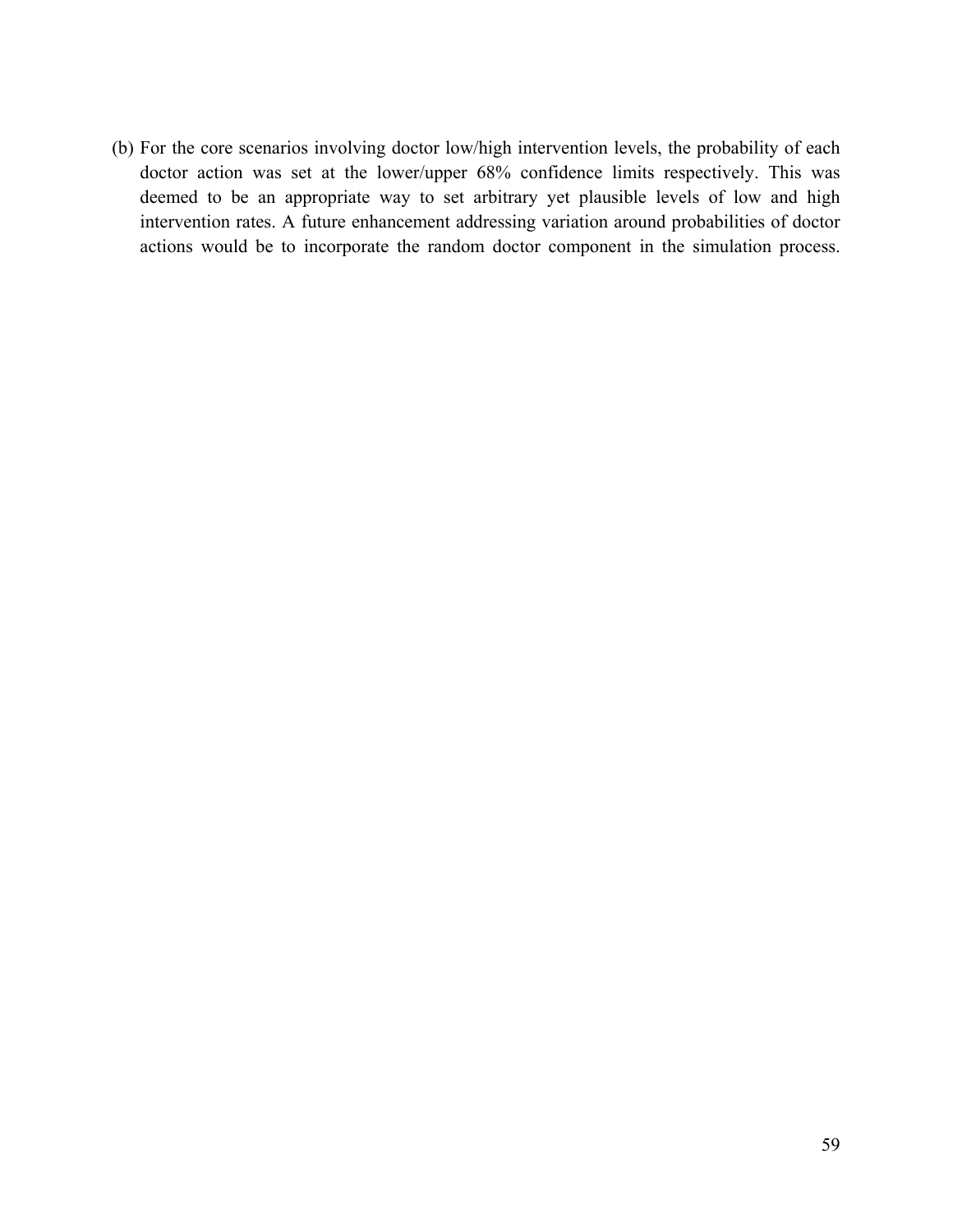## **6. Microsimulation: Application**

## *6.1 Scenario testing*

This was carried out through simulating a potential outcome by manipulating a variable of interest while holding other variables constant and observing change to the outcome. Three key scenarios were tested as part of this project.

1. Impact of demographic ageing by forward projection: The model was extrapolated to 2021 by re-weighting the 2002 population via Statistics New Zealand's mid-range projection for 2021 by age, gender and ethnicity, assuming medium birth, mortality and migration rates. This allowed consideration of the question: What if the 2002 population looked demographically like the 2021 population with everything else remaining the same? This represents a purely demographic effect, that is, parameters remain the same, but the numbers at different age levels change. Thus what impact does this have on morbidity experience, the number of GP visits and GP activity?

 2. Family & Community Support: There were limited data available for our measure of support so the proxy of 'being partnered or not' - a re-categorisation of household type - has been used. The availability of support is hypothesised to affect the level of an individual's health service use. What if, in 2021, we changed the proportion of individuals who were partnered? What impact does this have on the number of GP visits?

3. Practitioner repertoire: It is hypothesised that a doctor's age - a proxy for training, experience, and practice style - affects their activity level. What if, in 2021, we changed the proportion of older doctors (aged 45 years and over). What impact does this have on GP activity levels?

## **6.1.1 Scenario testing: Results**

## *6.1.1.1. Projection to 2021: Demographic ageing*

We re-weighted the 2002 population via a Statistics New Zealand projection to 2021, by age, gender and ethnicity, assuming medium birth, mortality and migration rates. The simulation model was re-run on the re-weighted data with everything else remaining the same. There were only slight changes, mostly in the expected directions, in all 3 outcomes, that is, in the number of visits (from 6.7 to 6.9 for GP users (patients) and from 5.3 to 5.5 for the population overall), in the distribution of condition categories and in GP activity levels (Tables  $6.1 - 6.3$ ).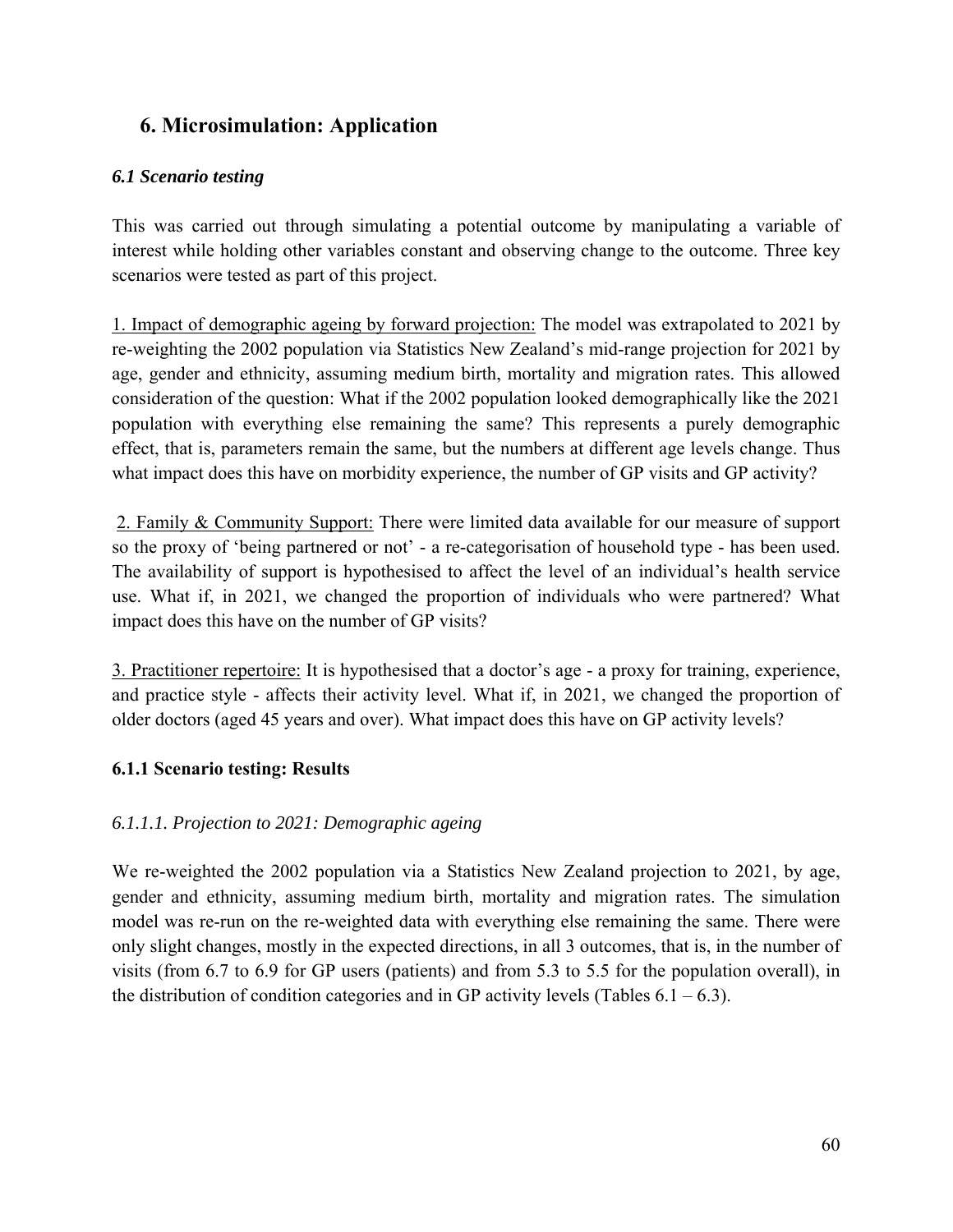**Table 6.1 Age projection: Visit rates and morbidity experience of GP users, and GP activity per year as for 2002 (synthesised data) and as projected to 2021** 

|                                                    | <b>Synthesised</b> | Projection                       | <b>Absolute</b>  |
|----------------------------------------------------|--------------------|----------------------------------|------------------|
|                                                    | data 2002 *        | 2021 *                           | change           |
| Mean number of visits per year                     | 6.7                | 6.9                              | 0.2              |
|                                                    |                    |                                  |                  |
| <b>Morbidity: Top 10 condition categories</b>      |                    | <b>Percent of all conditions</b> |                  |
| Respiratory system diseases                        | 16.0               | 15.3                             | 0.7              |
| Cardiovascular/circulatory diseases                | 9.7                | 10.7                             | 1.0              |
| Musculoskeletal and connective tissue diseases     | 9.4                | 9.7                              | 0.3              |
| Digestive system diseases                          | 6.8                | 6.8                              | 0.1              |
| Nervous system/sense organ diseases                | 6.1                | 6.0                              | 0.1              |
| Skin and subcutaneous tissue diseases              | 5.8                | 5.6                              | 0.2              |
| Endocrine/nutritional/metabolic/immunity disorders | 5.4                | 5.8                              | 0.4              |
| Injury and poisoning                               | 5.0                | 4.7                              | 0.2              |
| Genitourinary system diseases                      | 3.3                | 3.3                              | 0.0              |
| Mental disorders                                   | 3.0                | 2.9                              | 0.0              |
| .                                                  | .                  | $\cdots$                         | .                |
| Total                                              | 100%               | 100%                             |                  |
|                                                    |                    | <b>Average change</b>            | 0.2 <sub>0</sub> |
| <b>GP</b> activity                                 |                    | <b>Percent of visits</b>         |                  |
| Investigation                                      | 27.8               | 28.3                             | 0.5              |
| Prescription                                       | 64.5               | 64.4                             | 0.1              |
| Non-drug treatment                                 | 62.6               | 62.5                             | 0.1              |
| Follow-up                                          | 60.3               | 61.3                             | 1.0              |
| Referral                                           | 18.3               | 18.2                             | 0.2              |
|                                                    |                    | Average change                   | 0.4              |

\* The simulations for the synthesised data for 2002 and the projection to 2021 are the average results of 100 runs with a different random seed specified for each run.

## **Table 6.2 Average number of visits per year for GP users**

|                           | <b>Sim 2002</b> | <b>Sim 2021</b> |
|---------------------------|-----------------|-----------------|
| Number of visits per year |                 | 69              |
| mean $(95\%$ CL)          | (6.7, 6.7)      | (6.9, 6.9)      |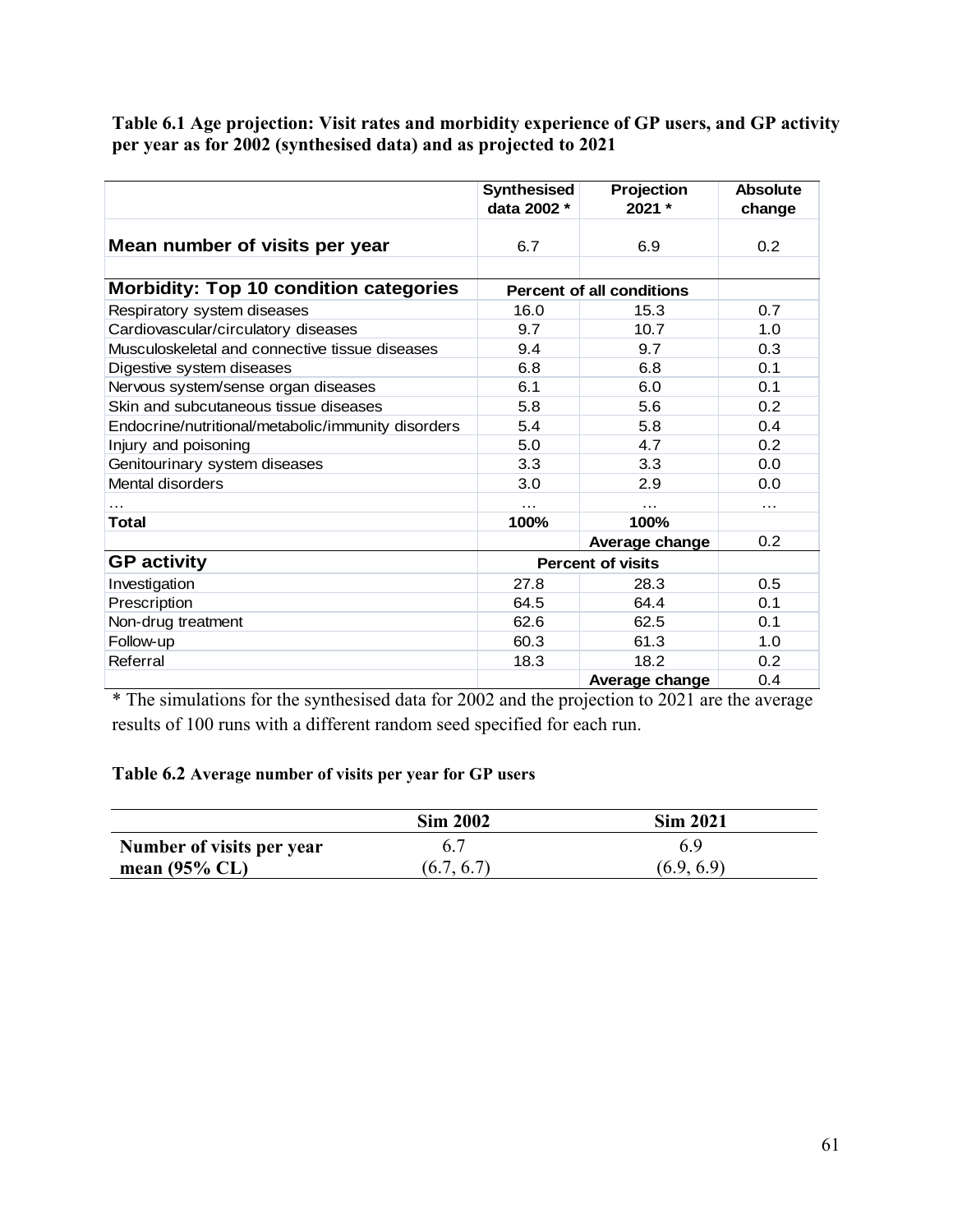# **Table 6.3 Morbidity experience of GP users & GP activity per year: 2002 vs. 2021**

|                                            | <b>Simulation 2002</b> | <b>Simulation 2021</b>               |                 |
|--------------------------------------------|------------------------|--------------------------------------|-----------------|
| Morbidity: condition category              |                        | Percent of all conditions (95% CL) * | Absolute change |
|                                            | 16.0                   | 15.3                                 |                 |
| Respiratory system diseases                | (16.0, 16.1)           | (15.3, 15.3)                         | 0.7             |
|                                            | 9.7                    | 10.7                                 |                 |
| Cardiovascular/circulatory diseases        | (9.7, 9.7)             | (10.7, 10.7)                         | 1.0             |
| Musculoskeletal & connective tissue        | 9.4                    | 9.7                                  |                 |
| diseases                                   | (9.4, 9.4)             | (9.6, 9.7)                           | 0.3             |
|                                            | 6.8                    | 6.8                                  |                 |
| Digestive system diseases                  | (6.8, 6.8)             | (6.8, 6.9)                           | 0.1             |
|                                            | 6.1                    | 6.0                                  |                 |
| Nervous system/sense organ diseases        | (6.1, 6.1)             | (6.0, 6.0)                           | 0.1             |
|                                            | 5.8                    | 5.6                                  |                 |
| Skin & subcutaneous tissue diseases        | (5.7, 5.8)             | (5.5, 5.6)                           | 0.2             |
| Endocrine/nutritional/metabolic/immunity   | 5.4                    | 5.8                                  |                 |
| disorders                                  | (5.4, 5.4)             | (5.8, 5.8)                           | 0.4             |
|                                            | 5.0                    | 4.7                                  |                 |
| Injury $&$ poisoning                       | (4.9, 5.0)             | (4.7, 4.8)                           | 0.2             |
|                                            | 3.3                    | 3.3                                  |                 |
| Genitourinary system diseases              | (3.3, 3.3)             | (3.3, 3.3)                           | 0.05            |
|                                            | 3.0                    | 2.9                                  |                 |
| Mental disorders                           | (3.0, 3.0)             | (2.9, 2.9)                           | 0.04            |
|                                            | 2.6                    | 2.5                                  |                 |
| Infectious & parasitic diseases            | (2.6, 2.6)             | (2.5, 2.5)                           | 0.1             |
|                                            | 1.2                    | 1.3                                  |                 |
| Neoplasms                                  | (1.2, 1.2)             | (1.3, 1.3)                           | 0.1             |
|                                            | 0.7                    | 0.7                                  |                 |
| Diseases of blood $&$ blood forming organs | (0.6, 0.7)             | (0.7, 0.7)                           | 0.01            |
| Complications of                           | 0.1                    | 0.1                                  |                 |
| pregnancy/childbirth/puerperium            | (0.1, 0.1)             | (0.1, 0.1)                           | 0.01            |
|                                            | 0.1                    | 0.1                                  |                 |
| Congenital anomalies                       | (0.1, 0.1)             | (0.1, 0.1)                           | 0.0             |
| Symptoms, sign, ill-defined conditions,    | 3.5                    | 3.3                                  |                 |
| disability nec                             | (3.5, 3.5)             | (3.3, 3.3)                           | 0.1             |
|                                            | 21.4                   | 21.2                                 |                 |
| Not Illness, non-symptomatic               | (21.4, 21.4)           | (21.2, 21.3)                         | 0.2             |
| <b>Total</b>                               | 100%                   | 100%                                 |                 |
|                                            |                        | Average change                       | 0.2             |
| <b>GP</b> activity                         |                        | Percent of visits                    |                 |
|                                            | 27.8                   | 28.3                                 |                 |
| Investigation                              | (27.7, 27.8)           | (28.3, 28.3)                         | 0.5             |
|                                            | 64.5                   | 64.4                                 |                 |
| Prescription                               | (64.4, 64.5)           | (64.4, 64.5)                         | 0.03            |
|                                            | 62.6                   | 62.5                                 |                 |
| Non-drug treatment                         | (62.6, 62.7)           | (62.4, 62.5)                         | 0.2             |
|                                            | 60.3                   | 61.3                                 |                 |
| Follow-up                                  | (60.3, 60.4)           | (61.3, 61.4)                         | 1.0             |
|                                            | 18.3                   | 18.2                                 |                 |
| Referral                                   | (18.3, 18.4)           | (18.1, 18.2)                         | 0.2             |
|                                            |                        | Average change                       | 0.4             |

\* 100 simulation runs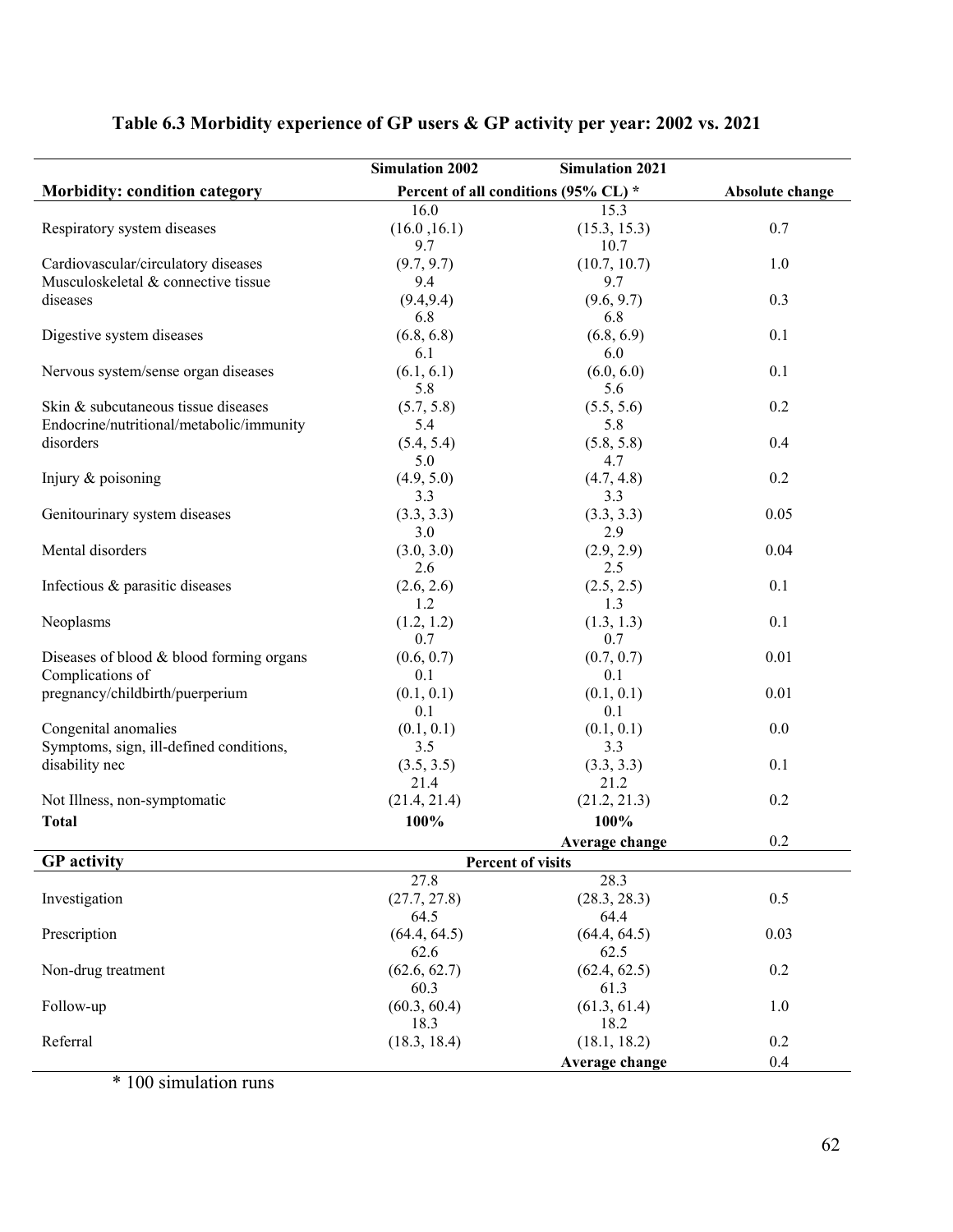Although our results showed little relative change proportionally, the contribution by the 65 years and over age-group increased as expected (from 20% in 2002 to 24% in 2021) which translates into not inconsiderable change in absolute numbers of visits (an extra six million visits for the New Zealand population) and thus consequent doctor activities (Table 6.4).

|                                             |          |           |       |       | Est. total<br>mean visits | <b>Aligned total</b><br>mean visits | Population | Est. no. of<br>visits † |
|---------------------------------------------|----------|-----------|-------|-------|---------------------------|-------------------------------------|------------|-------------------------|
| 2001                                        |          |           |       |       |                           |                                     |            |                         |
| Age group                                   | $0 - 24$ | $25 - 44$ | 45-64 | $65+$ |                           |                                     |            |                         |
| Distribution $(\% )$                        | 36.0     | 29.7      | 22.2  | 12.1  |                           |                                     |            |                         |
| Simulated mean<br>visits *                  | 6.0      | 6.7       | 8.2   | 12.2  |                           |                                     |            |                         |
| <b>Contribution to</b><br>total mean visits | 2.2      | 2.0       | 1.8   | 1.5   | 7.4                       | 6.7                                 | 3737553    | 20145934                |
| 2021                                        |          |           |       |       |                           |                                     |            |                         |
| Age group                                   | $0 - 24$ | $25 - 44$ | 45-64 | $65+$ |                           |                                     |            |                         |
| Distribution $(\% )$                        | 34.0     | 26.4      | 24.5  | 15.2  |                           |                                     |            |                         |
| Simulated mean                              |          |           |       |       |                           |                                     |            |                         |
| visits *                                    | 6.0      | 6.6       | 8.2   | 12.1  |                           |                                     |            |                         |
| <b>Contribution to</b>                      |          |           |       |       |                           |                                     |            |                         |
| total mean visits<br>$\star$ 1 St $\ldots$  | 2.0      | 1.8       | 2.0   | 1.8   | 7.6                       | 6.9                                 | 4718029    | 26151857                |

#### **Table 6.4 Contribution to GP visits by age group**

 $*$  1<sup>st</sup> run

† Mean x population x % likely to visit (assuming 80.6% of people have at least one visit in a year - based on NZHS 2002/3)

#### *6.1.1.2. Scenario testing: counterfactuals*

#### **Family Support**

After projecting to 2021, as an index of the influence of the informal sector, the proportion of people who were partnered and unpartnered was changed; again there was a slight decrease in the average number of visits per year for persons visiting the doctor as partnership levels were increased. There was a narrow range of difference, a decrease of 0.05 visits, in the results between the extreme counterfactuals of all adults being partnered versus all adults being unpartnered. This suggests this variable has limited impact on this model outcome (see Table 6.5).

#### **GP Repertoire**

After projecting to 2021, we also changed the proportion of older GPs (aged 45 years and over). Counterfactual results were derived by weighting up the desired type of records for the scenario to be 100% of the data (for example, for the '0% Older GPs' column, we weighted up records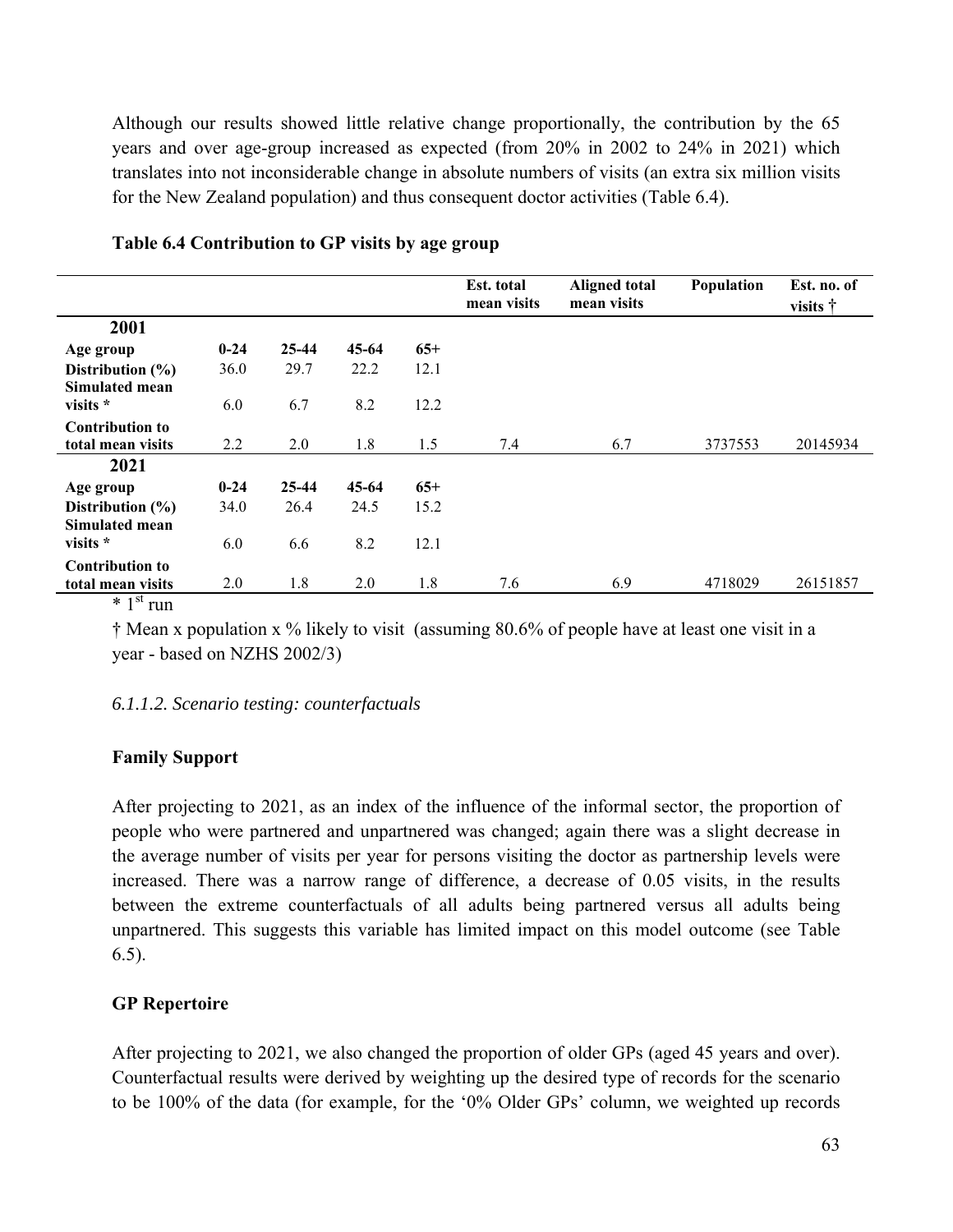which had a GP who was under 45 to be 100% of the data). This was done by giving them a weight equal to their original survey weight multiplied by '1/the original proportion of records with the counterfactual profile'. Records that did not fit the counterfactual profile (for example, in the above example, those with a GP aged 45+) were given a weight equal to zero.

The benchmark NPMCS data show that we would expect increasing the percentage of older GPs should decrease the percentage of visits with a non-drug treatment and referral respectively, and increase the percentage of visits with an investigation, follow up and prescription respectively. The simulated extreme counterfactuals show results in the expected direction, except perhaps for investigation (see Table 6.5).

| Table 6.5 Impact of changing levels of community support (via percent adults partnered), |  |
|------------------------------------------------------------------------------------------|--|
| and GP repertoire (via percent older GPs): 2021                                          |  |

|                            |                     |            | <b>Sim 2021</b>         | Sim 2021: Extreme counterfactuals              |                     |
|----------------------------|---------------------|------------|-------------------------|------------------------------------------------|---------------------|
|                            |                     |            | <b>Adults partnered</b> | What if 0% adults                              | <b>What if 100%</b> |
|                            | <b>Sim 2002</b>     |            | $= 61\%$ of all adults  | partnered?                                     | adults partnered?   |
| Average no. of             |                     |            |                         |                                                |                     |
| visits per year for        |                     |            |                         |                                                |                     |
| $GP$ users $-$             | 6.7                 |            | 6.9                     | 6.9                                            | 6.9                 |
| mean $(95\%$ CL)*          | (6.7, 6.7)          |            | (6.9, 6.9)              | (6.9, 7.0)                                     | (6.9, 6.9)          |
|                            |                     |            |                         |                                                |                     |
|                            | <b>NPMCS 2001/2</b> |            |                         |                                                |                     |
|                            | Younger             | Older      | Older $GPs =$           | What if 0% older                               | <b>What if 100%</b> |
|                            | <b>GPs</b>          | <b>GPs</b> | 48% of all records      | GPs?                                           | older GPs?          |
| $GP$ activity –            |                     |            |                         |                                                |                     |
| mean $(95\% \text{ CL})^*$ |                     |            |                         | Percentage of visits with each GP activity (%) |                     |
|                            |                     |            | 28.3                    | 28.5                                           | 28.0                |
| Investigation              | 23.8                | 26.1       | (28.2, 28.3)            | (28.4, 28.5)                                   | (28.0, 28.1)        |
|                            |                     |            | 64.4                    | 63.9                                           | 65.0                |
| Prescription               | 64.5                | 68.2       | (64.4, 64.5)            | (63.8, 64.0)                                   | (64.9, 65.1)        |
|                            |                     |            | 62.5                    | 66.4                                           | 58.3                |
| Non-drug treatment         | 63.7                | 60.2       | (62.4, 62.5)            | (66.4, 66.5)                                   | (58.2, 58.4)        |
|                            |                     |            | 61.3                    | 60.7                                           | 62.0                |
| <b>Follow-up</b>           | 55.5                | 59.2       | (61.3, 61.4)            | (60.7, 60.8)                                   | (61.9, 62.1)        |
|                            |                     |            | 18.2                    | 20.1                                           | 16.2                |
| Referral                   | 17.0                | 14.6       | (18.1, 18.2)            | (20.0, 20.1)                                   | (16.2, 16.3)        |

\* 100 simulation runs

#### **Older people: worst case scenarios**

We tested the impacts of worst case scenarios for the 65 years and over age group on average number of visits per year, and referral and prescribing rates (Tables 6.6 and 6.7). The 'worst morbidity experience' was defined as above the median number of visits per annum, 'living alone' indicated the worst social support, and a 'most interventionist' GP was defined as being at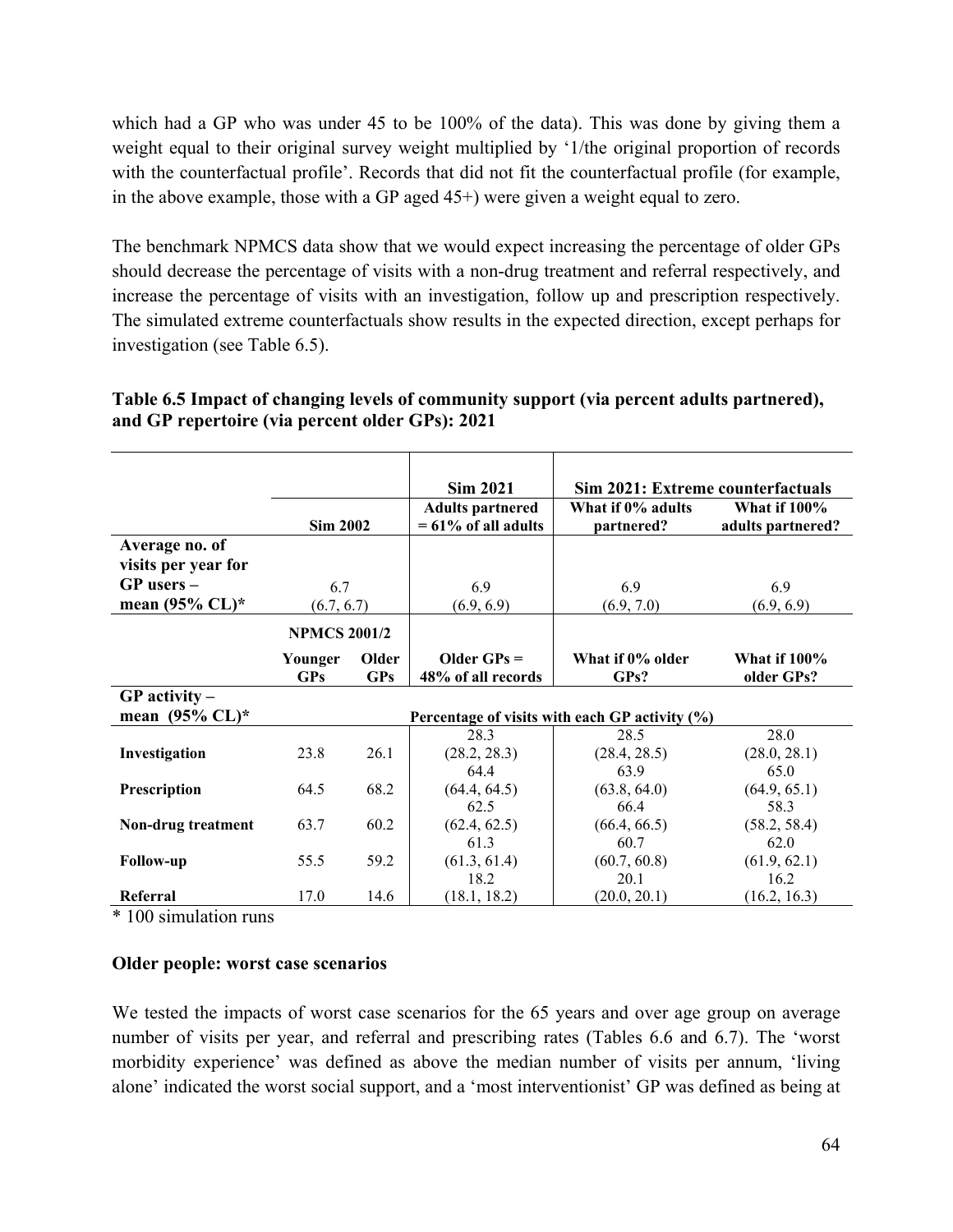or above the median percentage of the doctor activity in question. Further, the intervention scenarios were produced by both weighting up records which had a GP ranked as being a 'most interventionist' GP, and by re-running the simulation with these high ranking GPs being arbitrarily assigned the 68% upper confidence limit (+1 standard error) for the probability of that activity ( usually the probability was allowed to vary for each visit).

Tables 6.6 and 6.7 show the results of posing three extreme scenarios and their impact on the average number of GP visits per year, and referral and prescribing rates. Under the first scenario of worst morbidity experience: the number of visits per year increased by a quarter (from 12.1 to 15.2), the referral rate remained virtually unchanged (17.8% to 17.9%), and the prescribing rate increased slightly (67.0% to 67.5%). Under the second scenario where social support was hypothesised to be completely absent: there was virtually no change in the number of visits (12.0 to 12.1) and in the prescribing rate (67.0 to 66.8), while the referral rate increased slightly (17.8 to 18.3). Under the third scenario where it was assumed that all GPs behaved like the most interventionist among them: the referral rate almost doubled (17.8 to 32.7) while the prescribing rate increased by nearly a third (67.0 to 87.4).

|                                                                              | <b>Sim 2002</b>                                                | <b>Sim 2021</b> | Sim 2021: Counter-factual                                                        |  |  |  |  |  |
|------------------------------------------------------------------------------|----------------------------------------------------------------|-----------------|----------------------------------------------------------------------------------|--|--|--|--|--|
| People aged 65+ with worst morbidity experience (above median no. of visits) |                                                                |                 |                                                                                  |  |  |  |  |  |
|                                                                              | 51.1%                                                          | 50.7%           | 100%                                                                             |  |  |  |  |  |
| Mean no. of visits per year                                                  |                                                                |                 |                                                                                  |  |  |  |  |  |
| for GP users aged $65+$                                                      | 12.1                                                           | 12.0            | 15.2                                                                             |  |  |  |  |  |
| Percent of visits referred on                                                | 18.0                                                           | 17.8            | 17.9                                                                             |  |  |  |  |  |
|                                                                              | People aged 65+ living alone                                   |                 |                                                                                  |  |  |  |  |  |
|                                                                              | 30.6%                                                          | 30.2%           | 100%                                                                             |  |  |  |  |  |
| Mean no. of visits per year                                                  |                                                                |                 |                                                                                  |  |  |  |  |  |
| for GP users aged 65+                                                        | 12.1                                                           | 12.0            | 12.1                                                                             |  |  |  |  |  |
| Percent of visits referred on                                                | 18.0                                                           | 17.8            | 18.3                                                                             |  |  |  |  |  |
|                                                                              |                                                                |                 | People aged 65+ seen by the most interventionist GPs (above median for referral) |  |  |  |  |  |
|                                                                              | 48.3%                                                          | 47.9%           | 100%                                                                             |  |  |  |  |  |
|                                                                              | probability allowed to vary<br>probability set at upper 68% CL |                 |                                                                                  |  |  |  |  |  |
| Percent of visits referred on                                                | 18.0                                                           | 17.8            | 32.7                                                                             |  |  |  |  |  |

## **Table 6.6 Counterfactual analysis of morbidity, social support and GP referral among people aged 65+**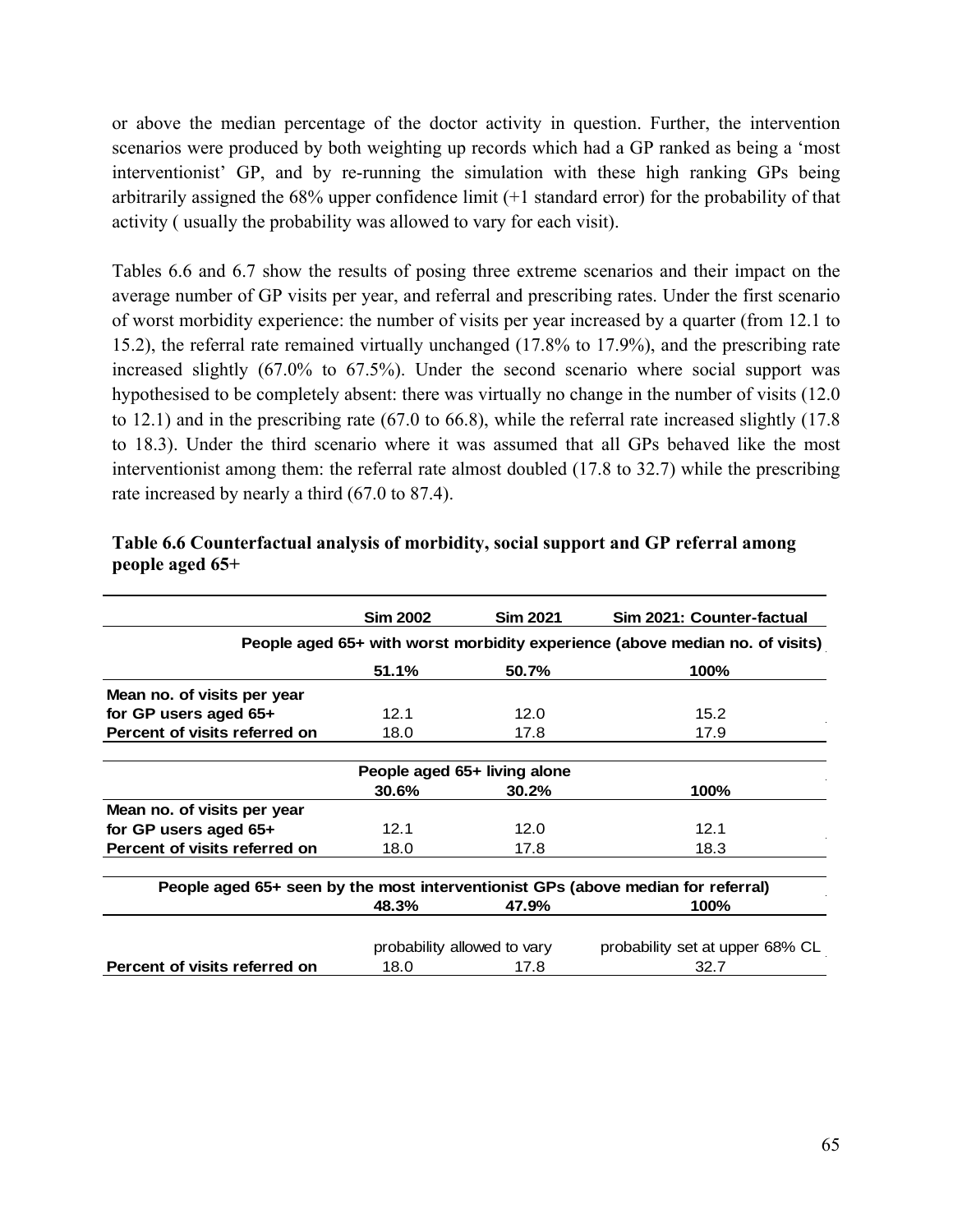**Table 6.7 Counterfactual analysis of morbidity, social support and GP prescription among people aged 65+** 

|                                                                              | <b>Sim 2002</b>              | <b>Sim 2021</b>             | Sim 2021: Counter-factual                                                           |  |  |  |  |
|------------------------------------------------------------------------------|------------------------------|-----------------------------|-------------------------------------------------------------------------------------|--|--|--|--|
| People aged 65+ with worst morbidity experience (above median no. of visits) |                              |                             |                                                                                     |  |  |  |  |
|                                                                              | 51.1%                        | 50.7%                       | 100%                                                                                |  |  |  |  |
| Mean no. of visits per year                                                  |                              |                             |                                                                                     |  |  |  |  |
| for GP users aged $65+$                                                      | 12.1                         | 12.0                        | 15.2                                                                                |  |  |  |  |
| Percent of visits prescribed                                                 | 67.1                         | 67.0                        | 67.5                                                                                |  |  |  |  |
|                                                                              |                              |                             |                                                                                     |  |  |  |  |
|                                                                              | People aged 65+ living alone |                             |                                                                                     |  |  |  |  |
|                                                                              | 30.6%                        | 30.2%                       | 100%                                                                                |  |  |  |  |
| Mean no. of visits per year                                                  |                              |                             |                                                                                     |  |  |  |  |
| for GP users aged $65+$                                                      | 12.0                         | 12.0                        | 12.1                                                                                |  |  |  |  |
| Percent of visits prescribed                                                 | 67.1                         | 67.0                        | 66.8                                                                                |  |  |  |  |
|                                                                              |                              |                             |                                                                                     |  |  |  |  |
|                                                                              |                              |                             | People aged 65+ seen by the most interventionist GPs (above median for prescribing) |  |  |  |  |
|                                                                              | 54.7%<br>55.3%<br>100%       |                             |                                                                                     |  |  |  |  |
|                                                                              |                              | probability allowed to vary | probability set at upper 68% CL                                                     |  |  |  |  |
| Percent of visits prescribed                                                 | 67.1                         | 67.0                        | 87.4                                                                                |  |  |  |  |

## *6.2 Scenario mapping*

We developed a scenario map to address the impacts of the core scenarios above by combining the influences of demographic ageing, support, and practitioner repertoire (Figure 6.1). The map covered changes in single factors and factors in combination, and implemented counterfactuals that ranged from optimistic to pessimistic.

## **Figure 6.1 Scenario mapping**

| Social support <sup>2</sup> | Practitioner repertoire <sup>3</sup> |        |                             |         |  |
|-----------------------------|--------------------------------------|--------|-----------------------------|---------|--|
|                             | Higher threshold                     |        | <i>Intensification</i>      |         |  |
|                             | Morbidity experience <sup>1</sup>    |        | <b>Morbidity experience</b> |         |  |
|                             | Compress                             | Expand | Compress                    | Expand  |  |
| <b>Autonomous ageing</b>    | $- + +$<br>$++ +$                    |        | $++-$                       | $- + -$ |  |
| Service-dependent ageing    | $+ - +$                              |        |                             |         |  |

1. Below  $(+)$  vs. above(-) median number of visits

2. 0% (+) vs. 100% (-) living alone

3. Probability of activity set at:-

a. lower 68% CL  $\&$  applied to GP-below-median-rate-visits(+)

b. upper 68% CL & applied to GP-above-median-rate-visits(-)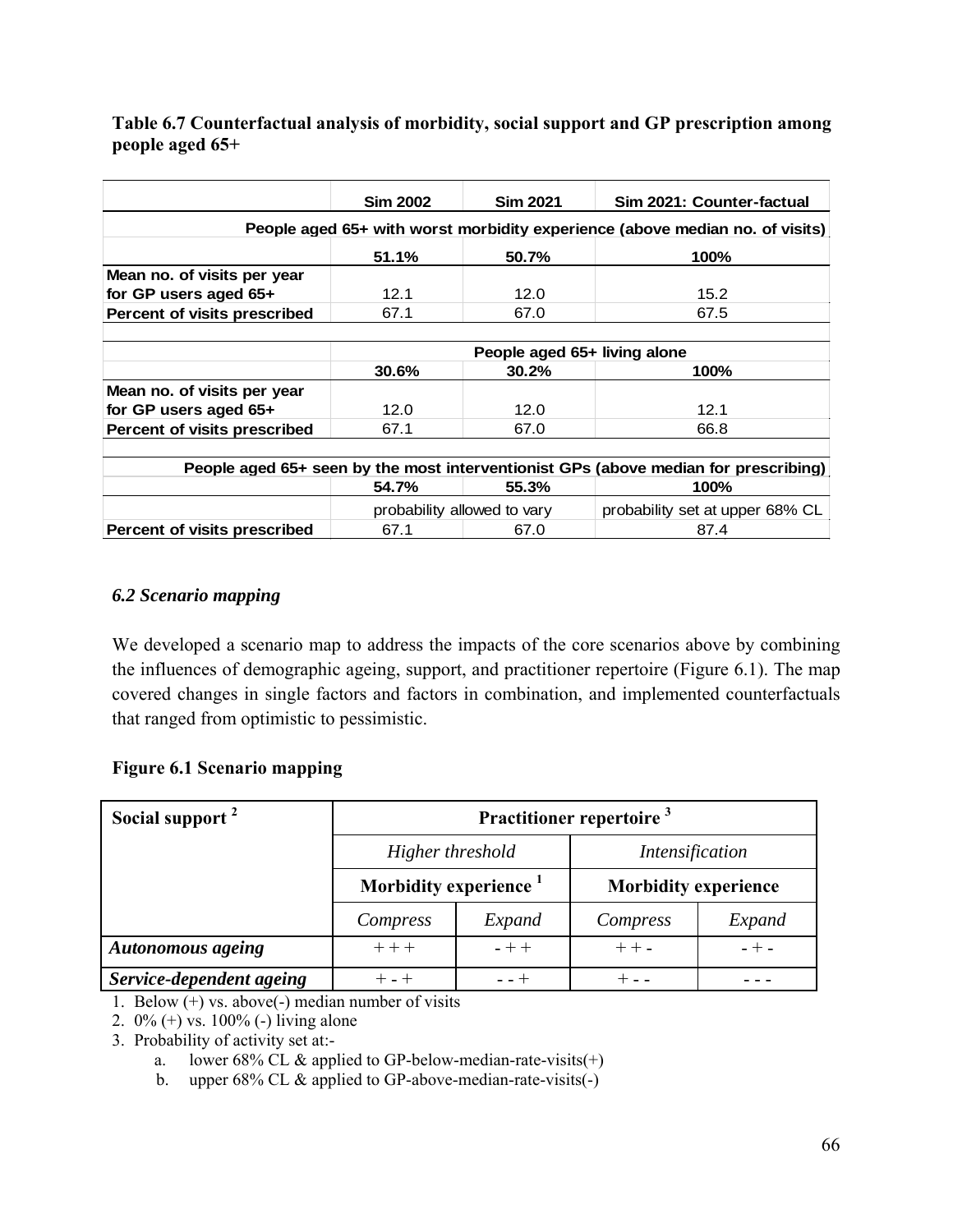#### **6.2.1 Scenario mapping: Results**

The following scenario mappings combine the effects of three counterfactual domains: morbidity experience, social support, and practitioner repertoire (Table 6.8-6.10).

Under the first scenario mapping of extremes of social support and morbidity experience: social support had no effect but the average number of GP visits per year doubled for higher morbidity (Table 6.8).

| Social support <sup>2</sup> | Morbidity experience <sup>1</sup> |             |  |
|-----------------------------|-----------------------------------|-------------|--|
|                             | $Compress (+)$                    | $Expand(-)$ |  |
| Autonomous aging $(+)$      | 88                                | 15.3        |  |
| Service-dependent aging (-) | 87                                | 15 2        |  |

## **Table 6.8 Mean number of visits per year for GP users aged 65+ in 2021**

1. 'Compress (+)' signifies that all GP users have below the median number of visits; 'Expand (-)' signifies that all GP users have above the median number of visits.

2. 'Autonomous aging (+)' signifies that no GP users are living alone; 'Service-dependent aging (-)' signifies that all GP users are living alone.

The second and third scenario mappings add the effect of practitioner repertoire (Tables 6.9 and 6.10). Under the second scenario mapping: the prescribing rate for more interventionist GPs were nearly double that of less interventionist GPs - as was the number of visits associated with a prescription - while there was virtually no difference according to lower or higher morbidity (Table 6.9).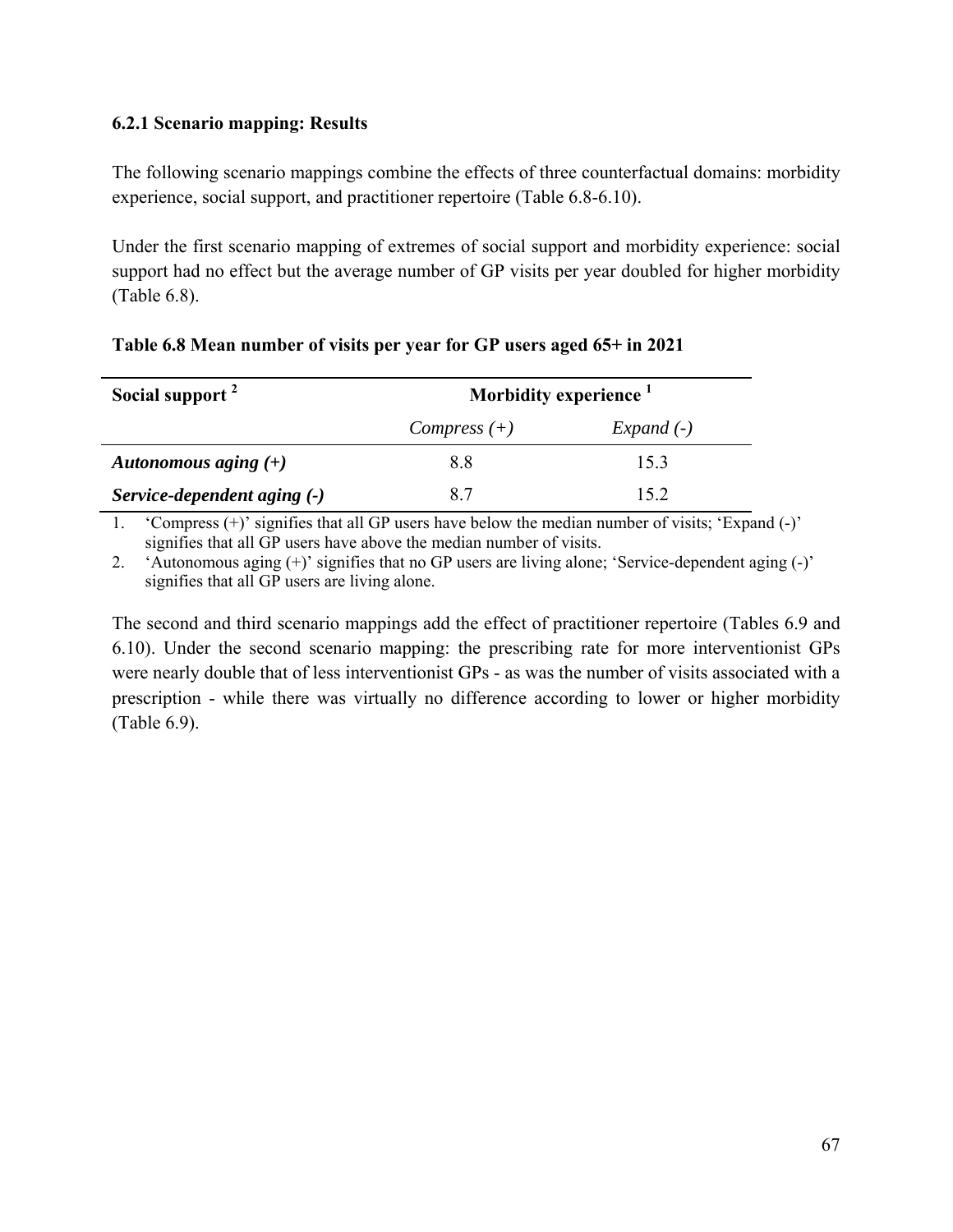| Social support <sup>2</sup> | Practitioner repertoire <sup>3</sup> |                                           |                            |                |  |  |
|-----------------------------|--------------------------------------|-------------------------------------------|----------------------------|----------------|--|--|
|                             | Higher threshold $(+)$               |                                           | <b>Intensification (-)</b> |                |  |  |
|                             | Morbidity experience <sup>1</sup>    |                                           |                            |                |  |  |
|                             | Compress $(+)$                       | $Expand(-)$                               | Compress $(+)$             | $Expand(-)$    |  |  |
| Autonomous aging $(+)$      | $46.2\%$<br>$(= 4.1$ visits p.a.)    | $47.0\%$<br>$(= 7.2 \text{ visits p.a.})$ | 87.0<br>(7.7)              | 87.9<br>(13.4) |  |  |
| Service-dependent aging (-) | 46.9<br>(4.1)                        | 44.4<br>(6.7)                             | 86.0<br>(7.5)              | 87.7<br>(13.3) |  |  |

**Table 6.9 Percentage of visits (average number of visits p.a.) prescribed for GP users aged 65+ in 2021** 

1. 'Compress (+)' signifies that all GP users have below the median number of visits; 'Expand (-)' signifies that all GP users have above the median number of visits.

2. 'Autonomous aging (+)' signifies that no GP users are living alone; 'Service-dependent aging (-)' signifies that all GP users are living alone.

3. 'Higher threshold (+)' signifies probability of practitioner activity set at level below the median rate; 'Intensification (-)' signifies probability of practitioner activity set at level above the median rate.

Finally under the third scenario mapping: the referral rate for more interventionist GPs was about six times that of less interventionist GPs - as was the number of visits associated with a referral (Table 6.10).

#### **Table 6.10 Percentage of visits (average number of visits p.a.) referred for GP users aged 65+ in 2021**

| Social support <sup>2</sup>  | Practitioner repertoire <sup>3</sup> |                       |                            |             |  |  |
|------------------------------|--------------------------------------|-----------------------|----------------------------|-------------|--|--|
|                              | Higher threshold $(+)$               |                       | <b>Intensification (-)</b> |             |  |  |
|                              | <b>Morbidity experience</b>          |                       |                            |             |  |  |
|                              | Compress $(+)$                       | $Expand(-)$           | Compress $(+)$             | $Expand(-)$ |  |  |
| Autonomous ageing $(+)$      | 5.5%                                 | 4.9%                  | 32.6                       | 32.4        |  |  |
|                              | $(= 0.5 \text{ visits p.a.})$        | $(= 0.7$ visits p.a.) | (2.9)                      | (5.0)       |  |  |
| Service-dependent ageing (-) | 5.1                                  | 4.6                   | 32.5                       | 33.5        |  |  |
|                              | (0.4)                                | (0.7)                 | (2.8)                      | (5.1)       |  |  |

1. 'Compress (+)' signifies that all GP users have below the median number of visits; 'Expand (-)' signifies that all GP users have above the median number of visits.

2. 'Autonomous aging (+)' signifies that no GP users are living alone; 'Service-dependent aging (-)' signifies that all GP users are living alone.

3. 'Higher threshold (+)' signifies probability of practitioner activity set at level below the median rate; 'Intensification (-)' signifies probability of practitioner activity set at level above the median rate.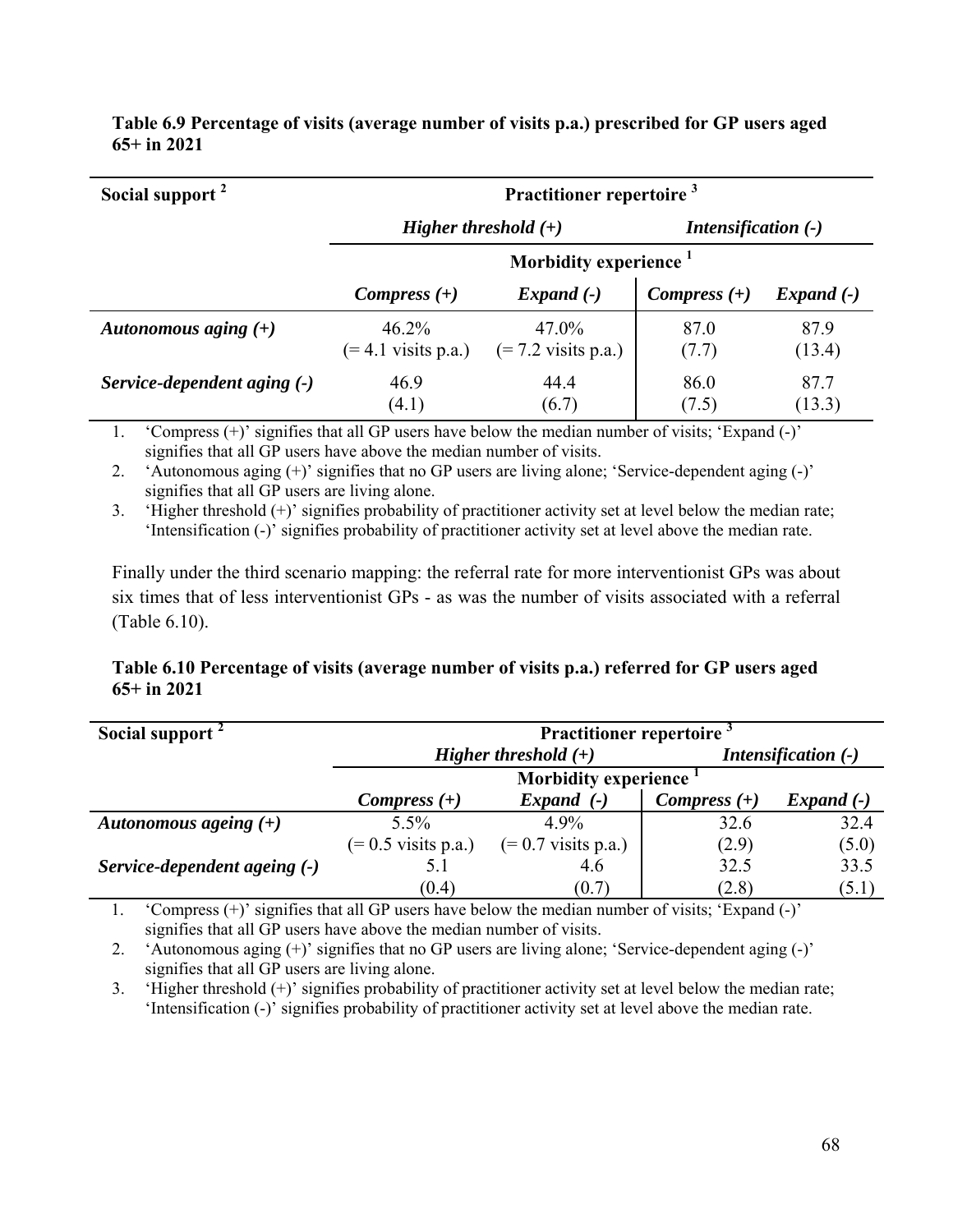#### *6.3 Software development*

The original simulation programme was implemented in **SAS** *((http://www.sas.com)* though it has been progressively converted to **JAVA** *(http://java.com/en)* and *R (http://www.Rproject.org)* for ease and speed of development and usage. The programme now operates within an open-source simulation package **ASCAPE** *(http://ascape.sourceforge.net)* whose interface we have adapted for our purposes. We call our software tool JAMSIM (**JA**VA for **M**icro **Sim**ulation) which is available at *http://code.google.com/p/jamsim* (*Mannion et al, in press, 2011*).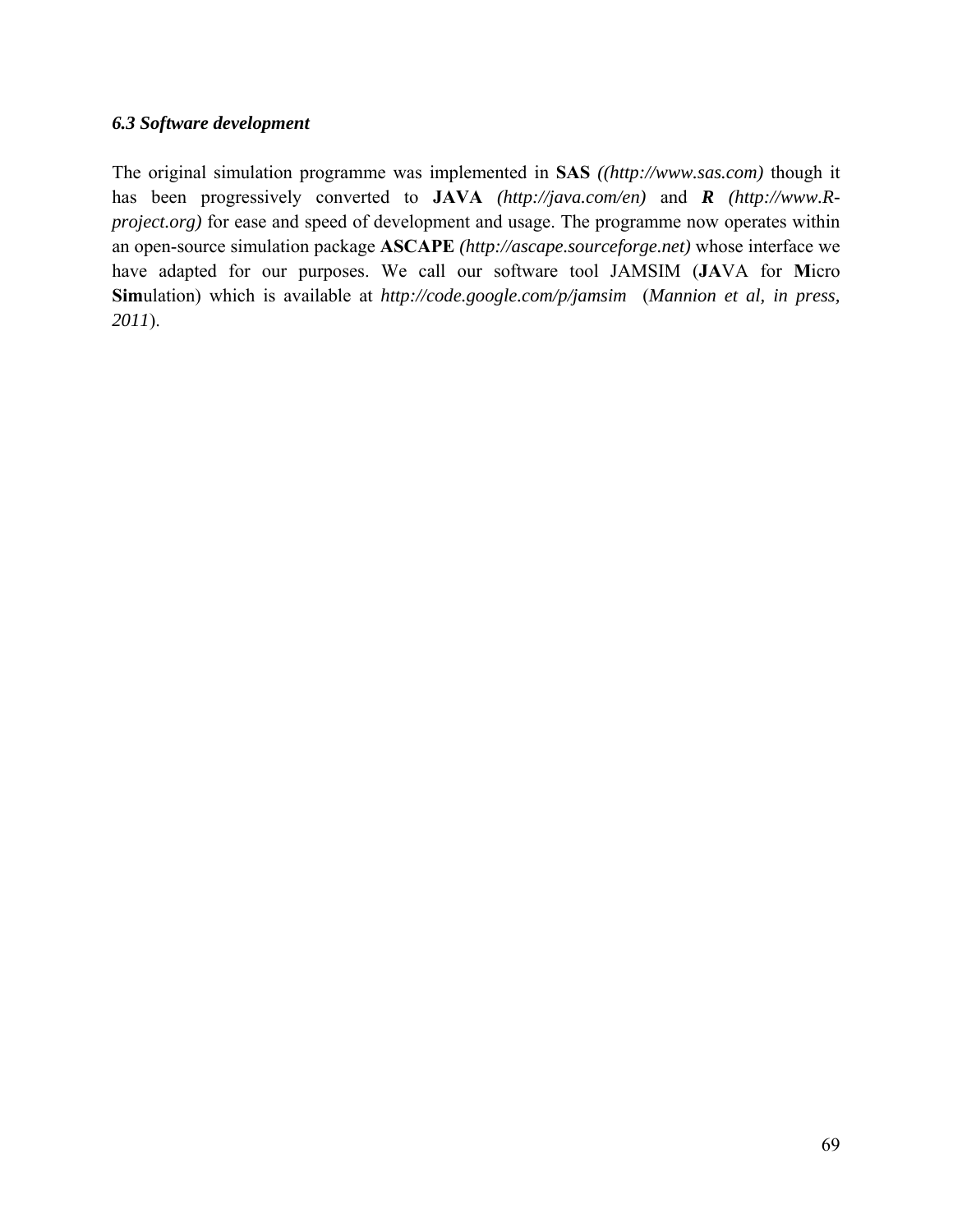## **7. Conclusion**

## *7.1 Data synthesis*

The method of statistical matching used is well established in the literature, but as far as we can ascertain, this is the first attempt to allocate GPs from one existing data source to individuals in another without the benefit of unique identifiers. The use of existing data can be valuable for further analysis or modelling that otherwise would not have been possible, and alleviates the need for further expensive data collection. Data synthesis of this kind can bring together diverse data sets and thus extract more value from the constituent sets. However, there are necessarily practical assumptions and decisions made in the process of statistical matching. These tend to be driven by what is available in the data at hand while also trying to maintain rigour.

There were a limited number of common variables between our two data sets to employ for the matching process although this is not unusual in models of this kind. We were also implicitly assuming conditional independence (*Australian Bureau of Statistics 2004)*; that is, that all variation in GP choice can be explained by the matching variables. In justification, the variables we used were the key patient variables as well as being the only common ones. Results demonstrated a plausible relationship between the original and matched variables.

In cell division, the precision of matching depends on the number of common variables used, and if there are too many it is much harder to find exact or even close matches *(Zaidi & Scott 2001)*. With few common variables available in our case, it was relatively easy for two records to be judged as 'identical' in the matching process, whereas more information would have given rise to greater discrepancy. Within cells, nearest-neighbour matching via a distance function was beneficial and only moderately sensitive to the use of different distance metrics.

The data set created through statistical matching is of course synthetic, but diagnostic tests and sensitivity analyses showed the method performed well in our application. Furthermore, the addition of these matched data substantially improved the functioning of the microsimulation model.

This method of statistical matching produced accurate and robust results. We were able to create a synthetic data set that combined information from two disparate sources while preserving expected relationships among variables. This new data set could then be used for the novel purposes, which were hitherto not possible, of performing simulation and undertaking virtual experiments. The innovative aspects of our study were in using the process to match GPs to individuals to enhance the data set underlying a microsimulation model of the primary care process.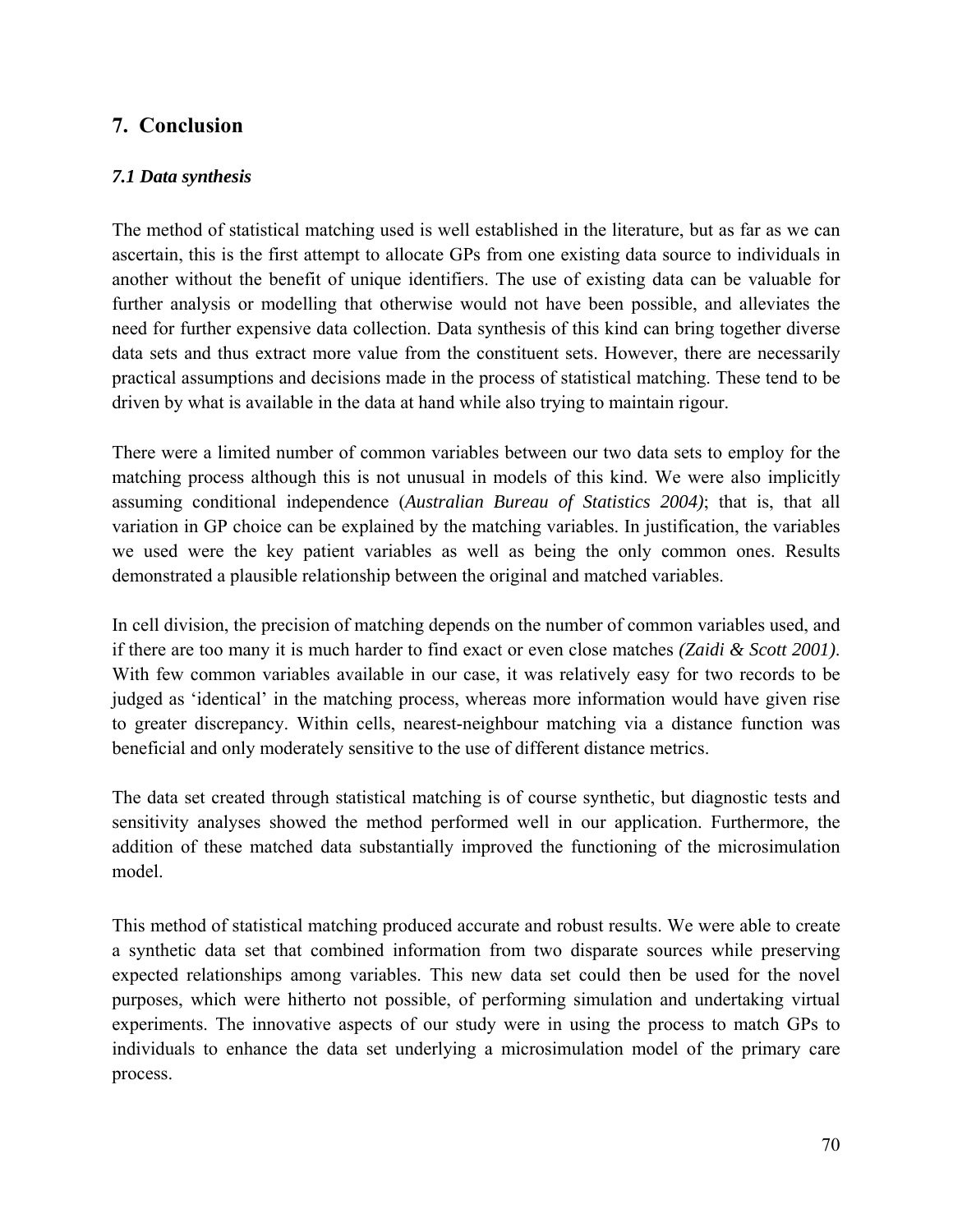#### *7.2 Statistical modelling*

From NPMCS, general practitioners ordered an investigation in 25% of patient visits, wrote a prescription in 66%, gave non-drug treatment in 62%, requested follow up in 57%, and referred on in 16% of visits. The final models predicted similar probabilities of clinical activity to the actual with an average absolute error of 4.8 percentage points.

Clinical activity was mainly explained by the primary condition of the patient as diagnosed by the GP. This result was not unexpected as we would assume that the action a doctor takes would primarily depend on the diagnosis made. The patient characteristics were the next set of variables important for predicting the probability of a doctor action. Doctor and practice information contributed the least to the predictivity of the models.

Prior to the modelling process, it was decided to take an approach that balanced predictivity of the models with theoretical interpretability in the medical/sociological context. This approach meant that pure prediction tools were not used and interaction effects and other higher polynomial terms were not incorporated in the statistical models. There was a tension between producing the best predictive model while ensuring that the independent variables used had explanatory value and were theoretically interpretable.

The visit was taken as the unit of analysis so the doctor actions were assumed to be a characteristic of the visit rather than individual diagnoses that could have occurred within the visit. Thus, the link between say getting a prescription and the actual underlying therapeutic need may not always be as direct as would be desirable. The modelling process also did not account for multiple doctor actions per patient.

The variables that could be considered as predictors had to be restricted to and be in the same form as those that were available in the data base that was being used for simulation. The models did not account for severity of illness nor co-morbidities which inevitably reduced their predictive ability.

We were able to develop multilevel logistic regression models using the enhanced features of SAS 9.2 that gave good predictivity when assessed against empirical benchmark data. We selected the best model by minimising an information criterion and compared the output distribution to the benchmark. Note that models fitted using the SAS GLIMMIX procedure (multilevel model for a dichotomous outcome) did not take account of survey stratification.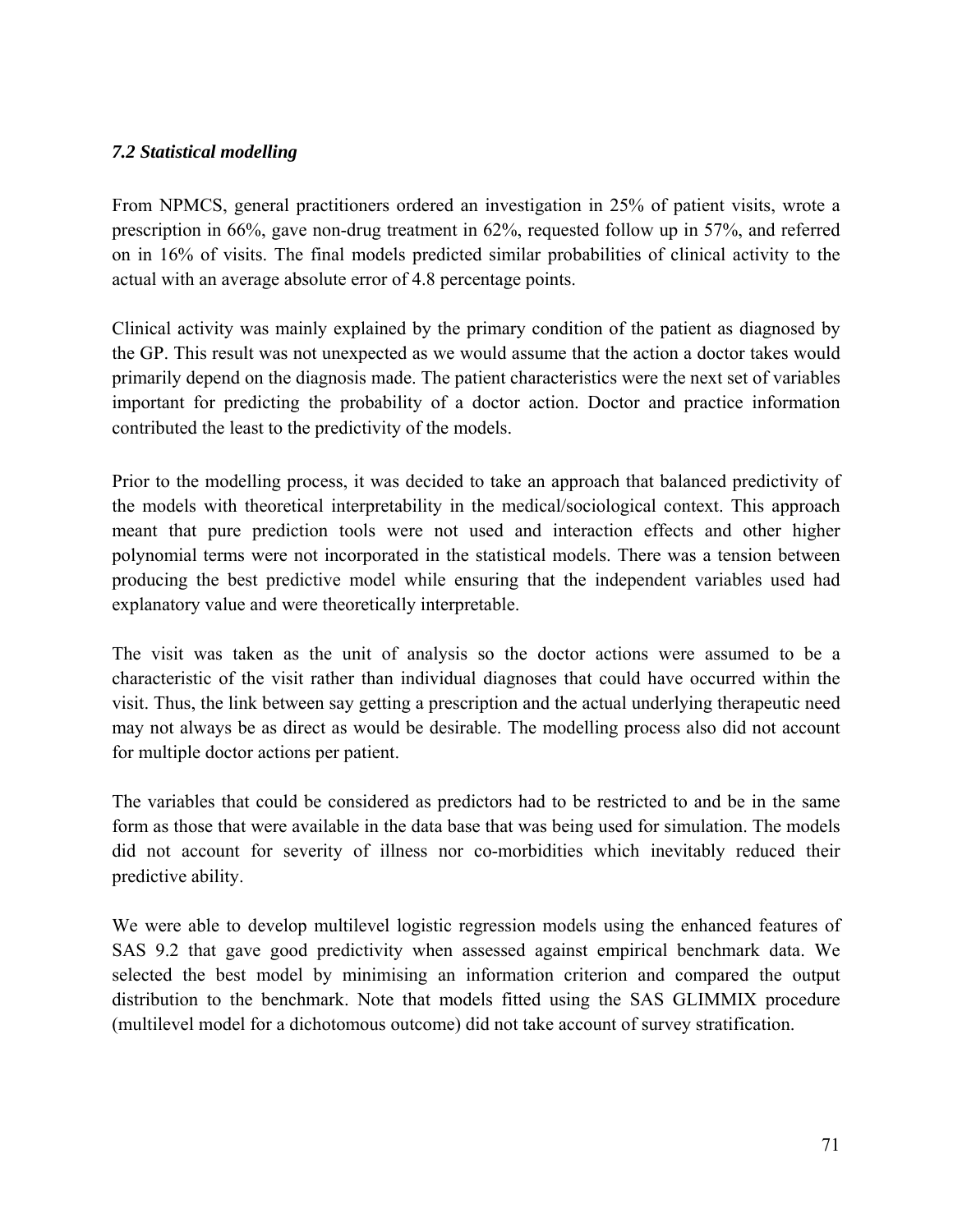Our models of clinical activity in NZ general practice are comparable to other models in the area of health care services utilisation *(Cutts et al 2005; Friedman et al 2007; Polen et al 2001; Pope 1988)*.

We were able to build statistical models of GP activity level using appropriate techniques that identified the best explanatory variables and gave good predictivity. In turn, the derived parameters were able to be applied to our simulation model of general practice though it is a limitation that the random doctor effect was not used.

## *7.3 Microsimulation*

The microsimulation model followed a "pathway to care" process imputing in turn health conditions, the occurrence of a doctor visit, the most important condition, the number of doctor visits, the primary diagnosis, and associated GP activities.

## **7.3.1 Imputing health conditions**

We were predominantly interested in modelling the occurrence of recent conditions as they show the immediate need for engagement with primary care services. Broad categories of health conditions were chosen based on earlier work using the ANHS 1995, and modified to ensure compatibility with the NPMCS 2001/2.

Occurrence rates of recent conditions in the population (during fortnights, spread across the year of data collection) were derived from tabulated data using the ANHS 1995. These rates were broken down by the 17 condition categories, age group, gender, and household type. Up-rating of these 1995 rates to 2002 level was considered but ultimately not deemed necessary after successful validation of the model (without up-rating). However, approximate adjustments for seasonality were made for the 17 condition categories by using standardised proportions of each condition category present in each month of the year that pertained in the NPMCS 2001/2 visits data.

Each fortnight in the year (2002) was then simulated in turn. Each person was assigned, using Monte Carlo simulation, whether they had each one of the 17 recent condition categories for each fortnight throughout the year culminating in a list of such condition categories. Each condition category was simulated independently, that is, there was no explicit modelling of the co-occurrence of clinically related condition categories.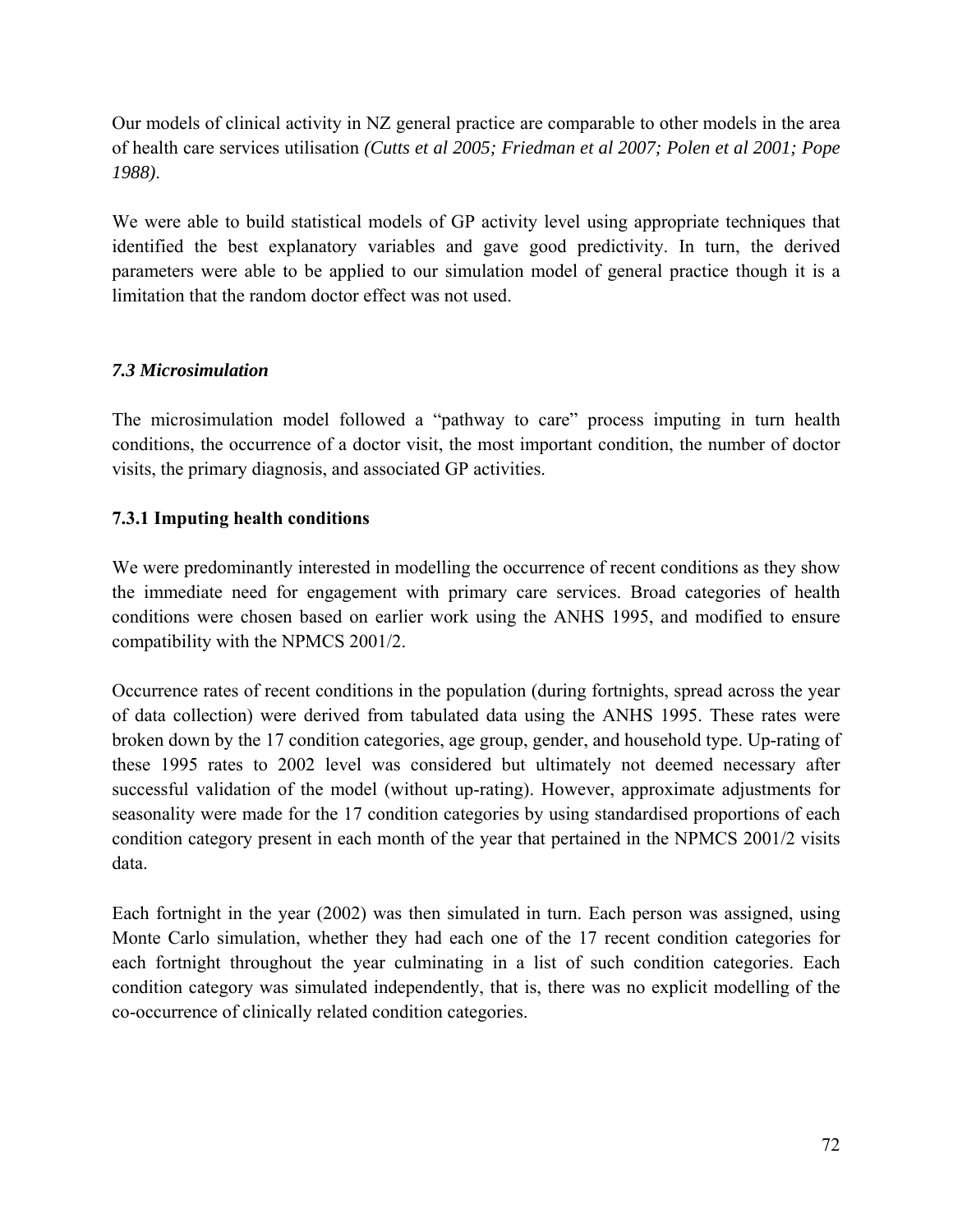## **7.3.2 Imputing if a doctor visit occurred**

We assigned, using Monte Carlo simulation, for each condition that a person had in the fortnight whether that person would be likely to choose to see a doctor. Thus each person was allocated a series of probabilities of visiting the doctor based on imputed conditions. If any of these conditions were allocated as likely, then the person was deemed to have seen their GP for that fortnight. The probabilities were based on condition category, the person's age group, gender and household type. They were derived from the proportion of people with each recent condition category in the ANHS 1995 who had that condition listed as one of the matters they saw their doctor for at their last visit in last 2 weeks.

## **7.3.3 Imputing the 'Most important condition leading to a visit'**

For those people who were allocated at least one doctor visit, the 'most important condition category leading to a visit' had to be designated for each array of conditions in each fortnight. This was for the assignment of the number of visits in each fortnight. If there was only one condition present, then that condition was designated as the 'most important'. In the case of more than one condition category being present, the 'most important' was assigned based on a cumulative distribution function (CDF) of the probability of each condition likely to have been seen by a doctor in the array. The probabilities of the conditions were based on the distribution of the first listed reason for a visit using data from the ANHS 1995. This was to enable a better link between the assigned 'most important condition' and the number of visits distribution both based on the same survey data. A CDF was then derived and used to assign, via Monte Carlo simulation, which condition category for a person was 'the most important condition leading to a visit' taken from the array of conditions likely to have been seen by a doctor.

# **7.3.4 Imputing number of doctor visits**

Data from the ANHS 1995 on the distribution of number of visits (ranging from 1 to 10 visits) by doctor type and depending on the 'most important condition category leading to a visit in the fortnight' was used to assign the number of doctor visits. This distribution was split up by age group, gender and household type where numbers permitted. From this distribution, probabilities were derived of having 1 or 2 or 3 visits up to a possible 10 visits. A cumulative distribution function of these probabilities was then created and used, via Monte Carlo simulation, to assign the number of visits.

## **7.3.5 Imputing primary diagnoses**

Primary diagnoses for each visit in each fortnight for each patient then needed to be assigned. The probability of being a primary diagnosis (assumed to be the first listed diagnosis) was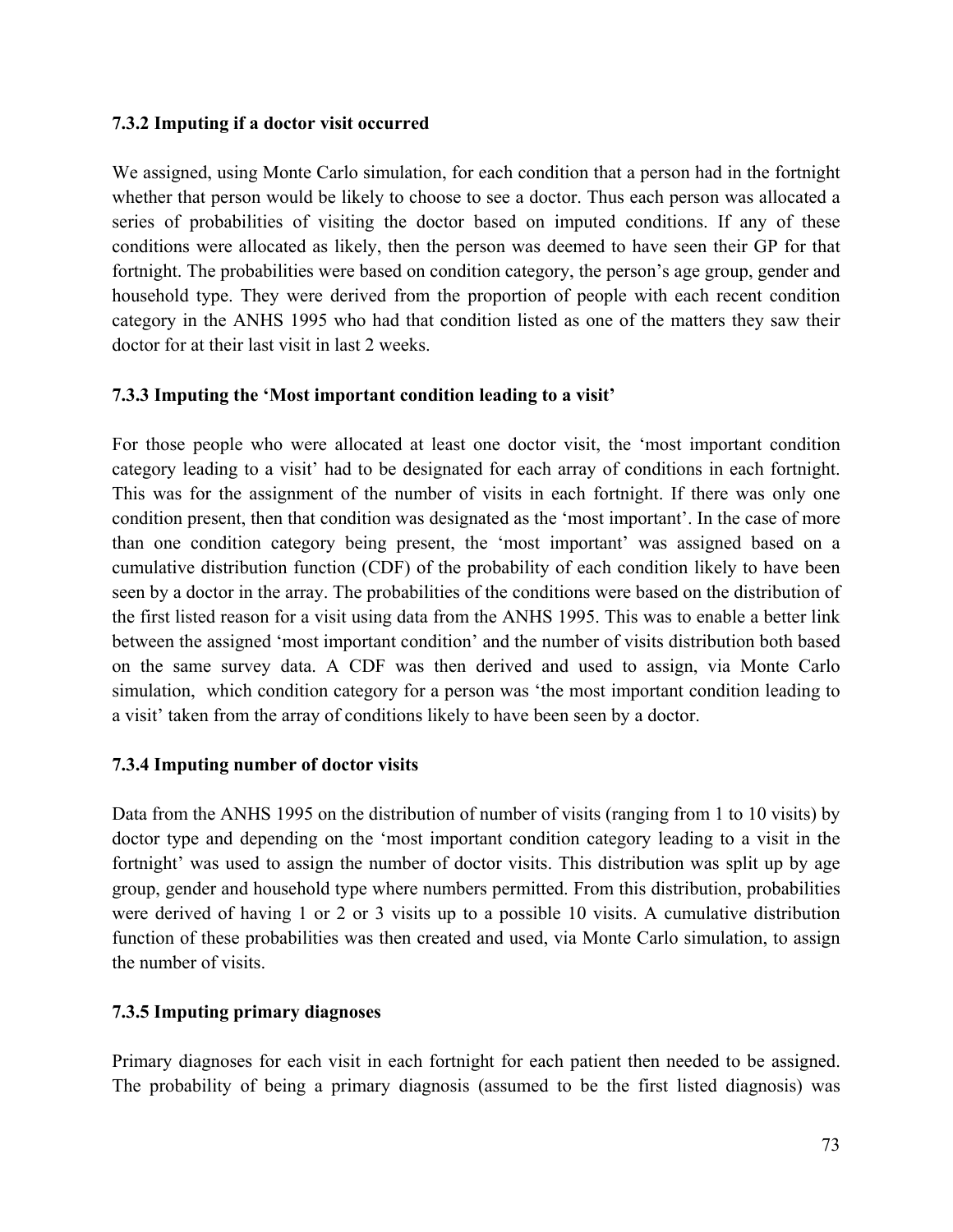derived for each condition category (out of all possible ones in the fortnight deemed as likely to have been seen by the doctor). These probabilities were produced via statistical modelling of GP visits using NPMCS 2001/2 data. Given the particular array of conditions likely to see a doctor that a person had been allocated in a fortnight, a cumulative distribution function was firstly made of these probabilities and then used to assign a primary diagnosis. As the primary diagnosis would be used to assign the likely GP actions for each visit, harmonisation was necessary between the categorisation of conditions in the Australian illness data and New Zealand GP visit data. Initial simulated results of the distribution of condition categories seen over the year showed that, in comparison to the NPMCS benchmark, the 'Symptoms ...' category was being over-estimated. This 'Symptoms …' category contains items that could be possibly diagnosed by the GP as being in one of the other more well-defined categories and so it was decided to redistribute this category accordingly.

## **7.3.6 Imputing associated GP activity**

Given the primary diagnosis, the probabilities of a GP action (investigation, prescription, nondrug treatment, follow-up, or referral) were calculated for each visit via predictions from a series of multilevel logistic regression models using NPMCS 2001/2 data that included both patient (demographics and health status) and doctor characteristics. Each of these probabilities was then used to randomly assign whether each visit was recorded as having been associated with each GP action.

## **7.3.7 Assumptions of the simulation model**

- 1. We assumed that Australian levels of two-weekly condition occurrence were similar to those in New Zealand.
- 2. We are assumed that each fortnight in the year was independent of every other fortnight.
- 3. Any future use of the LT rate would assume that if a person had a long-term condition, defined as lasting six months or more, it would apply for the whole year.
- 4. We assumed that the distribution of the first listed reason for a visit in the last two weeks in the ANHS survey was a good representation of the most important condition leading to a visit in a fortnight.
- 5. The probability of each condition category being seen by a doctor was based on data from the last visit in the last two weeks. We assumed that, as 77% of users had just one visit in the last fortnight, that probability gave a good representation of the condition category being seen by the doctor.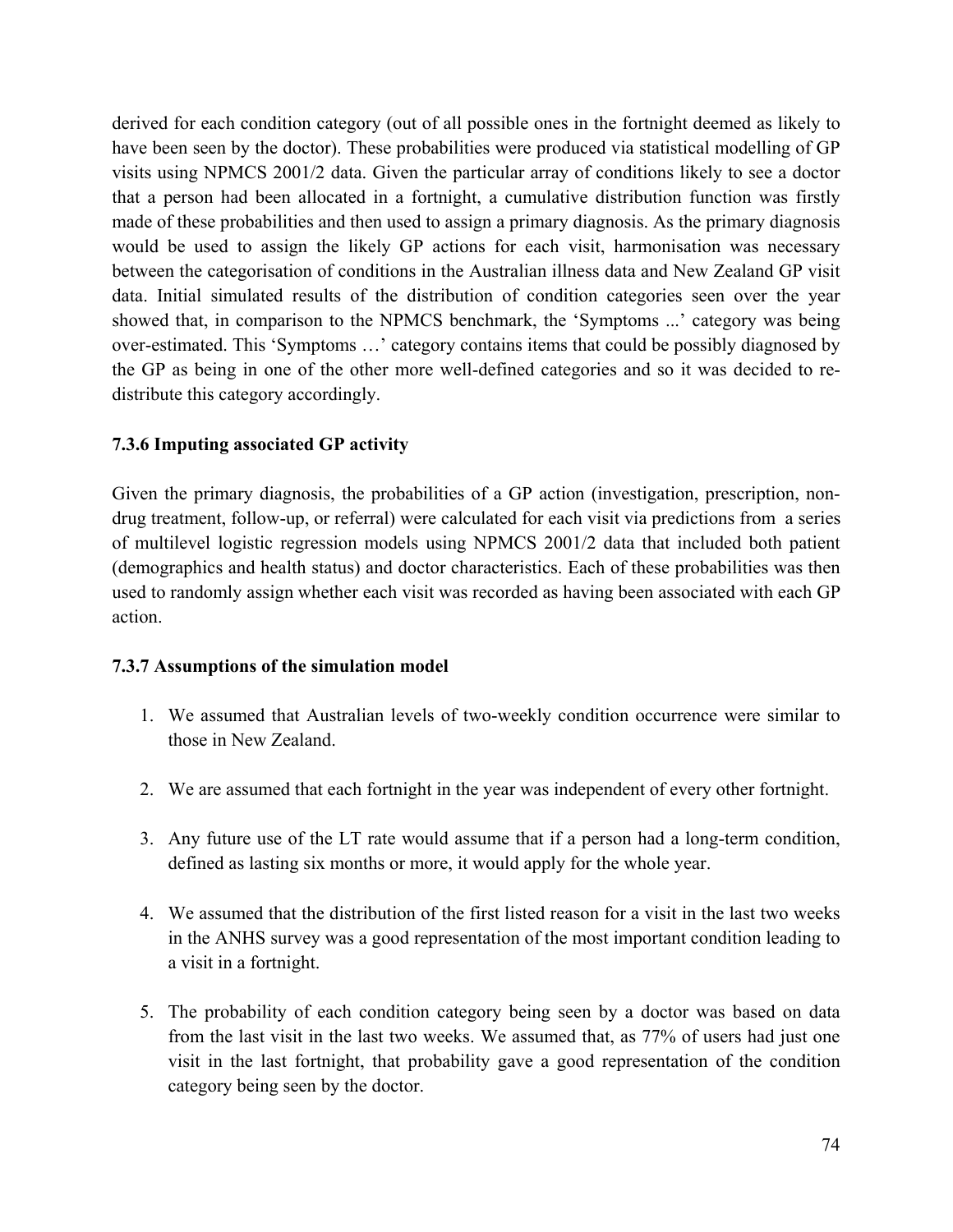- 6. Only 1.8% of people in the ANHS survey had a 'doctor type' of 'GP and specialist'. We thus assumed that differences in GP visit probabilities derived from combining 'GP only' and 'GP and Specialist' rather than from 'GP only' alone were minimal.
- 7. Where people in the ANHS survey with 'doctor type' equal to 'GP and specialist' had only one GP visit, we assumed their type had been incorrectly recorded and changed it to 'GP only'.
- 8. A limitation is that we did not model severity nor co-morbidities as the necessary data were not available.
- 9. In the matching of doctors, people in the NZHS survey who reported they had not visited the doctor in the last 12 months were assumed to be the same (in terms of which kind of doctor they would likely choose) as those patients in the NPMCS survey who reported they had just one visit to the GP in the last year.
- 10. NZHS and NPMCS data were matched using non-after-hours visits. The primary diagnosis and doctor action models were also based on non-after-hours data. We assumed that the visits reported in the ANHS survey (information about which we use in the simulation) were also mostly due to non-after-hours visits. This would ensure that profiles of doctors and probabilities of primary diagnosis and doctor actions would be appropriate to use in conjunction with ANHS visit data.
- 11. The random allocation of doctor profiles for those individuals in the NZHS survey who had zero visits in the last 12 months considered all doctors in NPMCS (that is, not only non-after-hours doctors).
- 12. Each SAS data step imputed different characteristics in the simulation process (for example, illness in one, and actions in another). We assumed that the results were not affected by having the same seed for the random numbers that drove the imputations in each data step.

## **7.3.8 Issues re scenario testing**

Scenario testing was implemented by re-weighting the population in the base-file according to various individual characteristics. There are underlying assumptions and issues that arise which are listed below: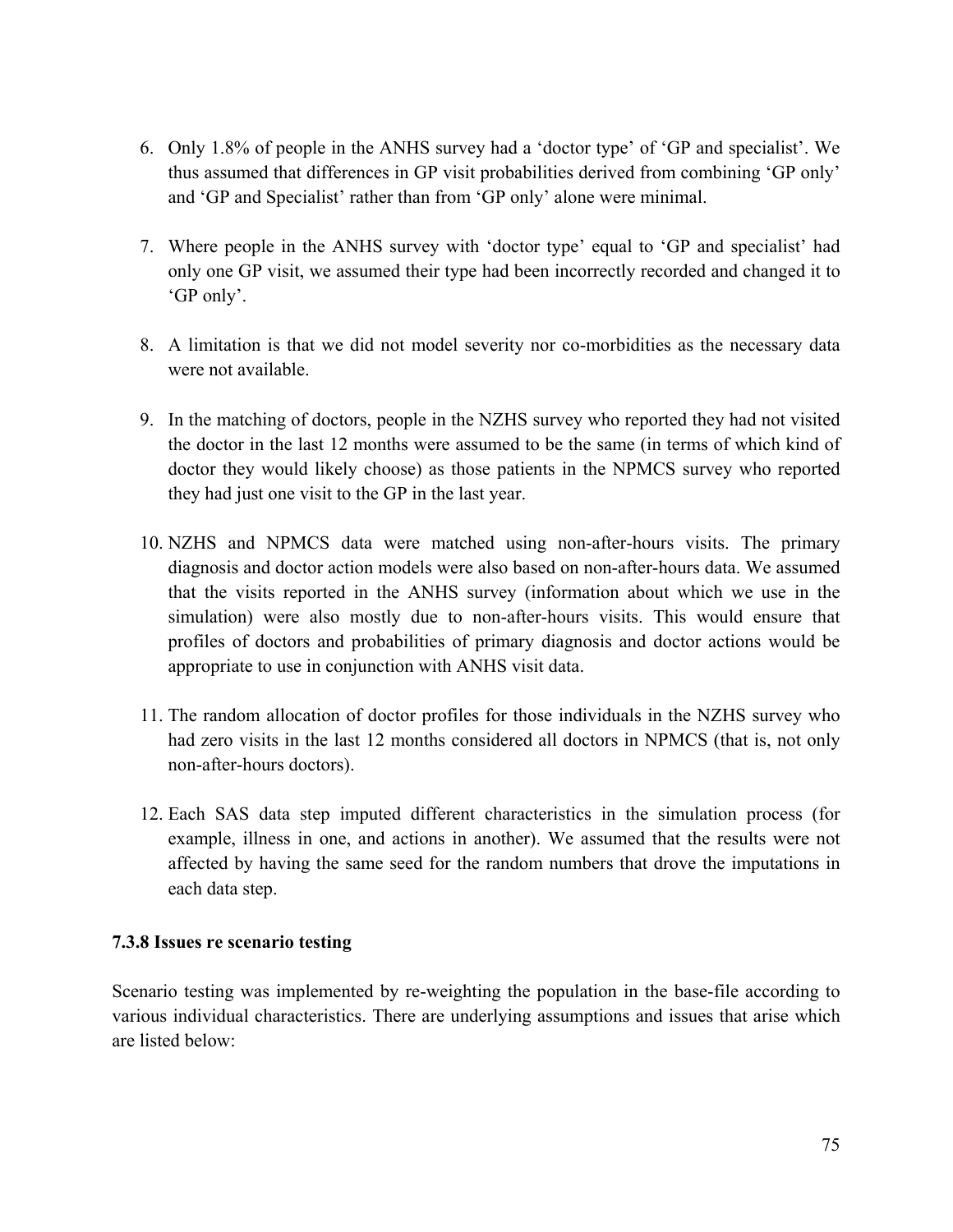- 1. We re-weighted the population according to official projections of demographic composition in 2021 (Statistics NZ - only source of futuristic data).
- 2. In scenarios, it is assumed that the link between projected demographics and other individual characteristics would remain the same.
- 3. It assumed values or levels of the other individual characteristics would remain the same (no projected data available).
- 4. It assumed that ANHS survey data input would remain valid for new people profiles.
- 5. It assumed the same doctors would be present regardless of changes in each base file record's demographics – otherwise doctors would have to be re-matched to the new people profiles to create a new updated base-file.
- 6. It assumed that the link between people and patient profiles would remain the same.
- 7. It assumed that doctor profiles and their link to people profiles would remain the same.
- 8. It assumed that the relationships between doctor actions and the predictor variables would remain the same, that is, NPMCS prediction models would still hold.
- 9. It assumed values or levels of the predictors of a doctor action would remain the same (no projected data available on patient or doctor/practice characteristics).
- 10. We could not reweight doctor nor practice characteristics as the patient was the unit of analysis in the base-file.
- 11. We could possibly have reweighted NPMCS patient data before matching to NZHS data.

## **7.3.9 Discussion and Conclusion**

The contribution that microsimulation models can make to addressing 'what if?' scenarios and realistic extrapolation into the future is well known *(Gupta and Harding 2007)*. However, a feature of such models that has not been sufficiently emphasised is their potential for drawing together data from different sources. We have attempted to demonstrate this by building a model that can be used to test a range of scenarios on the impact of demographic ageing. Necessarily, the construction of such a model relies heavily on its foundation in empirical data and hence makes reasonably strong assumptions about the plausibility of results arising from their combination.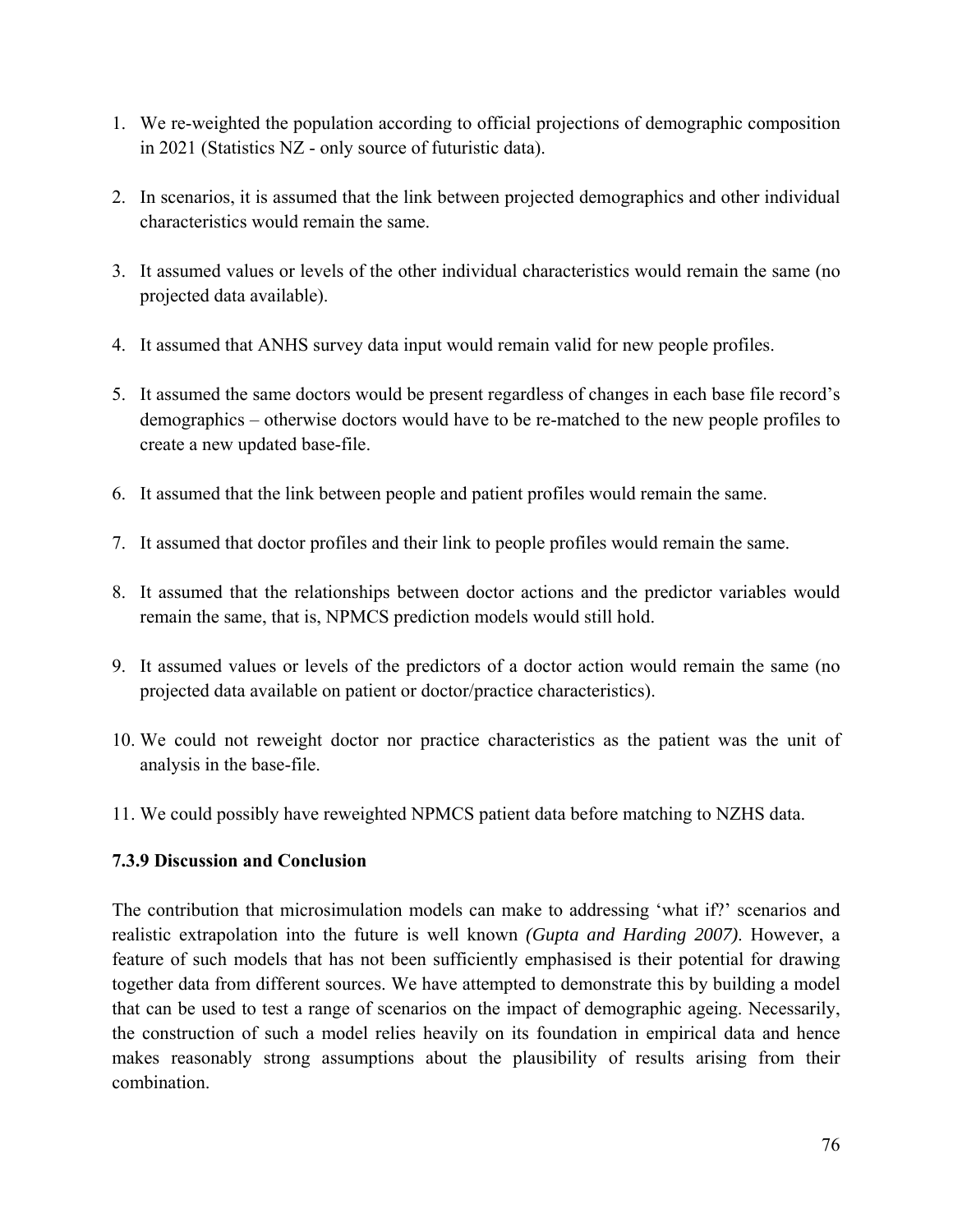The major strength of this model lies in its use of existing micro-level data from various relevant sources. There were data available on population occurrence of recent health/illness conditions, GP service utilisation, and GP clinical activity. Statistical matching was employed to create a synthetic base file by combining different data sources. This enhancement enabled a better representation of reality than could be achieved from any one source alone. However, the need to harmonise data sources as to, for example, their intrinsic classification categories and time scales, meant that there was potential information that was lost to the model. Another requirement was that a variable needed to be present in both the external data source (either ANHS or NPMCS) and the base file derived from NZHS. Furthermore, as longitudinal data were not available to derive transition probabilities, the model is a static one, using static ageing methods, so that any extrapolation into the future is hedged with assumptions.

As much as possible, data sources were selected that related to New Zealand and a specific time period circa 2002. The obvious exception on both counts was our use of the ANHS 1995 to obtain recent illness information which was otherwise not available. The rationale, borne out by evidence, was that the two countries shared much social similarity and particularly (pertinent here) in their demographic structure and primary health care system. A limitation of the illness and service utilisation data (from Australia) was that it was based on a 2-week reporting period so that the simulation of multiple fortnights to create a year resulted in over-estimation due to the fact that actual fortnights are not independent of one another. We also felt justified in aligning our simulated results, for example, the number of GP visits, to New Zealand 2002 because of identified and quantifiable differences to Australian data.

There were other limitations of the ANHS tabulated data employed for the simulation of morbidity experience and GP use. Proportions were broken down by age group, gender, and household type where numbers allowed; other ANHS variables could not be used as there were no sufficiently compatible counterparts in our New Zealand base file. Ethnicity was not considered as the ethnic composition of Australia and New Zealand were very different, and so there was no common variable that could be used; however, ethnicity was used in the simulation of GP activity which relied entirely on New Zealand data.

We were also limited by the data available for our measure of family support and have used the proxy of 'being partnered or not' (a re-grouping of household type), the rationale being that adults who are partnered receive more support and care and may not have to visit the doctor as much as the unpartnered *(Ostberg & Lennartsson 2007; Prior & Hayes 2003; Van Houtven & Norton 2004)*. Initial exploration showed that partnership had a moderate effect; however as it was a key component in our scenario testing, it was retained.

We operationalised GP repertoire by using the age of the GP as a proxy for their cohort, and assuming that older GPs may have, for example, a higher prescribing rate because of the training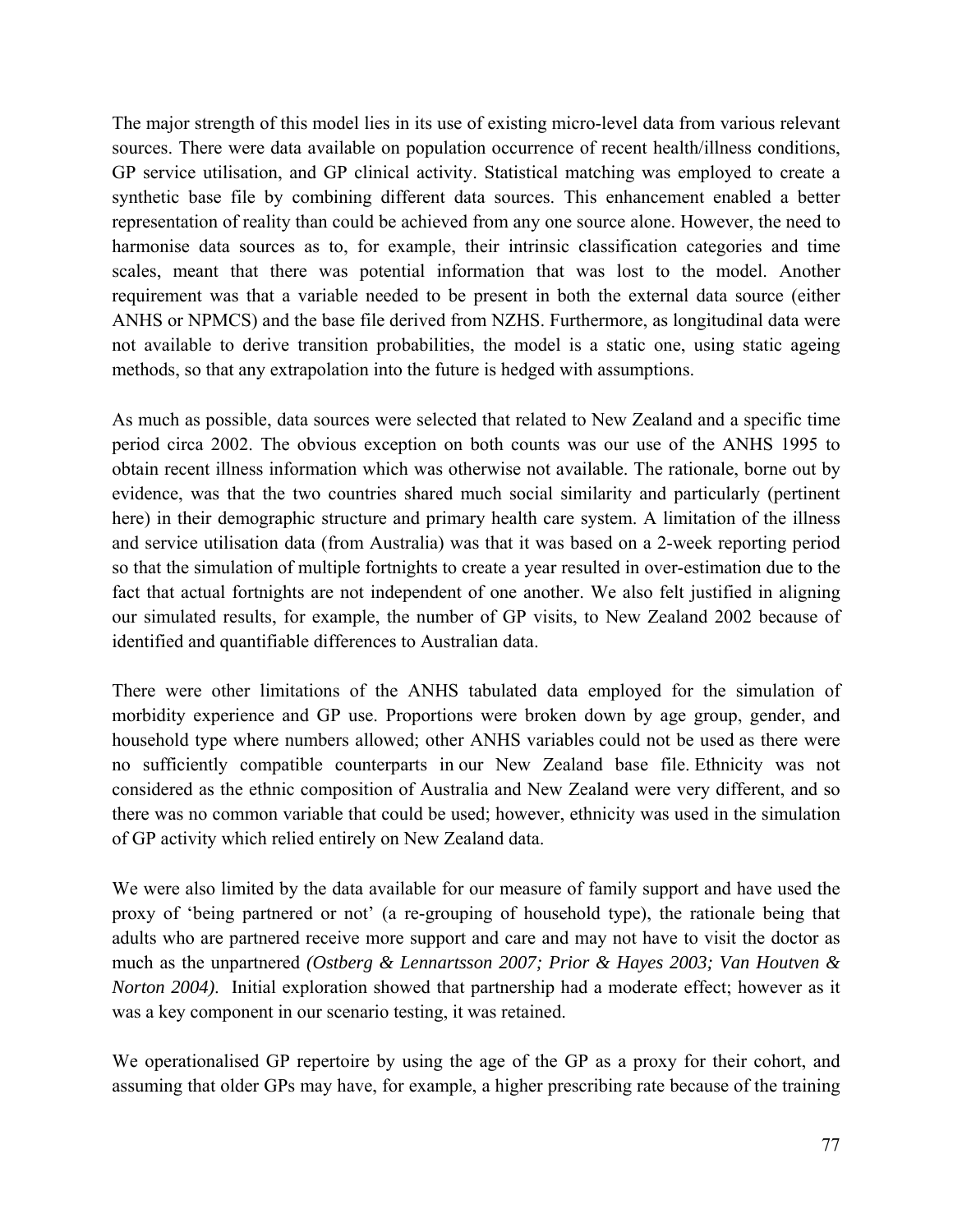their cohort received. Underpinning this is the rationale that, once the early pattern has been set, GPs tend to persist in a particular practice style *(Davis et al 2000)*.

We attempted to design the simulation process so that it followed as much as possible the pathway to care. Effectively, a health history was created for each person in our synthetic population. We attempted to reproduce the realistic linkage from one health event to another embodied by the pathway to care, both logically and chronologically. However, this was not always possible depending on the availability and nature of the data. Therefore, the modelling process has necessarily been an iterative one of continuous verification and validation, with incremental progress, and a balance between the criteria of underlying logical sense and producing stable plausible results. We have attempted to generate more robust estimates by averaging the results of 100 simulation runs.

In testing various scenarios by manipulating specific factors of interest, the model must assume that everything else remains the same including inherent structural relationships. This is a limit on the realism that can be achieved. Our provisional results showed little relative change proportionally though that translated to not inconsiderable change in absolute numbers of GP visits and doctor activities. The relative effect of demographic ageing may be moderated by healthier living and improved medical care (*Knickman & Snell 2002; Rechel et al 2009*) though we did not account for these factors explicitly in the model.

A novel microsimulation approach was successfully applied to a synthetic sample of individuals made by combining existing data sources *(Davis et al 2010; Pearson et al 2011).* A working prototype model of primary medical care in New Zealand for 2002 was constructed which produced plausible results for key parameters. Furthermore, the model was able to be used to test the impact of various scenarios involving demographic ageing via a projection to 2021. Model projections suggest limited change in system demand. There is potential to improve, to increase the complexity of, and to extend the model. This will enhance its usefulness as a scenario-testing tool for policy purposes.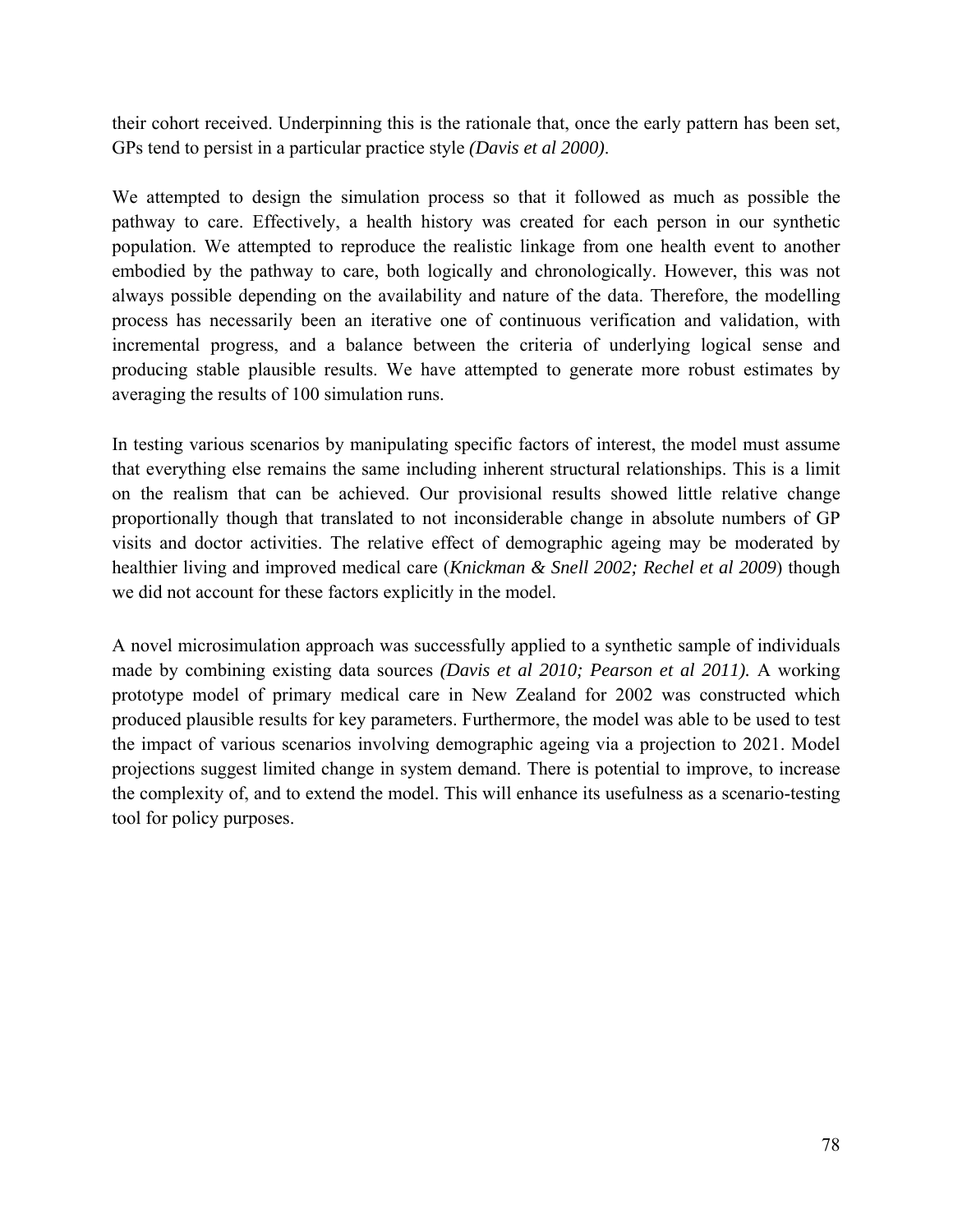# **8. References**

Abello A, Lymer S, Brown L, Harding A, Phillips B. 2008. Enhancing the Australian National Health Survey data for use in a microsimulation model of pharmaceutical drug usage and cost. Journal of Artificial Societies and Social Simulation; 11(3)2. <http://jasss.soc.surrey.ac.uk/11/3/2.html>.

Aboderin I. 2004. Modernisation and ageing theory revisited: Current explanations of recent developing world and historical Western shifts in material family support for older people. Ageing and Society; 24:29-50.

Afgani M, Sinanovic C, Haas, H. 2008. Anomaly detection using the Kullback-Leibler divergence metric. First International Symposium on Applied Sciences on Biomedical and Communication Technologies, pp. 1–5, 25–28.

Alegre J, Arcarons J, Calonge S, Manresa A. 2000. Statistical matching between different datasets: An application to the Spanish Household Survey (EPF90) and the Income Tax File (IRPF90). In: The workshop on fighting poverty and inequality through tax benefit reform: Empirical approaches. Barcelona.

ASCAPE <http://ascape.sourceforge.net>.

Australian Bureau of Statistics. 1996. National Health Survey 1995: Users' guide. Canberra: Australian Bureau of Statistics. <http://www.abs.gov.au>.

Australian Bureau of Statistics. 1997. National Health Survey 1995: Summary results. Canberra: Australian Bureau of Statistics. <http://www.abs.gov.au>.

Australian Bureau of Statistics. 2004. Statistical matching of the HES and NHS: An exploration of issues in the use of unconstrained and constrained approaches in creating a basefile for a microsimulation model of the pharmaceutical benefits scheme. Canberra: Australian Bureau of Statistics.

Brown L, Harding A. 2002. Social modelling and public policy: Application of microsimulation modelling in Australia. Journal of Artificial Societies and Social Simulation; 5(4).

Bryant J, Teasdale A, Tobias M, Cheung J, McHugh M. 2004. Population ageing and government health expenditures in New Zealand, 1951-2001. The Treasury, Wellington.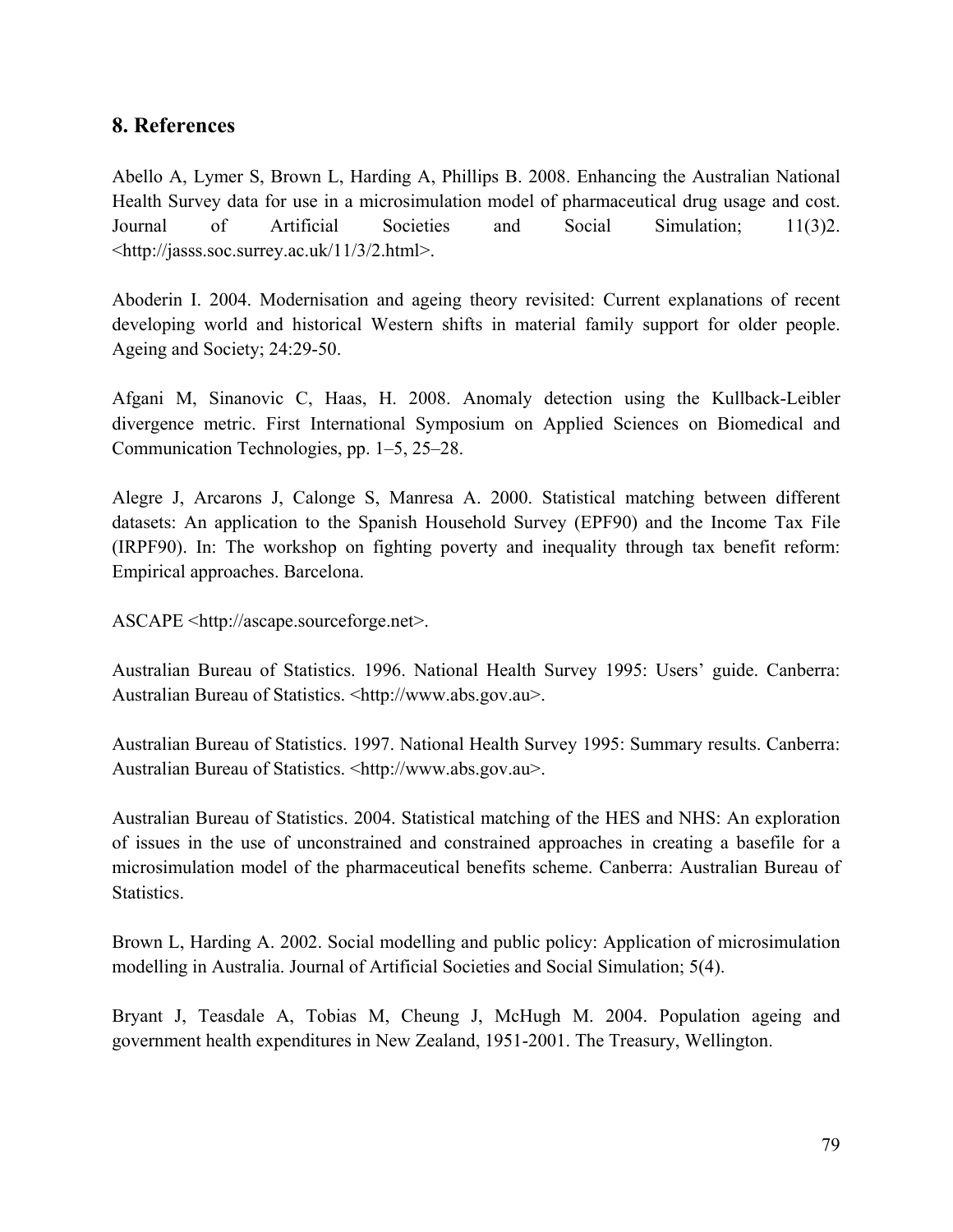Cohen M. 1991. Statistical matching and microsimulation models. In: The uses of microsimulation modelling, review and recommendations, vol. 1, eds CF Citro, EA Hanushek. Washington: National Academy Press.

Complex Systems Modellling Group. 2010. Modellling in Healthcare. American Mathematical Society. Providence, Rhode Island, USA.

Davis P, Gribben B, Scott A, Lay-Yee R. 2000. Do physician styles persist over time? Continuities in patterns of clinical decision-making in a stable cohort of general practitioners. Journal of Health Services Research and Policy; 5:200-207.

Davis P, Gribben B, Lay-Yee R, Scott A. 2002. How much variation in clinical activity is there between general practitioners? A multi-level analysis of decision-making in primary care. Journal of Health Services Research & Policy; 7: 202-208.

Davis P, Lay-Yee R, Pearson J. 2010. Using microsimulation to create a synthesised data set and test policy options: the case of health service effects under demographic ageing. Health Policy; 97:267-27. doi:10.1016/j.healthpol.2010.05.014.

Dickey D, Donaghy S, Smith JM. 2003. Tips for Running Simulations in SAS. North Carolina State University, Raleigh, NC.

Edwards KL, Clarke GP. 2009. The design and validation of a spatial microsimulation model of obesogenic environments for children in Leeds, UK: SimObesity. Social Science and Medicine; 69(7): 1127–1134.

Fone D, Hollinghurst S, Temple M, Round A, Lester N, Weightman A, Roberts K, Coyle E, Bevan G, Palmer S. 2003. Systematic review of the use and value of computer simulation modelling in population health and health care delivery. Journal of Public Health Medicine; 25: 325-335.

Gabe J, Calnan M, Bury M. 1991. The sociology of the health service. London: Routledge.

Garces J, Rodenas F, Sanjose V. 2003. Towards a new welfare state: The social sustainability principle and health care strategies. Health Policy; 65:201-215.

Gilbert N, Troitzsch K. 2005. Simulation for the social scientist. Maidenhead: Open University Press.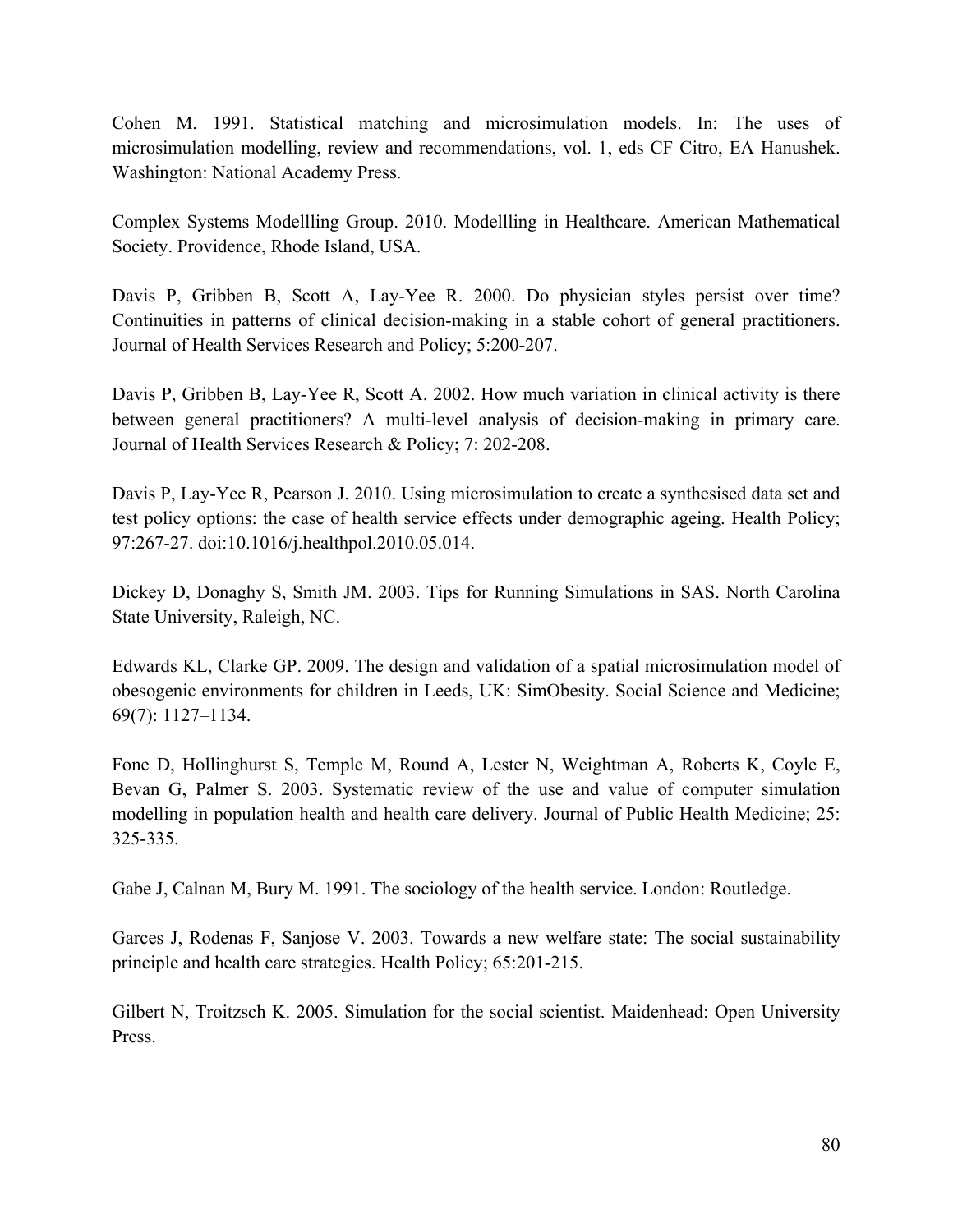Goldstein H. 1987. Multilevel models in educational and social research. New York: Oxford University Press.

Graham P, Blakely T, Davis P, Sporle A, Pearce N. 2004. Compression, expansion or dynamic equilibrium? The evolution of health expectancy in New Zealand. Journal of Epidemiology and Community Health; 58: 659-666.

Gupta A, Harding A. 2007. (eds) Modelling our future: Population ageing, health and aged care. Amsterdam: Elsevier.

Jagger C, Matthews R, Spiers N, Brayne C, Comas-Herrera A, Robinson T, Lindesay J, Croft P. 2006. Compression or expansion of disability? Forecasting future disability levels under changing patterns of diseases. London: King's Fund.

JAVA <http://java.com/en>.

Knickman JR, Snell EK. 2002. The 2030 problem: Caring for aging baby boomers. Health Services Research; 37(4): 849-884.

Lloyd-Sherlock P. 2000. Population ageing in developed and developing regions: implications for health policy. Social Science and Medicine; 51: 887-895.

Lymer S et al. Undated. Constructing a basefile for the microsimulation modelling of the use and costs of medical services in Australia. National Centre for Social and Economic Modelling, University of Canberra, Technical Paper, Table 13.

Lymer S, Brown L. 2006. The methodological issues of using cross-sectional data for pharmaceutical health outcome analysis. National Centre for Social and Economic Modelling, University of Canberra, Technical Paper. <http://www.natsem.canberra.edu.au>.

Lymer S, Brown L, Harding A. 2008. HealthMod: A microsimulation model of the Australian Medical Benefits System in 2001. National Centre for Social and Economic Modelling, University of Canberra, Technical Paper. <http://www.natsem.canberra.edu.au>.

Mannion O, Lay-Yee R, Wrapson W, Davis P, Pearson J. In Press 2011. JAMSIM: A microsimulation modellling policy tool. Journal of Artificial Societies and Social Simulation.

Martini A, Trivellato U. 1997. The role of survey data in microsimulation models for social policy analysis. Labour; 11(1): 83–112.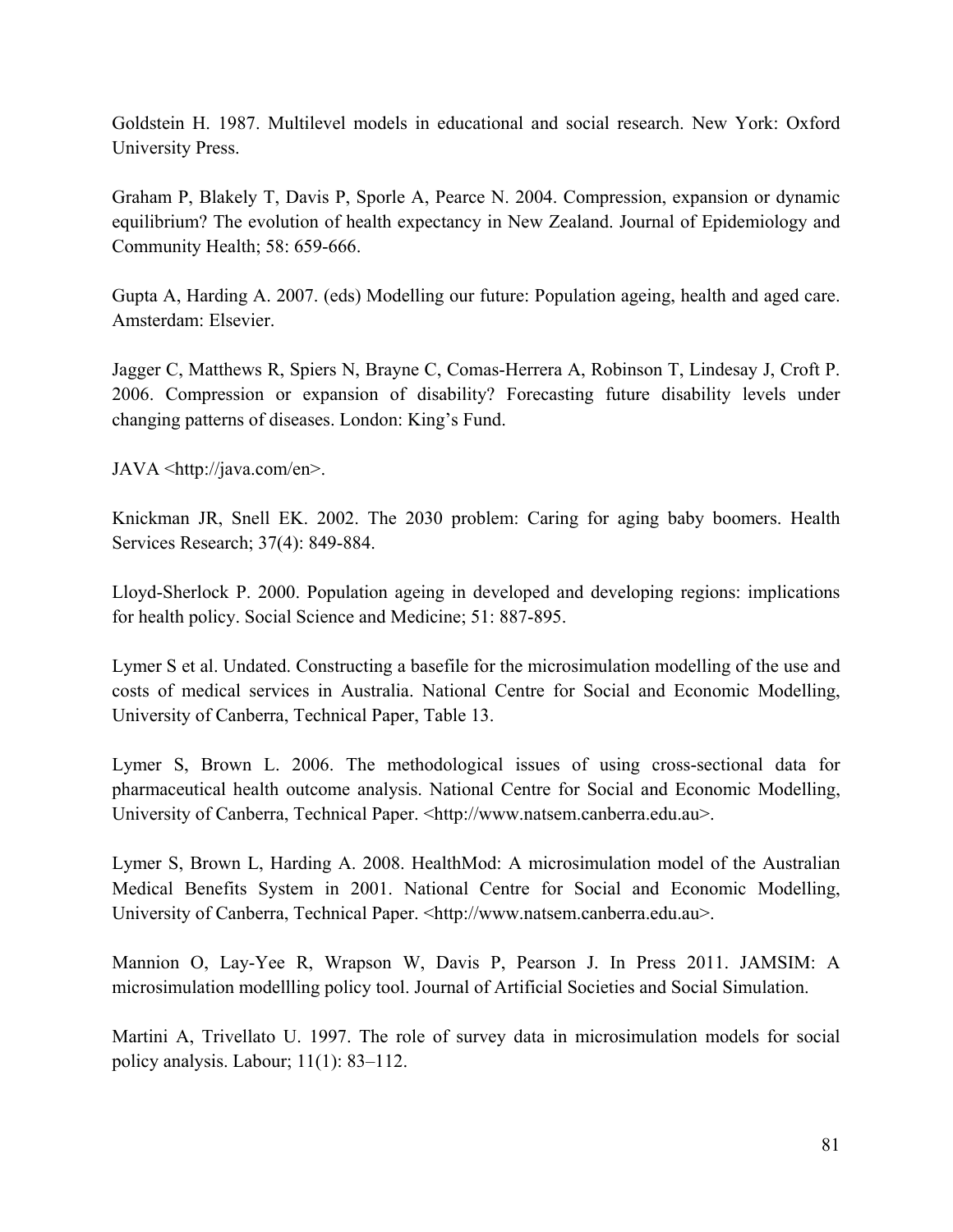McGrail K, Green B, Barrer ML, Evans RG, Hertzman C, Normand C. 2002. Age, costs of acute and long-term care and proximity to death: evidence for 1987-88 and 1994-95 in British Columbia. Age and Ageing; 29:249-253.

Ministry of Health. 1999. Taking the pulse: The 1996/97 New Zealand Health Survey. Wellington: Ministry of Health. <http://www.moh.govt.nz>.

Ministry of Health. 2004a. Population ageing and health expenditure: New Zealand 2002-2051. Wellington: Ministry of Health. <http://www.moh.govt.nz>.

Ministry of Health. 2004b. Longer life, better health? Trends in health expectancy, New Zealand 1996-2001. Wellington: Ministry of Health. <http://www.moh.govt.nz>.

Ministry of Health. 2004c. A portrait of health: Key results of the 2002/03 New Zealand Health Survey. Wellington: Ministry of Health. <http://www.moh.govt.nz>.

Moore G, Showstack J. 2003. Primary care medicine in crisis: towards reconstruction and renewal. Annals of Internal Medicine; 138:244-247.

Morrissey K, Clarke G, Ballas D, Hynes S, O'Donoghue C. 2008. Examining access to GP services in rural Ireland using microsimulation analysis. Area; 40(3): 354–364.

OECD. 2006. Projecting OECD health and long-term care expenditures: What are the main drivers? OECD Economics Department. Working Paper No. 477. <http://www.oecd.org>.

OECD. 2009. Policies for healthy ageing: An overview. OECD Directorate for Employment, Labour and Social Affairs. Health Working Paper No. 42. <http://www.oecd.org>.

Ostberg V, Lennartsson C. 2007. Getting by with a little help: The importance of various types of social support for health problems. Scandinavian Journal of Public Health; 35(2): 197-204.

Pearson J, Lay-Yee R, Davis P, O'Sullivan D, von Randow M, Kerse N, Pradhan S. 2011. Primary care in an ageing society: Building and testing a microsimulation model for policy purposes. Social Science Computer Review; 29(1):21-36. doi:10.1177/0894439310370087. < http://ssc.sagepub.com/content/29/1/21>.

Prior PM, Hayes BC. 2003. The relationship between marital status and health: An empirical investigation of differences in bed occupancy within health and social care facilities in Britain, 1921-1991. Journal of Family Issues; 24(1): 124-148.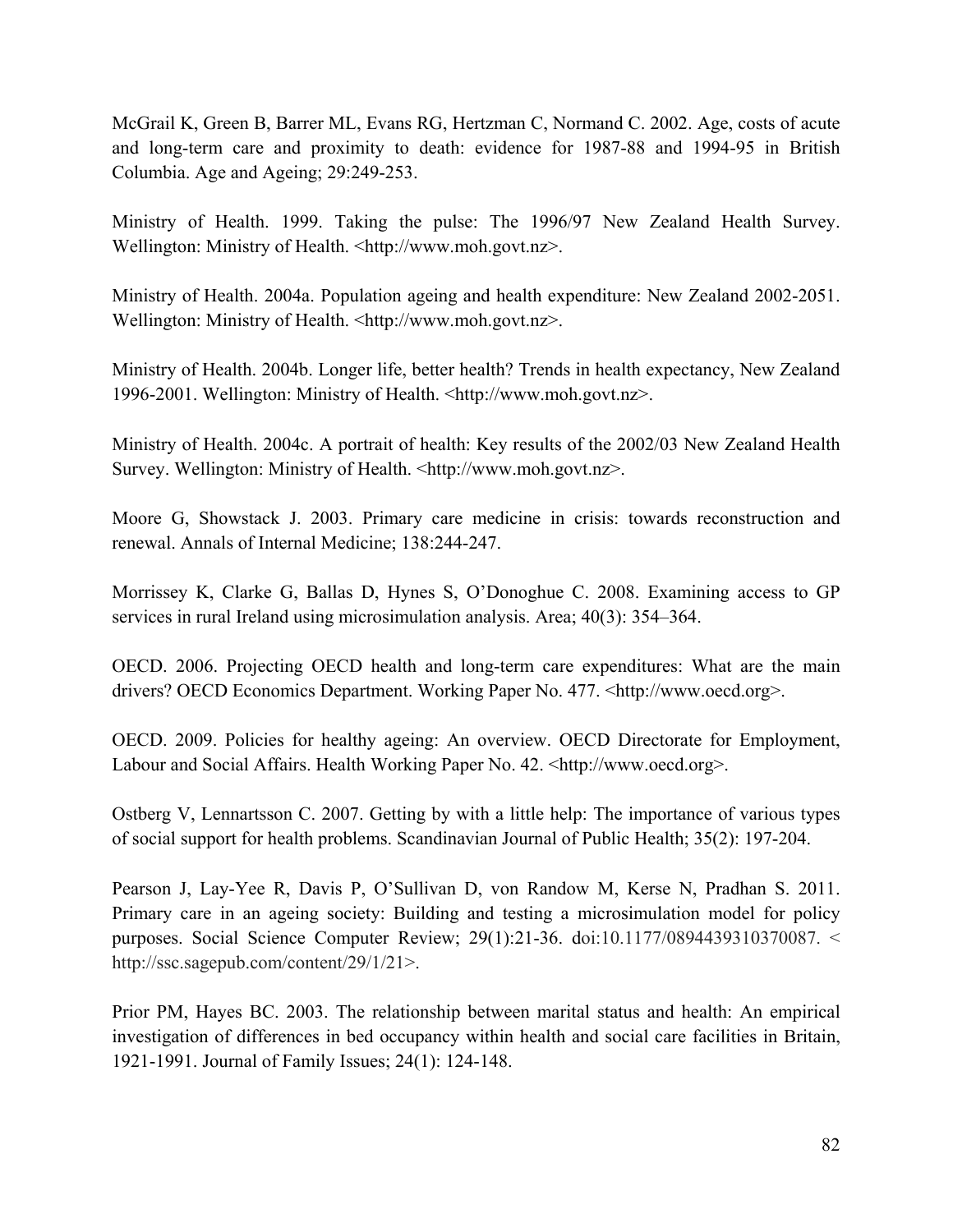R Development Core Team. 2009. R: A Language and Environment for Statistical Computing. Vienna, Austria: R Foundation for Statistical Computing <http://www.R-project.org>.

Rässler S. 2002. Statistical matching: A frequentist theory, practical applications, and alternative Bayesian approaches. New York: Springer.

Raudenbush S, Bryk A. 1986. A hierarchical model for studying school effects. Sociology of Education.

Raymont A, Lay-Yee R, Davis P, Scott A. 2004. Family doctors: Methodology and description of the activity of private GPs: The National Primary Medical Care Survey (NatMedCa): 2001/02. Wellington: Ministry of Health. <http://www.moh.govt.nz/natmedca>.

Rechel B, Doyle Y, Grundy E, McKee M. 2009. How can health systems respond to population ageing? Copenhagen: World Health Organisation.

Rodgers WL. 1984. An evaluation of statistical matching. Journal of Business and Economic Statistics; 2(1): 91–102.

Salmond C, Crampton P, Sutton F. 1998. NZDep96 Index of Deprivation. Wellington: Health Services Research Centre, Victoria University.

SAS 9.2, SAS Institute Inc, Cary, North Carolina, USA <http://www.sas.com>.

Schabenberger O. 2005. Introducing the GLIMMIX procedure for generalised linear mixed models. SAS Institute Inc., Cary, NC.

Smith DM, Clarke GP, Harland K. 2009. Improving the synthetic data generation process in spatial microsimulation models. Environment and Planning A; 41: 1251–1268.

Snijders T, Bosker R. 1999. Multilevel Analysis: An introduction to basic and advanced multilevel modelling. Sage Publications.

Sox HC. 2003. The future of primary care. Annals of Internal Medicine; 138: 230-231.

Sutherland H, Taylor R, Gomulka J. 2002. Combining household income and expenditure data in policy simulations. Review of Income and Wealth; 48(4): 517–536.

Swedish National Institute of Public Health. 2006. Healthy ageing: A challenge for Europe. Stockholm: Swedish National Institute of Public Health. <http://www.healthyageing.nu>.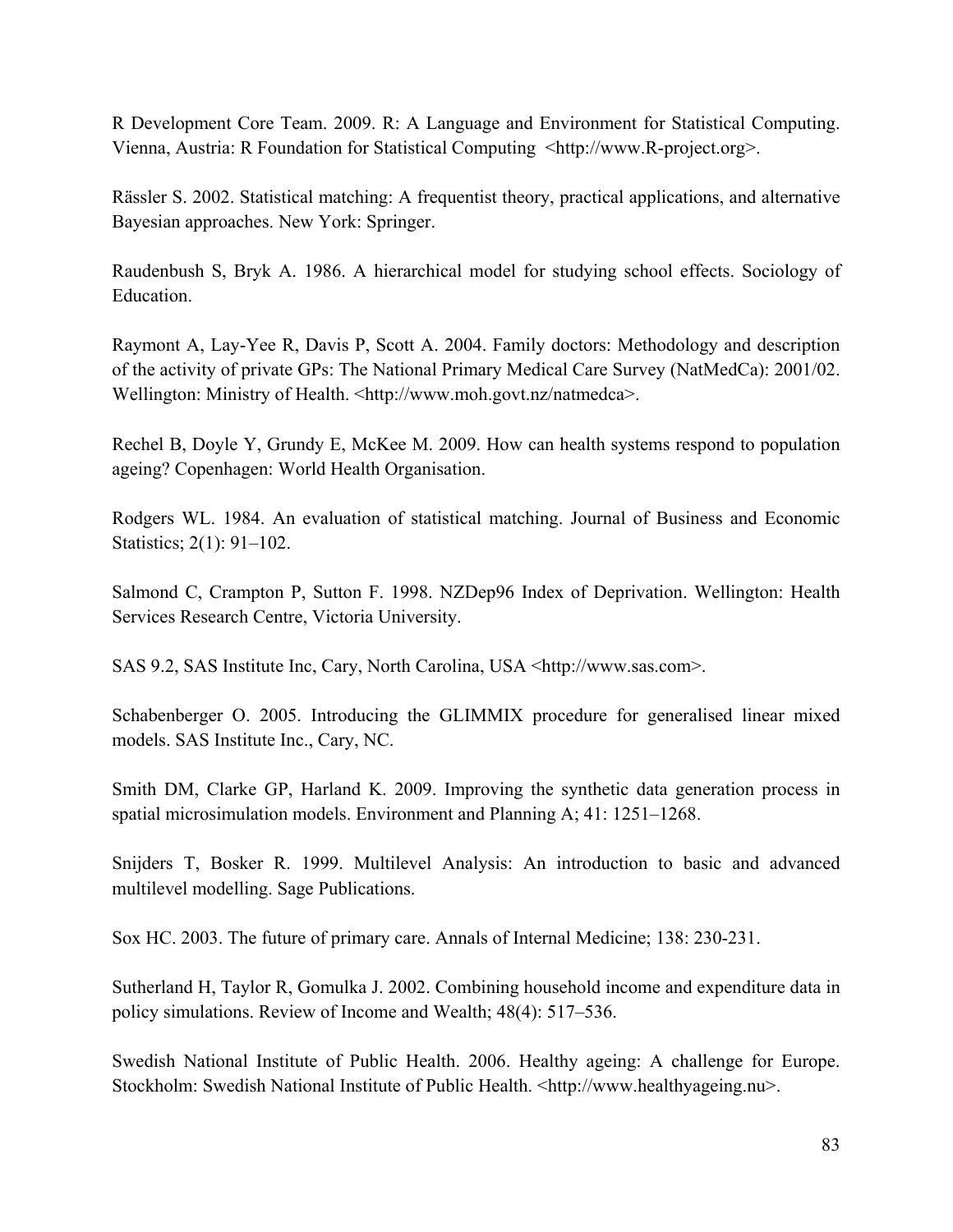Van Houtven CH, Norton EC. 2004. Informal care and health care use of older adults. Journal of Health Economics; 23(6): 1159-1180.

von Randow M, Davis P, Lay-Yee R, Pearson J. In Press 2011. Data matching to allocate doctors to patients in a microsimulation model of the primary care process in New Zealand. Social Science Computer Review.

Wolfson MC. 1994. POHEM - A framework for understanding and modelling the health of human populations. World Health Statistics Quarterly; 47(3-4): 157-176.

Zaidi A, Scott A. 2001. Base dataset for the SAGE model. SAGE Technical Note 1. London: ESRC-SAGE Research Group.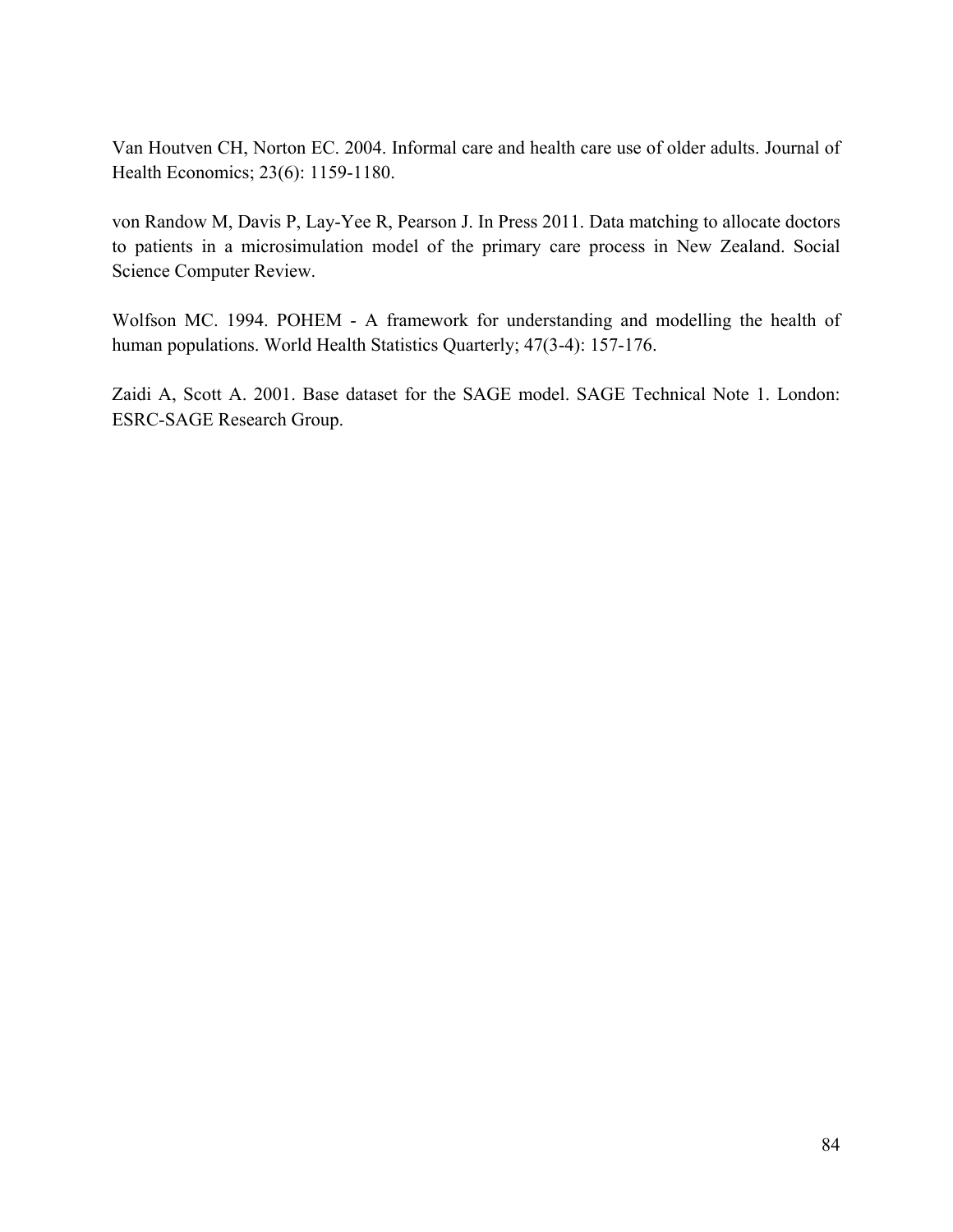# **9. Appendices**

# *9.1 Abbreviations*

| <b>AGEGRP</b> | Age Group                                         |
|---------------|---------------------------------------------------|
| <b>ANHS</b>   | <b>Australian National Health Survey</b>          |
| <b>AUS</b>    | Australia                                         |
| <b>CDF</b>    | <b>Cumulative Distribution Function</b>           |
| <b>DISAB</b>  | Disability                                        |
| <b>GP</b>     | <b>General Practitioner</b>                       |
| <b>HHTYPE</b> | Household Type                                    |
| <b>LT</b>     | Long-term illness                                 |
| <b>MIC</b>    | Most Important Condition                          |
| <b>NATSEM</b> | National Centre for Social and Economic Modelling |
| <b>NEC</b>    | Not Elsewhere Classified                          |
| NI            | Not Illness                                       |
| <b>NPMCS</b>  | National Primary Medical Care Survey              |
| NZ            | New Zealand                                       |
| NZDep         | New Zealand Deprivation Score                     |
| <b>NZHS</b>   | New Zealand Health Survey                         |
| <b>PCASO</b>  | Primary Care in an Ageing Society                 |
| <b>PROB</b>   | Probability                                       |
| <b>RN</b>     | Random Number                                     |
| <b>SIM</b>    | Simulation                                        |
| <b>ST</b>     | Short-term illness (recent)                       |
| <b>STLT</b>   | Long-term illness with recent episode             |
| <b>SX</b>     | Symptoms (non-specific)                           |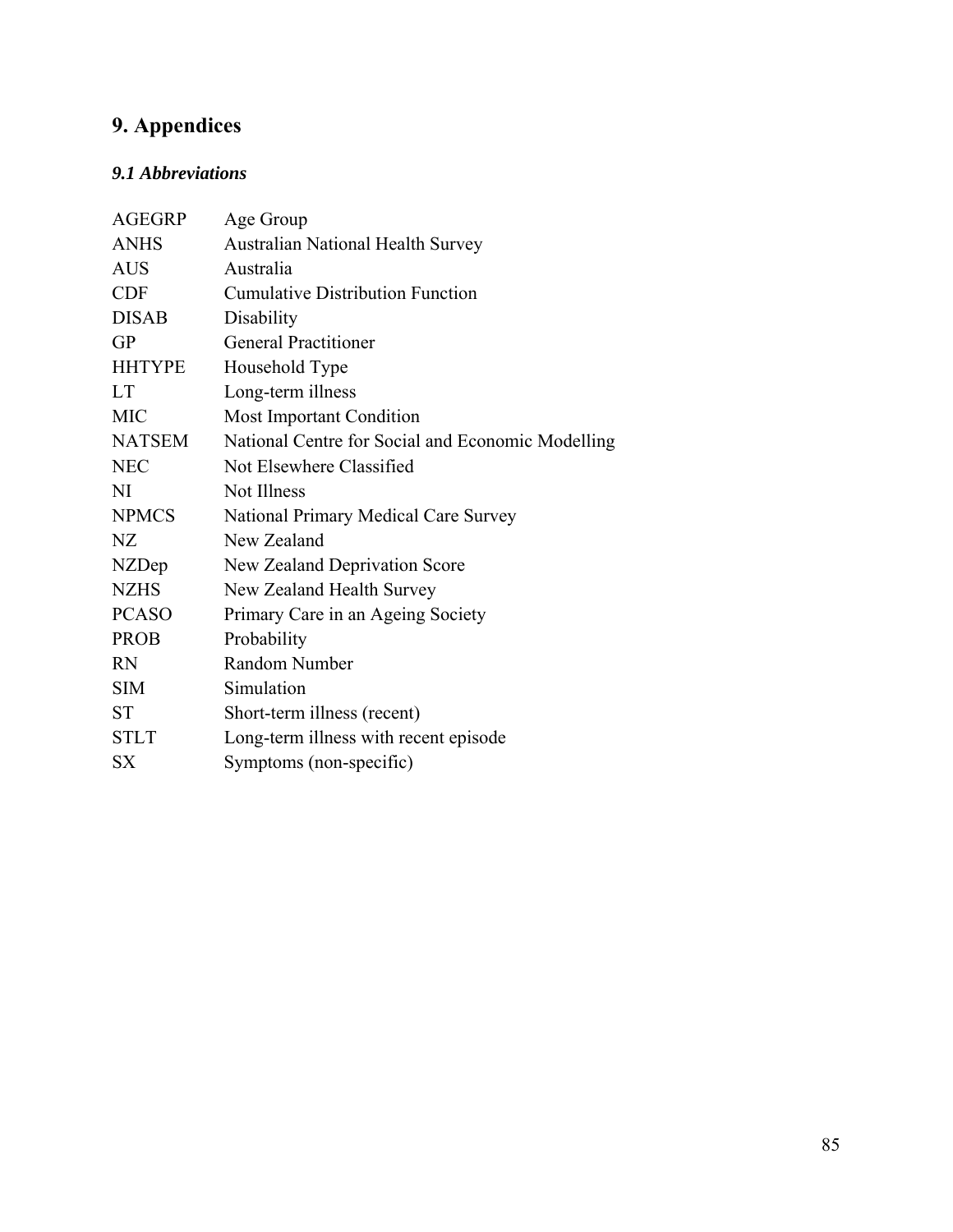## *9.2 Random assignment of characteristics*

## **9.2.1 The use of random numbers to implement probabilities**

Figure 9.2.1 below shows how random numbers were used in the simulation to convert probabilities, whether derived from tables (ANHS) or statistical models (NPMCS), to assigning characteristics to an individual. Essentially a probability is compared to a random number drawn from a uniform distribution between 0 and 1. If that random number is less than or equal to the probability then the characteristic of interest is determined to be present (otherwise absent).





# **9.2.2 Using a cumulative distribution function (CDF)**

The CDF describes the probability that a random variable is less than or equal to the dependent variable of the function.

An array of probabilities may exist relating to multiple categories of a given characteristic. In order to model such a characteristic, a CDF is created. The aim is to standardise the probabilities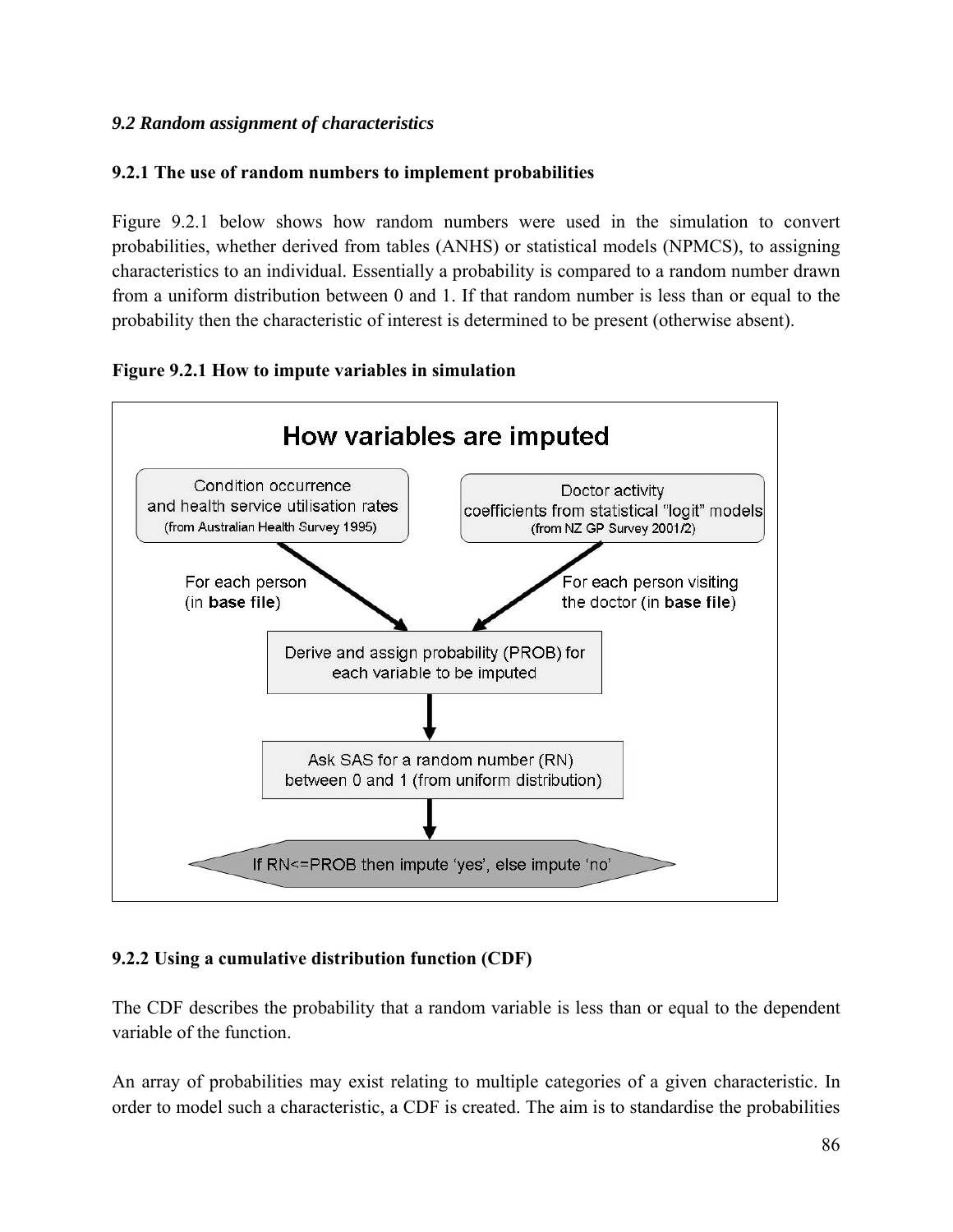so that they are converted to a scale from 0 to 1. Thus a random uniform number on the same interval (0, 1) can be compared to these standardised probabilities and so used to assign the characteristic.

Figure 9.2.2 below shows an example of how this is done in the case of assigning a primary diagnosis to a visit for someone who has the following characteristics: aged 45-64, male, Maori, with  $>11$  visits to the GP in the last 12 months, and in the lowest deprivation quintile. This person has condition categories 7 ('Cardiovascular/ circulatory diseases'), 8 ('Respiratory diseases') and 17 (Not an Illness/ Non-symptomatic/ Not Stated') present in the fortnight. The crude probability of category 7 being the primary diagnosis is 0.09, for category 8 it is 0.10, and for category 17 it is 0.08. Summing all the crude probabilities together gives 0.27. Dividing each of the crude probabilities (0.09, 0.10, and 0.08) in turn by the sum (0.27) gives a new set of probabilities (0.33, 0.37, and 0.30) for the characteristics that sum to 1.



**Figure 9.2.2 How to use a cumulative distribution function (CDF)** 

These new probabilities can then map to intervals on a random uniform number ranging from 0 to 1. If the random number lies (a) between 0 and (0.09/0.27) then the primary diagnosis would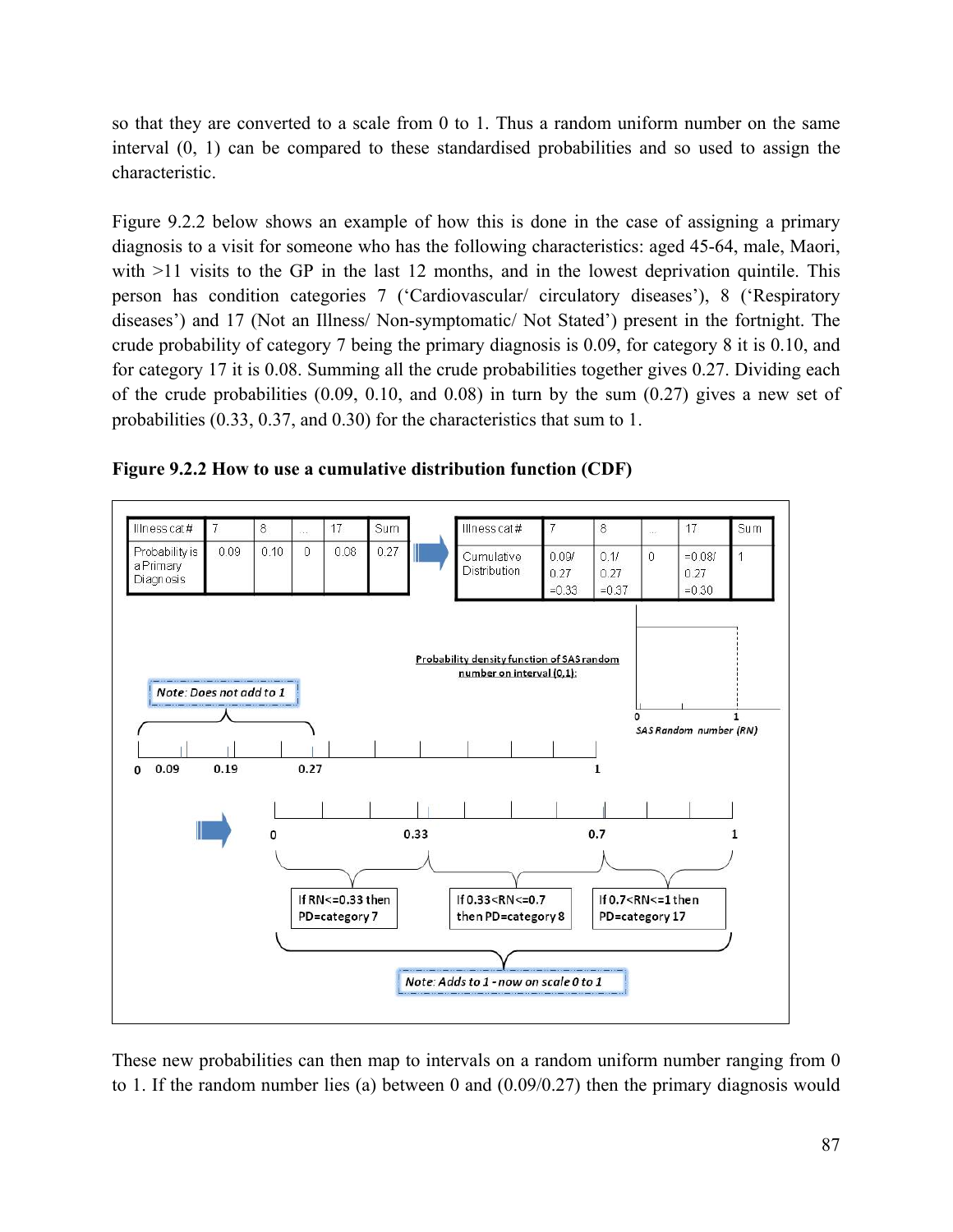be assigned as category 7; (b) between  $(0.09/0.27)$  and  $((0.09/0.27) + (0.1/0.27))$  then the primary diagnosis would be assigned as category 8; (c) between  $((0.09/0.27) + (0.1/0.27))$  and  $((0.09/0.27) + (0.1/0.27) + (0.08/0.27))$  then the primary diagnosis would be assigned as category 17. The random number is compared until it maps to a primary diagnosis category. Note that  $((0.09/0.27) + (0.1/0.27) + (0.08/0.27)) = 1.$ 

#### **9.2.3 Random number generation**

We used the SAS RANUNI function to produce non-repeating random draws from a uniform distribution for one run of the simulation ( *Dicky, Donaghy & Smith 2003)*. The RANUNI function has a period (the length of the non-repeating pattern) of  $2^{\wedge}31 - 1$  or 2,147,483,647 numbers which is greater than the estimated number of random numbers needed for one run of the simulation. The seed value used in the RANUNI function specifies the starting point for the set sequence of pseudo-random numbers to be drawn. Once the RANUNI function is used, the seed initially specified in that instance applies to the rest of the SAS data step (no matter what other seed values are requested). A different seed value for random number generation, equal to the run number, was specified for each run of the simulation. Thus each SAS data step, within a call of the macro for a given run, was given the run number as the seed for all random numbers generated within that step. In this way, when conducting multiple runs, we have tried to avoid possible autocorrelation due to overlapping streams of random numbers (each starting from a different seed value).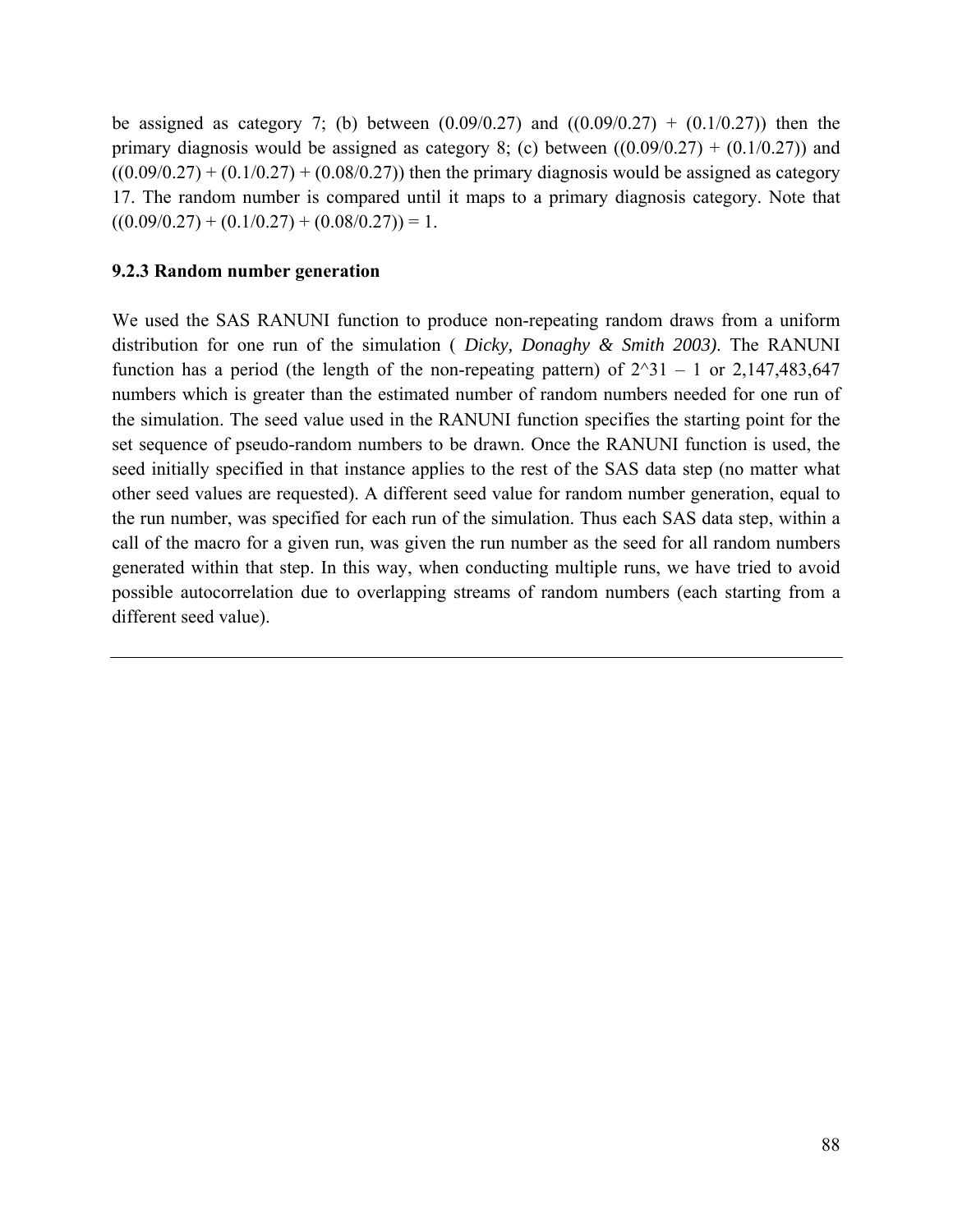#### *9.3 Reallocation of 'non-symptomatic' and 'ill-defined' condition categories*

The following discussion outlines the investigations carried out on methods of reallocating 'Sx' and 'NI' categories.

#### **9.3.1 Re-allocation – under Option B simulation process** (see section 5.4 above)

One way we tried reallocating was by using the visits in NPMCS that only had, for each visit, one listed reason and one listed diagnosis, so that we could be assured that the diagnosis was directly related to the reason for the visit. The distribution of the diagnosis categories for this kind of visit where the reason for the visit was in the 'NI' category was used to reclassify the 'NI' conditions in an investigative simulation (see Table 9.3.1 below). Similarly, we tried to reallocate the 'Sx' category via the distribution of diagnosis categories in this kind of visit where the reason for visit was in the 'Sx' category (see Table 9.3.2 below).

#### **Table 9.3.1 Reallocation of 'Not illness' category: Distribution of diagnosis categories for visits with only one reason, i.e. 'Not illness', and one diagnosis**

| <b>Condition category</b>                                      | Percentage of visits |
|----------------------------------------------------------------|----------------------|
| Infectious and parasitic diseases                              | 2.8                  |
| Neoplasms                                                      | 3.9                  |
| Endocrine/nutritional/metabolic/immunity disorders             | 24                   |
| Diseases of blood and blood forming organs                     | 0 <sub>2</sub>       |
| Mental disorders                                               | 3.2                  |
| Nervous system/sense organ diseases                            | 6.1                  |
| Cardiovascular/Circulatory diseases                            | 6.6                  |
| Respiratory system diseases                                    | 4.1                  |
| Digestive system diseases                                      | 3.2                  |
| Genitourinary system diseases                                  | 2.3                  |
| Complications of pregnancy/childbirth/puerperium               | 0.3                  |
| Skin and subcutaneous tissue diseases                          | 7.9                  |
| Musculoskeletal and connective tissue diseases                 | 1.9                  |
| Congenital anomalies                                           | 0.3                  |
| Symptoms, signs and ill-defined conditions $\&$ Disability NEC | 1.3                  |
| Injury and poisoning                                           | 7.9                  |
| Not an Illness, non-symptomatic                                | 45.8                 |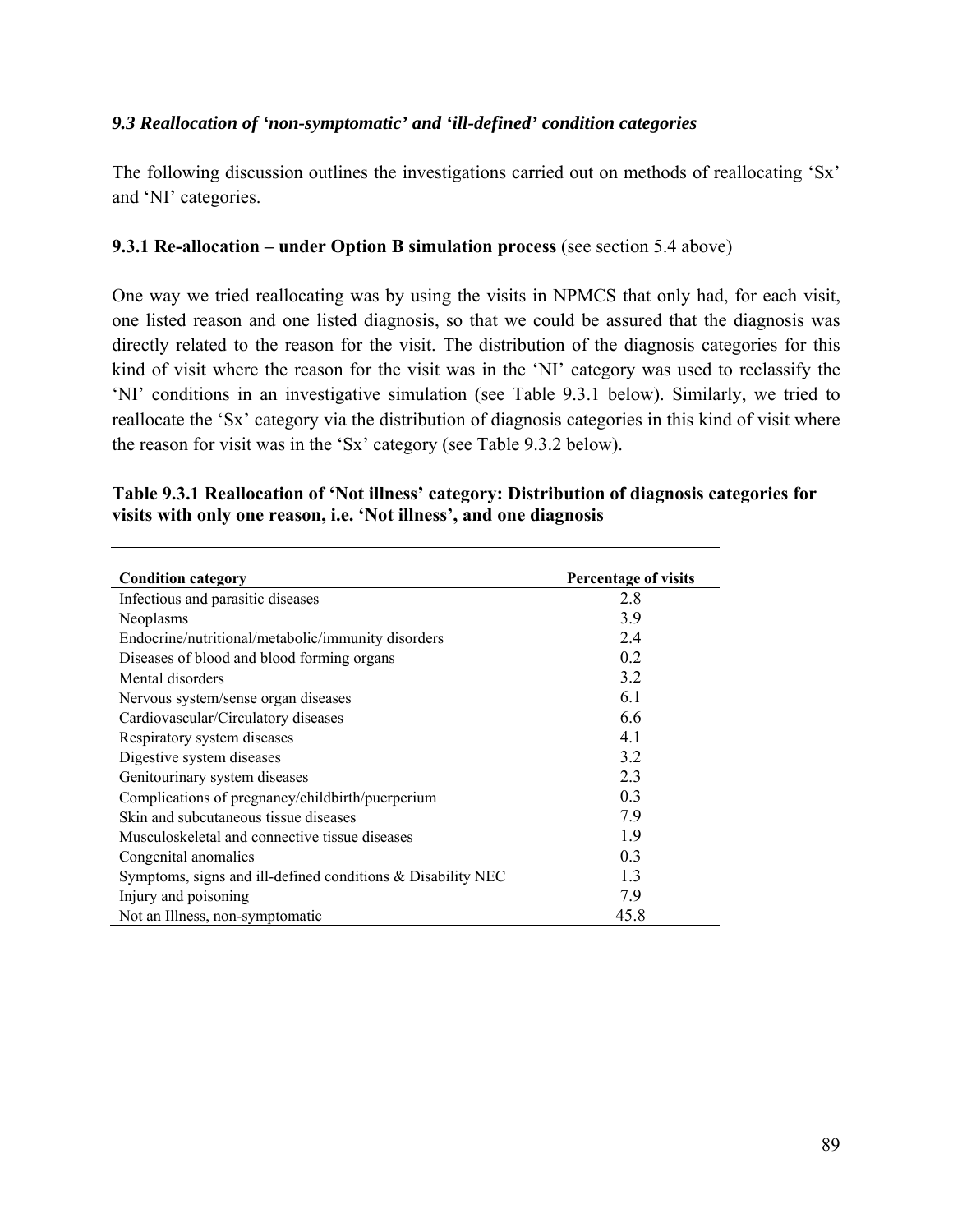**Table 9.3.2 Reallocation of 'Symptoms' category: Distribution of diagnosis categories for visits with only one reason, i.e. 'Symptoms', and one diagnosis** 

| <b>Condition category</b>                                     | Percentage of visits |
|---------------------------------------------------------------|----------------------|
| Infectious and parasitic diseases                             | 10.0                 |
| Neoplasms                                                     | 1.1                  |
| Endocrine/nutritional/metabolic/immunity disorders            | 0.5                  |
| Diseases of blood and blood forming organs                    | 0.4                  |
| Mental disorders                                              | 1.5                  |
| Nervous system/sense organ diseases                           | 11.8                 |
| Cardiovascular/Circulatory diseases                           | 6.5                  |
| Respiratory system diseases                                   | 35.9                 |
| Digestive system diseases                                     | 4.7                  |
| Genitourinary system diseases                                 | 7.4                  |
| Complications of pregnancy/childbirth/puerperium              | 0.1                  |
| Skin and subcutaneous tissue diseases                         | 4.7                  |
| Musculoskeletal and connective tissue diseases                | 1.6                  |
| Congenital anomalies                                          | 0.01                 |
| Symptoms, signs and ill-defined conditions $&$ Disability NEC | 6.3                  |
| Injury and poisoning                                          | 3.2                  |
| Not an Illness, non-symptomatic                               | 4.3                  |

We also tried reallocating the 'Sx' category via the distribution of all diagnoses listed for NPMCS visits excluding 'NI'. This was deemed implausible (see Table 9.3.3) and not further pursued.

## **Table 9.3.3 Reallocation of 'Symptoms' category: Distribution of all diagnoses in NPMCS (excluding NI category)**

| <b>Condition category</b>                                     | <b>Percentage of visits</b><br>(excl NI category) |
|---------------------------------------------------------------|---------------------------------------------------|
| Infectious and parasitic diseases                             | 5.3                                               |
| Neoplasms                                                     | 3.0                                               |
| Endocrine/nutritional/metabolic/immunity disorders            | 5.1                                               |
| Diseases of blood and blood forming organs                    | 0.6                                               |
| Mental disorders                                              | 6.2                                               |
| Nervous system/sense organ diseases                           | 10.1                                              |
| Cardiovascular/Circulatory diseases                           | 11.5                                              |
| Respiratory system diseases                                   | 18.3                                              |
| Digestive system diseases                                     | 5.4                                               |
| Genitourinary system diseases                                 | 5.7                                               |
| Complications of pregnancy/childbirth/puerperium              | 0.4                                               |
| Skin and subcutaneous tissue diseases                         | 8.3                                               |
| Musculoskeletal and connective tissue diseases                | 7.0                                               |
| Congenital anomalies                                          | 0.3                                               |
| Symptoms, signs and ill-defined conditions $&$ Disability NEC | 4.3                                               |
| Injury and poisoning                                          | 8.8                                               |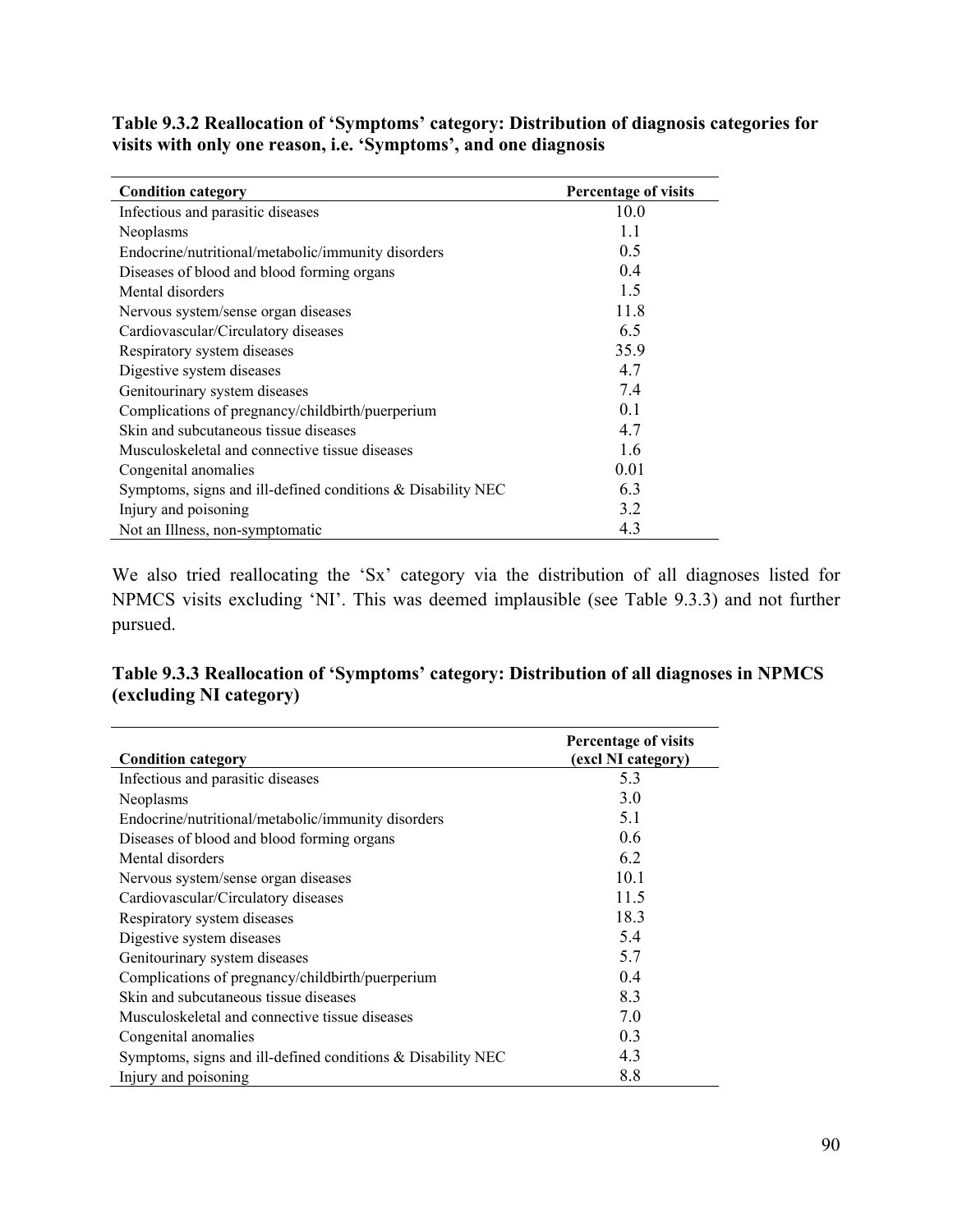Several investigative simulations were tried: (a) reallocating the 'NI' category via Table 9.3.1; (b) reallocating the 'Sx' category according to Table 9.3.2; (c) reallocating the 'Sx' category using the distribution of all diagnoses in NPMCS (excluding the NI category) according to Table 9.3.3; and (d) reallocating both the 'NI' and the 'Sx' categories using all Tables 9.3.1 – 9.3.3. In each case, the reallocated distributions described above were converted to cumulative distribution functions (CDF). For each condition that needed to be reallocated in the simulation, the relevant CDF was compared to a random number from a uniform distribution on the interval (0, 1). The outcomes of these simulations were compared to the one where no reallocation was made (see Tables 9.3.4 and 9.3.5 below). Redistributing both the 'Sx' and 'NI' categories together gave the best outcomes for validation of conditions and actions. However, as the 'NI' category in the 'no reallocation' simulation was already very close to the bench mark, it was decided that it was inappropriate to reallocate. Reallocating the 'Sx' category on its own, regardless of the method, resulted in too much of the category being redistributed (compared to the benchmark), and while it improved the overall validation error for the conditions, it made it slightly worse for the actions. In addition, it was also felt that the 'reason for visit' variable from NPMCS used to generate the reallocation tables above was too unreliable to be used in this way, as it was known that surveyed doctors inconsistently filled in the 'reason' field, that is, often not completing it at all, or not recording the patient's words and instead writing down a diagnosis. The analysis also had to be limited to one-reason/one-diagnosis visits in order to ensure the link between the reason category and the diagnosis category (as many visits had a different number of reasons to the number of diagnoses, and it was not clear which diagnoses belonged to which reasons). This reduced the numbers from 9272 visits to 1164 visits which when weighted equated to just 18.1 % of the data, possibly too small to give reliable distributions. It was therefore decided not to reallocate either the 'Sx' or 'NI' categories (under the Option B simulation process).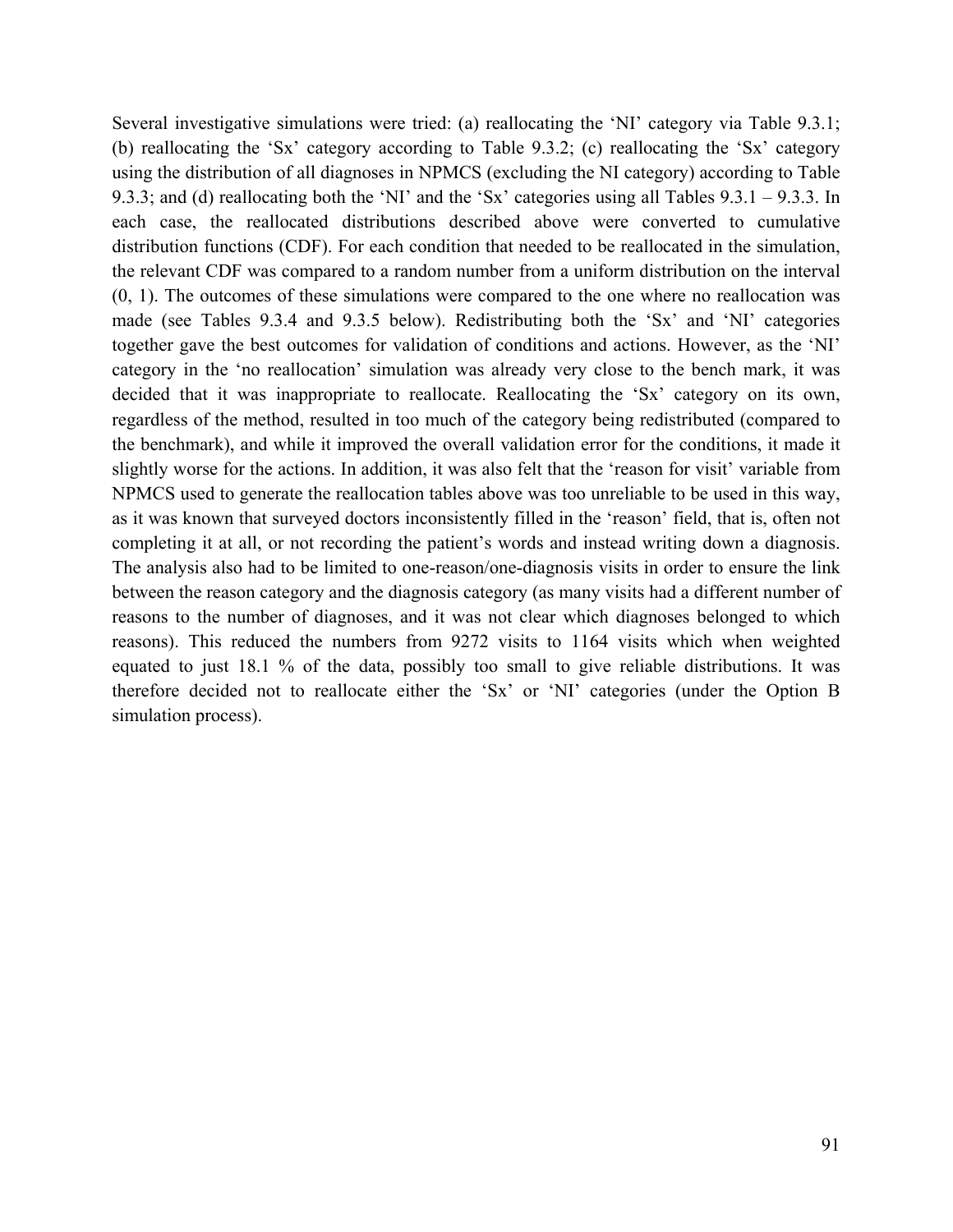| <b>Condition category</b>           |                                 |                    |                                                             |                                                              |                                                               |                                                                          |
|-------------------------------------|---------------------------------|--------------------|-------------------------------------------------------------|--------------------------------------------------------------|---------------------------------------------------------------|--------------------------------------------------------------------------|
|                                     | <b>NPMCS</b><br>(bench<br>mark) | No<br>reallocation | $S_{X}$<br>reallocated<br>only (using<br><b>Table 5.12)</b> | $S_{X}$<br>reallocated<br>only (using<br><b>Table 5.11I)</b> | <b>NI</b><br>reallocated<br>only (using<br><b>Table 5.10)</b> | <b>Both NI and Sx</b><br>reallocated<br>(using tables 5.10)<br>and 5.11) |
| Infectious and parasitic            |                                 |                    |                                                             |                                                              |                                                               |                                                                          |
| diseases                            | 4.3                             | 1.9                | 3.2                                                         | 2.6                                                          | 2.5                                                           | 3.8                                                                      |
| Neoplasms                           | 2.4                             | 0.7                | 0.8                                                         | 1.1                                                          | 1.5                                                           | 1.6                                                                      |
| Endocrine/nutritional/              |                                 |                    |                                                             |                                                              |                                                               |                                                                          |
| metabolic/immunity                  |                                 |                    |                                                             |                                                              |                                                               |                                                                          |
| disorders                           | 4.1                             | 5.3                | 5.4                                                         | 5.9                                                          | 5.8                                                           | 6.0                                                                      |
| Diseases of blood and               |                                 |                    |                                                             |                                                              |                                                               |                                                                          |
| blood forming organs                | 0.5                             | 0.6                | 0.7                                                         | 0.7                                                          | 0.7                                                           | 0.7                                                                      |
| Mental disorders                    | 5.0                             | 2.5                | 2.7                                                         | 3.2                                                          | 3.2                                                           | 3.5                                                                      |
| Nervous system/sense                |                                 |                    |                                                             |                                                              |                                                               |                                                                          |
| organ diseases                      | 8.2                             | 4.7                | 6.1                                                         | 5.9                                                          | 5.9                                                           | 7.3                                                                      |
| Cardiovascular/                     |                                 |                    |                                                             |                                                              |                                                               |                                                                          |
| Circulatory diseases                | 9.3                             | 9.3                | 10.2                                                        | 10.6                                                         | 10.5                                                          | 11.5                                                                     |
| Respiratory system                  |                                 |                    |                                                             |                                                              |                                                               |                                                                          |
| diseases                            | 14.8                            | 13.8               | 17.6                                                        | 15.8                                                         | 14.7                                                          | 18.5                                                                     |
| Digestive system                    |                                 |                    |                                                             |                                                              |                                                               |                                                                          |
| diseases                            | 4.4                             | 7.1                | 7.8                                                         | 7.82                                                         | 7.8                                                           | 8.5                                                                      |
| Genitourinary system                |                                 |                    |                                                             |                                                              |                                                               |                                                                          |
| diseases                            | 4.6                             | 2.7                | 3.6                                                         | 3.5                                                          | 3.2                                                           | 4.1                                                                      |
| Complications of                    |                                 |                    |                                                             |                                                              |                                                               |                                                                          |
| pregnancy/childbirth/<br>puerperium | 0.3                             | 0.1                | 0.1                                                         | 0.1                                                          | 0.1                                                           | 0.1                                                                      |
| Skin and subcutaneous               |                                 |                    |                                                             |                                                              |                                                               |                                                                          |
| tissue diseases                     | 6.7                             | 4.9                | 5.6                                                         | 5.9                                                          | 6.7                                                           | 7.3                                                                      |
| Musculoskeletal and                 |                                 |                    |                                                             |                                                              |                                                               |                                                                          |
| connective tissue                   |                                 |                    |                                                             |                                                              |                                                               |                                                                          |
| diseases                            | 5.7                             | 8.7                | 9.0                                                         | 9.5                                                          | 9.1                                                           | 9.5                                                                      |
| Congenital anomalies                | 0.2                             | 0.1                | 0.1                                                         | 0.1                                                          | 0.2                                                           | 0.2                                                                      |
| Symptoms, signs and ill-            |                                 |                    |                                                             |                                                              |                                                               |                                                                          |
| defined conditions &                |                                 |                    |                                                             |                                                              |                                                               |                                                                          |
| Disability NEC                      | 3.5                             | 12.4               | 0.7                                                         | 0.5                                                          | 12.8                                                          | 1.0                                                                      |
| Injury and poisoning                | 7.1                             | 3.8                | 4.3                                                         | 4.9                                                          | 5.5                                                           | 6.0                                                                      |
| Not an Illness, non-                |                                 |                    |                                                             |                                                              |                                                               |                                                                          |
| symptomatic                         | 19.0                            | 21.6               | 22.3                                                        | 21.9                                                         | 9.9                                                           | 10.4                                                                     |
| Average error                       | $\overline{\phantom{0}}$        | 2.2                | 1.8                                                         | 1.7                                                          | 2.2                                                           | 1.9                                                                      |

## **Table 9.3.4 Reallocation of 'Symptoms' and 'Not illness' categories: percentage distribution of population-level conditions for those people assigned in the simulation as having visited the doctor**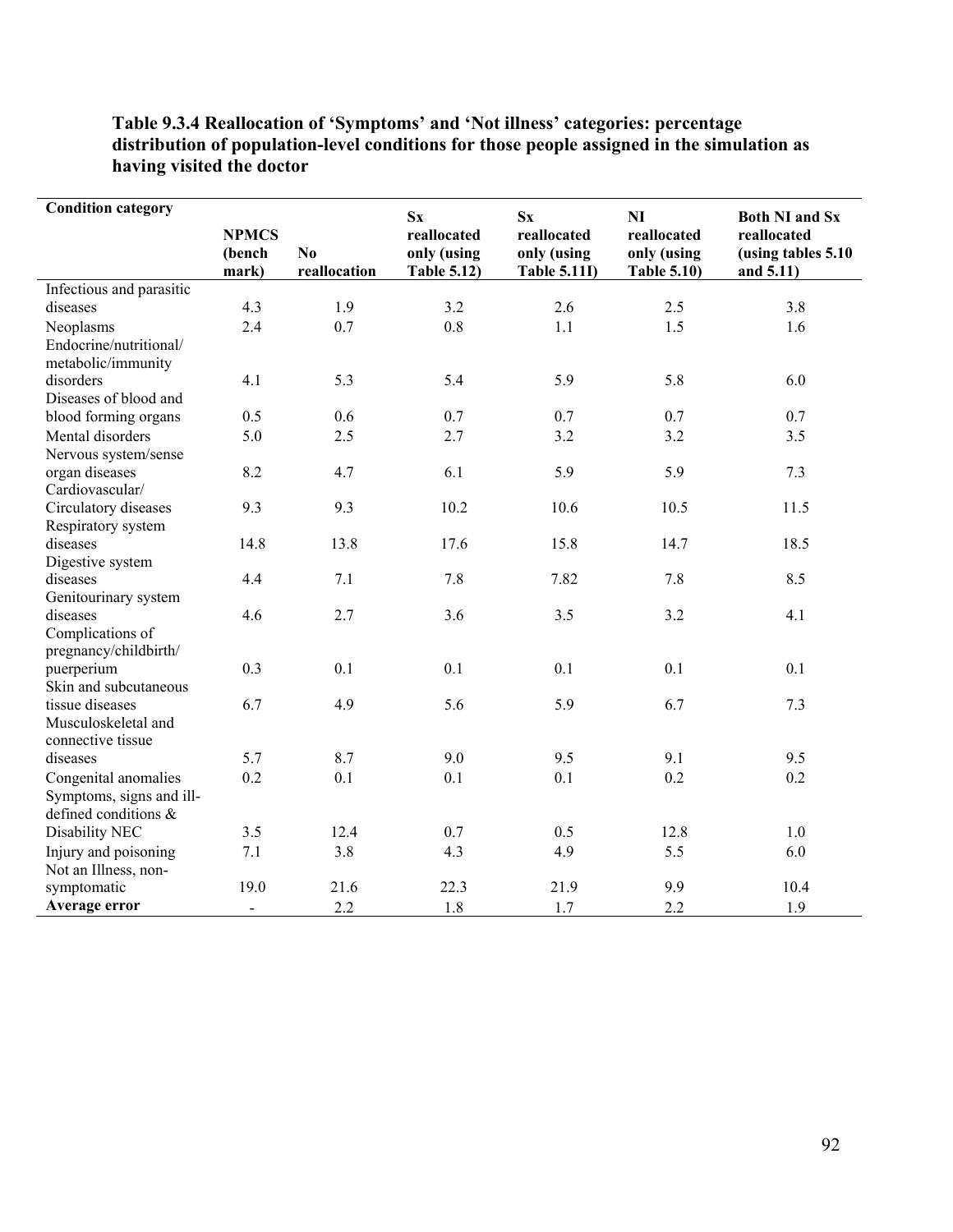|               | <b>NPMCS</b><br>(bench   | N0           | Sx reallocated<br>only (using Table | Sx reallocated              | NI reallocated                    | <b>Both NI and Sx</b>                            |
|---------------|--------------------------|--------------|-------------------------------------|-----------------------------|-----------------------------------|--------------------------------------------------|
| Doctor action | mark)                    | reallocation | 5.12)                               | only (using Table<br>5.11I) | only (using<br><b>Table 5.10)</b> | reallocated (using<br>tables $5.10$ and $5.11$ ) |
| Non-drug      | 62.0                     | 60.1         | 58.4                                | 59.0                        | 59.1                              | 57.3                                             |
| Followup      | 57.2                     | 55.2         | 54.2                                | 54.9                        | 56.0                              | 55.0                                             |
| Investigation | 24.8                     | 22.1         | 21.0                                | 21.1                        | 21.8                              | 20.6                                             |
| Referral      | 15.8                     | 13.9         | 12.9                                | 13.5                        | 14.4                              | 13.5                                             |
| Prescription  | 66.2                     | 54.0         | 56.6                                | 56.2                        | 58.9                              | 61.6                                             |
| Average error | $\overline{\phantom{0}}$ | 4.1          | 4.6                                 | 4.3                         | 3.2                               | 3.6                                              |

#### **Table 9.3.5 Reallocation of 'Symptoms' and 'Not illness' categories: percentage distribution of visits with each kind of doctor action**

## **9.3.2 Re-allocation – under Option C (final) simulation process** (see section 5.4)

One possible reason for the discrepancy in the 'Symptoms' outcome was that the subset of conditions from the simulation was not the most comparable to our NPMCS benchmark – we needed a set that matched up as much as possible with conditions that would actually have been presented to the doctor. Earlier in this process, we had had to make a decision regarding which set of conditions we would output.

Showing all conditions for people that had been allocated a visit would include *all* conditions that people had in the fortnight, as they were being modelled using input from *population* level information from the ANHS survey. This would include:

- Conditions brought to the GP
- **Population level conditions not brought to any health practitioner's attention**
- **Conditions brought to health practitioners other than GPs**
- All conditions for all visits in a fortnight.

The outputted conditions table (which shows *all* conditions in a fortnight for people who had at least one visit in a fortnight) is not totally comparable to what would have been presented to the GP for any one visit (see Table 9.3.6 below). Thus the NPMCS column only goes up to 4 distinct condition categories whereas the simulation goes beyond to 8 categories.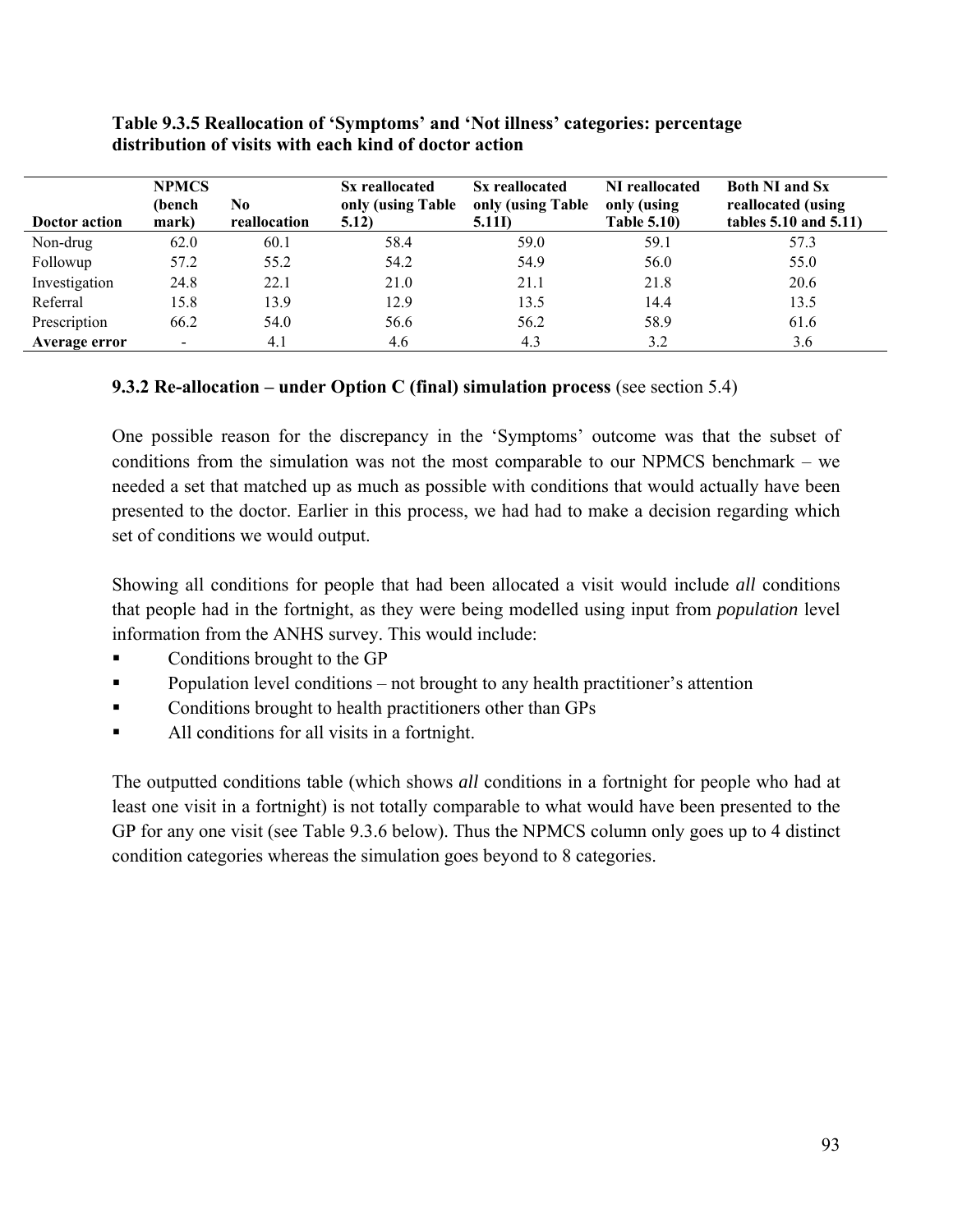| <b>Number of distinct</b> |             | <b>Percent in NPMCS</b> Percent in simulation (all conditions |
|---------------------------|-------------|---------------------------------------------------------------|
| condition categories      | – per visit | subset) – per fortnight $*$                                   |
|                           | 60.6        | 24.8                                                          |
|                           | 26.9        | 35.3                                                          |
|                           | 9.8         | 24.5                                                          |
|                           | 2.7         | 10.9                                                          |
|                           |             | 3.5                                                           |
| 6                         |             | 0.9                                                           |
|                           |             | 0.2                                                           |
|                           |             | $0.0$ (to 1 decimal place)                                    |

**Table 9.3.6 Distribution of number of distinct 'all' condition categories: per visit in NPMCS vs per fortnight in simulation** 

\* Final model with Sx redistributed

There are two possible explanations for the over-estimation in the simulation: (a) the 'Sx' category in particular would tend to be the main category for any background conditions at population level not taken to a health professional.; (b) the difference in reporting of actual diagnoses between the GPs filling in the NPMCS survey and GP users reporting their reason for a visit in the ANHS. GPs tend to write down specific diagnoses rather than free text that would have to be coded as 'Sx', while GP users, as lay people, when asked their reason for visiting the doctor, would be more likely to write down symptoms that would be classified as 'Sx'. The concern was that the over-occurrence of the 'Sx' category, in those fortnights and people with visits, would in turn result in too many primary diagnoses being in the 'Sx' category, therefore affecting the accuracy of subsequent doctor action predictions.

Therefore, we needed to: (a) review if the most comparable conditions set from the simulation was being validated against the NPMCS data which would confirm if the 'Sx' category really was being overestimated or if we were just looking at the wrong set; and (b) if there was a genuine overestimate in the 'Sx' category, reallocate this category to the likely diagnoses that would be presented to the GP in order to enable the correct distribution of primary diagnoses to transpire.

An alternative would have been to present the simulated conditions distribution limited just to those conditions that had been deemed as being likely to be seen by the doctor (see Table 9.3.7 below). The spread of unique diagnoses was less like the NPMCS distribution than that including all conditions; the vast majority of fortnights in this alternative set had just one unique condition. This also indicated that perhaps the surveyed person, when asked what they saw the GP for, may have missed out some of the more minor categories and/or that the other visits in the last fortnight that were not surveyed had additional information, and/or indeed the GPs do address all background conditions and not just those the patient intended to bring to a visit.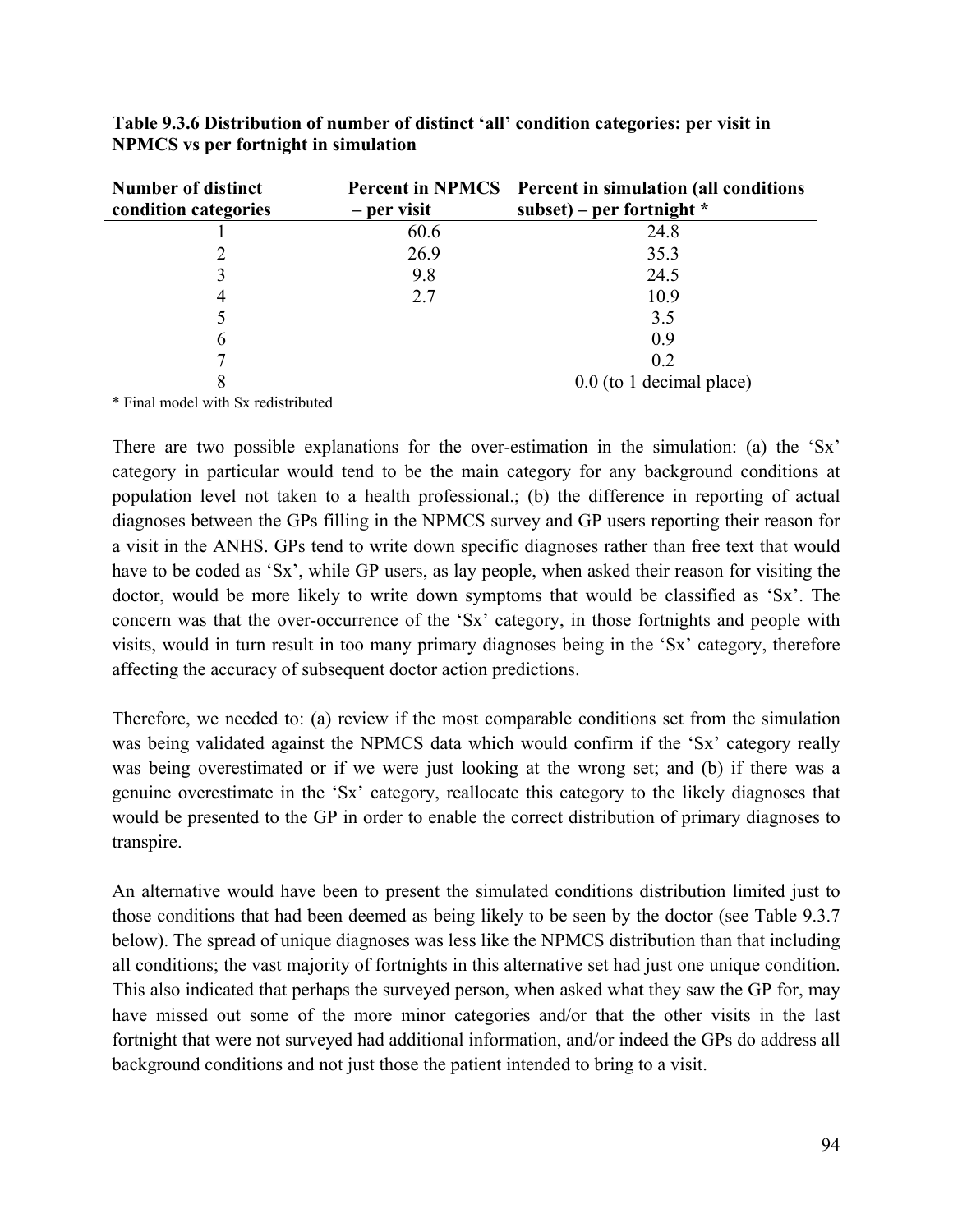| <b>Number of distinct</b><br>condition categories                         | <b>Percent in NPMCS</b><br>– per visit | Percent in simulation (conditions deemed 'likely to<br>see $GP'$ subset) – per fortnight $*$ |
|---------------------------------------------------------------------------|----------------------------------------|----------------------------------------------------------------------------------------------|
|                                                                           | 60.6                                   | 88.5                                                                                         |
|                                                                           | 26.9                                   | 9.8                                                                                          |
|                                                                           | 9.8                                    | 0.7                                                                                          |
| 4                                                                         | 2.7                                    | 0.0                                                                                          |
|                                                                           |                                        | 0.0                                                                                          |
| O                                                                         |                                        |                                                                                              |
|                                                                           |                                        |                                                                                              |
| $\mathbf{a}$ , $\mathbf{a}$ , $\mathbf{a}$ , $\mathbf{a}$<br>$\mathbf{1}$ |                                        |                                                                                              |

**Table 9.3.7 Distribution of number of distinct 'likely to see the GP' condition categories: per visit in NPMCS vs per fortnight in simulation** 

\* Final model

The decision was made that the more inclusive 'all conditions' was the appropriate set to present as typically a GP would ask about and record all conditions the person had, not just the ones that the patient had in mind to bring. The true distribution was probably somewhere between the two extremes. In fact if we assume that the 'all conditions' set actually does represent all conditions seen by the GP, except that on average one condition was not taken to the GP, the simulated distribution then becomes very close to that of NPMCS (see Table 9.3.8 below).

**Table 9.3.8 Distribution of number of distinct 'all' condition categories: per visit in NPMCS vs per fortnight in modified simulation** 

| Number of distinct condition<br>categories | <b>Percent in NPMCS</b><br>– per visit | Percent in simulation (modified* 'all<br>conditions' subset) – per fortnight $*$ |
|--------------------------------------------|----------------------------------------|----------------------------------------------------------------------------------|
|                                            | 60.6                                   | 60.1                                                                             |
|                                            | 26.9                                   | 24.5                                                                             |
|                                            | 9.8                                    | 10.9                                                                             |
|                                            | 2.7                                    | 3.5                                                                              |
|                                            |                                        | 0.9                                                                              |
|                                            |                                        | 0.2                                                                              |

\*Assuming that fortnights with 2 distinct condition categories really represent fortnights with just 1 condition category that was taken to the GP

To address the simulated over-estimation of the 'Sx' category, we re-visited the method of reallocation. Using previous simulation runs as a guide, it was found that the 'Sx' category was being overestimated by (12.42/3.5) = 3.5 times. Originally, blanket reallocation of *all* 'Sx' conditions resulted in too many being reallocated. Another way was to only reallocate as many as necessary in order to roughly meet the level of 'Sx' conditions that was presented in the benchmark NPMCS. It was decided to reallocate 2 out of every 3 'Sx' conditions for people who had been allocated at least one visit for the fortnight.

We needed to create a second array of conditions for each fortnight that was the same as the original one but also had the reallocation for the 'Sx' category applied. Thus the original array,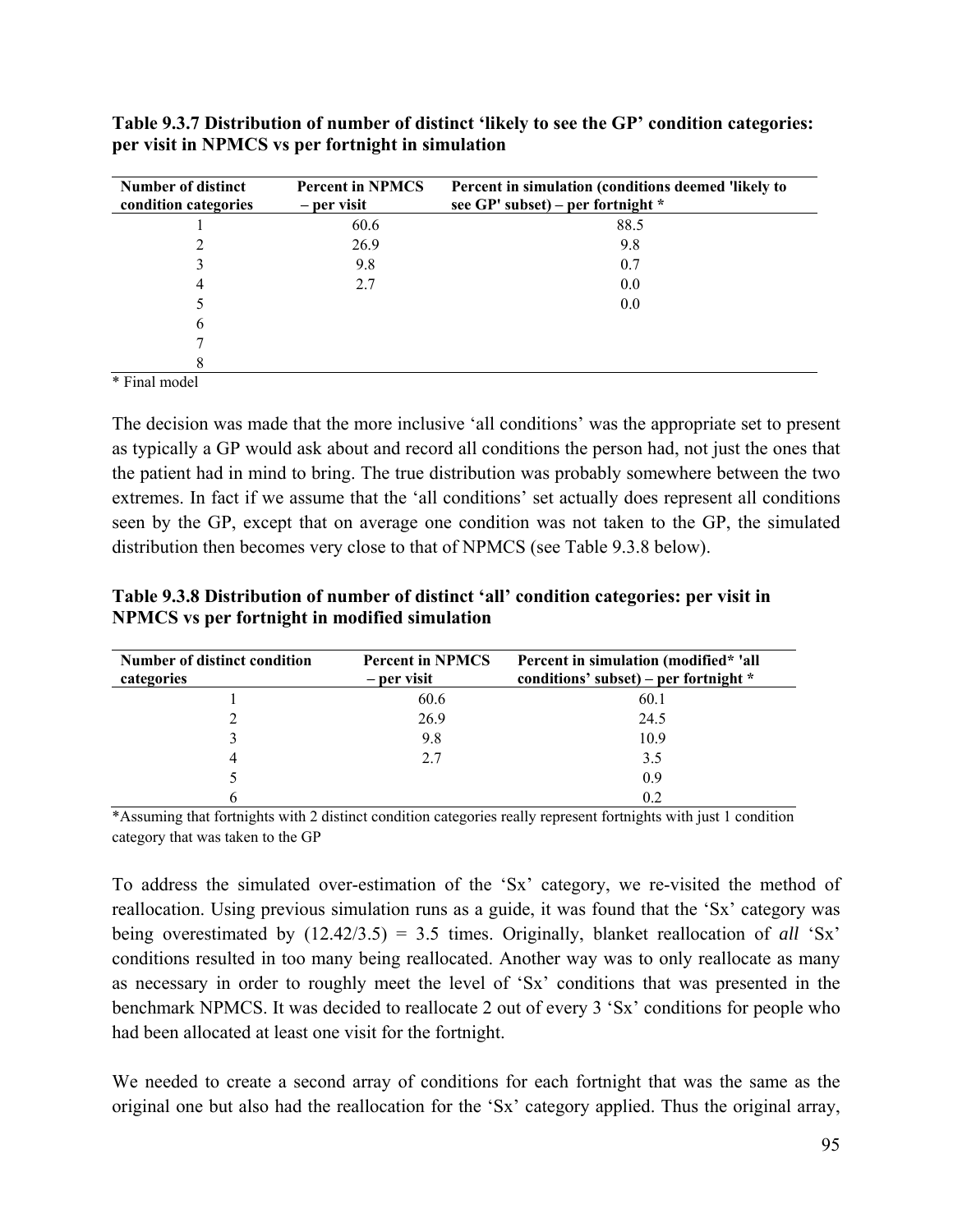with categories aligned to the Australian survey, could be used in conjunction with the Australian data input tables to the simulation; while the second array could be used when needed in conjunction with the NPMCS data, that is, when applying NPMCS-based probabilities to choose a primary diagnosis and when using this chosen primary diagnosis to allocate doctor actions.

Results from the final simulation model were checked to see if the simulated primary diagnosis distribution was roughly comparable to that in NPMCS. The simulated distribution was not considered as an object capable of being manipulated/ reallocated in the simulation. This was because the primary diagnosis probabilities, derived from NPMCS data, had to be applied to the set of conditions likely to be seen by the GP, that is, the 'Sx' category reallocation had to be done at the earlier step.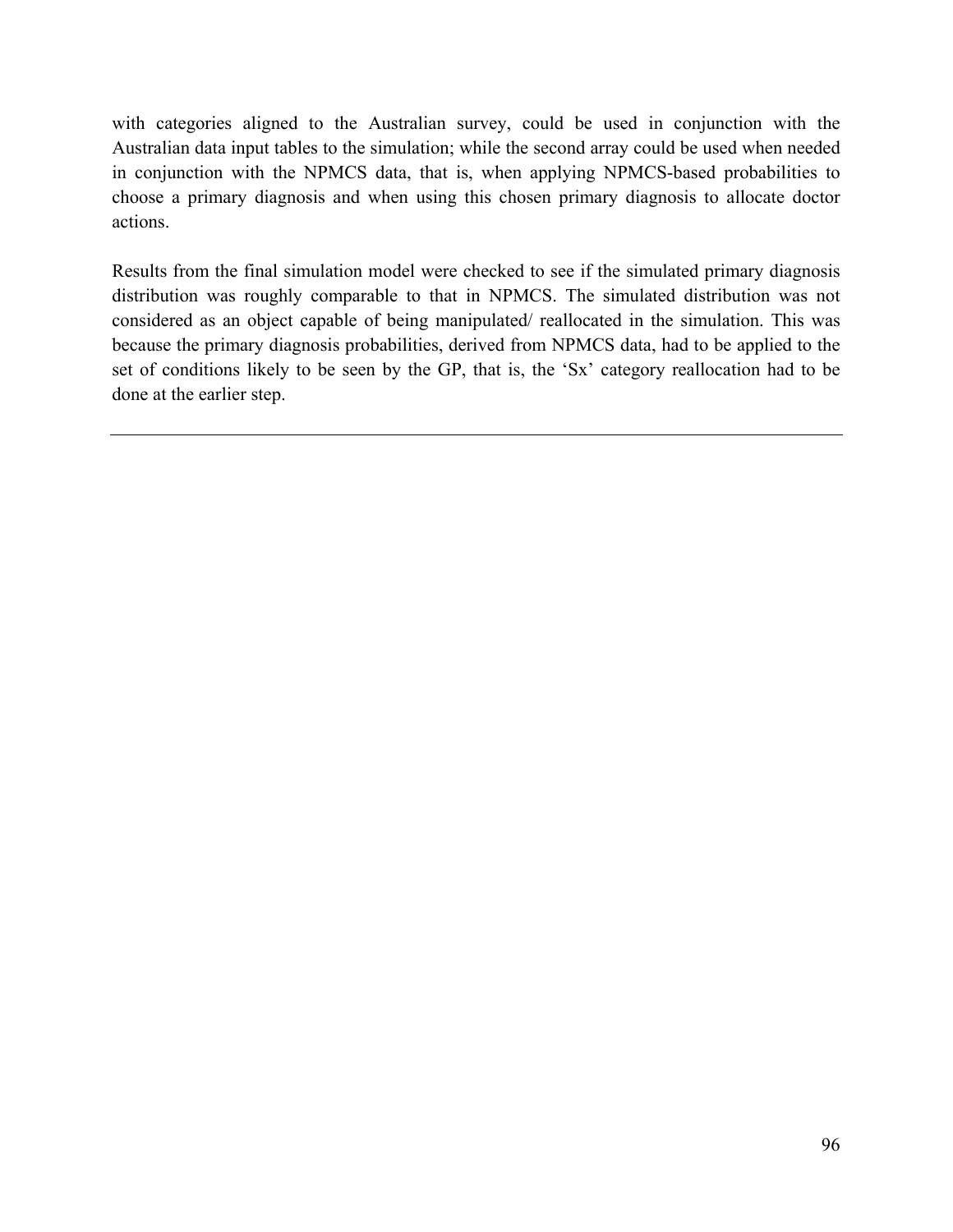# *9.4 ANHS 1995 data: input tables*

| Condition<br>category | Agegrp                   | <b>ST</b> condition<br>occurrence rate | <b>STLT</b> condition<br>occurrence rate | Probability of condition<br>being seen by a GP |
|-----------------------|--------------------------|----------------------------------------|------------------------------------------|------------------------------------------------|
| $\mathbf{1}$          | $\mathbf{1}$             | 0.02949                                | 0.00356                                  | 0.27476                                        |
| $\mathbf{1}$          | $\overline{c}$           | 0.0311                                 | 0.00495                                  | 0.13452                                        |
| 1                     | 3                        | 0.024                                  | 0.00372                                  | 0.13314                                        |
| $\mathbf{1}$          | $\overline{4}$           | 0.01504                                | 0.00325                                  | 0.30042                                        |
| $\overline{2}$        | 1                        | 0.00047                                | 0.0005                                   | 0.40751                                        |
| $\sqrt{2}$            | $\overline{c}$           | 0.00152                                | 0.00256                                  | 0.46147                                        |
| $\overline{2}$        | 3                        | 0.00559                                | 0.00833                                  | 0.27992                                        |
| $\overline{c}$        | $\overline{4}$           | 0.01449                                | 0.02167                                  | 0.41206                                        |
| $\mathfrak{Z}$        | $\mathbf{1}$             | 0.00356                                | 0.00405                                  | 0.13773                                        |
| $\mathfrak{Z}$        | $\overline{2}$           | 0.01769                                | 0.02375                                  | 0.0729                                         |
| $\mathfrak{Z}$        | 3                        | 0.08625                                | 0.09831                                  | 0.0836                                         |
| $\mathfrak{Z}$        | $\overline{4}$           | 0.06559                                | 0.1565                                   | 0.0915                                         |
| 4                     | 1                        | 0.00202                                | 0.00302                                  | 0.05768                                        |
| $\overline{4}$        | $\overline{2}$           | 0.00451                                | 0.00607                                  | 0.03954                                        |
| $\overline{4}$        | 3                        | 0.00383                                | 0.00612                                  | 0.07672                                        |
| 4                     | $\overline{4}$           | 0.00691                                | 0.01318                                  | 0.16402                                        |
| 5                     | $\mathbf{1}$             | 0.0093                                 | 0.00929                                  | 0.12655                                        |
| 5                     | $\overline{c}$           | 0.0236                                 | 0.01876                                  | 0.17093                                        |
| 5                     | 3                        | 0.0305                                 | 0.02406                                  | 0.1418                                         |
| 5                     | $\overline{4}$           | 0.04241                                | 0.015                                    | 0.07302                                        |
| 6                     | 1                        | 0.03812                                | 0.01327                                  | 0.33899                                        |
| 6                     | $\overline{c}$           | 0.04431                                | 0.02598                                  | 0.15496                                        |
| 6                     | 3                        | 0.04136                                | 0.03654                                  | 0.12427                                        |
| 6                     | $\overline{4}$           | 0.06523                                | 0.07827                                  | 0.12811                                        |
| $\boldsymbol{7}$      | 1                        | 0.0014                                 | 0.00281                                  | 0.31749                                        |
| $\overline{7}$        | $\overline{c}$           | 0.00857                                | 0.02614                                  | 0.15869                                        |
| 7                     | 3                        | 0.05568                                | 0.1852                                   | 0.12208                                        |
| 7                     | $\overline{4}$           | 0.21627                                | 0.43639                                  | 0.1126                                         |
| 8                     | 1                        | 0.15893                                | 0.11                                     | 0.24694                                        |
| 8                     | $\mathfrak{2}$           | 0.12228                                | 0.10252                                  | 0.20242                                        |
| $\,$ $\,$             | 3                        | 0.09382                                | 0.10443                                  | 0.17896                                        |
| 8                     | $\overline{4}$           | 0.08216                                | 0.11057                                  | 0.21808                                        |
| 9                     | 1                        | 0.07786                                | 0.00521                                  | 0.10568                                        |
| 9                     | $\overline{2}$           | 0.06754                                | 0.01974                                  | 0.09116                                        |
| 9                     | 3                        | 0.08733                                | 0.04739                                  | 0.09328                                        |
| 9                     | $\overline{\mathcal{A}}$ | 0.11842                                | 0.08747                                  | 0.07709                                        |

**Table 9.4.1 Probability of outcomes by condition category and age group (ANHS)**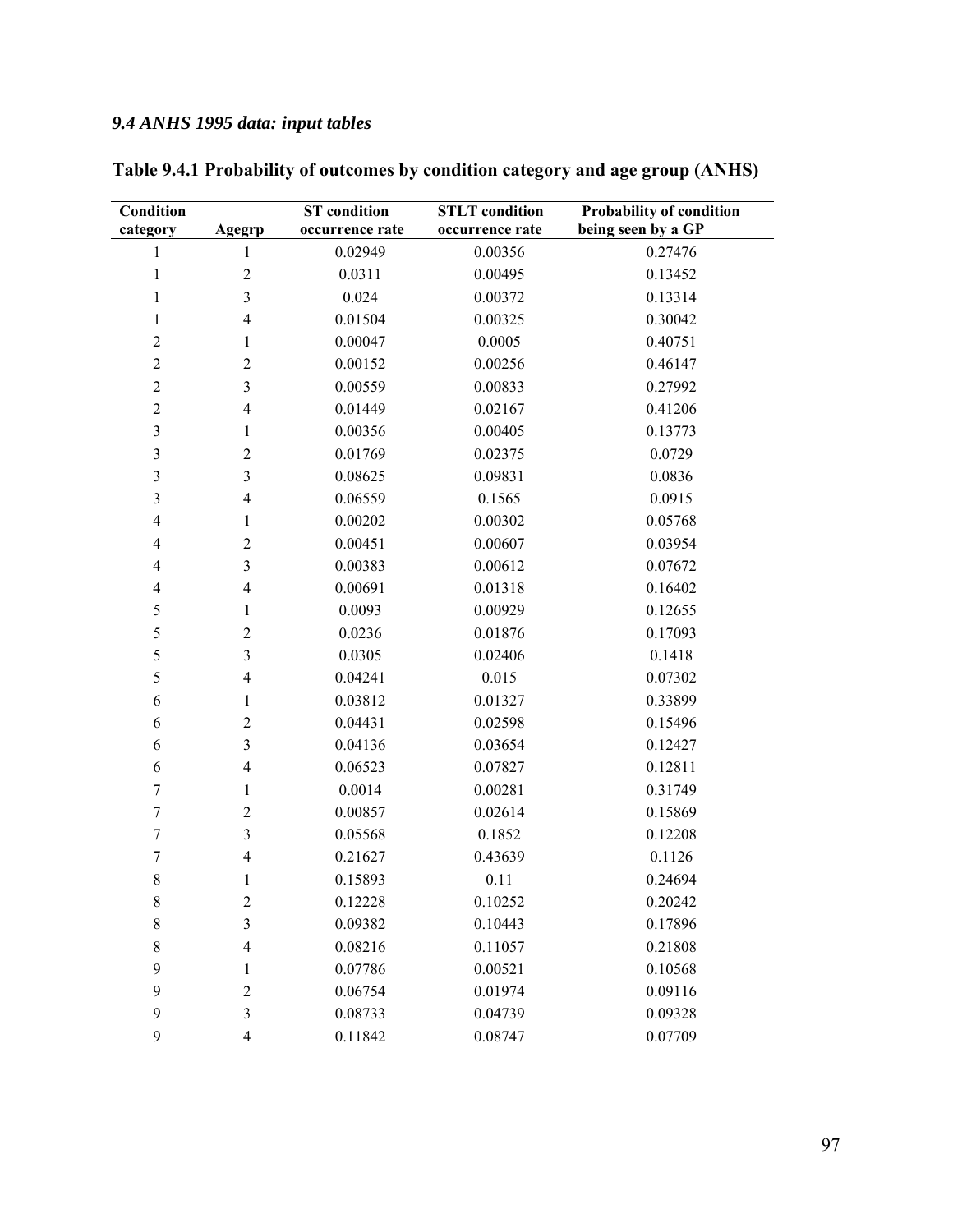| <b>Condition</b><br>category | Agegrp              | <b>ST</b> condition<br>occurrence rate | <b>STLT</b> condition<br>occurrence rate | <b>Probability of condition</b><br>being seen by a GP |
|------------------------------|---------------------|----------------------------------------|------------------------------------------|-------------------------------------------------------|
| $10\,$                       | $\mathbf{1}$        | 0.01699                                | 0.00449                                  | 0.23501                                               |
| $10\,$                       | $\overline{2}$      | 0.03239                                | 0.00985                                  | 0.17015                                               |
| 10                           | 3                   | 0.05326                                | 0.01633                                  | 0.12564                                               |
| 10                           | $\overline{4}$      | 0.02289                                | 0.01942                                  | 0.21312                                               |
| 11                           |                     | 0.00056                                | $\boldsymbol{0}$                         | 0.01485                                               |
| 11                           | 1<br>$\overline{2}$ | 0.00225                                | 0.00029                                  | 0.21964                                               |
| 11                           | 3                   | $\boldsymbol{0}$                       | $\boldsymbol{0}$                         |                                                       |
|                              |                     | $\boldsymbol{0}$                       |                                          |                                                       |
| 11                           | $\overline{4}$      |                                        | $\boldsymbol{0}$                         |                                                       |
| 12                           | 1                   | 0.06234                                | 0.01946                                  | 0.17483                                               |
| 12                           | $\overline{2}$      | 0.06188                                | 0.01821                                  | 0.12254                                               |
| 12                           | 3                   | 0.06373                                | 0.01529                                  | 0.1766                                                |
| 12                           | $\overline{4}$      | 0.06264                                | 0.01534                                  | 0.18318                                               |
| 13                           | $\mathbf{1}$        | 0.0273                                 | 0.01344                                  | 0.17211                                               |
| 13                           | $\sqrt{2}$          | 0.06381                                | 0.05597                                  | 0.15433                                               |
| 13                           | $\overline{3}$      | 0.08014                                | 0.14549                                  | 0.14494                                               |
| 13                           | $\overline{4}$      | 0.09694                                | 0.23626                                  | 0.12424                                               |
| 14                           | 1                   | 0.00051                                | 0.00272                                  | 0.03668                                               |
| 14                           | $\overline{2}$      | 0.00028                                | 0.00043                                  | 0.13814                                               |
| 14                           | 3                   | $\boldsymbol{0}$                       | 0.00056                                  | $\boldsymbol{0}$                                      |
| 14                           | $\overline{4}$      | 0.00102                                | 0.00009                                  | 0.20178                                               |
| 15                           | 1                   | 0.14274                                | 0.01313                                  | 0.08821                                               |
| 15                           | $\overline{c}$      | 0.24687                                | 0.01387                                  | 0.05918                                               |
| 15                           | 3                   | 0.19163                                | 0.01512                                  | 0.07595                                               |
| 15                           | $\overline{4}$      | 0.16077                                | 0.01396                                  | 0.07861                                               |
| 16                           | 1                   | 0.06874                                | 0.00241                                  | 0.17776                                               |
| 16                           | $\sqrt{2}$          | 0.05728                                | 0.0038                                   | 0.2304                                                |
| 16                           | $\overline{3}$      | 0.04665                                | 0.00423                                  | 0.19681                                               |
| 16                           | $\overline{4}$      | 0.04984                                | 0.00452                                  | 0.1862                                                |
| 17                           | 1                   | 0.26511                                | 0.00006                                  | 0.13199                                               |
| 17                           | $\overline{2}$      | 0.35122                                | $\boldsymbol{0}$                         | 0.15843                                               |
| 17                           | $\mathfrak{Z}$      | 0.38329                                | 0.00052                                  | 0.17858                                               |
| 17                           | $\overline{4}$      | 0.44439                                | 0.0003                                   | 0.32592                                               |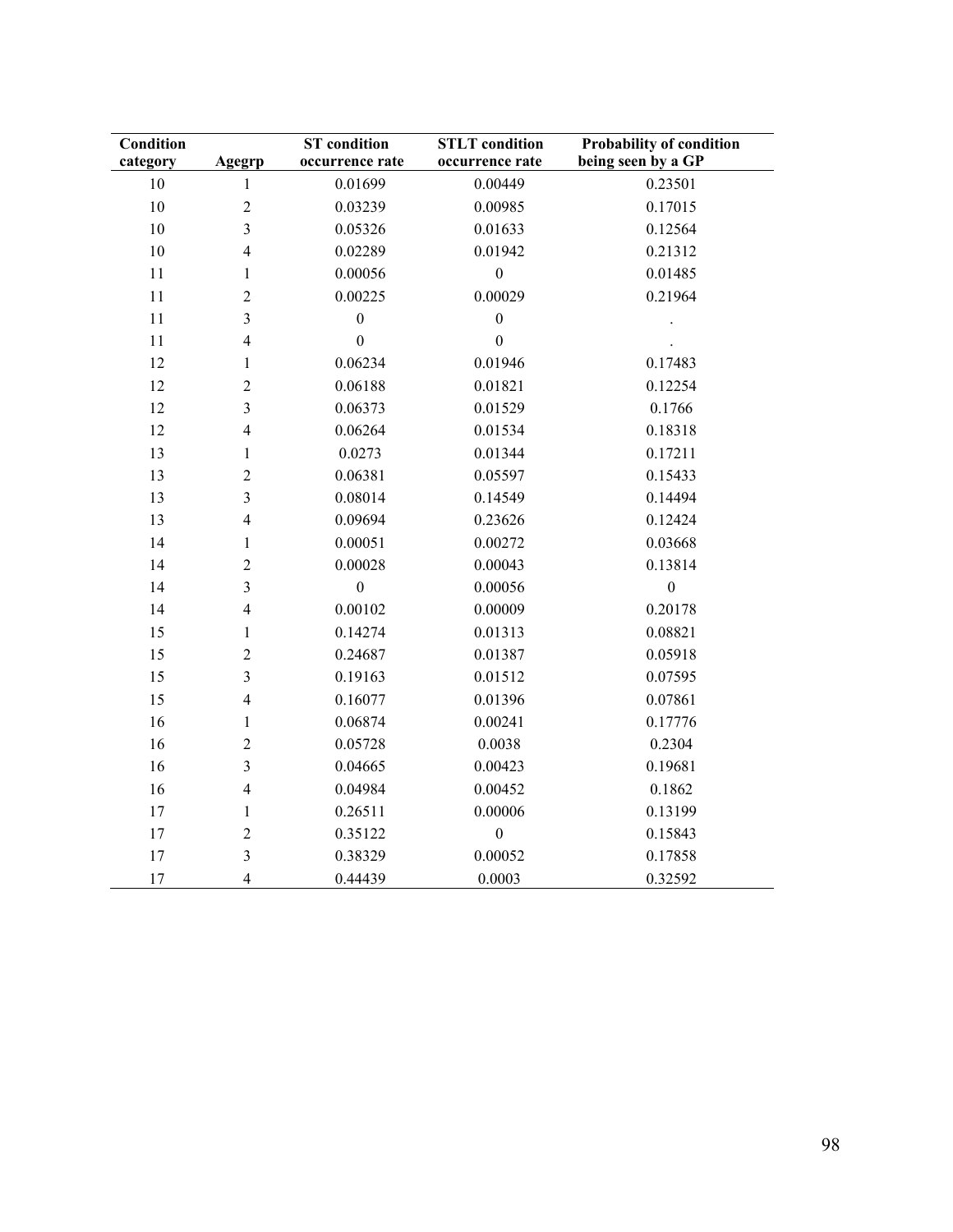| Condition               |                  | <b>ST</b> condition | <b>STLT</b> condition | Probability of condition being |
|-------------------------|------------------|---------------------|-----------------------|--------------------------------|
| category                | Gender           | occurrence rate     | occurrence rate       | seen by a GP                   |
| $\,1$                   | $\mathbf{1}$     | 0.02423             | 0.00339               | 0.21088                        |
| $\,1$                   | $\overline{c}$   | 0.03                | 0.00457               | 0.19211                        |
| $\overline{c}$          | $\mathbf{1}$     | 0.00273             | 0.00532               | 0.37683                        |
| $\overline{2}$          | $\overline{2}$   | 0.00432             | 0.00526               | 0.37504                        |
| $\overline{\mathbf{3}}$ | $\,1$            | 0.01208             | 0.0475                | 0.10461                        |
| 3                       | $\overline{c}$   | 0.05265             | 0.04819               | 0.07547                        |
| $\overline{\mathbf{4}}$ | $\mathbf{1}$     | 0.00169             | 0.00178               | 0.06941                        |
| $\overline{\mathbf{4}}$ | $\overline{c}$   | 0.00579             | 0.00982               | 0.08502                        |
| 5                       | $\mathbf{1}$     | 0.01689             | 0.01544               | 0.13701                        |
| 5                       | $\boldsymbol{2}$ | 0.02719             | 0.01647               | 0.13573                        |
| 6                       | $\,1\,$          | 0.03727             | 0.02786               | 0.19047                        |
| 6                       | $\overline{c}$   | 0.05056             | 0.03167               | 0.18887                        |
| $\boldsymbol{7}$        | $\mathbf{1}$     | 0.03642             | 0.09045               | 0.1236                         |
| $\boldsymbol{7}$        | $\overline{c}$   | 0.04453             | 0.10851               | 0.12189                        |
| 8                       | $\mathbf{1}$     | 0.11997             | 0.09949               | 0.20731                        |
| 8                       | $\overline{2}$   | 0.12991             | 0.11366               | 0.22895                        |
| 9                       | $\,1\,$          | 0.07471             | 0.0283                | 0.10163                        |
| 9                       | $\overline{2}$   | 0.08818             | 0.0282                | 0.08499                        |
| 10                      | $\,1\,$          | 0.00533             | 0.00615               | 0.25409                        |
| $10\,$                  | $\overline{c}$   | 0.0544              | 0.01458               | 0.15909                        |
| $11\,$                  | $\,1\,$          | 0.00005             | $\boldsymbol{0}$      | $\boldsymbol{0}$               |
| $11\,$                  | $\sqrt{2}$       | 0.00174             | 0.00018               | 0.18242                        |
| 12                      | $\,1\,$          | 0.05484             | 0.01649               | 0.16698                        |
| 12                      | $\sqrt{2}$       | 0.07014             | 0.01893               | 0.15461                        |
| 13                      | $\,1\,$          | 0.05289             | 0.06845               | 0.15678                        |
| 13                      | $\overline{c}$   | 0.06274             | 0.09247               | 0.13504                        |
| 14                      | $\mathbf{1}$     | 0.00022             | 0.00158               | 0.08745                        |
| 14                      | $\boldsymbol{2}$ | 0.00057             | 0.00092               | 0.02925                        |
| 15                      | $\,1\,$          | 0.15718             | 0.01114               | 0.07141                        |
| 15                      | $\sqrt{2}$       | 0.21699             | 0.01658               | 0.07412                        |
| 16                      | $\,1\,$          | 0.06354             | 0.00333               | 0.21931                        |
| 16                      | $\overline{c}$   | 0.05325             | 0.00361               | 0.17298                        |
| 17                      | $\mathbf{1}$     | 0.28695             | 0.00025               | 0.16875                        |
| 17                      | $\overline{2}$   | 0.38781             | 0.00008               | 0.1914                         |

**Table 9.4.2 Probability of outcomes by condition category and gender (ANHS)**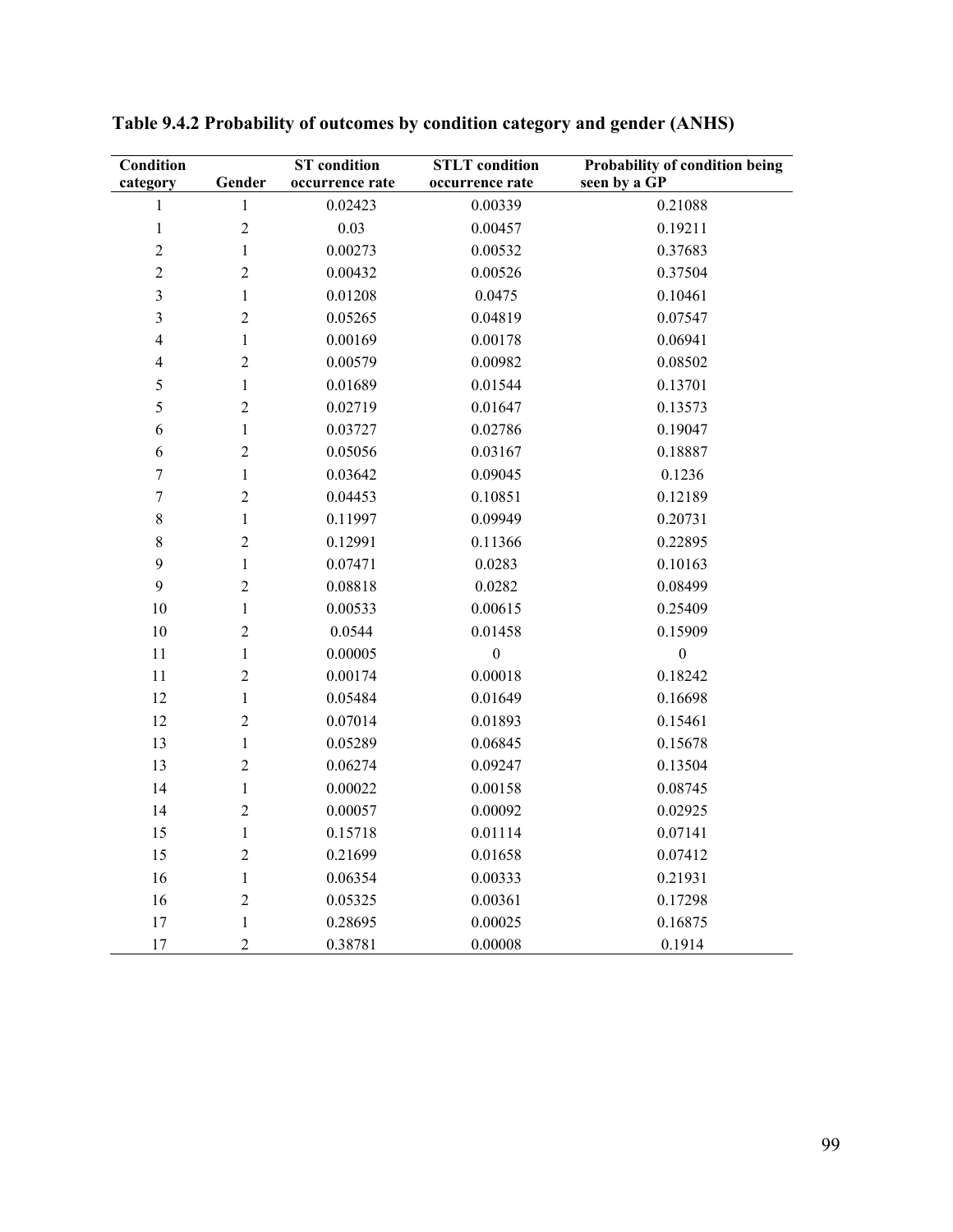| <b>Condition</b><br>category | Original<br>Hhtype* | <b>ST</b> condition<br>occurrence rate | <b>STLT</b> condition<br>occurrence rate | Probability of condition<br>being seen by a GP |
|------------------------------|---------------------|----------------------------------------|------------------------------------------|------------------------------------------------|
| 1                            | $\mathbf{1}$        | 0.02674                                | 0.00404                                  | 0.13707                                        |
| 1                            | $\overline{2}$      | 0.02564                                | 0.0047                                   | 0.16591                                        |
| 1                            | 3                   | 0.0289                                 | 0.00317                                  | 0.25316                                        |
| $\overline{c}$               | 1                   | 0.00792                                | 0.00875                                  | 0.44644                                        |
| $\overline{c}$               | $\overline{c}$      | 0.00443                                | 0.00763                                  | 0.35595                                        |
| $\overline{c}$               | $\mathfrak{Z}$      | 0.00134                                | 0.00173                                  | 0.3616                                         |
| $\mathfrak{Z}$               | $\mathbf{1}$        | 0.04973                                | 0.08424                                  | 0.09717                                        |
| $\mathfrak{Z}$               | $\overline{2}$      | 0.04807                                | 0.06777                                  | 0.07943                                        |
| $\mathfrak{Z}$               | $\mathfrak{Z}$      | 0.01026                                | 0.01572                                  | 0.10628                                        |
| $\overline{4}$               | 1                   | 0.00577                                | 0.01061                                  | 0.153                                          |
| $\overline{4}$               | $\overline{2}$      | 0.00471                                | 0.00617                                  | 0.06109                                        |
| $\overline{\mathcal{A}}$     | 3                   | 0.00214                                | 0.00414                                  | 0.07425                                        |
| 5                            | $\mathbf{1}$        | 0.04779                                | 0.02927                                  | 0.15812                                        |
| 5                            | $\overline{c}$      | 0.02358                                | 0.01601                                  | 0.12954                                        |
| 5                            | $\mathfrak{Z}$      | 0.0135                                 | 0.01235                                  | 0.13077                                        |
| 6                            | 1                   | 0.05575                                | 0.04749                                  | 0.14401                                        |
| 6                            | $\overline{2}$      | 0.04503                                | 0.03437                                  | 0.13979                                        |
| 6                            | $\mathfrak{Z}$      | 0.03956                                | 0.01987                                  | 0.28549                                        |
| $\sqrt{ }$                   | 1                   | 0.09259                                | 0.2014                                   | 0.12596                                        |
| $\boldsymbol{7}$             | $\overline{c}$      | 0.05296                                | 0.13996                                  | 0.11758                                        |
| $\boldsymbol{7}$             | $\mathfrak{Z}$      | 0.01259                                | 0.02685                                  | 0.14447                                        |
| $\,$ $\,$                    | $\mathbf{1}$        | 0.10117                                | 0.11268                                  | 0.18607                                        |
| $\,$ $\,$                    | $\overline{2}$      | 0.10398                                | 0.1033                                   | 0.20057                                        |
| $\,$ $\,$                    | $\mathfrak{Z}$      | 0.15491                                | 0.10871                                  | 0.24195                                        |
| 9                            | 1                   | 0.09426                                | 0.05041                                  | 0.07676                                        |
| 9                            | $\overline{2}$      | 0.08135                                | 0.03774                                  | 0.09245                                        |
| 9                            | 3                   | 0.0782                                 | 0.01166                                  | 0.09991                                        |
| 10                           | 1                   | 0.03346                                | 0.01471                                  | 0.17487                                        |
| 10                           | $\overline{2}$      | 0.03914                                | 0.0133                                   | 0.1659                                         |
| 10                           | 3                   | 0.0187                                 | 0.00595                                  | 0.18682                                        |
| 11                           | 1                   | 0.00035                                | $\boldsymbol{0}$                         | $\boldsymbol{0}$                               |
| 11                           | $\overline{2}$      | 0.00155                                | 0.0001                                   | 0.14671                                        |
| 11                           | 3                   | 0.00031                                | 0.0001                                   | 0.35502                                        |
| 12                           | 1                   | 0.07433                                | 0.01686                                  | 0.18194                                        |
| 12                           | $\overline{c}$      | 0.06319                                | 0.01731                                  | 0.1504                                         |
| 12                           | 3                   | 0.05863                                | 0.01841                                  | 0.16465                                        |
| 13                           | 1                   | 0.07933                                | 0.15383                                  | 0.14776                                        |
| 13                           | $\overline{2}$      | 0.0731                                 | 0.10782                                  | 0.14038                                        |
| 13                           | 3                   | 0.03493                                | 0.03025                                  | 0.15503                                        |

**Table 9.4.3 Probability of outcomes by condition category and original household type (ANHS)**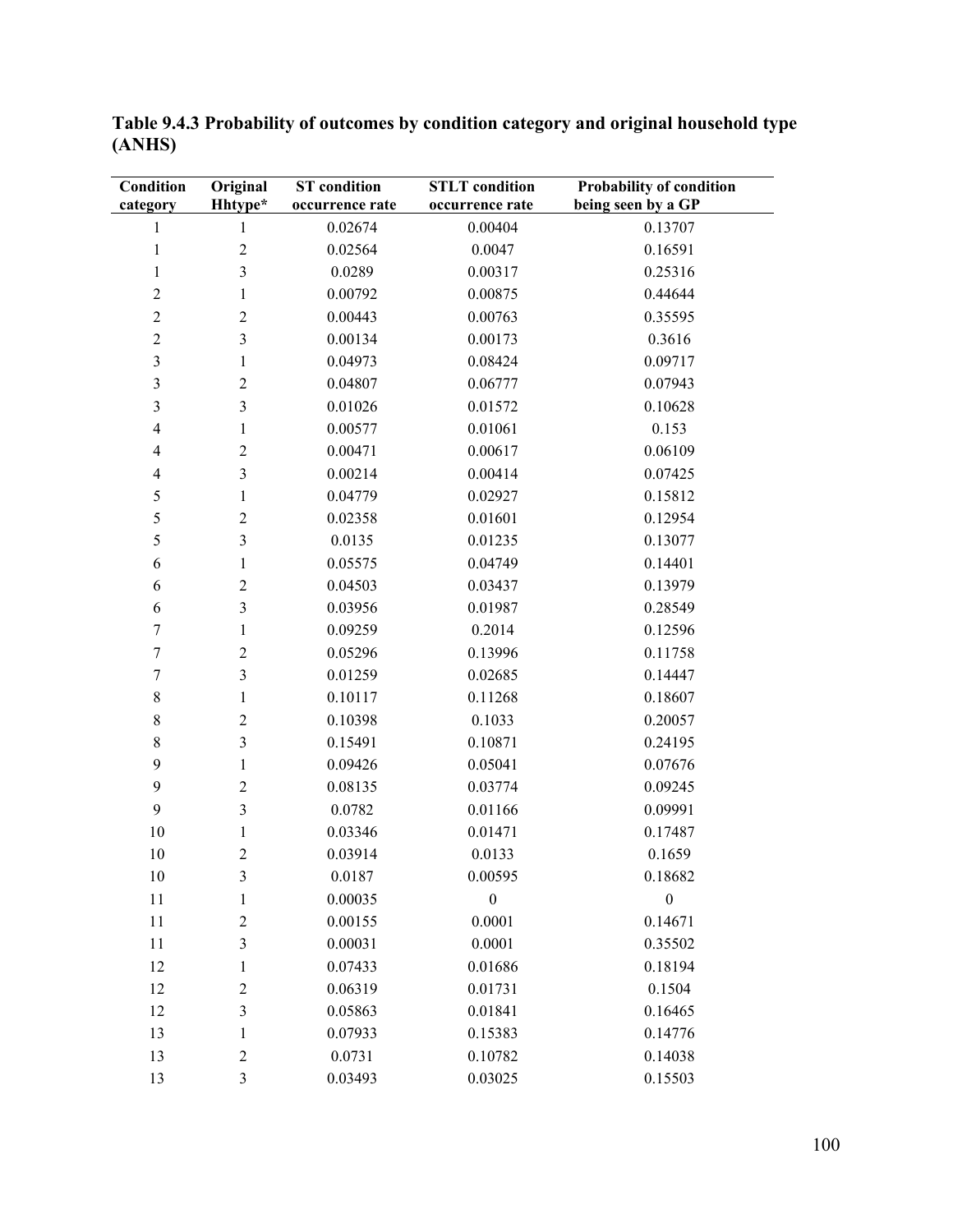| Condition<br>category | Original<br>Hhtype* | <b>ST</b> condition<br>occurrence rate | <b>STLT</b> condition<br>occurrence rate | <b>Probability of condition</b><br>being seen by a GP |
|-----------------------|---------------------|----------------------------------------|------------------------------------------|-------------------------------------------------------|
| 14                    | $\mathbf{I}$        | $\theta$                               | 0.0002                                   | $\theta$                                              |
| 14                    | 2                   | 0.00033                                | 0.00046                                  | 0.15184                                               |
| 14                    | 3                   | 0.00057                                | 0.00241                                  | 0.03465                                               |
| 15                    | 1                   | 0.21733                                | 0.01664                                  | 0.08487                                               |
| 15                    | 2                   | 0.21107                                | 0.01345                                  | 0.06389                                               |
| 15                    | 3                   | 0.15233                                | 0.01361                                  | 0.08242                                               |
| 16                    |                     | 0.06639                                | 0.00544                                  | 0.18761                                               |
| 16                    | 2                   | 0.0498                                 | 0.00353                                  | 0.20725                                               |
| 16                    | 3                   | 0.06588                                | 0.00287                                  | 0.19262                                               |
| 17                    |                     | 0.44354                                | 0.00012                                  | 0.2141                                                |
| 17                    | 2                   | 0.36435                                | 0.00023                                  | 0.20208                                               |
| 17                    | 3                   | 0.27925                                | 0.00011                                  | 0.13824                                               |

\* Household type: 1=live *without* someone >=15yrs age; 2=live *with* someone >=15yrs age and partnered (husband/wife or de facto, boyfriend or girlfriend); 3=live *with* someone >=15yrs age and *not* partnered, where 'someone >=15yrs age' is the definition of an adult.

| Table 9.4.4 Probability of outcomes by condition category and derived household type |  |  |
|--------------------------------------------------------------------------------------|--|--|
| (ANHS)                                                                               |  |  |

| Condition<br>category | <b>Derived</b><br>Hhtype* | <b>ST</b> condition<br>occurrence rate | <b>STLT</b> condition<br>occurrence rate | <b>Probability of condition</b><br>being seen by a GP |
|-----------------------|---------------------------|----------------------------------------|------------------------------------------|-------------------------------------------------------|
| 1                     | 1                         | 0.03023                                | 0.0042                                   | 0.20766                                               |
| 1                     | $\overline{2}$            | 0.02161                                | 0.00348                                  | 0.1922                                                |
| 1                     | 3                         | 0.01858                                | 0.00373                                  | 0.14392                                               |
| 2                     | 1                         | 0.00095                                | 0.00145                                  | 0.44967                                               |
| 2                     | 2                         | 0.00764                                | 0.01323                                  | 0.35109                                               |
| $\overline{2}$        | 3                         | 0.01176                                | 0.01317                                  | 0.37591                                               |
| 3                     | 1                         | 0.01005                                | 0.01309                                  | 0.08462                                               |
| 3                     | $\overline{2}$            | 0.08126                                | 0.11449                                  | 0.08009                                               |
| 3                     | 3                         | 0.07248                                | 0.13192                                  | 0.10237                                               |
| $\overline{4}$        | 1                         | 0.00316                                | 0.00442                                  | 0.04608                                               |
| 4                     | $\overline{2}$            | 0.0049                                 | 0.00685                                  | 0.07318                                               |
| $\overline{4}$        | 3                         | 0.0051                                 | 0.01317                                  | 0.2022                                                |
| 5                     | 1                         | 0.01586                                | 0.01364                                  | 0.15568                                               |
| 5                     | $\overline{2}$            | 0.02925                                | 0.01852                                  | 0.12006                                               |
| 5                     | 3                         | 0.0484                                 | 0.02614                                  | 0.10805                                               |
| 6                     | 1                         | 0.04096                                | 0.0191                                   | 0.2405                                                |
| 6                     | 2                         | 0.04752                                | 0.04707                                  | 0.11843                                               |
| 6                     | 3                         | 0.0563                                 | 0.06322                                  | 0.14108                                               |
| 7                     | 1                         | 0.00469                                | 0.01351                                  | 0.17886                                               |
| 7                     | $\overline{2}$            | 0.10029                                | 0.25877                                  | 0.11536                                               |
| 7                     | 3                         | 0.14853                                | 0.32123                                  | 0.11868                                               |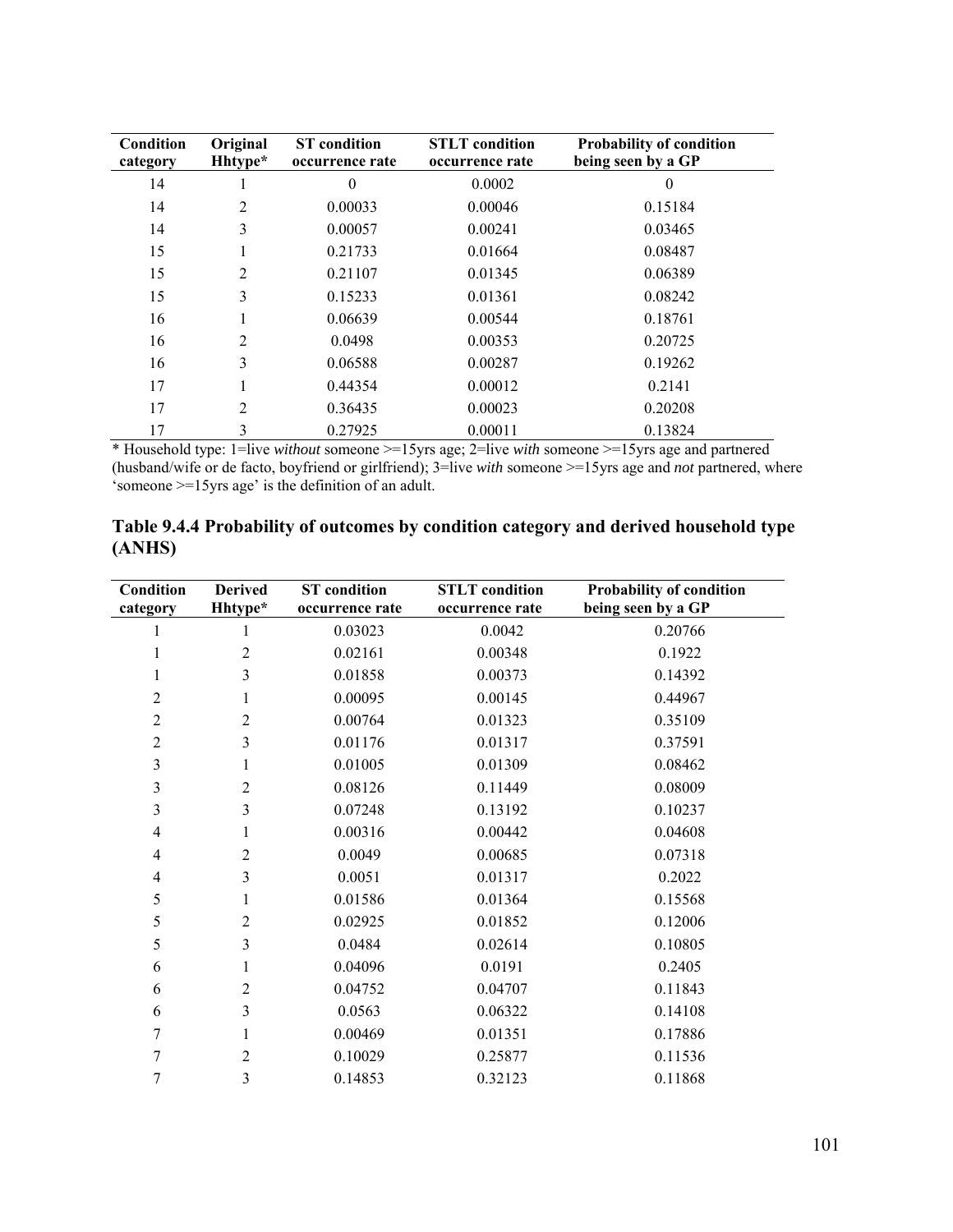| Condition   | <b>Derived</b> | <b>ST</b> condition | <b>STLT</b> condition | Probability of condition |
|-------------|----------------|---------------------|-----------------------|--------------------------|
| category    | Hhtype*        | occurrence rate     | occurrence rate       | being seen by a GP       |
| $\,8\,$     | $\mathbf{1}$   | 0.14211             | 0.10657               | 0.2285                   |
| $\,$ 8 $\,$ | $\overline{c}$ | 0.08683             | 0.10046               | 0.18936                  |
| 8           | 3              | 0.09617             | 0.12173               | 0.20057                  |
| 9           | $\mathbf{1}$   | 0.07313             | 0.01188               | 0.09893                  |
| 9           | $\overline{2}$ | 0.09467             | 0.05841               | 0.09519                  |
| 9           | 3              | 0.10845             | 0.07082               | 0.06601                  |
| 10          | $\mathbf{1}$   | 0.02406             | 0.00695               | 0.19458                  |
| 10          | $\overline{2}$ | 0.04549             | 0.01759               | 0.14178                  |
| 10          | 3              | 0.03408             | 0.01715               | 0.16755                  |
| 11          | 1              | 0.00133             | 0.00013               | 0.17758                  |
| 11          | $\overline{2}$ |                     |                       |                          |
| 11          | 3              |                     | $\boldsymbol{0}$      |                          |
| 12          | 1              | 0.06213             | 0.01888               | 0.15125                  |
| 12          | $\overline{c}$ | 0.06191             | 0.01544               | 0.16865                  |
| 12          | 3              | 0.06676             | 0.01498               | 0.20271                  |
| 13          | $\mathbf{1}$   | 0.04405             | 0.03296               | 0.15951                  |
| 13          | $\overline{2}$ | 0.08249             | 0.16361               | 0.13181                  |
| 13          | 3              | 0.09547             | 0.2151                | 0.14251                  |
| 14          | $\mathbf{1}$   | 0.00041             | 0.00167               | 0.05257                  |
| 14          | $\overline{c}$ | 0.00053             | 0.00044               | 0.11962                  |
| 14          | 3              | $\boldsymbol{0}$    | 0.00025               | $\mathbf{0}$             |
| 15          | $\mathbf{1}$   | 0.19053             | 0.01347               | 0.07122                  |
| 15          | $\overline{c}$ | 0.17208             | 0.01311               | 0.07267                  |
| 15          | 3              | 0.20034             | 0.01856               | 0.08528                  |
| 16          | 1              | 0.06348             | 0.00305               | 0.19989                  |
| 16          | $\overline{2}$ | 0.04367             | 0.00364               | 0.19265                  |
| 16          | 3              | 0.05784             | 0.00602               | 0.19293                  |
| 17          | 1              | 0.30463             | 0.00003               | 0.14593                  |
| 17          | $\overline{c}$ | 0.38645             | 0.00047               | 0.2317                   |

\* Household type: 1=child, 2=partnered adult, 3=unpartnered adult.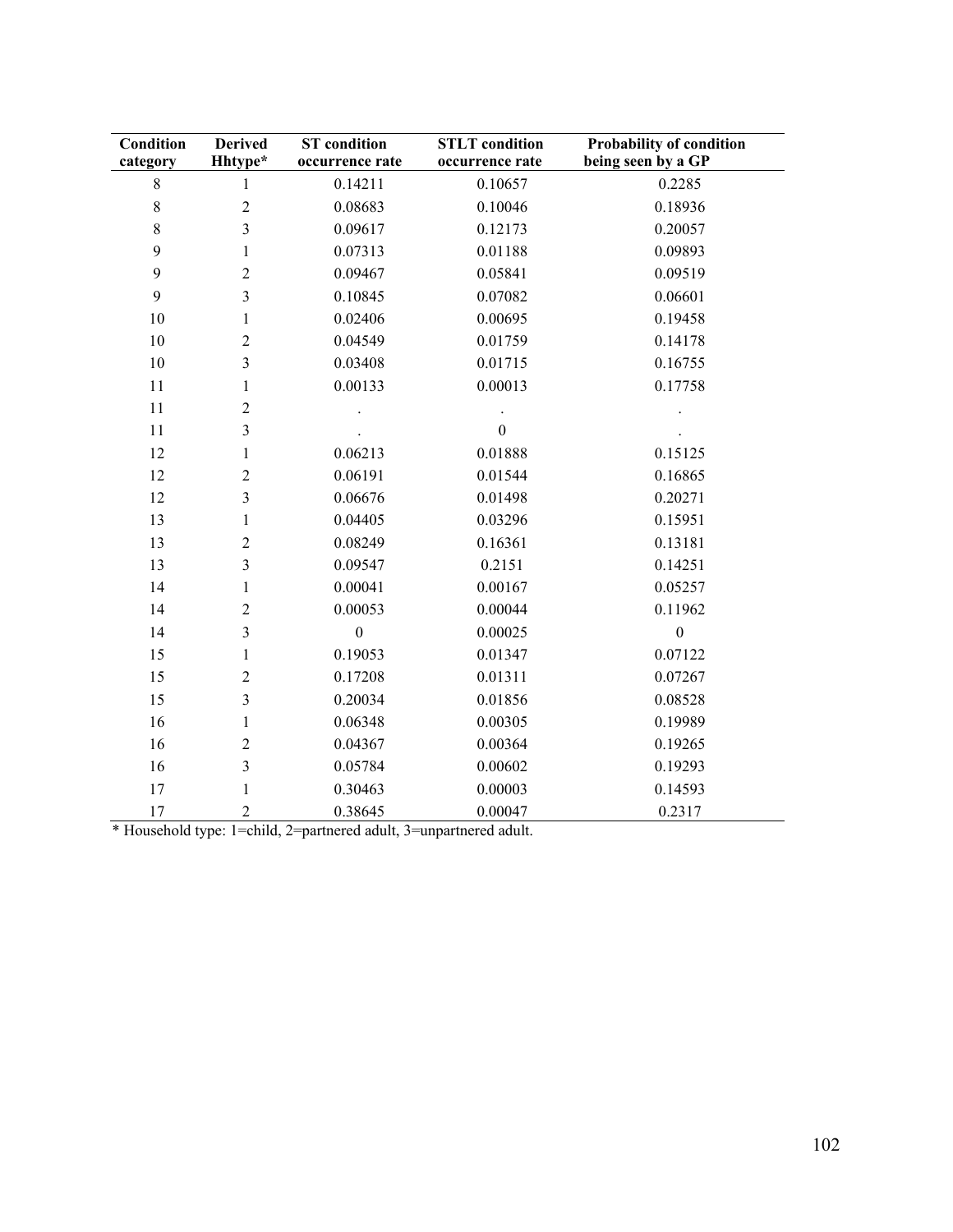## **Table 9.4.5 Mean number of GP visits by age group (ANHS)**

| Agegrp           | <b>Mean GP</b> visits |
|------------------|-----------------------|
| $1 \cdot 0 - 24$ | 1.2961824             |
| $2: 25-44$ yrs   | 1.3769319             |
| $3:45-64$ yrs    | 1.3736907             |
| 4: $65 + yrs$    | 1.3614768             |

# **Table 9.4.6 Mean number of GP visits by gender (ANHS)**

| Gender | <b>Mean GP</b> visits |
|--------|-----------------------|
| Male   | 1.3360876             |
| Female | 1.3587936             |

# **Table 9.4.7 Mean number of visits by original household type (ANHS)**

| <b>Original Hhtype</b>                     | <b>Mean GP</b> visits |
|--------------------------------------------|-----------------------|
| 1: Live without other $\geq 15$            | 1.3933138             |
| 2: Live with other $>=15 \&$ partnered     | 1.3609225             |
| 3: Live with other $>=15 \&$ not partnered | 1 3 1 3 7 6 4 4       |

# **Table 9.4.8 Mean number of visits by derived household type (ANHS)**

| <b>Derived Hhtype</b> | <b>Mean GP</b> visits |
|-----------------------|-----------------------|
| $1 \cdot$ Child       | 1 2860546             |
| 2: Partnered adult    | 1 3609225             |
| 3: Unpartnered adult  | 1 3647659             |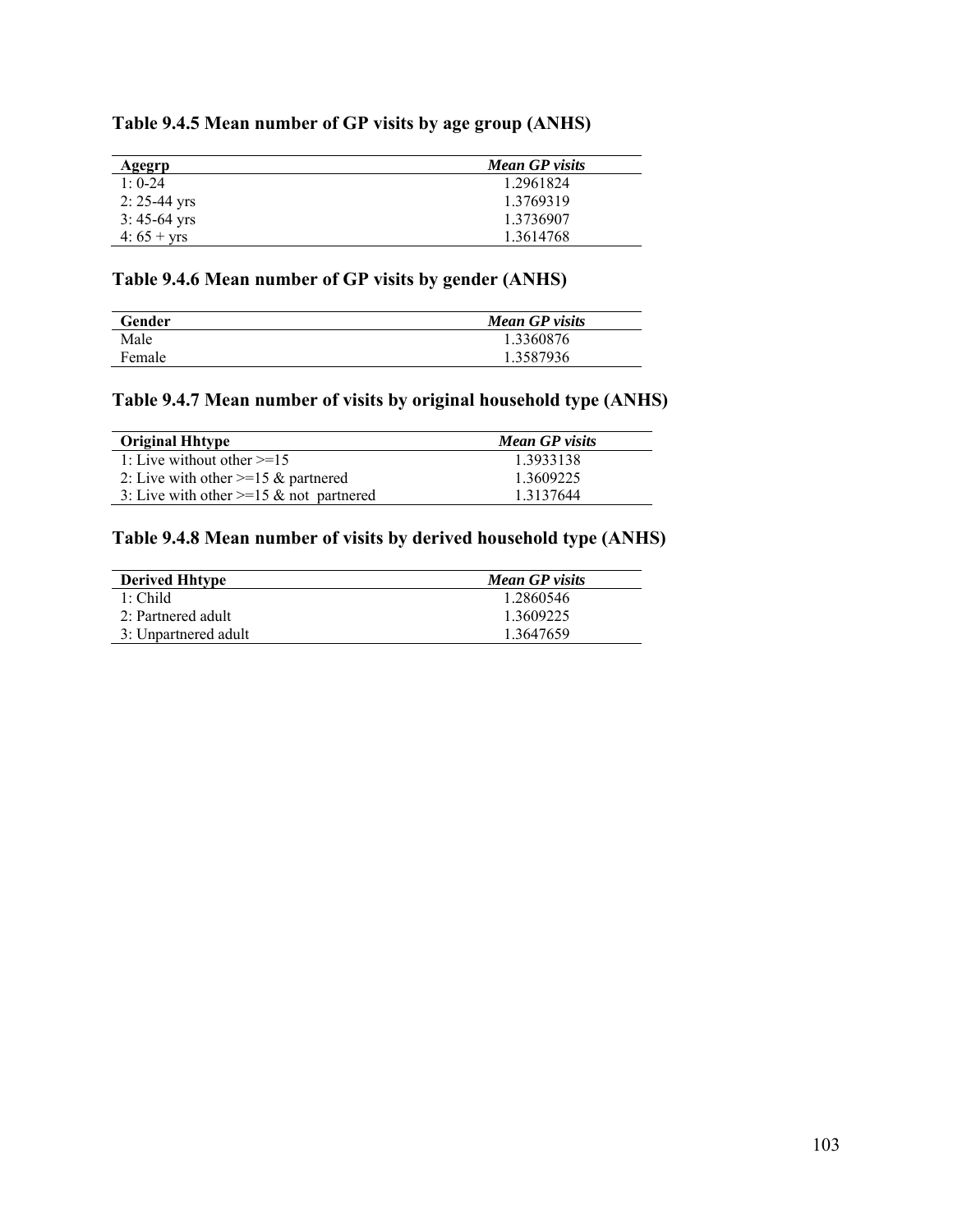## *9.5 Verification tables: simulated results compared to the Australian Health Survey (ANHS 1995)*

# **Table 9.5.1 Occurrence rates of 'Short-Term and Long-Term' ('STLT') conditions per fortnight**

|                                                     | <b>Aus Health Survey</b> | <b>Simulation</b>         |                |
|-----------------------------------------------------|--------------------------|---------------------------|----------------|
| <b>Condition category</b>                           | (%)                      | $1st$ run $(\frac{9}{6})$ | Absolute error |
| Infectious & parasitic diseases                     | 0.40                     | 0.41                      | 0.006          |
| Neoplasms                                           | 0.53                     | 0.53                      | 0.003          |
| Endocrine/nutritional/metabolic/immunity disorders  | 4.78                     | 4.89                      | 0.11           |
| Diseases of blood $&$ blood forming organs          | 0.58                     | 0.60                      | 0.01           |
| Mental disorders                                    | 1.60                     | 1.63                      | 0.03           |
| Nervous system/sense organ diseases                 | 3.00                     | 3.10                      | 0.12           |
| Cardiovascular/circulatory diseases                 | 10.00                    | 10.17                     | 0.22           |
| Respiratory system diseases                         | 10.66                    | 10.63                     | 0.03           |
| Digestive system diseases                           | 2.83                     | 2.88                      | 0.05           |
| Genitourinary system diseases                       | 1.04                     | 1.05                      | 0.02           |
| Complications of pregnancy/childbirth/puerperium    | 0.01                     | 0.01                      | 0.002          |
| Skin & subcutaneous tissue diseases                 | 1.77                     | 1.73                      | 0.05           |
| Musculoskeletal & connective tissue diseases        | 8.05                     | 8.17                      | 0.12           |
| Congenital anomalies                                | 0.13                     | 0.13                      | 0.002          |
| Symptoms, signs, ill-defined conditions & disab nec | 1.39                     | 1.33                      | 0.06           |
| Injury & poisoning                                  | 0.35                     | 0.34                      | 0.01           |
| Not illness/unspecified                             | 0.02                     | 0.02                      | 0.001          |
|                                                     |                          | Average error             | 0.05           |

# **Table 9.5.2: Occurrence rates of 'Short-Term' ('ST') conditions per fortnight**

|                                                        | <b>Aus Health Survey</b> | <b>Simulation</b>         |                |
|--------------------------------------------------------|--------------------------|---------------------------|----------------|
| <b>Condition category</b>                              | $(\%)$                   | $1st$ run $(\frac{9}{6})$ | Absolute error |
| Infectious & parasitic diseases                        | 2.71                     | 2.69                      | 0.02           |
| Neoplasms                                              | 0.35                     | 0.35                      | 0.002          |
| Endocrine/nutritional/metabolic/immunity disorders     | 3.25                     | 3.42                      | 0.17           |
| Diseases of blood $&$ blood forming organs             | 0.38                     | 0.39                      | 0.02           |
| Mental disorders                                       | 2.21                     | 2.21                      | 0.001          |
| Nervous system/sense organ diseases                    | 4.39                     | 4.39                      | 0.004          |
| Cardiovascular/circulatory diseases                    | 4.05                     | 4.14                      | 0.09           |
| Respiratory system diseases                            | 12.50                    | 12.50                     | 0.004          |
| Digestive system diseases                              | 8.15                     | 8.20                      | 0.05           |
| Genitourinary system diseases                          | 3.00                     | 3.08                      | 0.08           |
| Complications of pregnancy/childbirth/puerperium       | 0.09                     | 0.10                      | 0.01           |
| Skin & subcutaneous tissue diseases                    | 6.25                     | 6.20                      | 0.05           |
| Musculoskeletal & connective tissue diseases           | 5.78                     | 5.74                      | 0.05           |
| Congenital anomalies                                   | 0.04                     | 0.04                      | 0.001          |
| Symptoms, signs, ill-defined conditions $\&$ disab nec | 18.72                    | 18.84                     | 0.12           |
| Injury $&$ poisoning                                   | 5.84                     | 5.76                      | 0.08           |
| Not illness/unspecified                                | 33.76                    | 33.60                     | 0.17           |
|                                                        |                          | Average error             | 0.05           |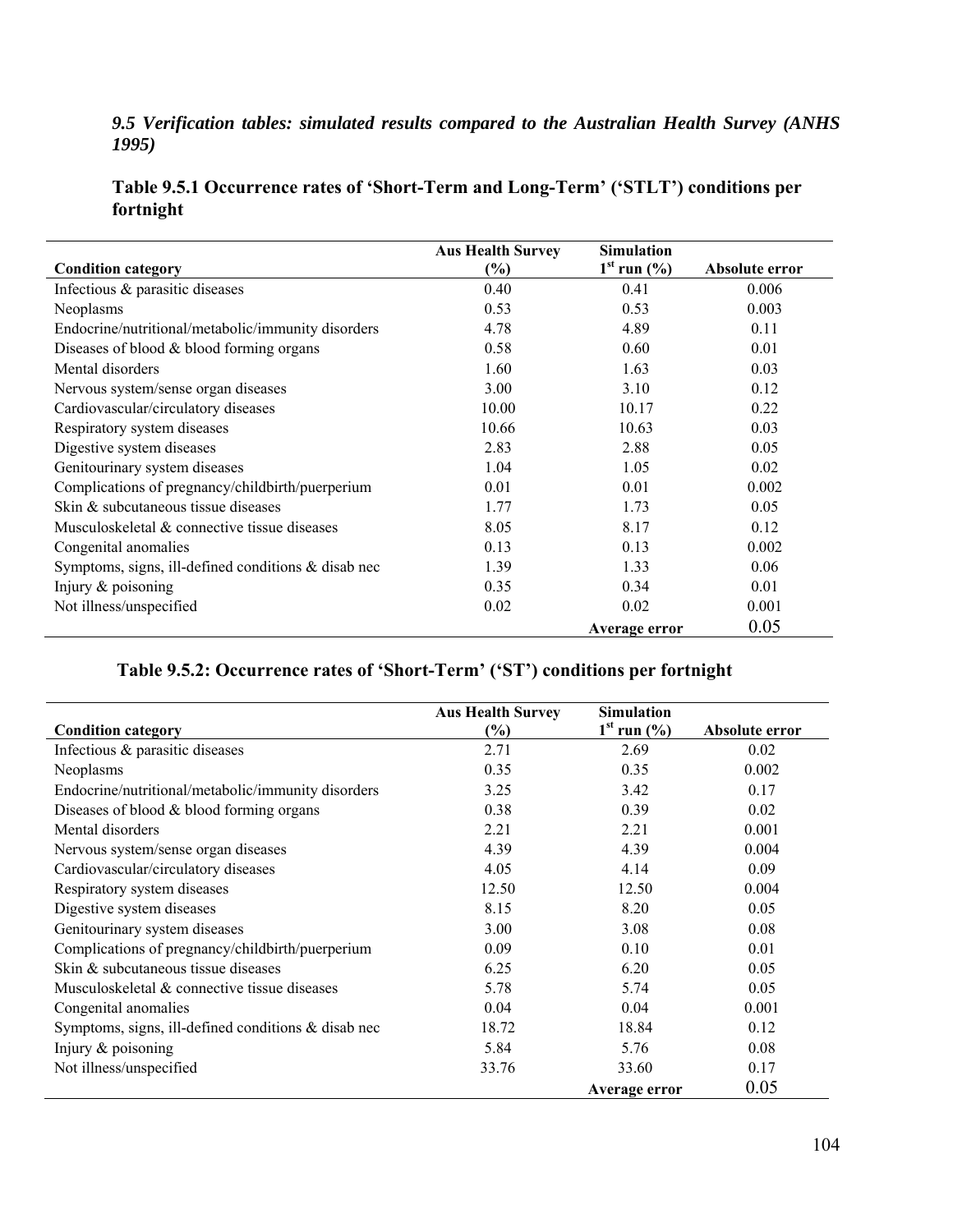#### **Table 9.5.3 Average percentage of population with >=1 recent condition per fortnight**

|                                | <b>Aus Health Survey</b> | Simulation $1st$ run | Absolute error |
|--------------------------------|--------------------------|----------------------|----------------|
| Average percentage with $>=1$  |                          |                      |                |
| recent condition per fortnight | 75.9                     | 794                  |                |

**Table 9.6.4 Average percentage of population with >=1 recent condition per fortnight - by age group** 

| Age group (years) | <b>Aus Health Survey</b> | Simulation $1st$ run | Absolute error |
|-------------------|--------------------------|----------------------|----------------|
| $0 - 24$          | 65.7                     | 69.2                 | 4.5            |
| 25-44             | 76.2                     | 79.5                 | 3.3            |
| 45-64             | 83.6                     | 87.6                 | 4.0            |
| $65+$             | 93.0                     | 95 1                 | 2.1            |
|                   |                          | Average error        |                |

## **Table 9.5.5 Average percentage of population with >=1 recent condition per fortnight - by gender**

| Gender | <b>Aus Health Survey</b> | Simulation $1st$ run | Absolute error |
|--------|--------------------------|----------------------|----------------|
| female | 80.5                     | 83.4                 | 2.9            |
| male   | 71.3                     | 752                  | 3.9            |
|        |                          | Average error        | 3.4            |

#### **Table 9.5.6 Average percentage of population with >=1 recent condition per fortnight – by household type**

|                                                | Aus<br>Health |                      | <b>Absolute</b><br>error |
|------------------------------------------------|---------------|----------------------|--------------------------|
| <b>Household type</b>                          | <b>Survey</b> | Simulation $1st$ run |                          |
| Live WITHOUT someone >=15yrs                   | 85.9          | 90.1                 | 4.2                      |
| Live WITH someone $>=15$ yrs and partnered     | 81.1          | 84.1                 | 3.0                      |
| Live WITH someone $>=15$ yrs and NOT partnered | 674           | 718                  | 4.4                      |
|                                                |               | Average error        | 3.9                      |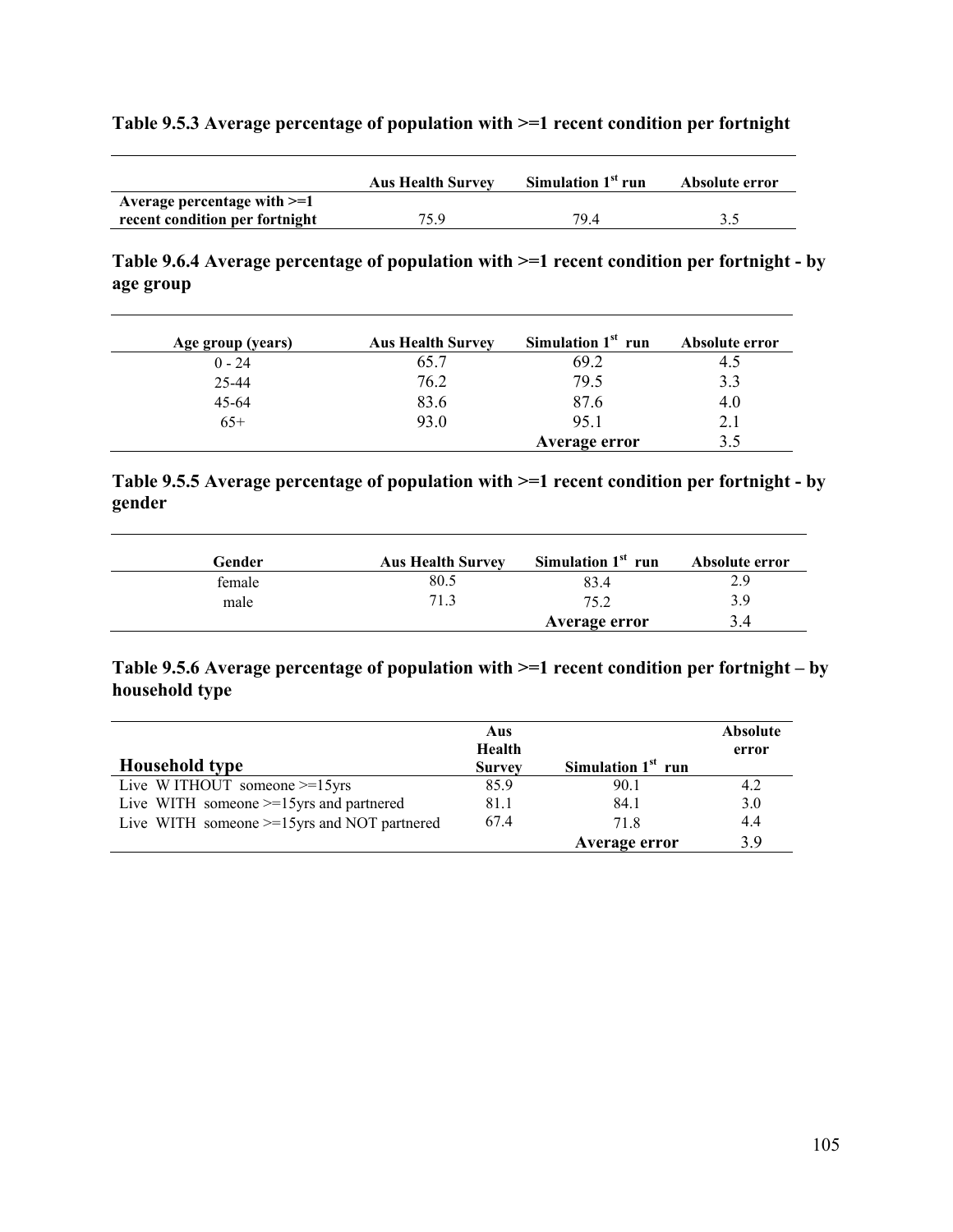|                                                        | <b>Aus Health</b> | <b>Simulation</b> |                 |
|--------------------------------------------------------|-------------------|-------------------|-----------------|
|                                                        | <b>Survey</b>     | $1st$ run         | <b>Absolute</b> |
| <b>Condition category</b>                              | (%)               | (%)               | error           |
| Infectious & parasitic diseases                        | 2.7               | 2.44              | 0.3             |
| Neoplasms                                              | 1.4               | 1.1               | 0.3             |
| Endocrine/nutritional/metabolic/immunity disorders     | 2.5               | 2.7               | 0.2             |
| Diseases of blood $&$ blood forming organs             | 0.3               | 0.2               | 0.1             |
| Mental disorders                                       | 1.9               | 2.0               | 0.02            |
| Nervous system/sense organ diseases                    | 5.7               | 5.7               | 0.06            |
| Cardiovascular/circulatory diseases                    | 6.2               | 6.3               | 0.1             |
| Respiratory system diseases                            | 20.7              | 21.1              | 0.3             |
| Digestive system diseases                              | 4.2               | 4.0               | 0.2             |
| Genitourinary system diseases                          | 2.9               | 2.7               | 0.3             |
| Complications of pregnancy/childbirth/puerperium       | 0.08              | 0.1               | 0.02            |
| Skin & subcutaneous tissue diseases                    | 5.6               | 5.0               | 0.6             |
| Musculoskeletal & connective tissue diseases           | 8.0               | 7.9               | 0.07            |
| Congenital anomalies                                   | 0.04              | 0.04              | $\theta$        |
| Symptoms, signs, ill-defined conditions $\&$ disab nec | 6.1               | 5.9               | 0.2             |
| Injury & poisoning                                     | 5.6               | 4.9               | 0.7             |
| Not illness/unspecified                                | 26.1              | 28.0              | 1.8             |
|                                                        |                   | Average error     | 0.3             |

# **Table 9.5.7 Distribution of most important condition (leading to a visit)**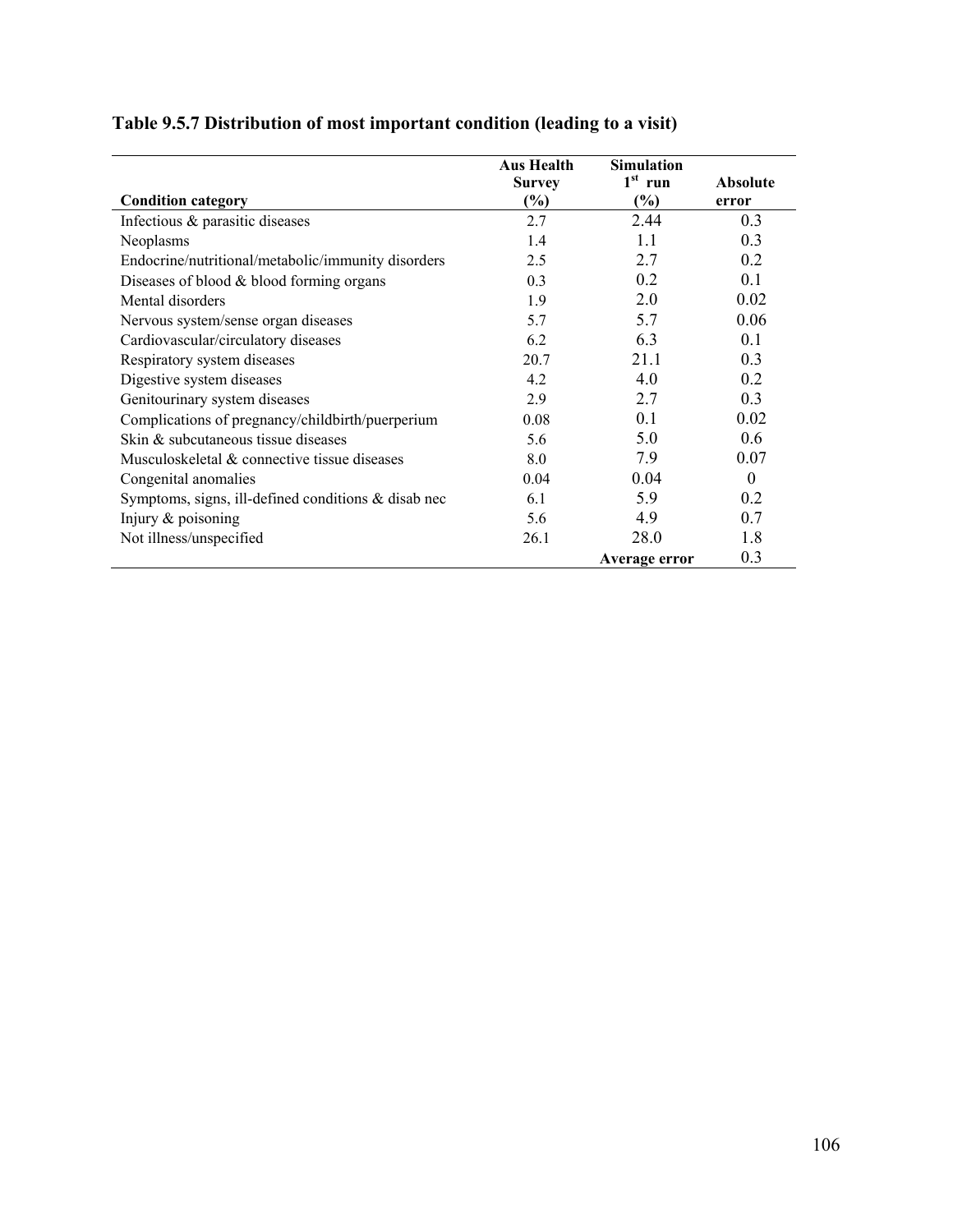|                   | <b>Number of GP visits</b> |         |                |          |                            |                            |                          |                          |                            |                            |                            |
|-------------------|----------------------------|---------|----------------|----------|----------------------------|----------------------------|--------------------------|--------------------------|----------------------------|----------------------------|----------------------------|
|                   | Conditione<br>ategory      | 1       | $\overline{2}$ | 3        | 4                          | 5                          | 6                        | 7                        | 8                          | 9                          | 10                         |
| <b>ANHS</b>       | $\mathbf{1}$               | 0.7204  | 0.2049         | 0.0258   | 0.0316                     | 0.0172                     | $\mathbb{Z}_2$           | L,                       |                            | L.                         |                            |
| <b>Simulation</b> | $\mathbf{1}$               | 0.70981 | 0.22049        | 0.02082  | 0.032367                   | 0.01651                    | $\overline{a}$           |                          |                            |                            |                            |
| <b>ANHS</b>       | $\overline{2}$             | 0.5746  | 0.3168         | 0.0862   | 0.0134                     | 0.0057                     | 0.0032                   |                          |                            |                            |                            |
| <b>Simulation</b> | $\overline{2}$             | 0.57509 | 0.31565        | 0.07873  | 0.013999                   | 0.011502                   | 0.00502                  |                          |                            |                            | $\overline{\phantom{0}}$   |
| <b>ANHS</b>       | 3                          | 0.7551  | 0.1621         | 0.0649   | 0.0063                     | 0.0035                     | $\cdot$                  | 0.0031                   |                            | 0.0049                     | $\overline{a}$             |
| <b>Simulation</b> | 3                          | 0.78691 | 0.14462        | 0.04707  | 0.007967                   | 0.005023                   | $\overline{\phantom{a}}$ | 0.003962                 |                            | 0.004453                   | г.                         |
| <b>ANHS</b>       | $\overline{4}$             | 0.7729  | 0.1403         | 0.0266   | $\overline{\phantom{a}}$ . | 0.0603                     |                          | Ξ.                       | $\overline{a}$ .           | $\overline{a}$             | Ξ.                         |
| Simulation        | $\overline{4}$             | 0.76181 | 0.16353        | 0.00779  | $\overline{\mathcal{L}}$   | 0.066867                   | $\cdot$ -                | ۰.                       |                            |                            | г,                         |
| <b>ANHS</b>       | 5                          | 0.6691  | 0.2087         | 0.062    | 0.046                      | 0.0091                     |                          |                          |                            | ۰.                         | 0.0051                     |
| Simulation        | 5                          | 0.65764 | 0.22007        | 0.07712  | 0.032337                   | 0.003721                   | $\cdot$ -                |                          |                            |                            | 0.009115781                |
| <b>ANHS</b>       | 6                          | 0.6934  | 0.2302         | 0.0451   | 0.0187                     | 0.0034                     | $\cdot$                  | 0.0073                   |                            | $\overline{a}$             | 0.0019                     |
| <b>Simulation</b> | 6                          | 0.68904 | 0.23154        | 0.04725  | 0.020399                   | 0.003832                   | $\cdot$                  | 0.006815                 |                            | $\overline{a}$             | 0.001121033                |
| <b>ANHS</b>       | 7                          | 0.7769  | 0.17           | 0.0308   | 0.0128                     | 0.0058                     | $\cdot$                  | 0.0013                   |                            | ۰.                         | 0.0024                     |
| <b>Simulation</b> | $\overline{7}$             | 0.77444 | 0.17001        | 0.03409  | 0.014996                   | 0.003021                   | $\cdot$                  | 0.001543                 |                            |                            | 0.001897017                |
| <b>ANHS</b>       | 8                          | 0.7981  | 0.1566         | 0.0285   | 0.0115                     | 0.0033                     | 0.0015                   | $\overline{a}$           |                            | $\overline{a}$             | 0.0004                     |
| <b>Simulation</b> | 8                          | 0.79501 | 0.15916        | 0.02673  | 0.013461                   | 0.003752                   | 0.00162                  |                          |                            | $\overline{a}$             | 0.00268123                 |
| <b>ANHS</b>       | 9                          | 0.7153  | 0.2006         | 0.0573   | 0.0111                     | $\cdot$                    | 0.0063                   |                          | $\cdot$ -                  | $\overline{a}$             | 0.0094                     |
| <b>Simulation</b> | 9                          | 0.71514 | 0.20994        | 0.05401  | 0.010085                   | $\sim$ $-$                 | 0.00487                  |                          |                            |                            | 0.005955143                |
| <b>ANHS</b>       | 10                         | 0.6858  | 0.2287         | 0.0587   | 0.0165                     | 0.0036                     | 0.0067                   |                          |                            | $\overline{a}$             | $\overline{\phantom{a}}$ . |
| <b>Simulation</b> | 10                         | 0.69278 | 0.22644        | 0.05689  | 0.018011                   | 0.001442                   | 0.00444                  | $\overline{\phantom{0}}$ |                            | Ξ.                         | $\cdot$                    |
| <b>ANHS</b>       | 11                         | 0.2087  | 0.4682         | 0.0954   | $\cdot$                    | 0.0201                     | 0.2076                   | ۰.                       | $\cdot$ -                  | ۰.                         | ۰.                         |
| Simulation        | 11                         | 0.15011 | 0.41067        | 0.15205  | $\mathbb{Z}_2$             | 0.001733                   | 0.28545                  | $\overline{a}$           |                            | ۰.                         | $\cdot$                    |
| <b>ANHS</b>       | 12                         | 0.7911  | 0.1455         | 0.0402   | 0.0073                     | 0.0083                     | 0.0023                   | 0.0053                   | $\cdot$                    | $\overline{a}$ .           | Ξ.                         |
| <b>Simulation</b> | 12                         | 0.77975 | 0.15265        | 0.04775  | 0.00501                    | 0.00637                    | 0.00282                  | 0.005654                 | $\blacksquare$             | $\overline{\phantom{a}}$ . | $\cdot$                    |
| <b>ANHS</b>       | 13                         | 0.6451  | 0.2508         | 0.056    | 0.0322                     | 0.0074                     | 0.0024                   | 0.0009                   | $\cdot$                    | 0.0011                     | 0.0042                     |
| <b>Simulation</b> | 13                         | 0.639   | 0.26148        | 0.05631  | 0.029562                   | 0.006995                   | 0.00039                  | 0.000401                 | $\cdot$                    | 0.001127                   | 0.00474247                 |
| <b>ANHS</b>       | 14                         | 0.3576  | 0.6424         | $\cdot$  | $\overline{a}$             | $\overline{\phantom{a}}$ . |                          | Н,                       | $\overline{\phantom{a}}$ . | $\overline{a}$ .           | $\overline{\phantom{a}}$   |
| <b>Simulation</b> | 14                         | 0.39928 | 0.60072        | $\sim$ . | $\overline{\phantom{a}}$ . | $\overline{a}$             |                          |                          | $\blacksquare$             | $\cdot$ -                  | $\overline{a}$             |
| <b>ANHS</b>       | 15                         | 0.7243  | 0.1925         | 0.0501   | 0.0313                     | $\overline{a}$             | $\blacksquare$           | $\blacksquare$           | $\sim$ .                   | $\overline{a}$             | 0.0018                     |
| <b>Simulation</b> | 15                         | 0.72395 | 0.19277        | 0.05019  | 0.031042                   | $\blacksquare$ .           | $\overline{a}$           | $\overline{a}$           |                            |                            | 0.00204547                 |
| <b>ANHS</b>       | 16                         | 0.637   | 0.2632         | 0.0568   | 0.0277                     | 0.0092                     | 0.0053                   | Ξ.                       | $\blacksquare$             | ۰.                         | 0.0008                     |
| <b>Simulation</b> | 16                         | 0.63114 | 0.26413        | 0.05639  | 0.028796                   | 0.011894                   | 0.00764                  | Ξ.                       |                            | $\overline{a}$             | 0.000007663                |
| <b>ANHS</b>       | 17                         | 0.8336  | 0.1396         | 0.0163   | 0.0066                     | 0.0013                     | 0.0007                   | 0.0019                   | $\sim$                     | $\overline{a}$             | $\cdot$                    |
| <b>Simulation</b> | 17                         | 0.8377  | 0.13825        | 0.01482  | 0.005598                   | 0.00098                    | 0.00031                  | 0.002339                 | $\cdot$ -                  | $\overline{\phantom{a}}$   | $\overline{a}$             |

# **Table 9.5.8 Distribution of number of GP visits by 'most important condition'**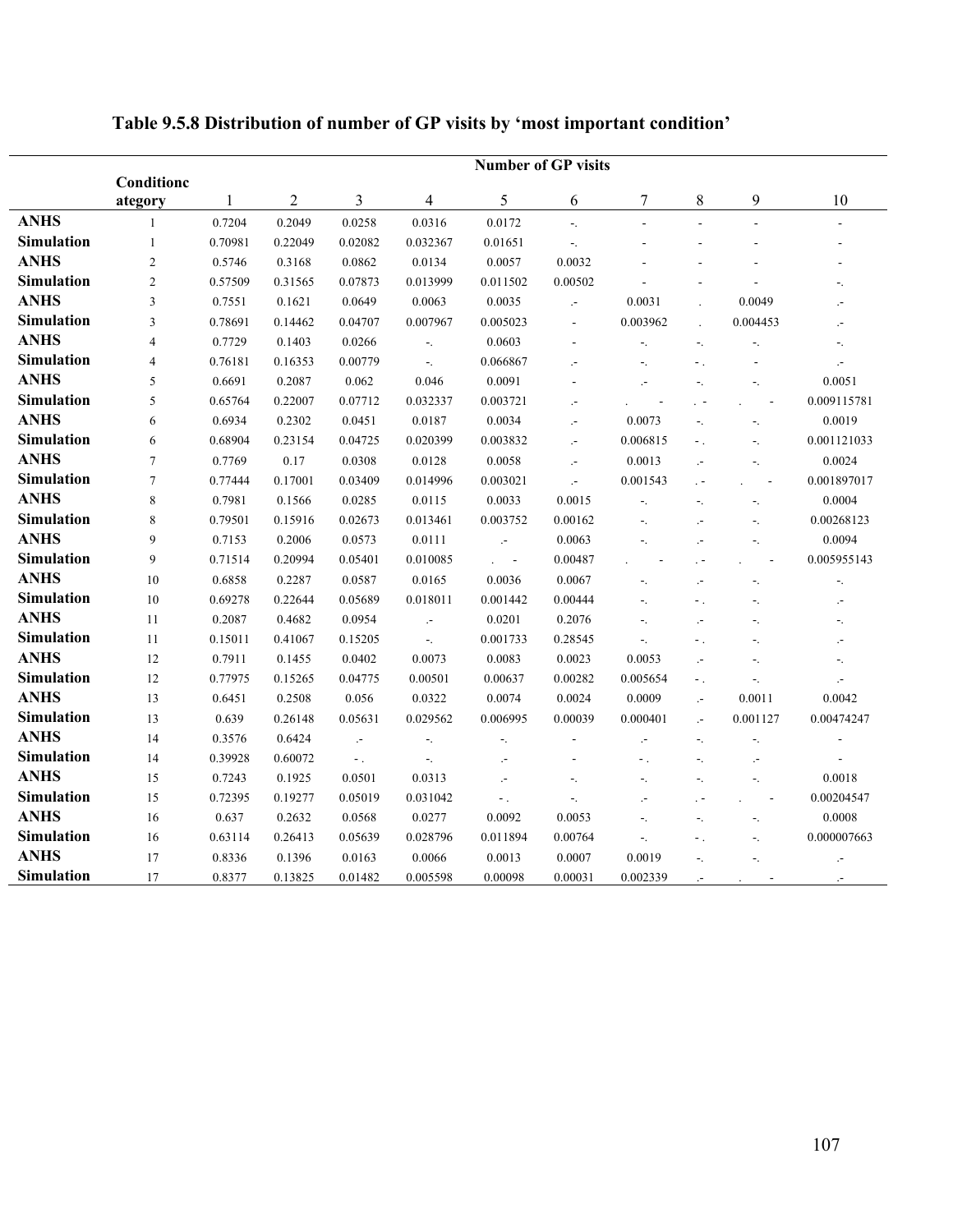|                                                | <b>Aus Health</b> |                                | <b>Absolute</b> |
|------------------------------------------------|-------------------|--------------------------------|-----------------|
|                                                | <b>Survey</b>     | Simulation 1 <sup>st</sup> run | error           |
| <b>Overall</b>                                 | 21.0              | 21.2                           | 0.2             |
| Age group                                      |                   |                                |                 |
| $0 - 24$                                       | 17.3              | 17.4                           | 0.1             |
| 25-44                                          | 18.8              | 18.7                           | 0.1             |
| 45-64                                          | 22.4              | 23.2                           | 0.9             |
| $65+$                                          | 35.6              | 34.6                           | 1.0             |
| Gender                                         |                   |                                |                 |
| Female                                         | 23.5              | 23.3                           | 0.2             |
| Male                                           | 18.5              | 18.9                           | 0.4             |
| <b>Household type</b>                          |                   |                                |                 |
| Live WITHOUT someone $>=15$ yrs                | 27.6              | 28.0                           | 0.4             |
| Live WITH someone $>=15$ yrs and partnered     | 22.2              | 22.2                           | 0.1             |
| Live WITH someone $>=15$ yrs and NOT partnered | 17.9              | 18.3                           | 0.4             |

# **Table 9.5.9 Average percentage of population with >=1 GP visit per fortnight**

# **Table 9.5.10 Average percentage of population with no GP visit per fortnight**

|                                                | <b>Aus Health</b> |                                | Absolute |
|------------------------------------------------|-------------------|--------------------------------|----------|
|                                                | <b>Survey</b>     | Simulation 1 <sup>st</sup> run | error    |
| <b>Overall</b>                                 | 79.0              |                                |          |
| Age group                                      |                   |                                |          |
| $0 - 24$                                       | 82.7              | 82.6                           | 0.1      |
| 25-44                                          | 81.2              | 81.3                           | 0.1      |
| 45-64                                          | 77.7              | 76.8                           | 0.9      |
| $65+$                                          | 64.4              | 65.4                           | 1.0      |
| Gender                                         |                   |                                |          |
| Female                                         | 76.5              | 76.7                           | 0.2      |
| Male                                           | 81.5              | 81.1                           | 0.4      |
| <b>Household type</b>                          |                   |                                |          |
| Live WITHOUT someone $>=15$ yrs                | 72.4              | 72.0                           | 0.4      |
| Live WITH someone $>=15$ yrs and partnered     | 77.8              | 77.8                           | 0.01     |
| Live WITH someone $>=15$ yrs and NOT partnered | 82.1              | 81.7                           | 0.4      |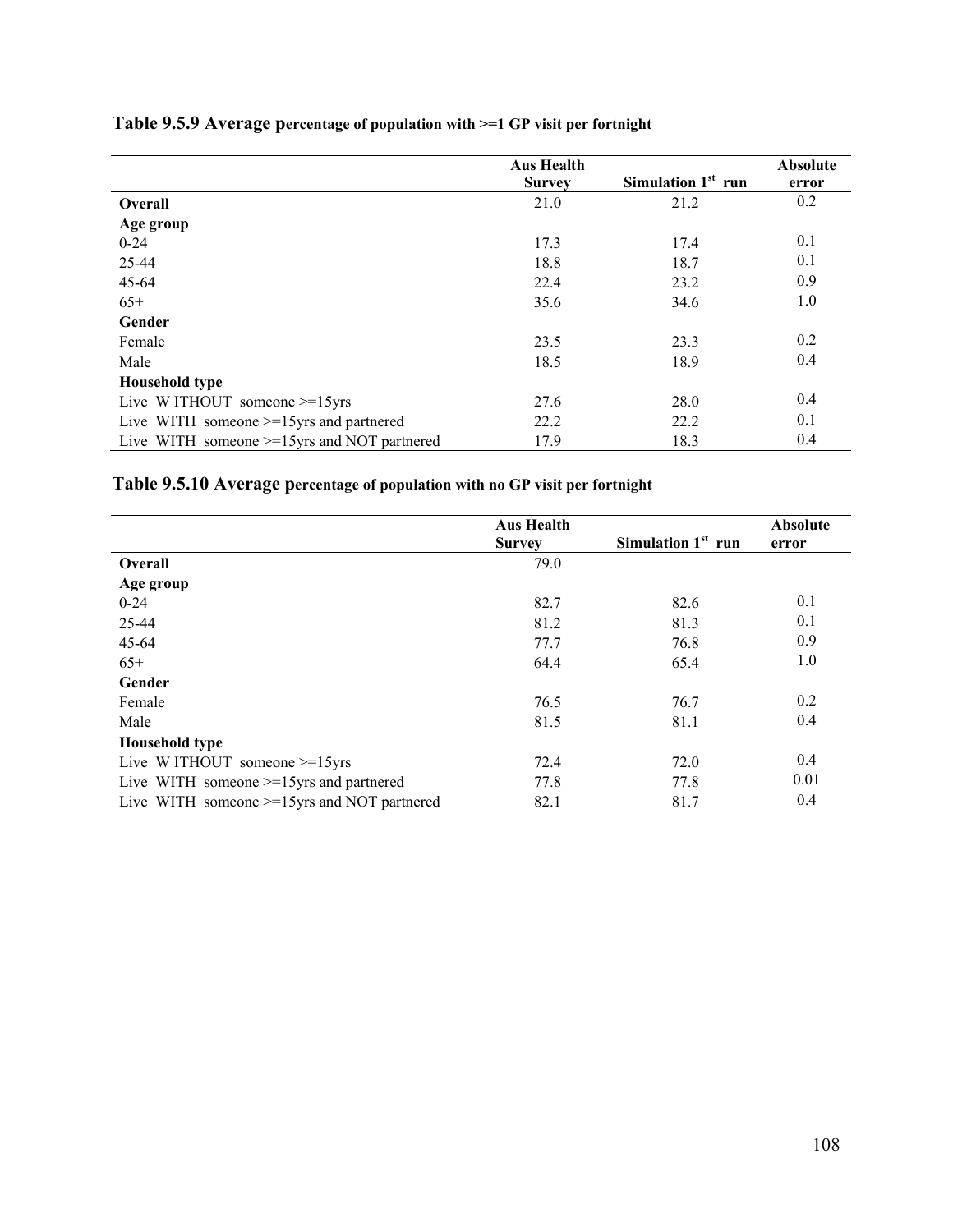| <u>t were storted that the performance of population with a condition out no Off and performing in</u> | <b>Aus Health</b> |                                | Absolute |
|--------------------------------------------------------------------------------------------------------|-------------------|--------------------------------|----------|
|                                                                                                        | <b>Survey</b>     | Simulation 1 <sup>st</sup> run | error    |
| Overall                                                                                                | 72.3              |                                |          |
| Age group                                                                                              |                   |                                |          |
| $0 - 24$                                                                                               | 73.6              | 74.9                           | 1.3      |
| 25-44                                                                                                  | 75.3              | 76.5                           | 1.2      |
| 45-64                                                                                                  | 73.3              | 73.5                           | 0.2      |
| $65+$                                                                                                  | 61.8              | 63.7                           | 1.9      |
| Gender                                                                                                 |                   |                                |          |
| Female                                                                                                 | 70.8              | 72.0                           | 1.2      |
| Male                                                                                                   | 74.1              | 74.9                           | 0.8      |
| <b>Household type</b>                                                                                  |                   |                                |          |
| Live WITHOUT someone $>=15$ yrs                                                                        | 67.9              | 68.9                           | 1.0      |
| Live WITH someone $>=15$ yrs and partnered                                                             | 72.7              | 73.6                           | 0.9      |
| Live WITH someone $>=15$ yrs and NOT partnered                                                         | 73.4              | 74.5                           | 1.1      |

**Table 9.5.11 Average percentage of population with a condition but no GP visit per fortnight**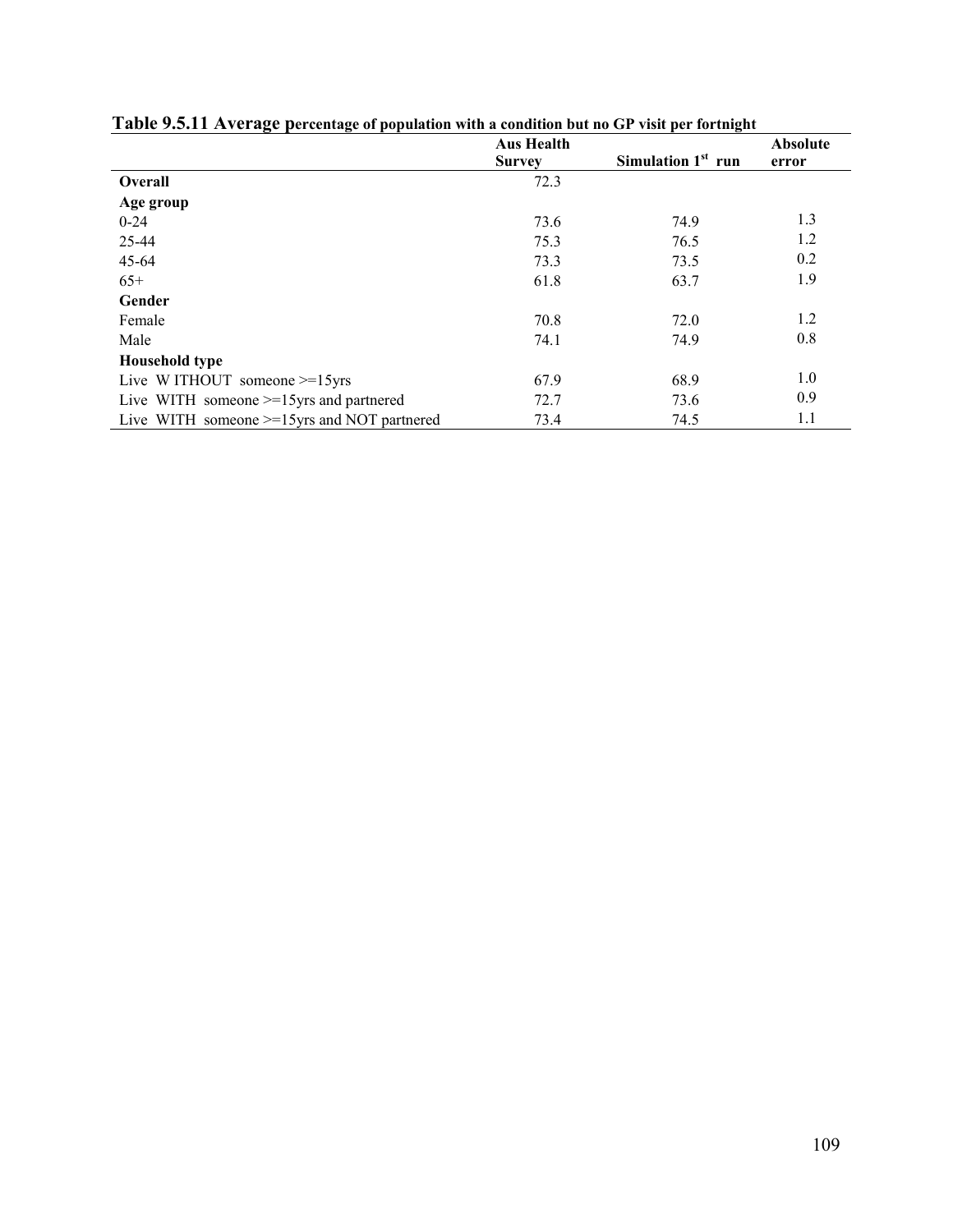## *9.6 Validation tables: simulated results compared to GP survey (NPMCS 2001-2)*

## **9.6.1 Conditions - by age group**

## **Table 9.6.1.1 Distribution of conditions for patients aged 0-24 years**

|                                                        | <b>GP</b> Survey: | Simulation 1 <sup>st</sup> run: | <b>Absolute</b> |
|--------------------------------------------------------|-------------------|---------------------------------|-----------------|
| <b>Condition category</b>                              | $0-24$ yrs        | $0-24$ yrs                      | error           |
| Infectious & parasitic diseases                        | 8.5               | 4.5                             | 4.1             |
| Neoplasms                                              | 0.8               | 0.4                             | 0.4             |
| Endocrine/nutritional/metabolic/immunity disorders     | 0.7               | 1.1                             | 0.4             |
| Diseases of blood $&$ blood forming organs             | 0.5               | 0.4                             | 0.1             |
| Mental disorders                                       | 2.8               | 2.2                             | 0.6             |
| Nervous system/sense organ diseases                    | 13.0              | 7.9                             | 5.1             |
| Cardiovascular/circulatory diseases                    | 0.7               | 1.6                             | 0.9             |
| Respiratory system diseases                            | 26.8              | 26.6                            | 0.3             |
| Digestive system diseases                              | 4.4               | 7.1                             | 2.7             |
| Genitourinary system diseases                          | 3.2               | 2.8                             | 0.5             |
| Complications of pregnancy/childbirth/puerperium       | 0.3               | 0.1                             | 0.2             |
| Skin & subcutaneous tissue diseases                    | 9.2               | 7.9                             | 1.3             |
| Musculoskeletal & connective tissue diseases           | 1.4               | 4.8                             | 3.4             |
| Congenital anomalies                                   | 0.4               | 0.2                             | 0.2             |
| Symptoms, signs, ill-defined conditions $\&$ disab nec | 2.8               | 3.9                             | 1.1             |
| Injury $&$ poisoning                                   | 7.6               | 7.5                             | 0.02            |
| Not illness/unspecified                                | 17.0              | 21.1                            | 4.1             |
| <b>Total</b>                                           | 100%              | 100%                            |                 |
|                                                        |                   | Average error                   | 1.5             |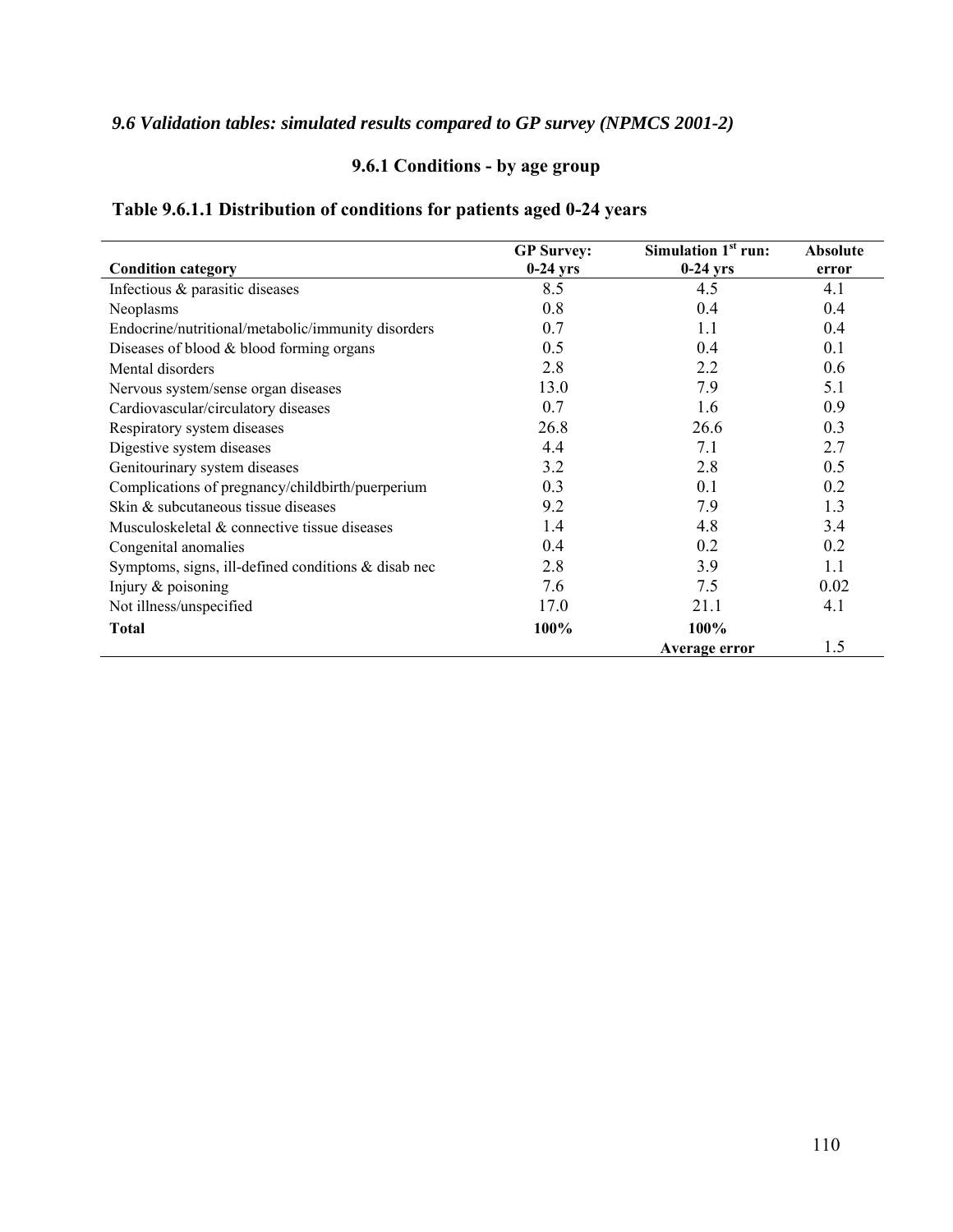# **Table 9.6.1.2 Distribution of conditions for patients aged 25-44 years**

| <b>Condition category</b>                              | <b>GP</b> Survey:<br>$25-44$ yrs | Simulation $1st$ run:<br>25-44 yrs | <b>Absolute</b><br>error |
|--------------------------------------------------------|----------------------------------|------------------------------------|--------------------------|
| Infectious & parasitic diseases                        | 4.7                              | 3.2                                | 1.5                      |
| Neoplasms                                              | 2.1                              | 0.8                                | 1.3                      |
| Endocrine/nutritional/metabolic/immunity disorders     | 3.2                              | 3.1                                | 0.1                      |
| Diseases of blood $&$ blood forming organs             | 0.6                              | 0.7                                | 0.2                      |
| Mental disorders                                       | 7.2                              | 3.8                                | 3.4                      |
| Nervous system/sense organ diseases                    | 7.0                              | 6.3                                | 0.8                      |
| Cardiovascular/circulatory diseases                    | 3.7                              | 3.6                                | 0.1                      |
| Respiratory system diseases                            | 12.6                             | 18.0                               | 5.4                      |
| Digestive system diseases                              | 4.3                              | 6.0                                | 1.7                      |
| Genitourinary system diseases                          | 6.6                              | 4.4                                | 2.2                      |
| Complications of pregnancy/childbirth/puerperium       | 0.7                              | 0.3                                | 0.4                      |
| Skin & subcutaneous tissue diseases                    | 5.8                              | 6.1                                | 0.3                      |
| Musculoskeletal & connective tissue diseases           | 5.1                              | 9.0                                | 3.9                      |
| Congenital anomalies                                   | 0.2                              | 0.1                                | 0.1                      |
| Symptoms, signs, ill-defined conditions $\&$ disab nec | 4.0                              | 4.9                                | 0.9                      |
| Injury $&$ poisoning                                   | 7.9                              | 6.1                                | 1.9                      |
| Not illness/unspecified                                | 24.4                             | 23.7                               | 0.7                      |
| <b>Total</b>                                           | 100%                             | 100%                               |                          |
|                                                        |                                  | Average error                      | 1.5                      |

## **Table 9.6.1.3 Distribution of conditions for patients aged 45-64 years**

| <b>Condition category</b>                              | <b>GP</b> Survey:<br>45-64 yrs | Simulation $1st$ run:<br>45-64 yrs | <b>Absolute</b><br>error |
|--------------------------------------------------------|--------------------------------|------------------------------------|--------------------------|
| Infectious & parasitic diseases                        | 2.4                            | 1.8                                | 0.6                      |
| Neoplasms                                              | 3.2                            | 1.2                                | 2.1                      |
| Endocrine/nutritional/metabolic/immunity disorders     | 6.5                            | 9.0                                | 2.4                      |
| Diseases of blood $&$ blood forming organs             | 0.2                            | 0.5                                | 0.3                      |
| Mental disorders                                       | 5.6                            | 3.5                                | 2.1                      |
| Nervous system/sense organ diseases                    | 6.3                            | 4.7                                | 1.5                      |
| Cardiovascular/circulatory diseases                    | 13.1                           | 12.4                               | 0.7                      |
| Respiratory system diseases                            | 9.9                            | 11.7                               | 1.9                      |
| Digestive system diseases                              | 4.2                            | 6.7                                | 2.5                      |
| Genitourinary system diseases                          | 4.9                            | 4.4                                | 0.5                      |
| Complications of pregnancy/childbirth/puerperium       | 0.2                            | 0.02                               | 0.1                      |
| Skin & subcutaneous tissue diseases                    | 4.7                            | 5.2                                | 0.5                      |
| Musculoskeletal & connective tissue diseases           | 7.6                            | 11.6                               | 4.0                      |
| Congenital anomalies                                   | 0.07                           | 0.03                               | 0.04                     |
| Symptoms, signs, ill-defined conditions $\&$ disab nec | 4.3                            | 3.2                                | $1\,1$                   |
| Injury & poisoning                                     | 6.8                            | 3.5                                | 3.3                      |
| Not illness/unspecified                                | 20.1                           | 20.6                               | 0.5                      |
| <b>Total</b>                                           | 100%                           | 100%                               |                          |
|                                                        |                                | Average error                      | 1.4                      |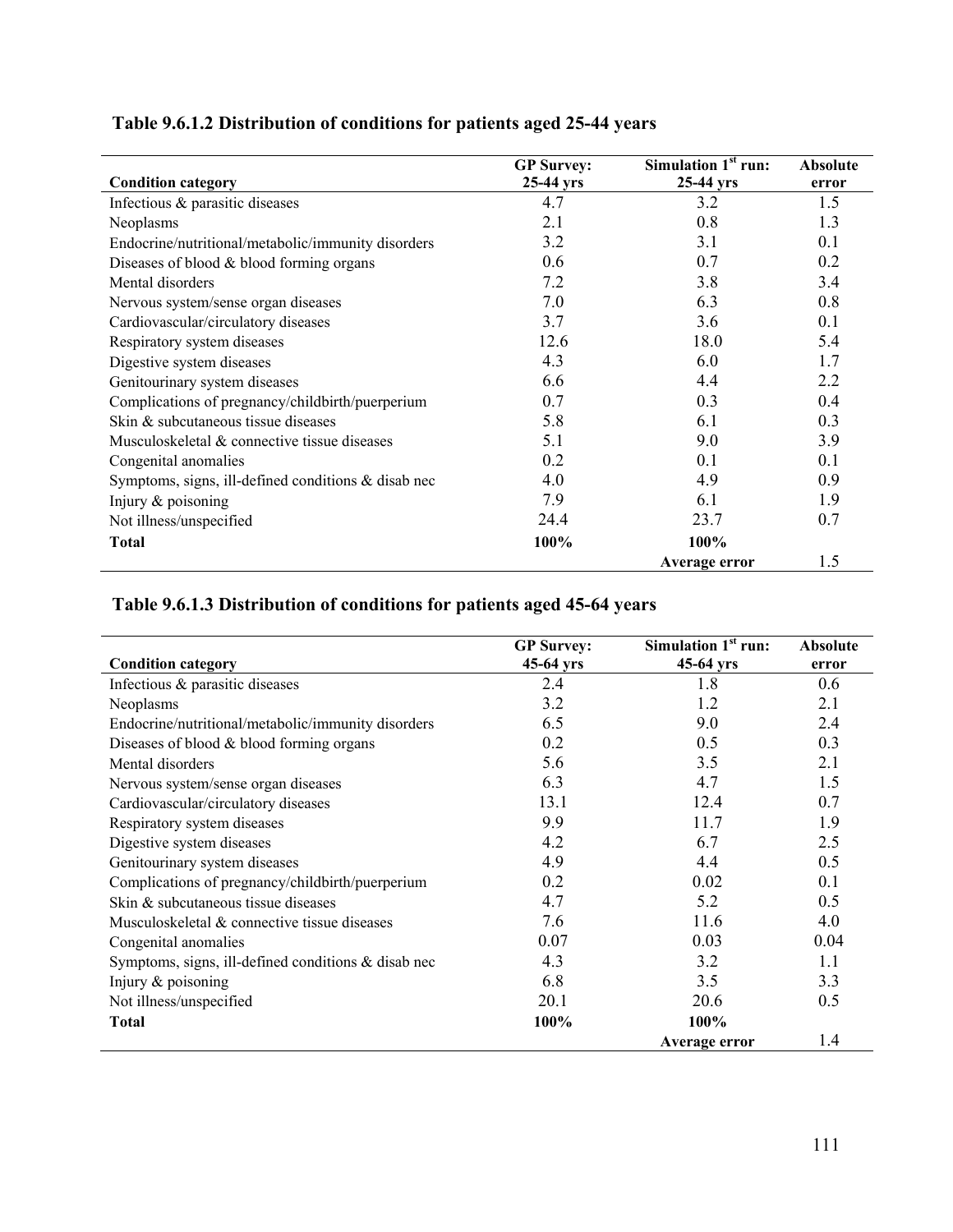## **Table 9.6.1.4 Distribution of conditions for patients aged 65+ years**

|                                                        | <b>GP</b> Survey: | Simulation 1 <sup>st</sup> run: | <b>Absolute</b> |
|--------------------------------------------------------|-------------------|---------------------------------|-----------------|
| <b>Condition category</b>                              | $65+yrs$          | $65+ yrs$                       | error           |
| Infectious & parasitic diseases                        | 1.4               | 1.3                             | 0.1             |
| Neoplasms                                              | 3.7               | 2.1                             | 1.6             |
| Endocrine/nutritional/metabolic/immunity disorders     | 5.9               | 8.2                             | 2.3             |
| Diseases of blood & blood forming organs               | 0.5               | 0.9                             | 0.4             |
| Mental disorders                                       | 4.2               | 2.3                             | 1.9             |
| Nervous system/sense organ diseases                    | 6.4               | 5.9                             | 0.4             |
| Cardiovascular/circulatory diseases                    | 19.8              | 20.2                            | 0.4             |
| Respiratory system diseases                            | 9.2               | 8.6                             | 0.6             |
| Digestive system diseases                              | 4.9               | 7.2                             | 2.4             |
| Genitourinary system diseases                          | 4.1               | 2.1                             | 2.0             |
| Complications of pregnancy/childbirth/puerperium       | $\theta$          | 0.02                            | 0.02            |
| Skin & subcutaneous tissue diseases                    | 6.7               | 3.9                             | 2.8             |
| Musculoskeletal & connective tissue diseases           | 8.9               | 11.9                            | 3.1             |
| Congenital anomalies                                   | 0.06              | 0.07                            | 0.01            |
| Symptoms, signs, ill-defined conditions $\&$ disab nec | 3.1               | 2.1                             | 1.0             |
| Injury $&$ poisoning                                   | 6.2               | 2.6                             | 3.7             |
| Not illness/unspecified                                | 15.1              | 20.7                            | 5.6             |
| <b>Total</b>                                           | 100%              | 100%                            |                 |
|                                                        |                   | Average error                   | 1.7             |

## **9.6.2 Conditions – by gender**

## **Table 9.6.2.1 Distribution of conditions for female patients**

|                                                        |                          | Simulation 1 <sup>st</sup> run: | <b>Absolute</b> |
|--------------------------------------------------------|--------------------------|---------------------------------|-----------------|
| <b>Condition category</b>                              | <b>GP Survey: female</b> | female                          | error           |
| Infectious & parasitic diseases                        | 4.2                      | 2.6                             | 1.6             |
| Neoplasms                                              | 2.3                      | 1.1                             | 1.2             |
| Endocrine/nutritional/metabolic/immunity disorders     | 3.8                      | 5.8                             | 2.0             |
| Diseases of blood $&$ blood forming organs             | 0.5                      | 0.9                             | 0.4             |
| Mental disorders                                       | 5.0                      | 3.0                             | 2.0             |
| Nervous system/sense organ diseases                    | 8.0                      | 5.9                             | 2.1             |
| Cardiovascular/circulatory diseases                    | 8.9                      | 9.4                             | 0.4             |
| Respiratory system diseases                            | 13.1                     | 15.3                            | 2.1             |
| Digestive system diseases                              | 4.3                      | 6.3                             | 2.0             |
| Genitourinary system diseases                          | 5.9                      | 4.7                             | 1.3             |
| Complications of pregnancy/childbirth/puerperium       | 0.5                      | 0.2                             | 0.3             |
| Skin & subcutaneous tissue diseases                    | 6.5                      | 5.6                             | 0.9             |
| Musculoskeletal & connective tissue diseases           | 5.9                      | 9.3                             | 3.4             |
| Congenital anomalies                                   | 0.15                     | 0.09                            | 0.06            |
| Symptoms, signs, ill-defined conditions $\&$ disab nec | 3.7                      | 3.7                             | 0.1             |
| Injury $&$ poisoning                                   | 6.2                      | 4.2                             | 2.1             |
| Not illness/unspecified                                | 21.2                     | 22.1                            | 0.9             |
| <b>Total</b>                                           | 100%                     | 100%                            |                 |
|                                                        |                          | Average error                   | 1.3             |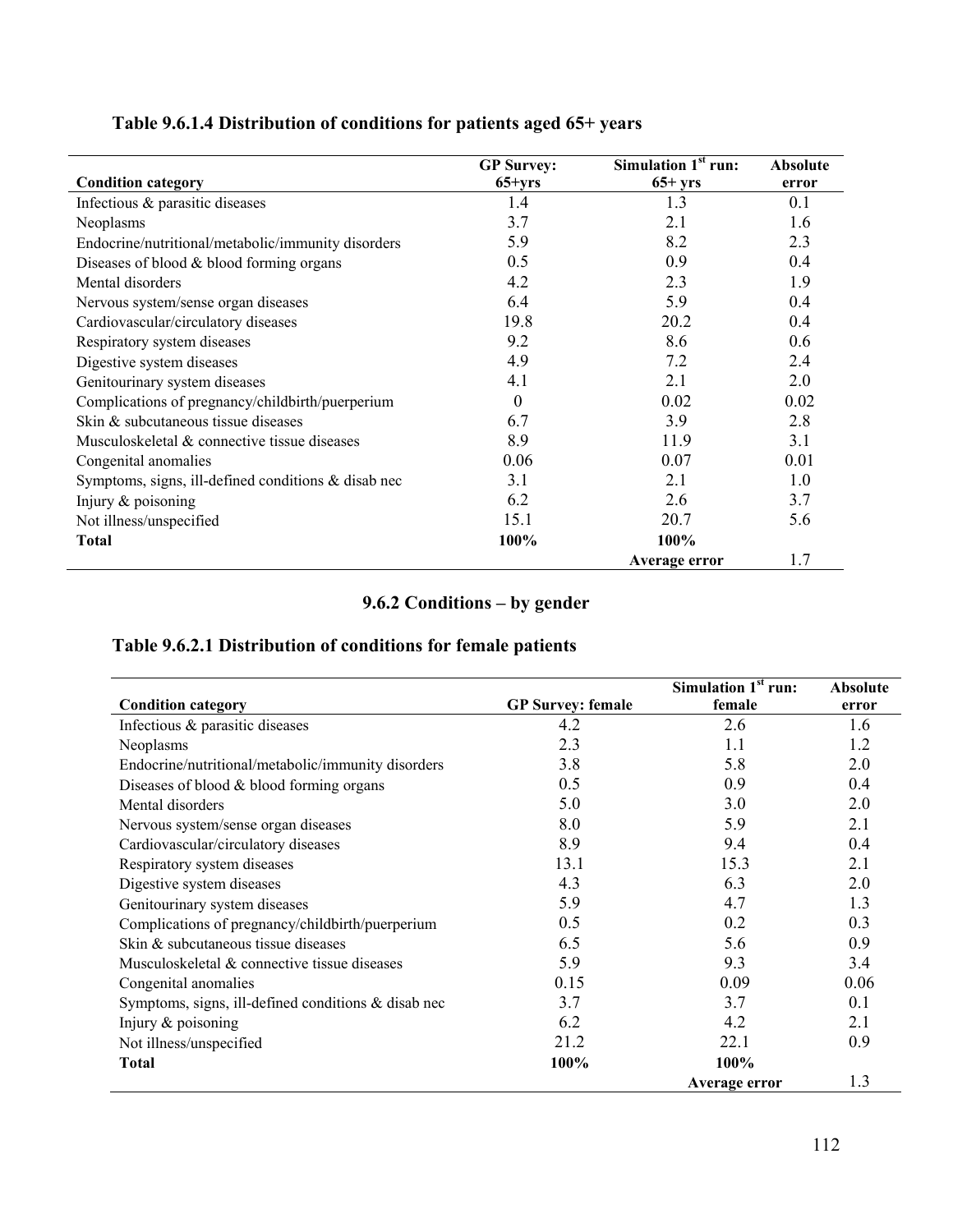| Table 9.6.2.2 Distribution of conditions for male patients |  |  |
|------------------------------------------------------------|--|--|
|------------------------------------------------------------|--|--|

|                                                        |                        | Simulation 1 <sup>st</sup> run: | <b>Absolute</b> |
|--------------------------------------------------------|------------------------|---------------------------------|-----------------|
| <b>Condition category</b>                              | <b>GP</b> Survey: male | male                            | error           |
| Infectious & parasitic diseases                        | 4.5                    | 2.7                             | 1.9             |
| Neoplasms                                              | 2.7                    | 1.2                             | 1.5             |
| Endocrine/nutritional/metabolic/immunity disorders     | 4.4                    | 5.0                             | 0.7             |
| Diseases of blood $&$ blood forming organs             | 0.4                    | 0.3                             | 0.1             |
| Mental disorders                                       | 4.7                    | 2.9                             | 1.8             |
| Nervous system/sense organ diseases                    | 8.7                    | 6.5                             | 2.1             |
| Cardiovascular/circulatory diseases                    | 9.8                    | 10.2                            | 0.4             |
| Respiratory system diseases                            | 17.3                   | 16.9                            | 0.3             |
| Digestive system diseases                              | 4.6                    | 7.4                             | 2.8             |
| Genitourinary system diseases                          | 2.7                    | 1.6                             | 1.1             |
| Complications of pregnancy/childbirth/puerperium       | 0.03                   | 0.01                            | 0.02            |
| Skin & subcutaneous tissue diseases                    | 7.0                    | 5.9                             | 1.1             |
| Musculoskeletal & connective tissue diseases           | 5.4                    | 9.7                             | 4.4             |
| Congenital anomalies                                   | 0.25                   | 0.11                            | 0.14            |
| Symptoms, signs, ill-defined conditions $\&$ disab nec | 3.3                    | 3.2                             | 0.1             |
| Injury $&$ poisoning                                   | 8.5                    | 5.8                             | 2.7             |
| Not illness/unspecified                                | 15.9                   | 20.6                            | 4.7             |
| <b>Total</b>                                           | 100%                   | 100%                            |                 |
|                                                        |                        | Average error                   | 1.5             |

**9.6.3 Visits – by age group** 

# **Table 9.6.3.1 Percentage of population with >=1 visit in a year by age group**

| Age group | <b>Base file</b>            |                     |                                |  |
|-----------|-----------------------------|---------------------|--------------------------------|--|
| (years)   | <b>NZHS 2002-3 (adults)</b> | (adults + children) | Simulation 1 <sup>st</sup> run |  |
| $0 - 24$  | 759                         | 78.3                | 98.9                           |  |
| 25-44     | 76.2                        | 76.4                | 99.2                           |  |
| 45-64     | 83.0                        | 83.0                | 99.8                           |  |
| $65+$     | 94.4                        | 94.5                | 100.0                          |  |

## **Table 9.6.3.2 Average number of visits per year by age group**

| Age group<br>(years) | <b>GP Survey: GP</b><br>users | Simulation $1st$ run -<br>mean visits p yr:<br>population | Simulation $1st$ run:<br>mean visits p yr: GP<br>users | <b>Aligned</b><br>simulation:<br>population | <b>Aligned</b><br>simulation: GP<br>users |
|----------------------|-------------------------------|-----------------------------------------------------------|--------------------------------------------------------|---------------------------------------------|-------------------------------------------|
| $0 - 24$             | 5.4                           | 5.9                                                       | 6.0                                                    | 4.2                                         | 5.4                                       |
| 25-44                | 5.3                           | 6.7                                                       | 6.7                                                    | 4.8                                         | 6.0                                       |
| $45 - 64$            | 6.6                           | 8.2                                                       | 8.2                                                    | 5.9                                         | 7.4                                       |
| $65+$                | 9.8                           | 22                                                        | 12.2                                                   | 8.8                                         | 11.0                                      |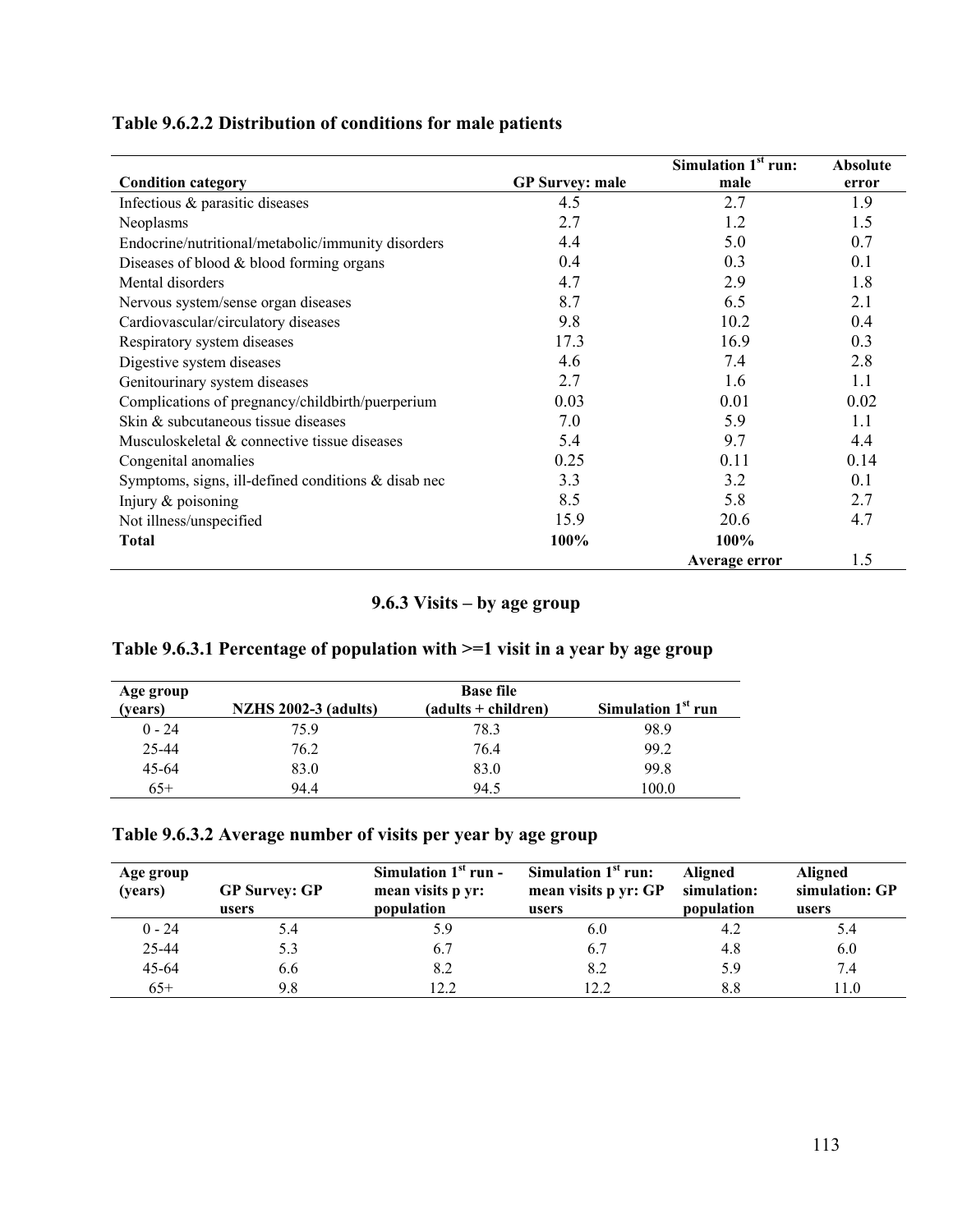#### **9.6.4 Visits – by gender**

#### **Table 9.6.4.1 Average number of visits per year by gender**

| Gender | <b>GP Survey: GP</b><br>users | Simulation $1st$ run -<br>mean visits p yr:<br>population | Simulation $1st$ run -<br>mean visits p yr:<br><b>GP</b> users | <b>Aligned</b><br>simulation:<br>population | <b>Aligned</b><br>simulation: GP<br>users |
|--------|-------------------------------|-----------------------------------------------------------|----------------------------------------------------------------|---------------------------------------------|-------------------------------------------|
| Female |                               |                                                           | 8.3                                                            | 5.9                                         |                                           |
| Male   |                               |                                                           |                                                                | 47                                          | 5 Q                                       |

#### **Table 9.6.4.2 Percentage of population with >=1 visit - by gender**

| Gender | <b>Base file</b><br>Simulation $1st$ run<br><b>NZHS 2002-3 (adults)</b><br>$(adults + children)$ |      |     |  |
|--------|--------------------------------------------------------------------------------------------------|------|-----|--|
| female | 85.0                                                                                             | 84.7 | 994 |  |
| male   | 76.2                                                                                             | 76.6 | 993 |  |

### **9.6.5 Visits – by household type**

#### **Table 9.6.5.1 Percentage of population with >=1 visit per year by household type**

| <b>Household type</b>        | <b>NZHS 2002-3</b><br>(adults) | <b>Base file</b><br>(adults + children) | <b>Simulation</b><br>$1st$ run |
|------------------------------|--------------------------------|-----------------------------------------|--------------------------------|
| Live WITHOUT someone >=15yrs | 84.6                           | 84.9                                    | 999                            |
| Live WITH someone $>=15$ yrs |                                |                                         |                                |
| and partnered                | 81.4                           | 81.6                                    | 99.6                           |
| Live WITH someone $>=15$ yrs |                                |                                         |                                |
| and NOT partnered            | 77 3                           | 78.8                                    | 98.9                           |

#### **Table 9.6.5.2 Average number of visits per year by household type**

| <b>Household type</b>        | Simulation $1st$ run -<br>mean visits p yr:<br>population | Simulation 1 <sup>st</sup> run<br>- mean visits p yr:<br><b>GP</b> users | Aligned simulation -<br>mean visits p yr:<br>population | Aligned simulation -<br>mean visits p yr: GP<br>users |
|------------------------------|-----------------------------------------------------------|--------------------------------------------------------------------------|---------------------------------------------------------|-------------------------------------------------------|
| Live WITHOUT someone         |                                                           |                                                                          |                                                         |                                                       |
| $>=15yrs$                    | 10.0                                                      | 10.1                                                                     | 7.2                                                     | 9.1                                                   |
| Live WITH someone            |                                                           |                                                                          |                                                         |                                                       |
| $>=15$ yrs and partnered     | 7.8                                                       | 7.8                                                                      | 5.6                                                     | 7.1                                                   |
| Live WITH someone            |                                                           |                                                                          |                                                         |                                                       |
| $>=15$ yrs and NOT partnered | 6.3                                                       | 6.3                                                                      | 4.5                                                     | 5.7                                                   |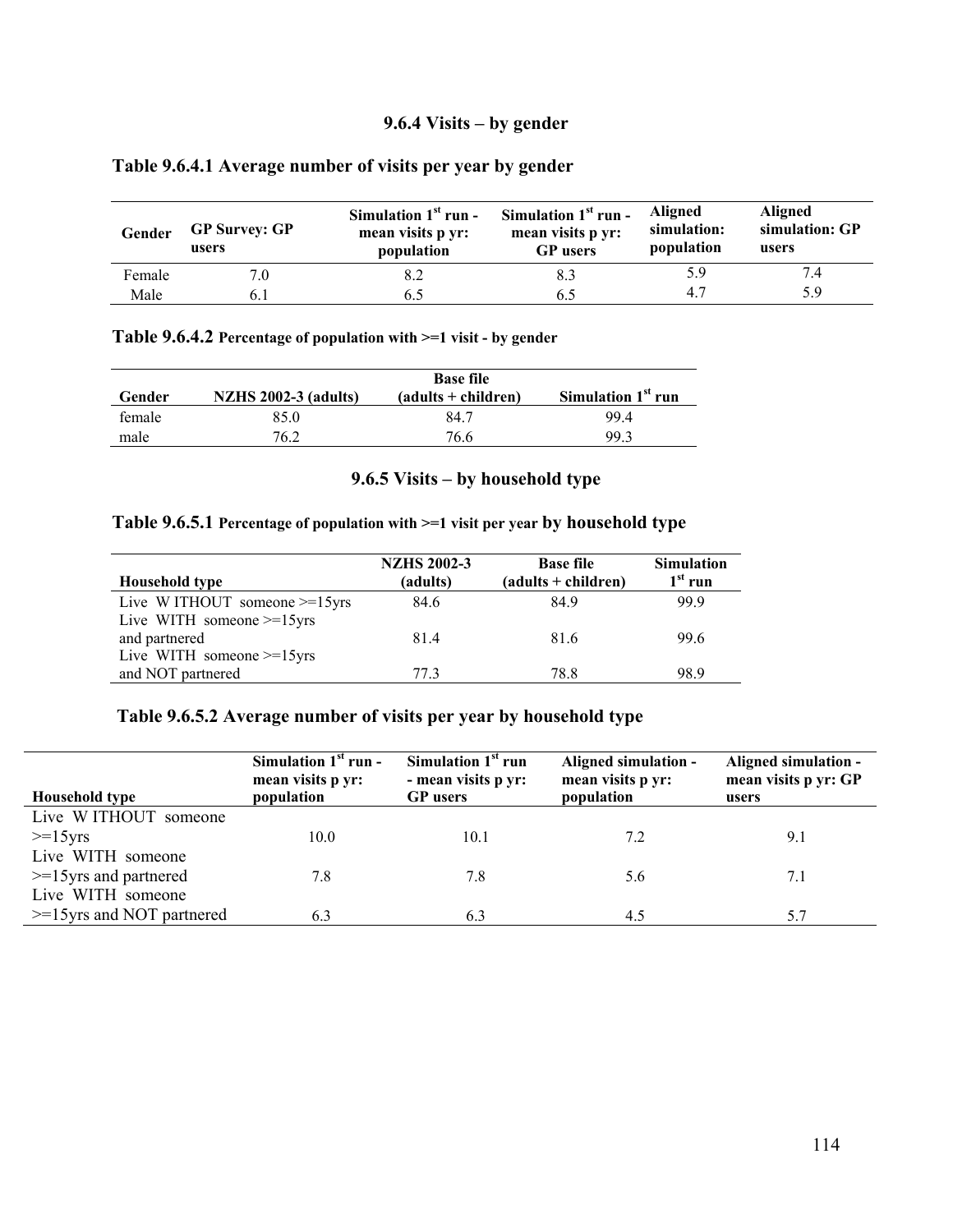## **9.6.6 Doctor actions – by primary diagnosis**

|  | Table 9.6.6.1 Percentage of visits per year with an investigation by primary diagnosis |  |  |
|--|----------------------------------------------------------------------------------------|--|--|
|  |                                                                                        |  |  |

|                                                        | <b>GP</b> Survey:      | Simulation $1st$ run:  | <b>Absolute</b> |
|--------------------------------------------------------|------------------------|------------------------|-----------------|
| <b>Primary Diagnosis of visit</b>                      | % visits investigation | % visits investigation | error           |
| Infectious & parasitic diseases                        | 27.3                   | 29.6                   | 2.3             |
| Neoplasms                                              | 27.4                   | 29.5                   | 2.1             |
| Endocrine/nutritional/metabolic/immunity disorders     | 47.9                   | 48.4                   | 0.5             |
| Diseases of blood $&$ blood forming organs             | 59.7                   | 77.4                   | 17.7            |
| Mental disorders                                       | 25.1                   | 24.3                   | 0.8             |
| Nervous system/sense organ diseases                    | 11.8                   | 14.7                   | 2.9             |
| Cardiovascular/circulatory diseases                    | 32.6                   | 33.1                   | 0.5             |
| Respiratory system diseases                            | 15.9                   | 18.6                   | 2.7             |
| Digestive system diseases                              | 34.0                   | 49.7                   | 15.7            |
| Genitourinary system diseases                          | 50.1                   | 36.1                   | 14.0            |
| Complications of pregnancy/childbirth/puerperium       | 35.9                   | 51.4                   | 15.5            |
| Skin & subcutaneous tissue diseases                    | 18.5                   | 22.4                   | 3.9             |
| Musculoskeletal & connective tissue diseases           | 30.8                   | 34.0                   | 3.2             |
| Congenital anomalies                                   | 7.5                    | 10.8                   | 3.3             |
| Symptoms, signs, ill-defined conditions $\&$ disab nec | 35.6                   | 38.1                   | 2.5             |
| Injury $&$ poisoning                                   | 15.6                   | 17.6                   | 2.0             |
| Not illness/unspecified                                | 27.1                   | 29.9                   | 2.8             |
|                                                        |                        | <b>Average Error</b>   | 5.4             |

## **Table 9.6.6.2 Percentage of visits per year with a prescription by primary diagnosis**

| <b>Primary Diagnosis of visit</b>                      | <b>GP</b> Survey:<br>% visits prescription | Simulation 1 <sup>st</sup> run:<br>% visits prescription | <b>Absolute</b><br>error |
|--------------------------------------------------------|--------------------------------------------|----------------------------------------------------------|--------------------------|
| Infectious & parasitic diseases                        | 64.2                                       | 67.2009                                                  | 3.0                      |
| Neoplasms                                              | 40.9                                       | 49.1                                                     | 8.2                      |
| Endocrine/nutritional/metabolic/immunity disorders     | 81.2                                       | 77.2                                                     | 4.0                      |
| Diseases of blood $&$ blood forming organs             | 39.8                                       | 51.6                                                     | 11.8                     |
| Mental disorders                                       | 72.8                                       | 73.5                                                     | 0.7                      |
| Nervous system/sense organ diseases                    | 70.0                                       | 70.8                                                     | 0.8                      |
| Cardiovascular/circulatory diseases                    | 86.1                                       | 78.4                                                     | 7.7                      |
| Respiratory system diseases                            | 84.5                                       | 81.6                                                     | 2.9                      |
| Digestive system diseases                              | 71.4                                       | 63.8                                                     | 7.6                      |
| Genitourinary system diseases                          | 66.5                                       | 70.1                                                     | 3.6                      |
| Complications of pregnancy/childbirth/puerperium       | 35.7                                       | 46.3                                                     | 10.6                     |
| Skin & subcutaneous tissue diseases                    | 74.5                                       | 73.1                                                     | 1.4                      |
| Musculoskeletal & connective tissue diseases           | 68.8                                       | 65.8                                                     | 3.0                      |
| Congenital anomalies                                   | 68.0                                       | 72.8                                                     | 4.8                      |
| Symptoms, signs, ill-defined conditions $\&$ disab nec | 51.3                                       | 51.2                                                     | 0.1                      |
| Injury $&$ poisoning                                   | 49.4                                       | 51.3                                                     | 1.9                      |
| Not illness/unspecified                                | 41.9                                       | 44.8                                                     | 2.9                      |
|                                                        |                                            | <b>Average Error</b>                                     | 4.4                      |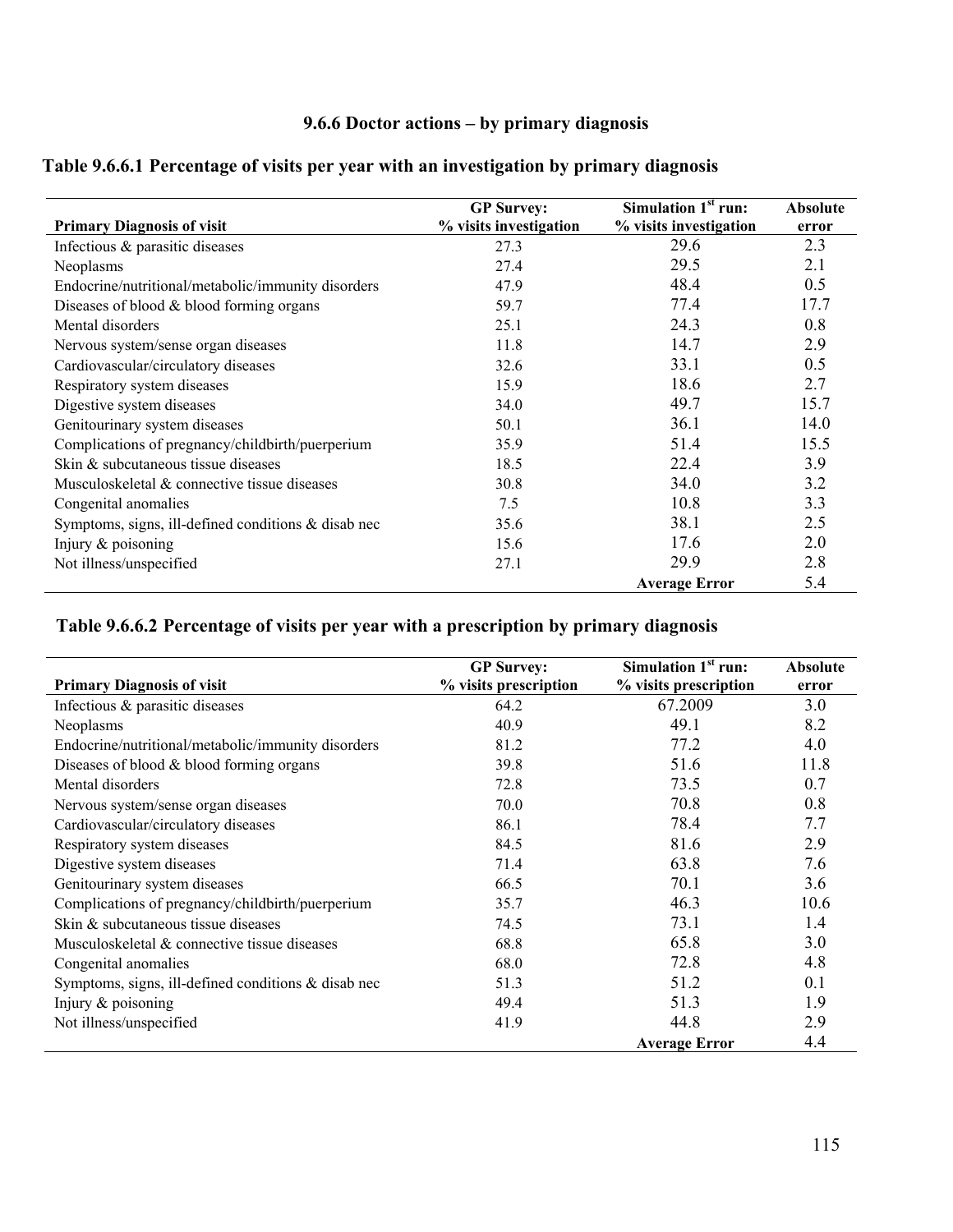|                                                        | <b>GP</b> Survey: | Simulation 1 <sup>st</sup> run: | <b>Absolute</b> |
|--------------------------------------------------------|-------------------|---------------------------------|-----------------|
| <b>Primary Diagnosis of visit</b>                      | % visits non-drug | % visits non-drug               | error           |
| Infectious $\&$ parasitic diseases                     | 58.5              | 61.5                            | 3.0             |
| Neoplasms                                              | 81.7              | 79.9                            | 1.8             |
| Endocrine/nutritional/metabolic/immunity disorders     | 63.8              | 63.2                            | 0.6             |
| Diseases of blood $&$ blood forming organs             | 57.2              | 74.8                            | 17.6            |
| Mental disorders                                       | 71.7              | 61.0                            | 10.7            |
| Nervous system/sense organ diseases                    | 53.9              | 57.8                            | 3.9             |
| Cardiovascular/circulatory diseases                    | 53.5              | 59.1                            | 5.6             |
| Respiratory system diseases                            | 46.9              | 52.4                            | 5.5             |
| Digestive system diseases                              | 65.5              | 75.3                            | 9.8             |
| Genitourinary system diseases                          | 77.9              | 68.7                            | 9.2             |
| Complications of pregnancy/childbirth/puerperium       | 75.9              | 87.4                            | 11.5            |
| Skin & subcutaneous tissue diseases                    | 58.0              | 59.1                            | 1.1             |
| Musculoskeletal & connective tissue diseases           | 72.3              | 68.7                            | 3.6             |
| Congenital anomalies                                   | 83.3              | 57.7                            | 25.6            |
| Symptoms, signs, ill-defined conditions $\&$ disab nec | 70.7              | 69.1                            | 1.6             |
| Injury $&$ poisoning                                   | 74.5              | 71.1                            | 3.4             |
| Not illness/unspecified                                | 69.3              | 65.6                            | 3.7             |
|                                                        |                   | <b>Average Error</b>            | 6.9             |

# **Table 9.6.6.4 Percentage of visits per year with a follow-up by primary diagnosis**

|                                                        | <b>GP</b> Survey:  | Simulation $1st$ run: $\%$ | <b>Absolute</b> |
|--------------------------------------------------------|--------------------|----------------------------|-----------------|
| <b>Primary Diagnosis of visit</b>                      | % visits follow-up | visits follow-up           | error           |
| Infectious & parasitic diseases                        | 36.5               | 41.2                       | 4.7             |
| Neoplasms                                              | 81.8               | 83.2                       | 1.4             |
| Endocrine/nutritional/metabolic/immunity disorders     | 74.8               | 74.3                       | 0.5             |
| Diseases of blood $&$ blood forming organs             | 90.7               | 85.5                       | 5.2             |
| Mental disorders                                       | 81.4               | 78.6                       | 2.8             |
| Nervous system/sense organ diseases                    | 57.6               | 60.0                       | 2.4             |
| Cardiovascular/circulatory diseases                    | 78.0               | 79.2                       | 1.2             |
| Respiratory system diseases                            | 41.7               | 45.7                       | 4.0             |
| Digestive system diseases                              | 61.3               | 65.0                       | 3.7             |
| Genitourinary system diseases                          | 61.7               | 67.4                       | 5.7             |
| Complications of pregnancy/childbirth/puerperium       | 65.6               | 44.1                       | 21.5            |
| Skin & subcutaneous tissue diseases                    | 52.4               | 54.4                       | 2.0             |
| Musculoskeletal & connective tissue diseases           | 65.8               | 67.8                       | 2.0             |
| Congenital anomalies                                   | 80.8               | 81.1                       | 0.3             |
| Symptoms, signs, ill-defined conditions $\&$ disab nec | 63.3               | 65.0                       | 1.7             |
| Injury $&$ poisoning                                   | 59.4               | 60.4                       | 1.0             |
| Not illness/unspecified                                | 51.5               | 60.3                       | 8.8             |
|                                                        |                    | <b>Average Error</b>       | 4.1             |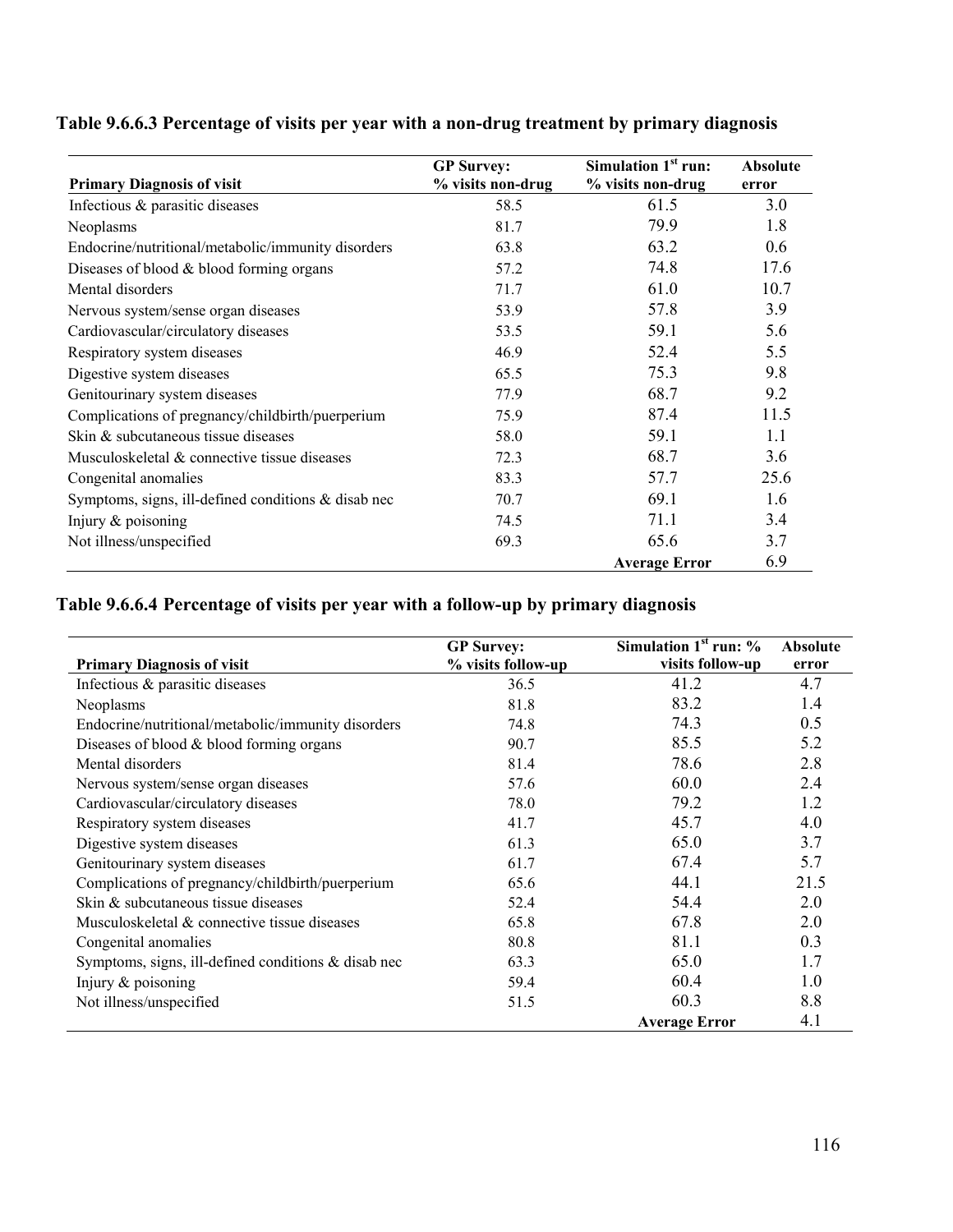|  | Table 9.6.6.5 Percentage of visits per year with a referral by primary diagnosis |  |  |  |  |
|--|----------------------------------------------------------------------------------|--|--|--|--|
|  |                                                                                  |  |  |  |  |

|                                                       | <b>GP</b> Survey:      | Simulation $1st$ run: | <b>Absolute</b> |
|-------------------------------------------------------|------------------------|-----------------------|-----------------|
| <b>Primary Diagnosis of visit</b>                     | % visits with referral | % visits referral     | error           |
| Infectious & parasitic diseases                       | 4.2                    | 4.8                   | 0.6             |
| Neoplasms                                             | 18.9                   | 21.7                  | 2.8             |
| Endocrine/nutritional/metabolic/immunity disorders    | 21.3                   | 23.6                  | 2.3             |
| Diseases of blood $&$ blood forming organs            | 8.1                    | 15.5                  | 7.4             |
| Mental disorders                                      | 24.6                   | 25.8                  | 1.2             |
| Nervous system/sense organ diseases                   | 14.0                   | 18.6                  | 4.6             |
| Cardiovascular/circulatory diseases                   | 15.4                   | 19.0                  | 3.6             |
| Respiratory system diseases                           | 5.8                    | 7.1                   | 1.3             |
| Digestive system diseases                             | 18.0                   | 33.1                  | 15.1            |
| Genitourinary system diseases                         | 29.8                   | 25.1                  | 4.7             |
| Complications of pregnancy/childbirth/puerperium      | 26.5                   | 38.3                  | 11.8            |
| Skin & subcutaneous tissue diseases                   | 10.6                   | 11.7                  | 1.1             |
| Musculoskeletal & connective tissue diseases          | 33.9                   | 36.6                  | 2.7             |
| Congenital anomalies                                  | 39.6                   | 33.8                  | 5.8             |
| Symptoms, signs, ill-defined conditions $&$ disab nec | 19.5                   | 25.4                  | 5.9             |
| Injury $&$ poisoning                                  | 24.7                   | 28.8                  | 4.1             |
| Not illness/unspecified                               | 14.5                   | 16.8                  | 2.3             |
|                                                       |                        | <b>Average Error</b>  | 4.5             |

## **9.6.7 Doctor actions – by age group**

| Age group<br>(years) | <b>GP</b> Survey:<br>% visits investigation | Simulation $1st$ run:<br>% visits investigation | Absolute error |
|----------------------|---------------------------------------------|-------------------------------------------------|----------------|
| $0 - 24$             | 14.6                                        | 16.3                                            | 1.7            |
| 25-44                | 31.2                                        | 33.4                                            | 2.2            |
| $45 - 64$            | 31.7                                        | 34.5                                            | 2.8            |
| $65+$                | 26.4                                        | 279                                             | 1.5            |
|                      |                                             | Average error                                   | 2.1            |

## **Table 9.6.7.1 Percentage of visits per year with an investigation by age group**

| Table 9.6.7.2 Percentage of visits per year with a prescription by age group |  |  |
|------------------------------------------------------------------------------|--|--|
|                                                                              |  |  |

| Age group<br>(years) | <b>GP</b> Survey:<br>% visits prescription | Simulation $1st$ run:<br>% visits prescription | Absolute error |
|----------------------|--------------------------------------------|------------------------------------------------|----------------|
| $0 - 24$             | 65.2                                       | 63.7                                           | 1.5            |
| 25-44                | 61.1                                       | 61.7                                           | 0.6            |
| $45 - 64$            | 67.5                                       | 66.5                                           | 1.0            |
| $65+$                | 719                                        | 67.7                                           | 4.2            |
|                      |                                            | Average error                                  | .8             |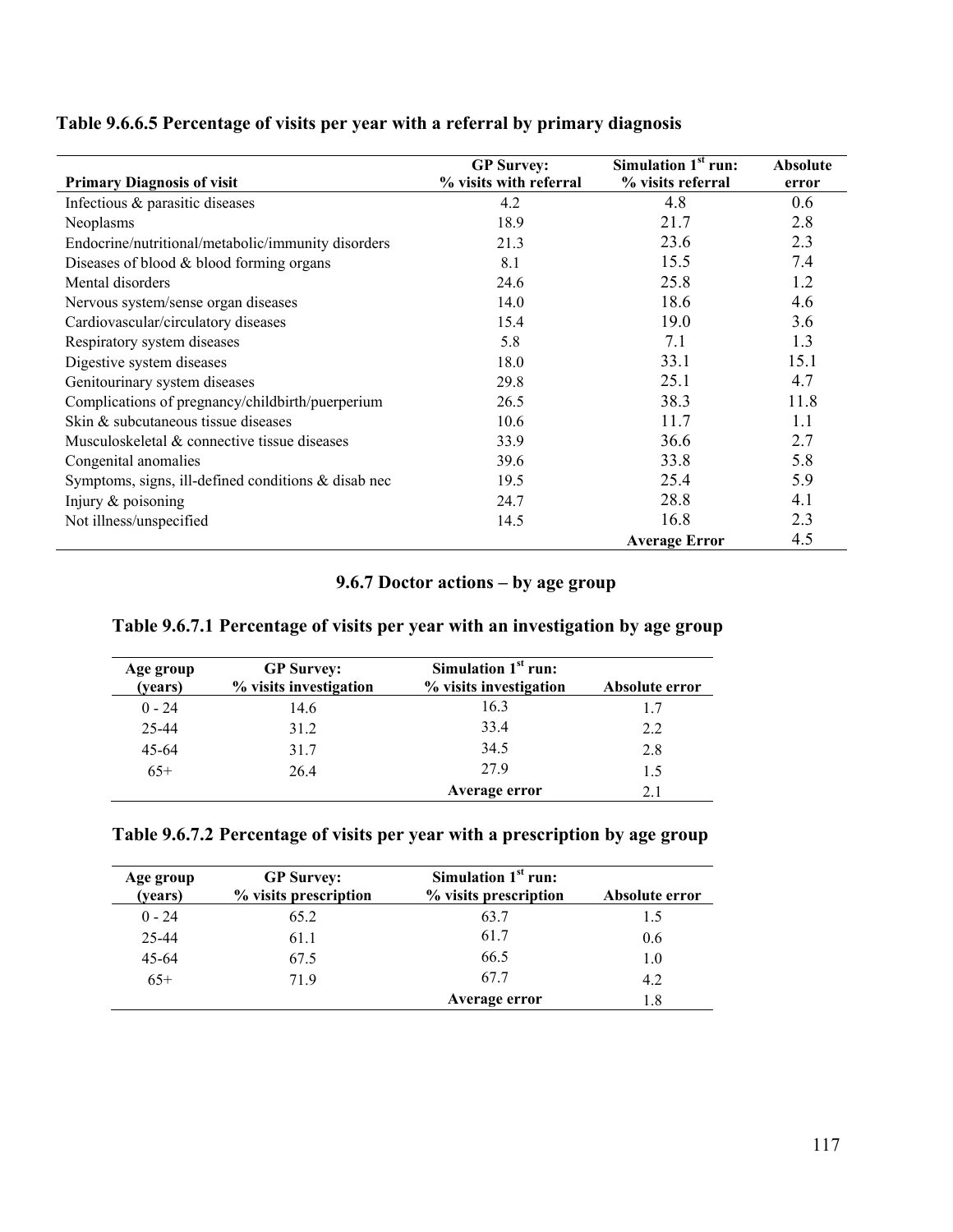| Age group<br>(years) | <b>GP</b> Survey:<br>% visits non-drug | Simulation $1st$ run:<br>% visits non-drug | Absolute error |
|----------------------|----------------------------------------|--------------------------------------------|----------------|
| $0 - 24$             | 54.9                                   | 56.2                                       | 1.3            |
| 25-44                | 69.3                                   | 65.8                                       | 3.5            |
| $45 - 64$            | 65.1                                   | 65.4                                       | 0.3            |
| $65+$                | 62.4                                   | 644                                        | 2.0            |
|                      |                                        | Average error                              | 1.8            |

**Table 9.6.7.3 Percentage of visits per year with a non-drug treatment by age group** 

**Table 9.6.7.4 Percentage of visits per year with a follow-up by age group** 

| Age group<br>(years) | <b>GP</b> Survey:<br>% visits follow-up | Simulation $1st$ run:<br>% visits follow-up | Absolute error |
|----------------------|-----------------------------------------|---------------------------------------------|----------------|
| $0 - 24$             | 42.6                                    | 47.3                                        |                |
| 25-44                | 55.6                                    | 57.4                                        | 1.8            |
| $45 - 64$            | 63.7                                    | 65.4                                        | 17             |
| $65+$                | 73.8                                    | 76.0                                        | 2.2            |
|                      |                                         | <b>Average error</b>                        | 2.6            |

**Table 9.6.7.5 Percentage of visits per year with a referral by age group** 

| Age group<br>(years) | <b>GP</b> Survey:<br>% visits referral | Simulation $1st$ run:<br>% visits referral | Absolute error |
|----------------------|----------------------------------------|--------------------------------------------|----------------|
| $0 - 24$             | 9.8                                    | 12.9                                       | 3.1            |
| 25-44                | 22.2                                   | 24.7                                       | 2.5            |
| $45 - 64$            | 16.9                                   | 19.5                                       | 2.6            |
| $65+$                | 17.0                                   | 177                                        | 0.7            |
|                      |                                        | Average error                              |                |

#### **9.6.8 Doctor actions – by gender**

### **Table 9.6.8.1 Percentage of visits per year with an investigation by gender**

| Gender | <b>GP</b> Survey:<br>% visits investigation | Simulation $1st$ run:<br>% visits investigation | Absolute error |
|--------|---------------------------------------------|-------------------------------------------------|----------------|
| female | 26.7                                        | 29.4                                            | 2.7            |
| male   | 22.1                                        | 25.3                                            | 3.2            |
|        |                                             | Average error                                   | 3.0            |

#### **Table 9.6.8.2 Percentage of visits per year with a prescription by gender**

|        | <b>GP</b> Survey:     | Simulation $1st$ run: |                |
|--------|-----------------------|-----------------------|----------------|
| Gender | % visits prescription | % visits prescription | Absolute error |
| female | 66.2                  | 65.3                  | 0.9            |
| male   | 66.5                  | 63.7                  | 2.8            |
|        |                       | <b>Average error</b>  | - Q            |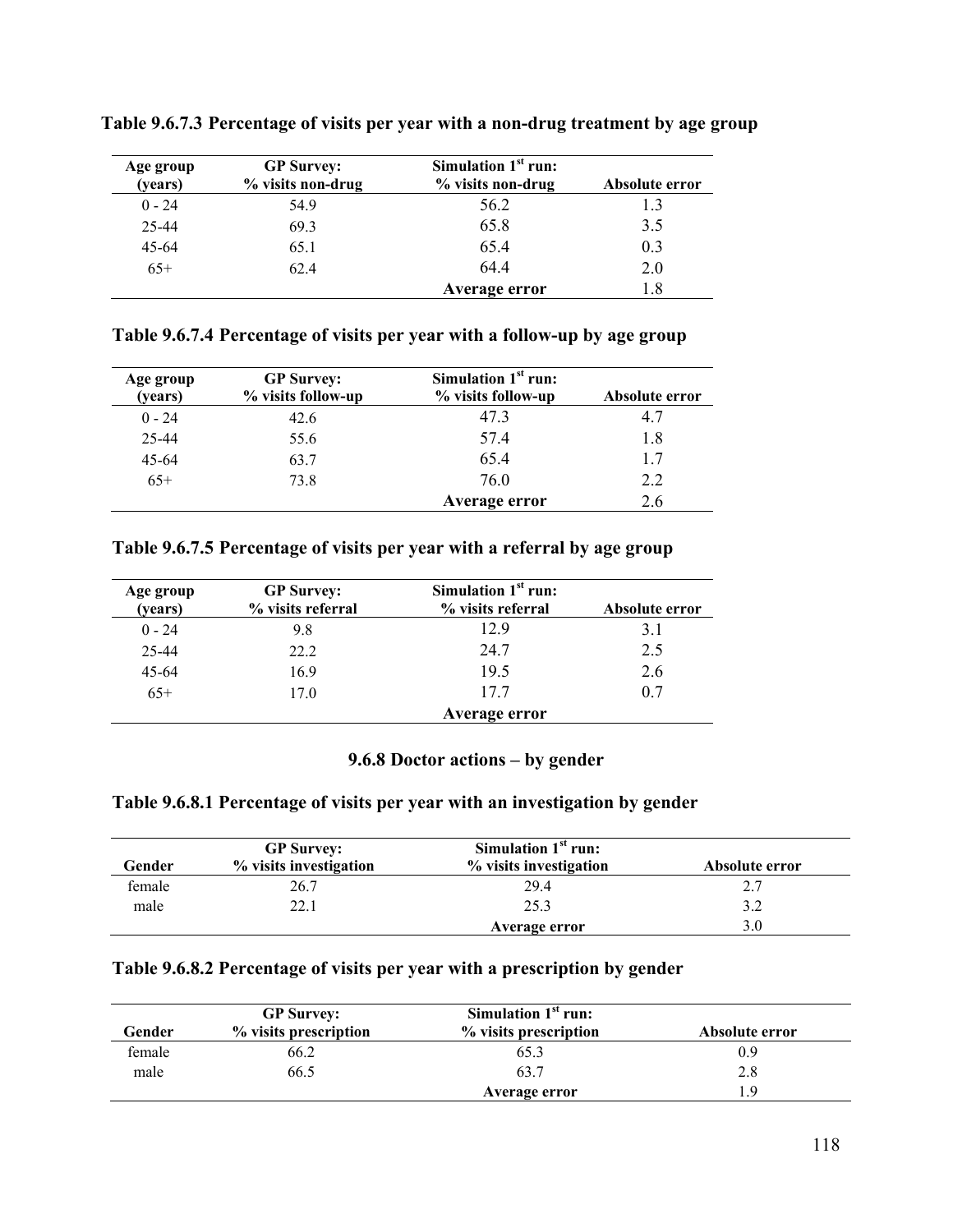|        | <b>GP</b> Survey: | Simulation $1st$ run: |                |
|--------|-------------------|-----------------------|----------------|
| Gender | % visits non-drug | % visits non-drug     | Absolute error |
| female | 63.6              | 64.5                  | 0.9            |
| male   | 60.1              | 60.2                  | $0_{\cdot}$    |
|        |                   | Average error         | 0.5            |

#### **Table 9.6.8.3 Percentage of visits per year with a non-drug treatment by gender**

#### **Table 9.6.8.4 Percentage of visits per year with a follow-up by gender**

| Gender | <b>GP</b> Survey:<br>% visits follow-up | Simulation $1st$ run:<br>% visits follow-up | Absolute error |
|--------|-----------------------------------------|---------------------------------------------|----------------|
| female | 58.2                                    | 61.2                                        | 3.0            |
| male   | 55.7                                    | 58.7                                        | 3.0            |
|        |                                         | Average error                               | 3.0            |

### **Table 9.6.8.5 Percentage of visits per year with referral by gender**

|        | <b>GP</b> Survey: | Simulation $1st$ run: |                |
|--------|-------------------|-----------------------|----------------|
| Gender | % visits referral | % visits referral     | Absolute error |
| female | 16.3              | 18.5                  | 2.2            |
| male   | 15.2              | 18.8                  | 3.6            |
|        |                   | Average error         | 29             |

#### **9.6.9 Doctor actions – by ethnicity**

#### **Table 9.6.9.1 Percentage of visits per year with an investigation by ethnicity**

| <b>GP</b> Survey: |                        | Simulation $1st$ run:  | <b>Absolute</b> |
|-------------------|------------------------|------------------------|-----------------|
| <b>Ethnicity</b>  | % visits investigation | % visits investigation | error           |
| European          | 25.5                   | 28.4                   | 2.8             |
| Maori             | 21.0                   | 249                    | 39              |
| Pacific           | 17.7                   | 199                    | 21              |
| Asian             | 28.9                   | 30.5                   | 1.6             |
| Other             | 26.7                   | 279                    | 1.2             |
|                   |                        | Average error          | 2.3             |

### **Table 9.6.9.2 Percentage of visits per year with a prescription by ethnicity**

| <b>GP</b> Survey: |                       | Simulation $1st$ run: | <b>Absolute</b> |
|-------------------|-----------------------|-----------------------|-----------------|
| <b>Ethnicity</b>  | % visits prescription | % visits prescription | error           |
| European          | 65.4                  | 649                   | 0.5             |
| Maori             | 69.6                  | 64.0                  | 5.6             |
| Pacific           | 71.2                  | 69.6                  | 1.6             |
| Asian             | 68.4                  | 58.8                  | 9.6             |
| Other             | 65.9                  | 61.8                  | 4.1             |
|                   |                       | Average error         | 4.3             |